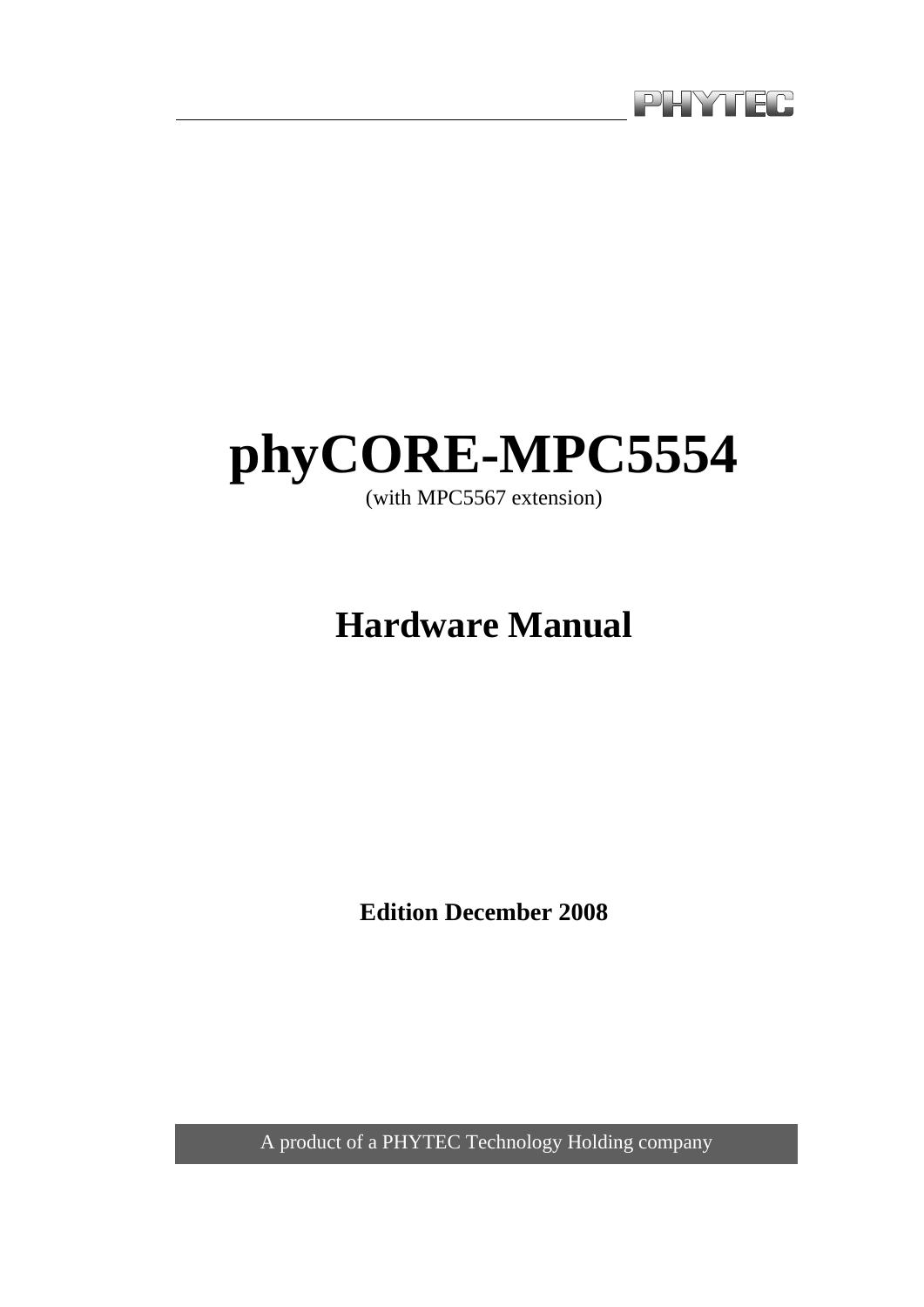In this manual are descriptions for copyrighted products that are not explicitly indicated as such. The absence of the trademark  $(\mathbb{N})$  and copyright  $(\mathbb{O})$  symbols does not imply that a product is not protected. Additionally, registered patents and trademarks are similarly not expressly indicated in this manual.

The information in this document has been carefully checked and is believed to be entirely reliable. However, PHYTEC Messtechnik GmbH assumes no responsibility for any inaccuracies. PHYTEC Messtechnik GmbH neither gives any guarantee nor accepts any liability whatsoever for consequential damages resulting from the use of this manual or its associated product. PHYTEC Messtechnik GmbH reserves the right to alter the information contained herein without prior notification and accepts no responsibility for any damages which might result.

Additionally, PHYTEC Messtechnik GmbH offers no guarantee nor accepts any liability for damages arising from the improper usage or improper installation of the hardware or software. PHYTEC Messtechnik GmbH further reserves the right to alter the layout and/or design of the hardware without prior notification and accepts no liability for doing so.

|                          | <b>EUROPE</b>                                                                           | <b>NORTH AMERICA</b>                                                                              |
|--------------------------|-----------------------------------------------------------------------------------------|---------------------------------------------------------------------------------------------------|
| Address:                 | PHYTEC Technologie Holding AG<br>Robert-Koch-Str. 39<br>D-55129 Mainz<br><b>GERMANY</b> | PHYTEC America LLC<br>203 Parfitt Way SW, Suite G100<br>Bainbridge Island, WA 98110<br><b>USA</b> |
| Ordering<br>Information: | $+49(800)0749832$<br>order@phytec.de                                                    | 1 (800) 278-9913<br>sales@phytec.com                                                              |
| Technical<br>Support:    | $+49(6131)9221-31$<br>support@phytec.de                                                 | 1 (800) 278-9913<br>support@phytec.com                                                            |
| Fax:                     | $+49(6131)9221-33$                                                                      | 1 (206) 780-9135                                                                                  |
| Web Site:                | http://www.phytec.de                                                                    | http://www.phytec.com                                                                             |

© Copyright 2008 PHYTEC Messtechnik GmbH, D-55129 Mainz.

Rights - including those of translation, reprint, broadcast, photomechanical or similar reproduction and storage or processing in computer systems, in whole or in part - are reserved. No reproduction may occur without the express written consent from PHYTEC Messtechnik GmbH.

Edition: December 2008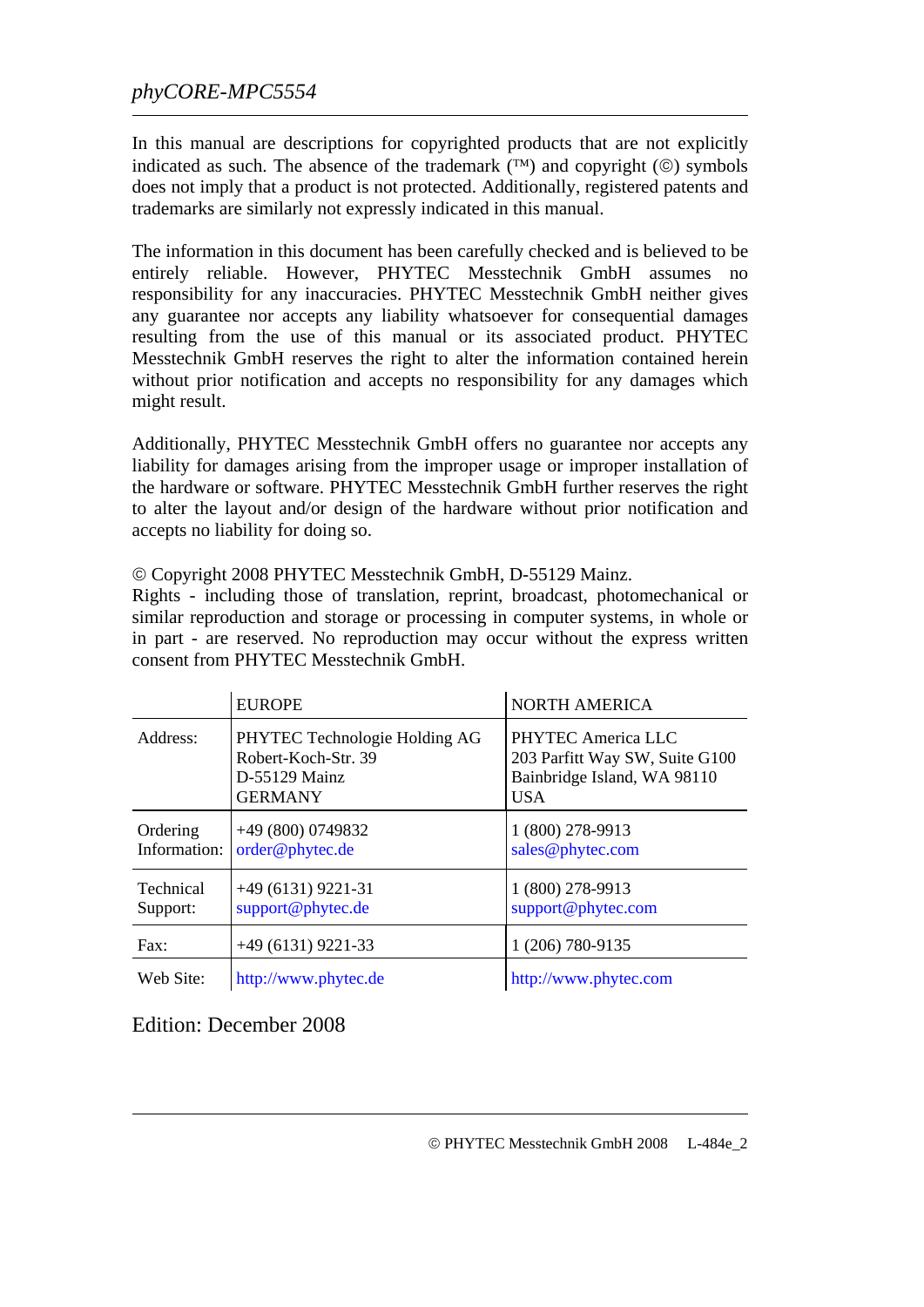| 1                       |     |                                                             |  |
|-------------------------|-----|-------------------------------------------------------------|--|
|                         | 1.1 |                                                             |  |
|                         | 1.2 |                                                             |  |
|                         | 1.3 | Minimum Requirements to Operate the phyCORE-MPC5554  9      |  |
| $\overline{2}$          |     |                                                             |  |
|                         | 2.1 |                                                             |  |
|                         | 2.2 |                                                             |  |
| 3                       |     |                                                             |  |
| $\overline{\mathbf{4}}$ |     |                                                             |  |
|                         |     |                                                             |  |
| 5                       |     |                                                             |  |
| 6                       |     |                                                             |  |
|                         | 6.1 | External Standard Flash Memory (U3, U4)  40                 |  |
|                         | 6.2 |                                                             |  |
|                         | 6.3 |                                                             |  |
| 7                       |     |                                                             |  |
|                         | 7.1 |                                                             |  |
|                         | 7.2 |                                                             |  |
| 8                       |     |                                                             |  |
|                         | 8.1 |                                                             |  |
|                         | 8.2 |                                                             |  |
|                         | 8.3 |                                                             |  |
| 9                       |     |                                                             |  |
|                         | 9.1 |                                                             |  |
|                         | 9.2 |                                                             |  |
|                         | 9.3 |                                                             |  |
|                         | 9.4 |                                                             |  |
|                         | 9.5 |                                                             |  |
| 10                      |     |                                                             |  |
| 11                      |     |                                                             |  |
|                         |     | 11.1 Concept of the phyCORE Development Board PCM-979 57    |  |
|                         |     |                                                             |  |
|                         |     |                                                             |  |
|                         |     | Jumpers on the phyCORE Development Board PCM-<br>11.2.2     |  |
|                         |     |                                                             |  |
|                         |     | 11.3 Functional Components on the phyCORE Development Board |  |
|                         |     |                                                             |  |
|                         |     |                                                             |  |
|                         |     |                                                             |  |
|                         |     |                                                             |  |
|                         |     |                                                             |  |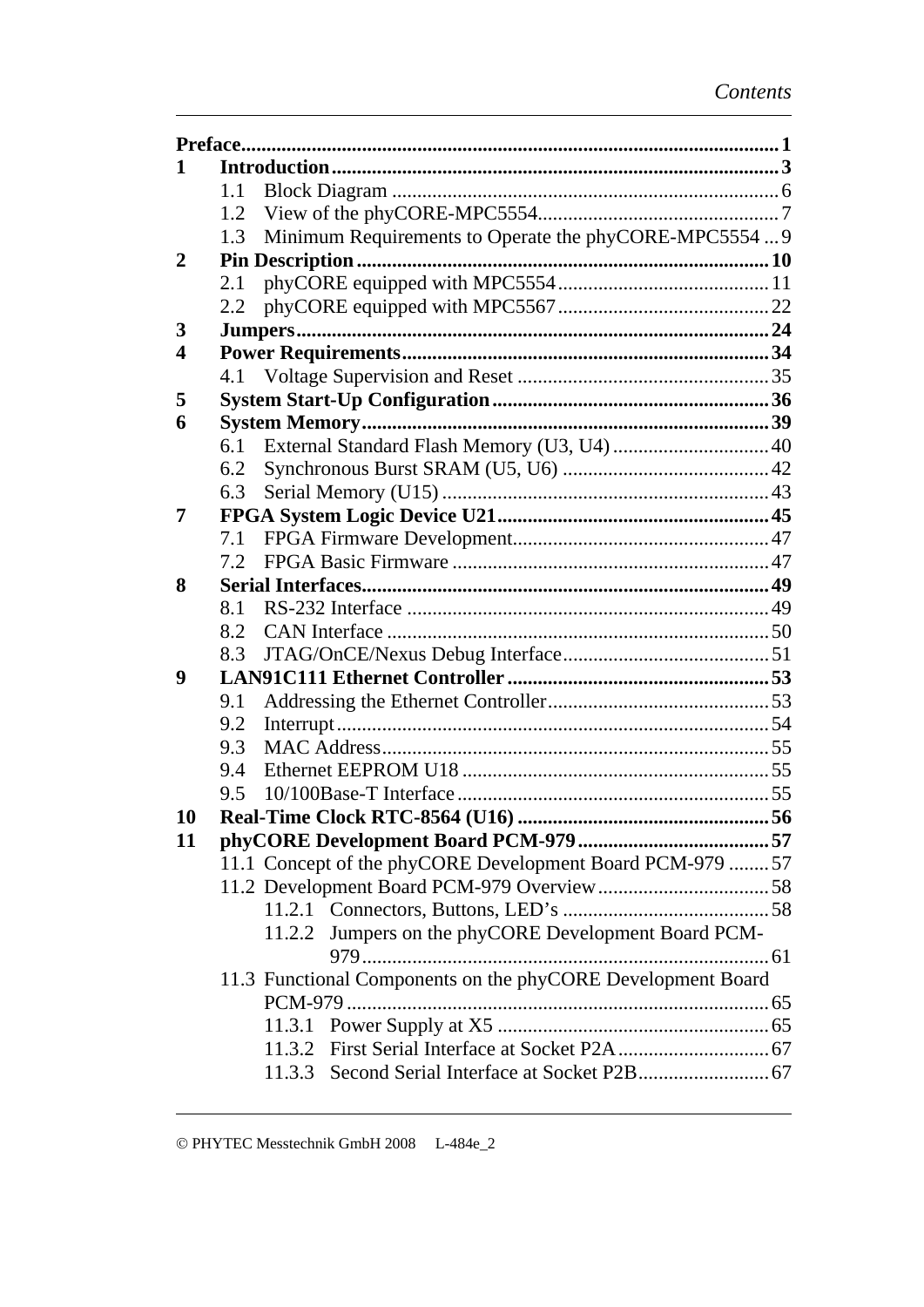|           | 11.3.5 |                                                          |  |
|-----------|--------|----------------------------------------------------------|--|
|           |        |                                                          |  |
|           |        |                                                          |  |
|           |        | 11.3.7 Pin Assignment Summary of the phyCORE, the        |  |
|           |        |                                                          |  |
|           |        | 11.3.7.1 Pin Assignment for the phy CORE MPC5554 74      |  |
|           |        | 11.3.7.2 Pin Assignment for the phy CORE MPC5557 82      |  |
|           |        |                                                          |  |
|           |        | 11.3.9 Reduced JTAG/OnCE/NEXUS Pin Header Connector      |  |
|           |        |                                                          |  |
|           |        | 11.3.10 Full JTAG/OnCE/NEXUS Pin Header Connector X3.91  |  |
|           |        | 11.4 Technical Specification of the Development Board 92 |  |
|           |        |                                                          |  |
| 12        |        |                                                          |  |
| 13        |        |                                                          |  |
| 14        |        |                                                          |  |
| 15        |        |                                                          |  |
| ${\bf A}$ |        |                                                          |  |
|           |        |                                                          |  |
|           |        |                                                          |  |
|           |        |                                                          |  |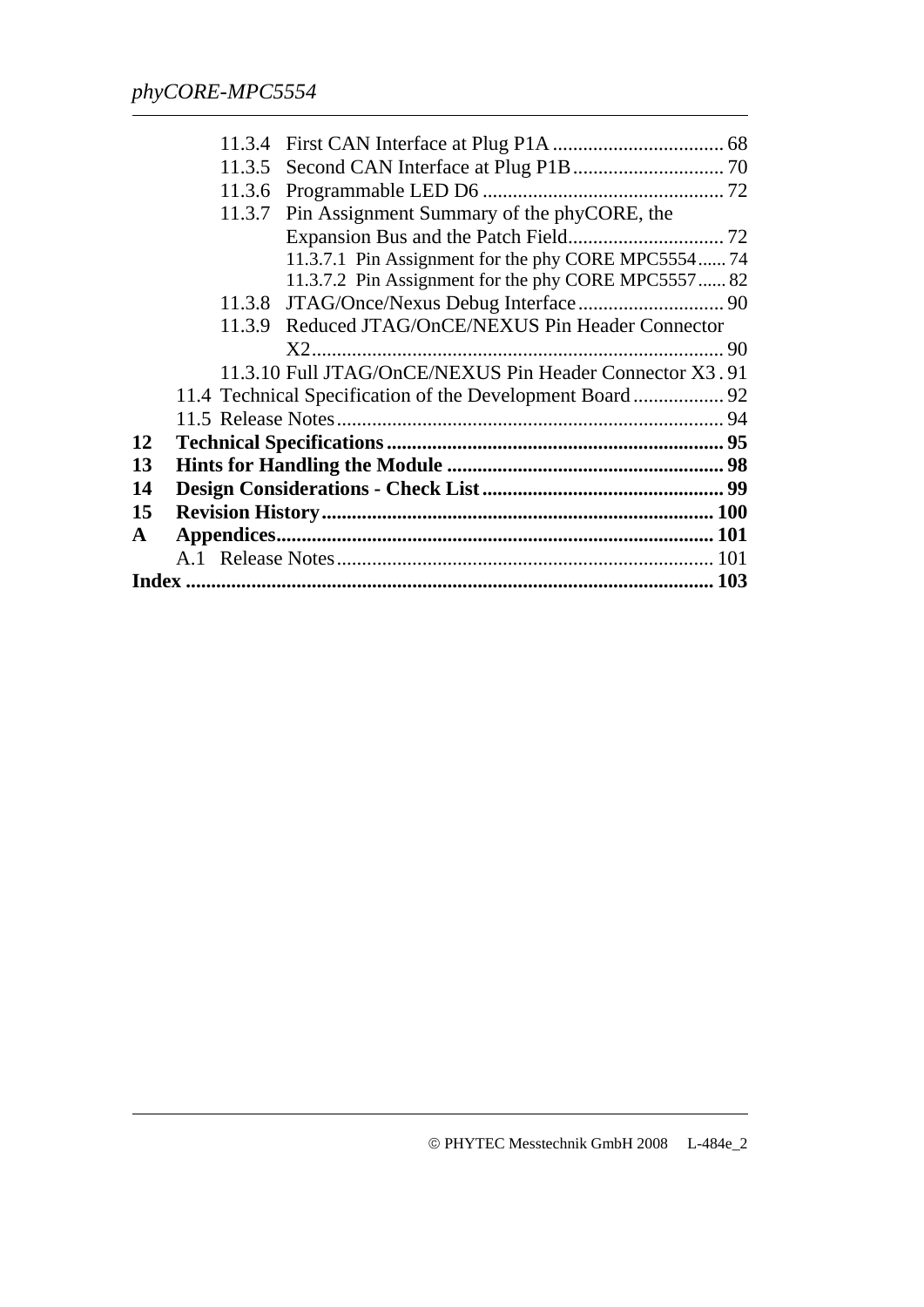# **Index of Figures**

| Figure 1:     |                                                                    |
|---------------|--------------------------------------------------------------------|
| Figure 2:     | Top View of the phyCORE-MPC5554 Revision 1239.37                   |
| Figure 3:     | Bottom View of the phyCORE-MPC5554 Revision 1239.3 8               |
| Figure 4:     | Pinout of the phyCORE-MPC5554 (Bottom View) 10                     |
| Figure 5:     |                                                                    |
| Figure 6:     | Location of the Jumpers (Controller Side) and Default Settings     |
| Figure 7:     | Location of the Jumpers (Connector Side) and Default Settings      |
| Figure 8:     |                                                                    |
| Figure 9:     | 14-Pin JTAG/OnCE Connector (X3) and Corresponding Pins             |
| Figure 10:    | Location of Connectors, Buttons and LED's on the phyCORE           |
| Figure $11$ : |                                                                    |
| Figure 12:    | Location of the Jumpers (View of the Component Side)  62           |
| Figure 13:    | Default Jumper Settings of the phyCORE Development Board           |
|               |                                                                    |
| Figure $15$ : | Pin Assignment of P2A as First RS-232 (Front View) 67              |
|               | Figure 16: Pin Assignment of P2B as Second RS-232 (Front View) 67  |
|               | Figure 17: Pin Assignment of the DB-9 Plug P1A (CAN Transceiver on |
|               | Figure 18: Pin Assignment of the DB-9 Plug P1A (CAN Transceiver on |
| Figure 19:    | Pin Assignment of the DB-9 Plug P1B (CAN Transceiver on            |
| Figure 20:    | Pin Assignment of the DB-9 Plug P1B (CAN Transceiver on            |
|               |                                                                    |
|               |                                                                    |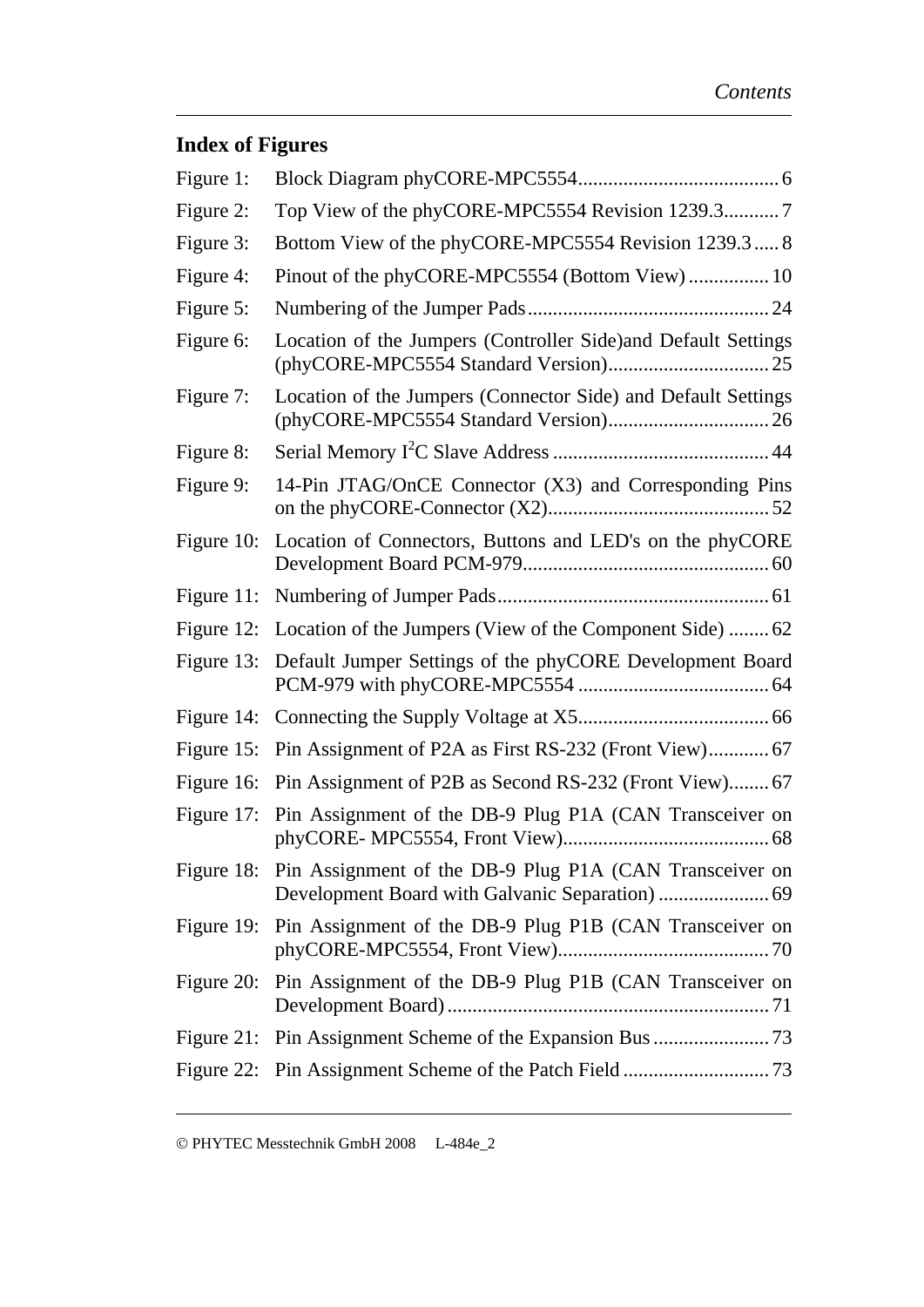| Figure 23              | Physical Dimensions of the Development Board PCM-979  92                                                         |  |  |  |  |  |
|------------------------|------------------------------------------------------------------------------------------------------------------|--|--|--|--|--|
| Figure 24:             |                                                                                                                  |  |  |  |  |  |
| <b>Index of Tables</b> |                                                                                                                  |  |  |  |  |  |
| Table 1:               | Pinout of the phyCORE-Connector X2 for MPC5554 22                                                                |  |  |  |  |  |
| Table 2:               | Pinout of the phyCORE-Connector X2 for MPC5567 23                                                                |  |  |  |  |  |
| Table 3:               |                                                                                                                  |  |  |  |  |  |
| Table 4:               |                                                                                                                  |  |  |  |  |  |
| Table 5:               | Choice of Standard Flash Memory Devices and Manufacturers40                                                      |  |  |  |  |  |
| Table 6:               | Memory Options for the Synchronous Burst SRAM  42                                                                |  |  |  |  |  |
| Table 7:               |                                                                                                                  |  |  |  |  |  |
| Table 8:               |                                                                                                                  |  |  |  |  |  |
| Table 8:               |                                                                                                                  |  |  |  |  |  |
| Table 9:               |                                                                                                                  |  |  |  |  |  |
| Table 10:              | JP8, JP9 Configuration of the Main Supply Voltages 65                                                            |  |  |  |  |  |
| Table 11:              | Jumper Configuration for CAN Plug P1A using the CAN                                                              |  |  |  |  |  |
| Table 12:              | Jumper Configuration for CAN Plug P1A Using Transceiver on<br>the Development Board with Galvanic Separation  69 |  |  |  |  |  |
| Table 13:              | Jumper Configuration for CAN Plug P1B Using the CAN                                                              |  |  |  |  |  |
| Table 14:              | Jumper Configuration for CAN Plug P1B using the CAN                                                              |  |  |  |  |  |
| Table 15:              |                                                                                                                  |  |  |  |  |  |
| Table 16:              | Signal Pin Assignment for the phyCORE-MPC5554 /                                                                  |  |  |  |  |  |
| Table 17:              | Pin Assignment Power Supply for the phyCORE-MPC5554 /                                                            |  |  |  |  |  |
| Table 18:              | Signal Pin Assignment for the phyCORE-MPC5567 /                                                                  |  |  |  |  |  |
| Table 19:              | Pin Assignment Power Supply for the phyCORE-MPC5567 /                                                            |  |  |  |  |  |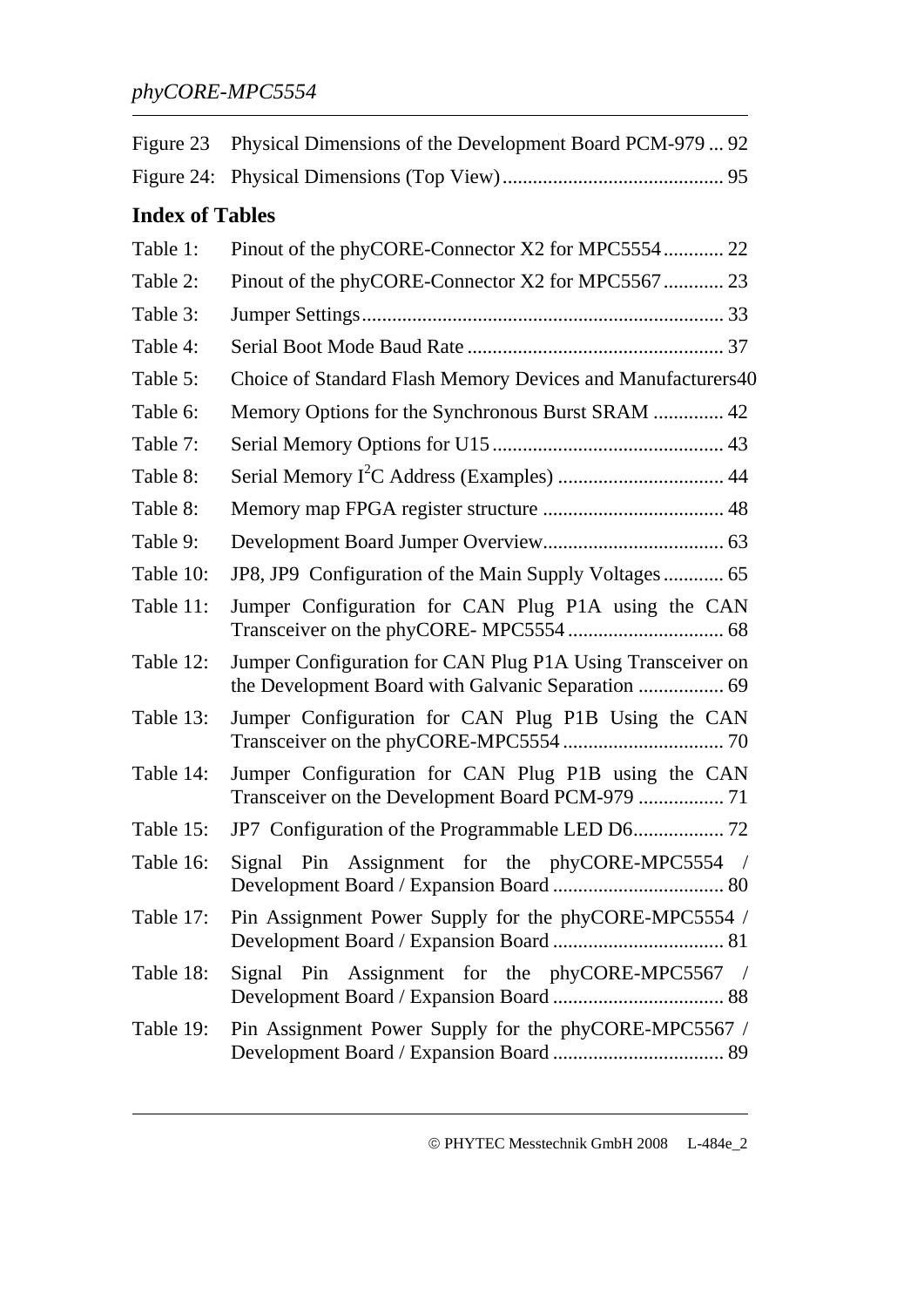| Table 20: Pin Assignment of the Reduced JTAG/OnCE/Nexus Pin          |  |
|----------------------------------------------------------------------|--|
| Table 21: Pin Assignment of the Full JTAG/OnCE/Nexus Pin Header X391 |  |
| Table 22: Technical Data of the Development Board PCM-97993          |  |
|                                                                      |  |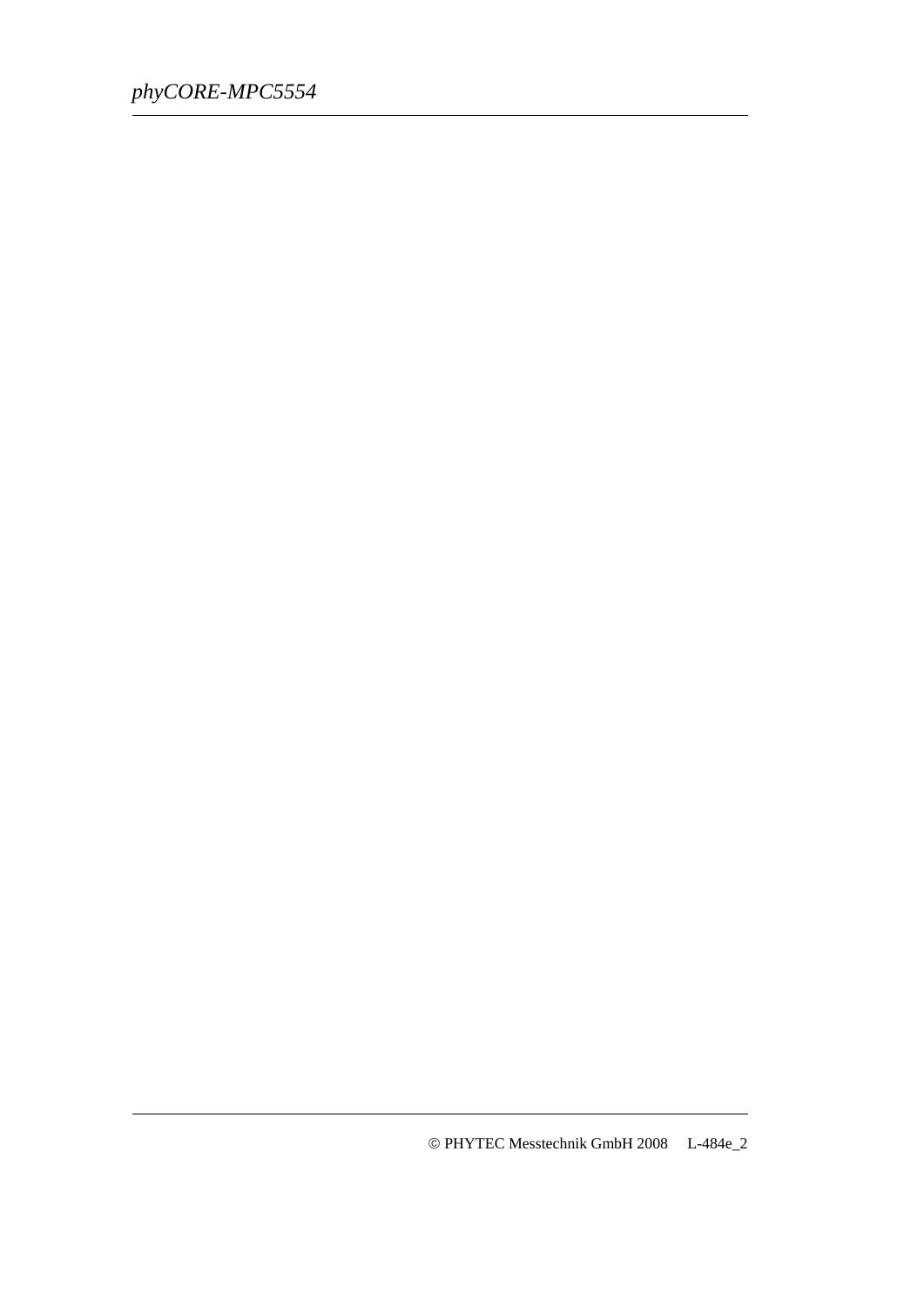# <span id="page-8-0"></span>**Preface**

This phyCORE-MPC5554 Hardware Manual describes the board's design and functions. Precise specifications for the Freescale MPC55xx microcontroller series can be found in the MPC55xx microcontroller Data Sheet/User's Manual. If software is included please also refer to additional documentation for this software.

In this hardware manual and in the attached schematics, low active signals are denoted by a "/" in front of the signal name (i.e.: /RD). A "0" indicates a logic-zero or low-level signal, while a "1" represents a logic-one or high-level signal. The MSB and LSB of the data and address busses shown in the circuit diagram are based on the conventions of Freescale. Accordingly, D31 and A31 represent the LSB, while D0 and A0 represent the MSB. These conventions are also valid for the parallel I/O signals.

#### **Declaration regarding Electro Magnetic Conformity**   $\epsilon$ **of the PHYTEC phyCORE-MPC5554**

PHYTEC Single Board Computers (henceforth products) are designed for installation in electrical appliances or as dedicated Evaluation Boards (i.e.: for use as a test and prototype platform for hardware/software development) in laboratory environments.

#### **Note:**

PHYTEC products lacking protective enclosures are subject to damage by ESD and, hence, may only be unpacked, handled or operated in environments in which sufficient precautionary measures have been taken in respect to ESD dangers. It is also necessary that only appropriately trained personnel (such as electricians, technicians and engineers) handle and/or operate these products. Moreover, PHYTEC products should not be operated without protection circuitry if connections to the product's pin header rows are longer than 3 m.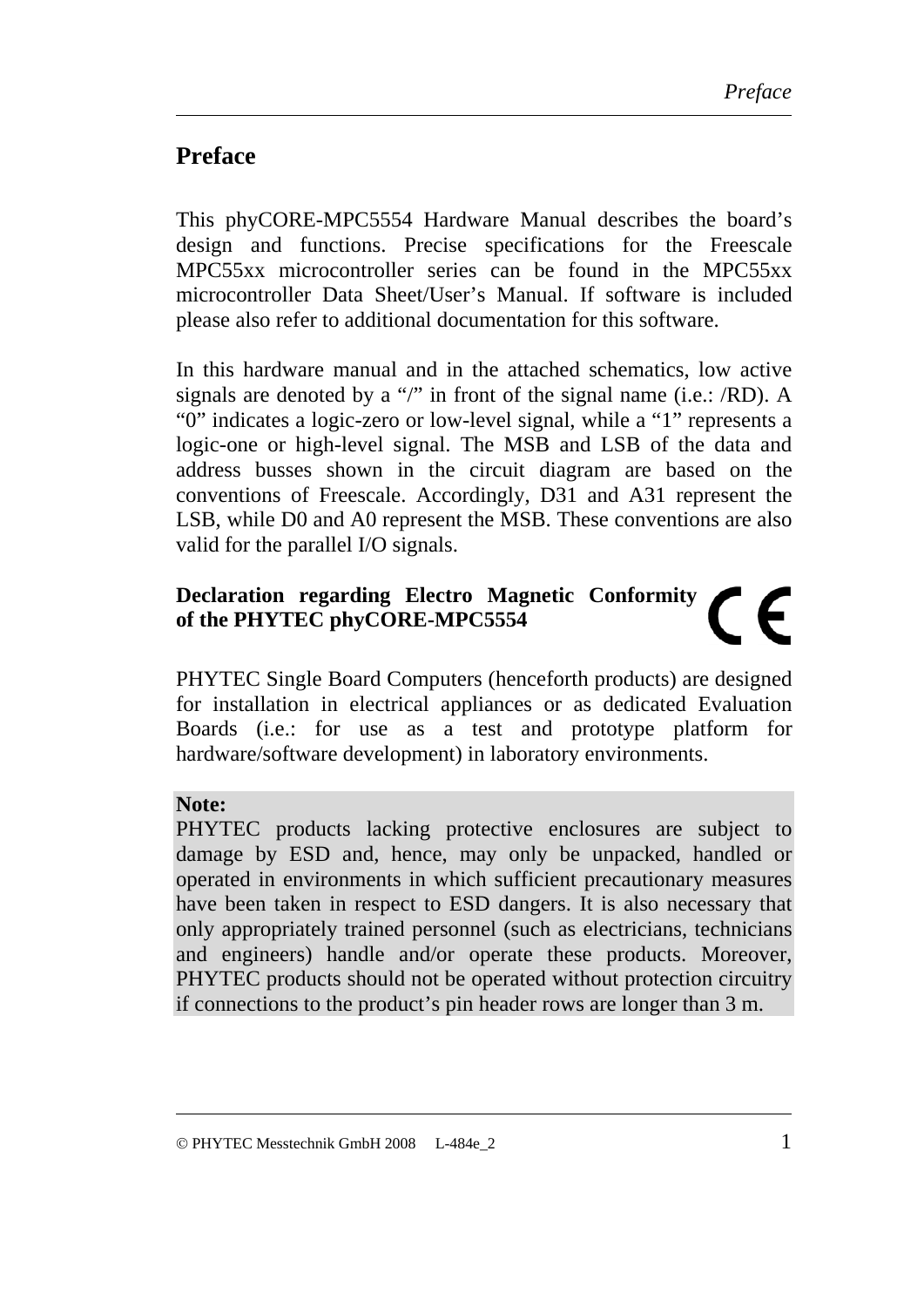*phyCORE-MPC5554* 

# erna  $\frac{1}{2}$



PHYTEC products fulfill the norms of the European Union's Directive for Electro Magnetic Conformity only in accordance to the descriptions and rules of usage indicated in this hardware manual (particularly in respect to the pin header rows or connectors, power connector and serial interface to a host-PC).

Implementation of PHYTEC products into target devices, as well as user modifications and extensions of PHYTEC products, is subject to renewed establishment of conformity to, and certification of, Electro Magnetic Directives. Users should ensure conformance following any modifications to the products as well as implementation of the products into target systems.

The phyCORE-MPC5554 is one of a series of PHYTEC Single Board Computers that can be populated with different controllers and, hence, offers various functions and configurations. PHYTEC supports common 8-, 16- and selected 32-bit controllers on two types of Single Boards Computers:

- (1) as the basis for Rapid Development Kits which serve as a reference and evaluation platform
- (2) as insert-ready, fully functional phyCORE OEM modules, which can be embedded directly into the user's target design.

PHYTEC's microcontroller modules allow engineers to shorten development horizons, reduce design costs and speed project concepts from design to market.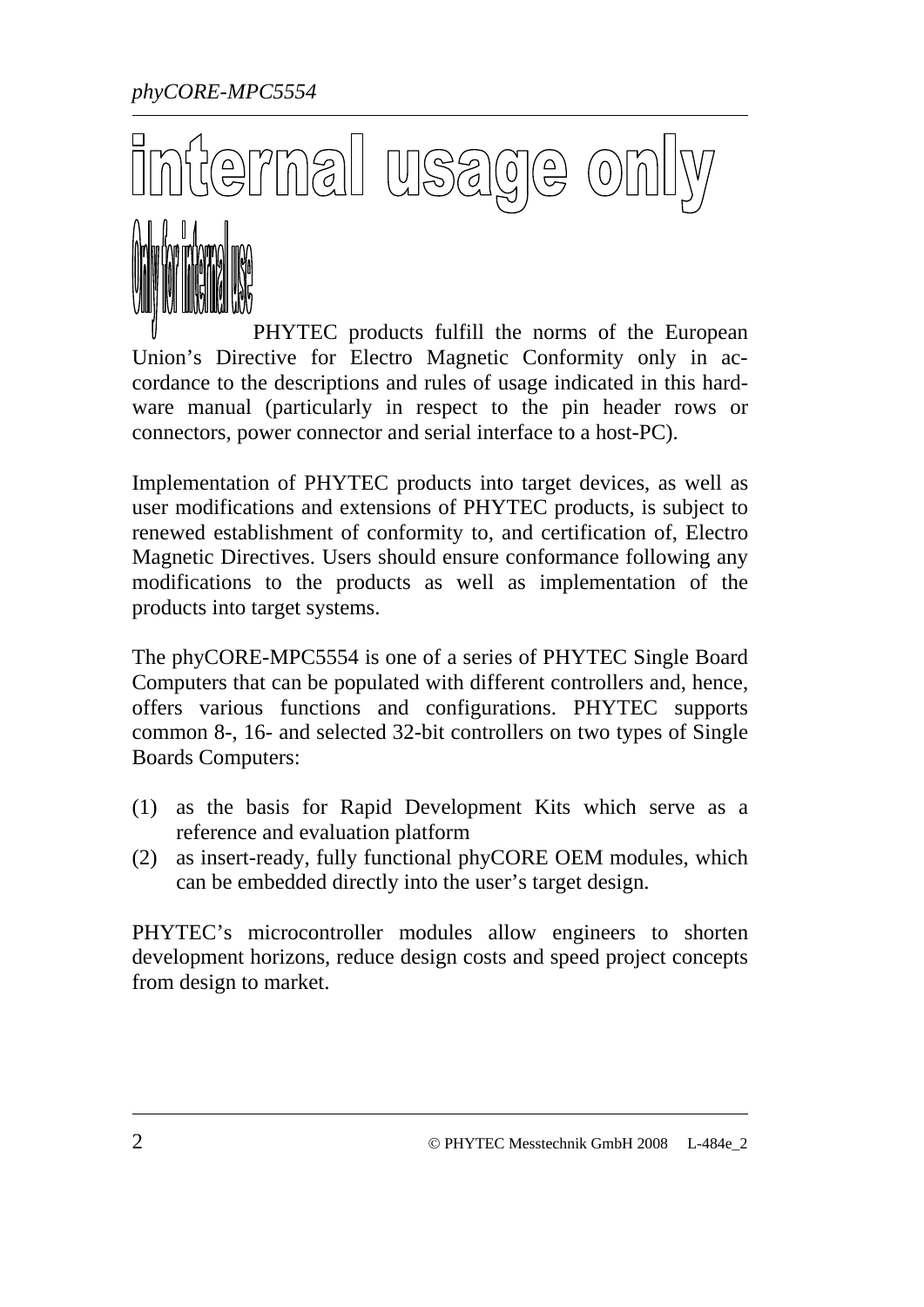# <span id="page-10-0"></span>**1 Introduction**

The phyCORE-MPC5554 belongs to PHYTEC's phyCORE Single Board Computer module family. The phyCORE SBCs represent the continuous development of PHYTEC Single Board Computer technology. Like its mini-, micro- and nanoMODUL predecessors, the phyCORE boards integrate all core elements of a microcontroller system on a sub-miniature board and are designed in a manner that ensures their easy expansion and embedding in peripheral hardware developments.

As independent research indicates that approximately 70 % of all EMI (Electro Magnetic Interference) problems stem from insufficient supply voltage grounding of electronic components in high frequency environments the phyCORE board design features an increased pin package. The increased pin package allows dedication approximately 20 % of all pin header connectors on the phyCORE boards to Ground. This improves EMI and EMC characteristics and makes it easier to design complex applications meeting EMI and EMC guidelines using phyCORE boards even in high noise environments.

phyCORE boards achieve their small size through modern SMD technology and multi-layer design. In accordance with the complexity of the module, 0402-packaged SMD and laser-drilled Microvias components are used on the boards, providing phyCORE users with access to this cutting edge miniaturization technology for integration into their own design.

The phyCORE-MPC5554 is a subminiature (84 x 57 mm) insert-ready Single Board Computer populated with Freescale's PowerPC MPC5554 microcontroller. Its universal design enables its insertion in a wide range of embedded applications. All controller signals and ports extend from the controller to high-density (0.635 mm) Molex pin header connectors aligning two sides of the board, allowing it to be plugged like a "big chip" into a target application.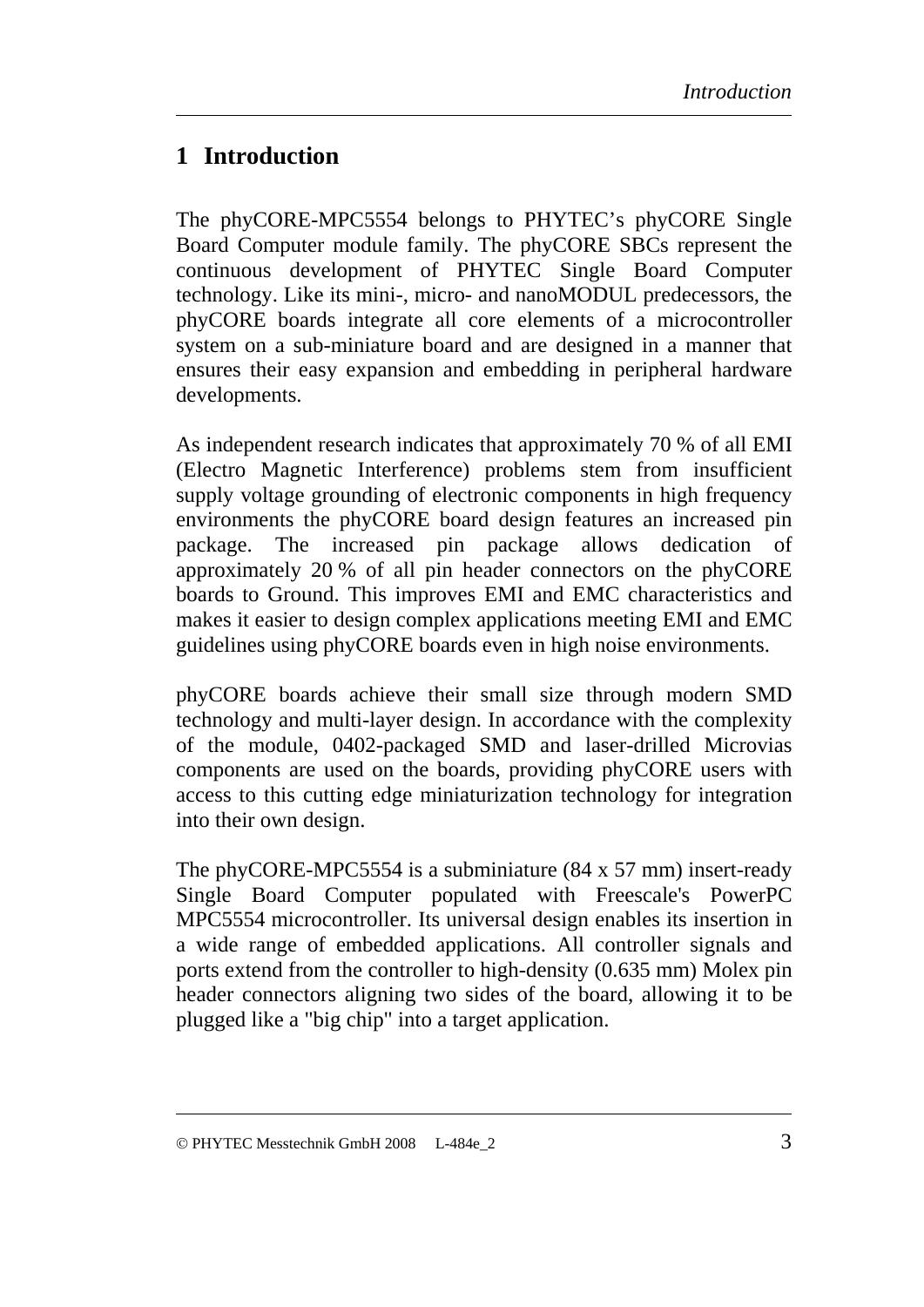Precise specifications for the controller populating the board can be found in the applicable controller User's Manual or Data Sheet. The descriptions in this manual are based on the MPC5554 controller. No description of compatible microcontroller derivative functions is included, as such functions are not relevant for the basic functioning of the phyCORE-MPC5554.

#### **The phyCORE-MPC5554 offers the following features:**

- Single Board Computer in subminiature form factor (84 x 57 mm) according to phyCORE specifications
- all applicable controller and other logic signals extend to two highdensity 200-pin Molex connectors
- processor: Freescale embedded PowerPC MPC5554 (up to 132) MHz clock)

#### **Internal Features of the MPC5554:**

- 32-bit PowerPC core, up to 132 MHz CPU speed
- 32 kByte Cache memory
- SPE Signal Processing Extention (Single Precison FPU, MAC Unit)
- Memory Management Unit (MMU)
- Direct Memory Access (DMA) controller
- Interrupt latency <70ns @132MHz
- 64 kByte SRAM; 32 kByte capable of battery buffering
- 2 MByte Flash (read while write functionality)
- two UART's (eSCI), LIN support
- four SPI interfaces (DSPI)
- three CAN 2.0B interfaces
- two Time Processing Units (TPU) with 32 channels (pins) each
- 24 channels (pins) timer system (eMIOS) for PWM etc.
- dual 12-bit ADC with 40 (65) channels (ext. MUX)
- multi-purpose I/O signals
- JTAG/OnCE/Nexus test/debug port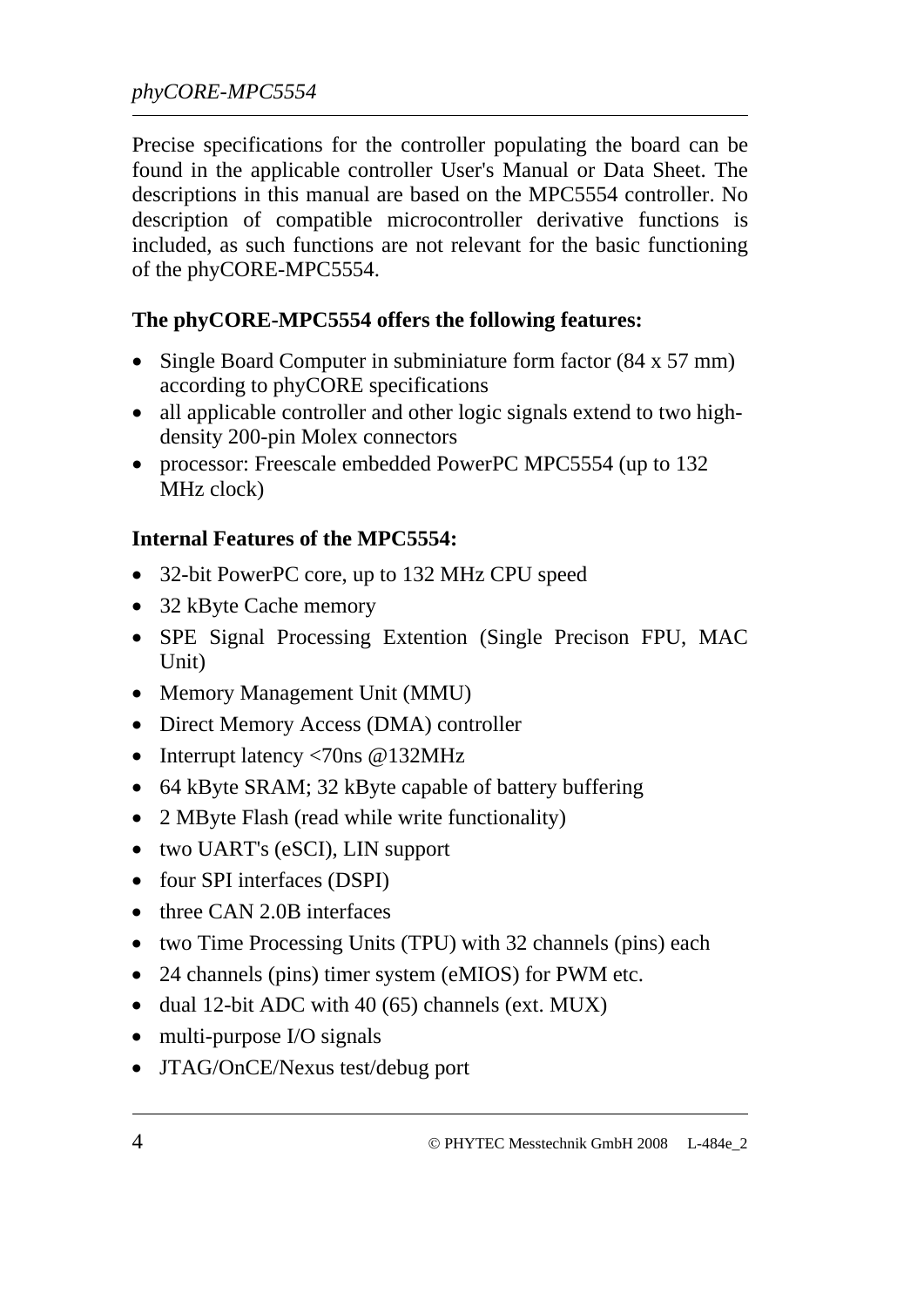#### **Memory Configuratio[n1](#page-12-0):**

- SRAM: 2 MByte to 16 MByte Synchronous Flow-Through Burst-RAM, 32-bit access, 0 wait states, 2-1-1-1 burst mode
- Flash: 2 MByte to 8 MByte asynchronous standard Flash, 32-bit access
- I<sup>2</sup>C Memory: 4 kByte EEPROM (up to 32 kByte, alternatively  $I^2C$  $FRAM, I<sup>2</sup>C SRAM)$

#### **Other Board-Level Features:**

- UART: two RS-232 transceivers for channel A and B (RxD/TxD), also configurable as TTL
- CAN: two 82C250-compatible CAN transceivers for channels A and B; also configurable as TTL
- Ethernet: 10/100 Mbit/s LAN91C111
- FPGA: Lattice XP FPGA XP6/10/15 or XP20 device for IP cores: e.g.  $I<sup>2</sup>C$  Master, 1-Wire-Master, UART, SPI etc. programmable bus bridge (simple address-/data bus, PCI bus, DDR-RAM etc.) 84 external GPIO with programmable characteristics (TTL, CMOS, differential logic, LVDS etc.) application specific control logic and clock generation (PLL) embedded memory: single-/dual-port SRAM, FIFO etc. in-system programmable over JTAG emulation
- $I^2C$  Real-Time Clock with calendar and alarm function
- JTAG/OnCE/Nexus test/debug port
- industrial temperature range  $(-40...+85^{\circ}C)$

### **Other CPU configurations:**

 $\overline{a}$ 

The phyCORE-MPC5554 is also available equipped with Freescale's embedded PowerPC MPC5567.

<span id="page-12-0"></span><sup>&</sup>lt;sup>1</sup>: Please contact PHYTEC for more information about additional product configurations.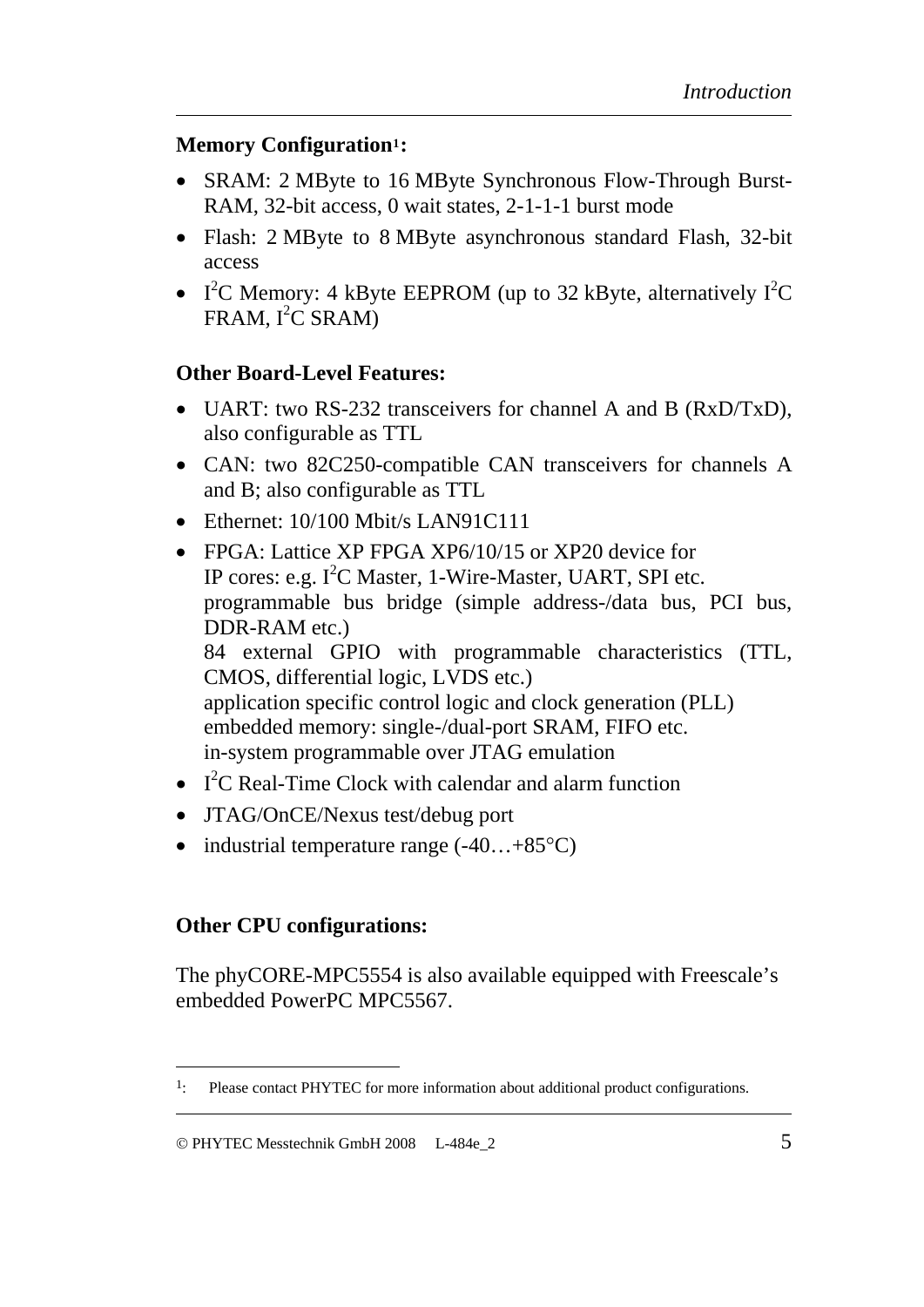### <span id="page-13-0"></span>**1.1 Block Diagram**



*Figure 1: Block Diagram phyCORE-MPC5554*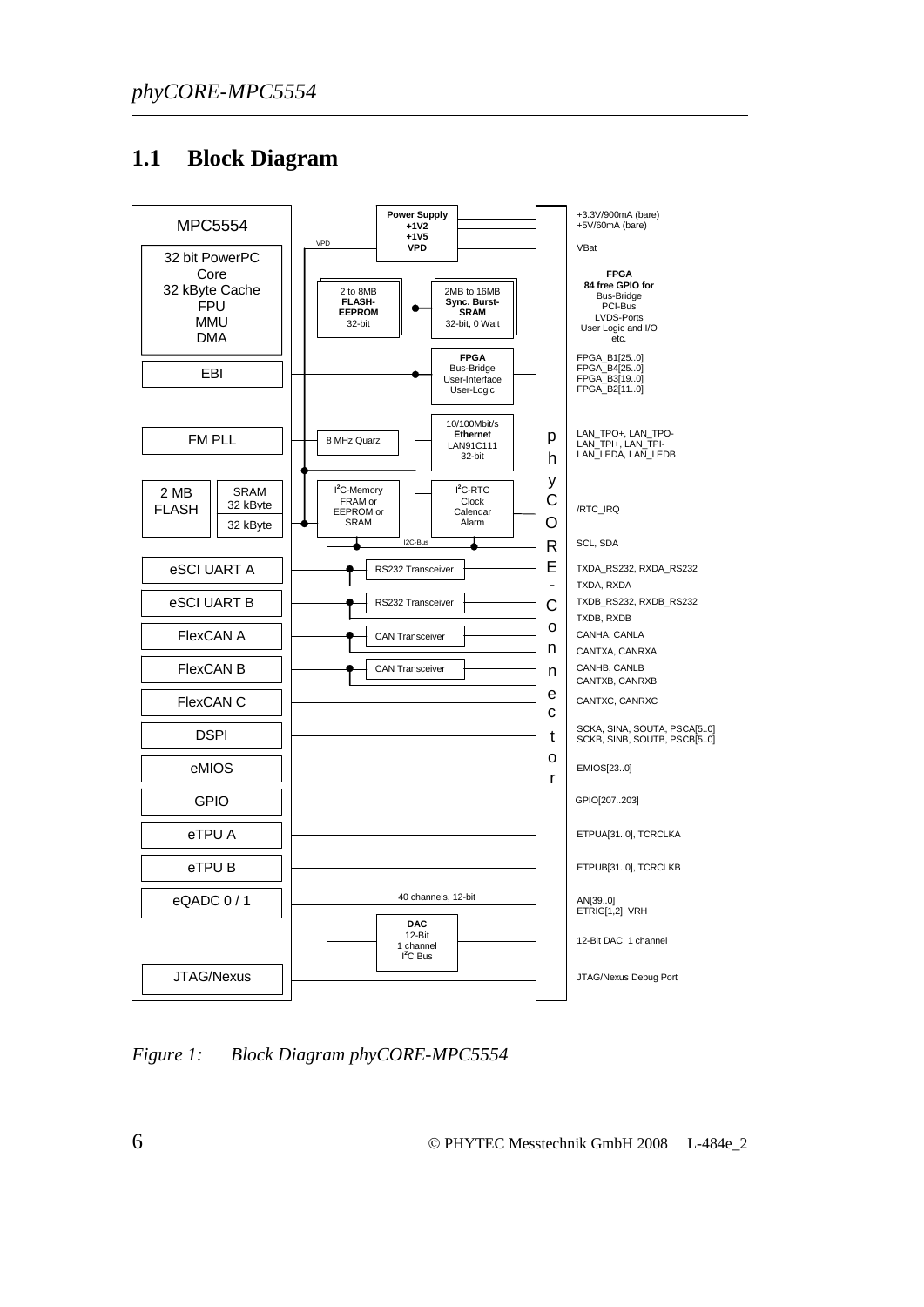

#### <span id="page-14-0"></span>**1.2 View of the phyCORE-MPC5554**

*Figure 2: Top View of the phyCORE-MPC5554 Revision 1239.3*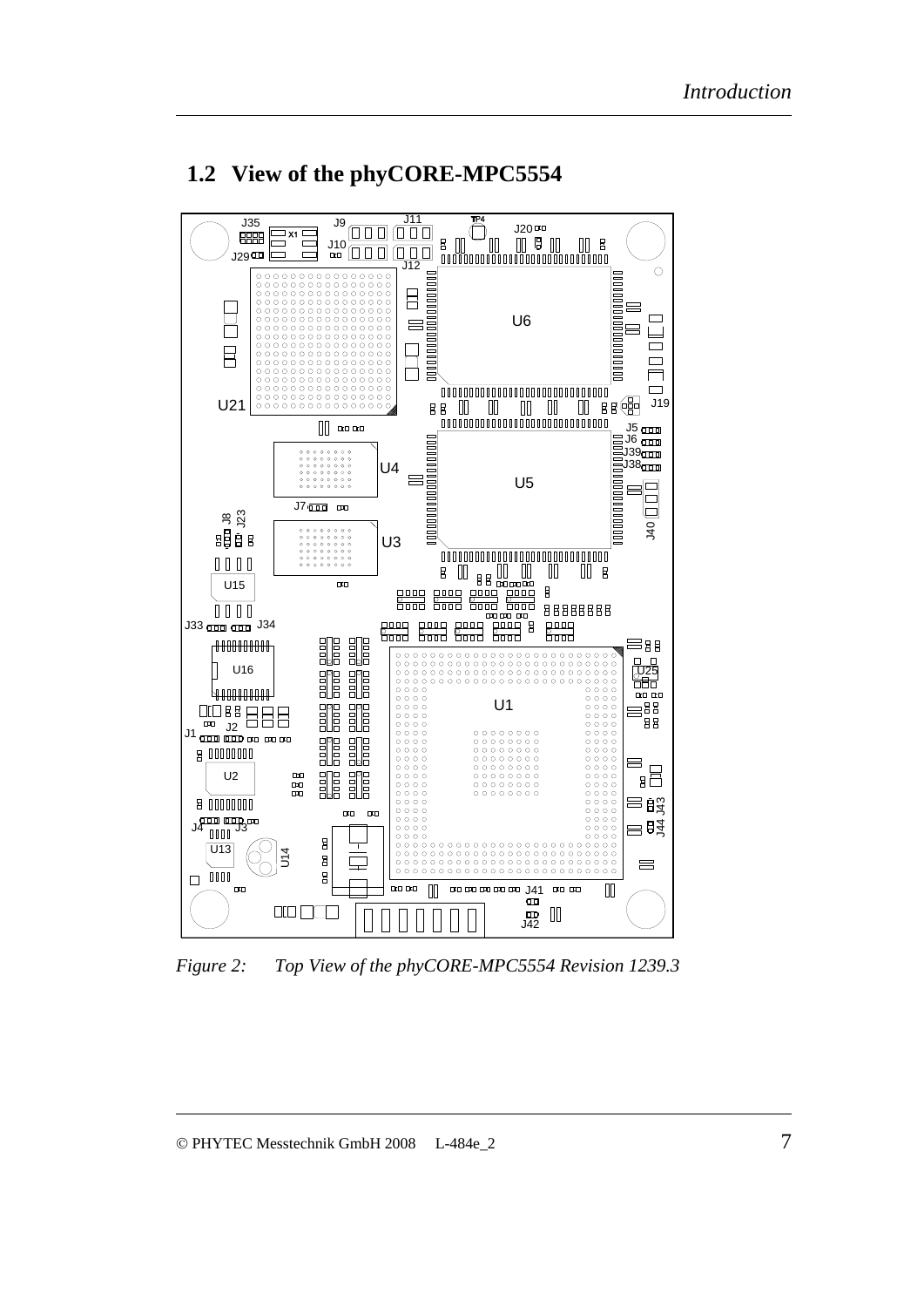<span id="page-15-0"></span>

*Figure 3: Bottom View of the phyCORE-MPC5554 Revision 1239.3*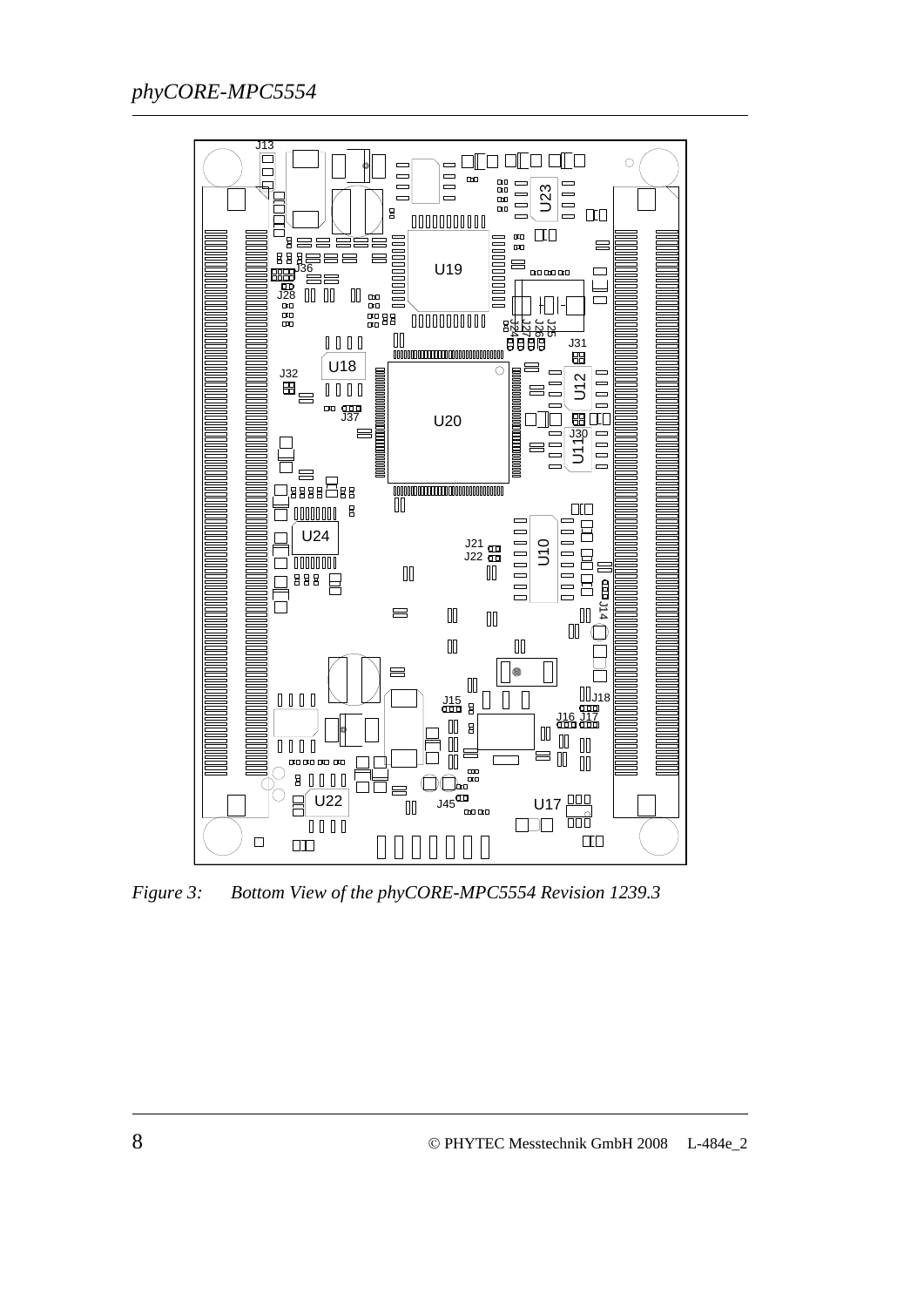#### <span id="page-16-0"></span>**1.3 Minimum Requirements to Operate the phyCORE-MPC5554**

Basic operation of the phyCORE-MPC5554 only requires a  $+3V3$  and a  $+5 V$  input voltage and the corresponding DGND connections.

These supply pins are located at the phyCORE-connector X2:

| $+3V3$     | $X2 \quad \text{1C, 2C, 1D, 2D, 4D, 5D}$ |
|------------|------------------------------------------|
| $+5$ V     | $X2 \quad 4C, 5C$                        |
| <b>GND</b> | X2 3C, 3D, 7C, 9D, 12C, 14D              |

#### **Caution:**

We recommend connecting all available  $+3V3$  and  $+5V$  input pins to the power supply system on a custom carrier board housing the phyCORE-MPC5554 and at least the matching number of DGND pins neighboring the  $+3V3$  and  $+5V$  pins.

In addition, proper implementation of the phyCORE module into a target application also requires connecting all GND pins neighboring signals that are being used in the application circuitry.

If no further external configuration is attached, the system will start with reading the Reset Configuration Half Word (RCHW) from the internal MPC5554 Flash memory. In order to force starting from the external (on-board) Flash memory at U3/4, the /RSTCFG signal located at X2C9 must be pulled to DGND for at least the duration of the /RESET phase.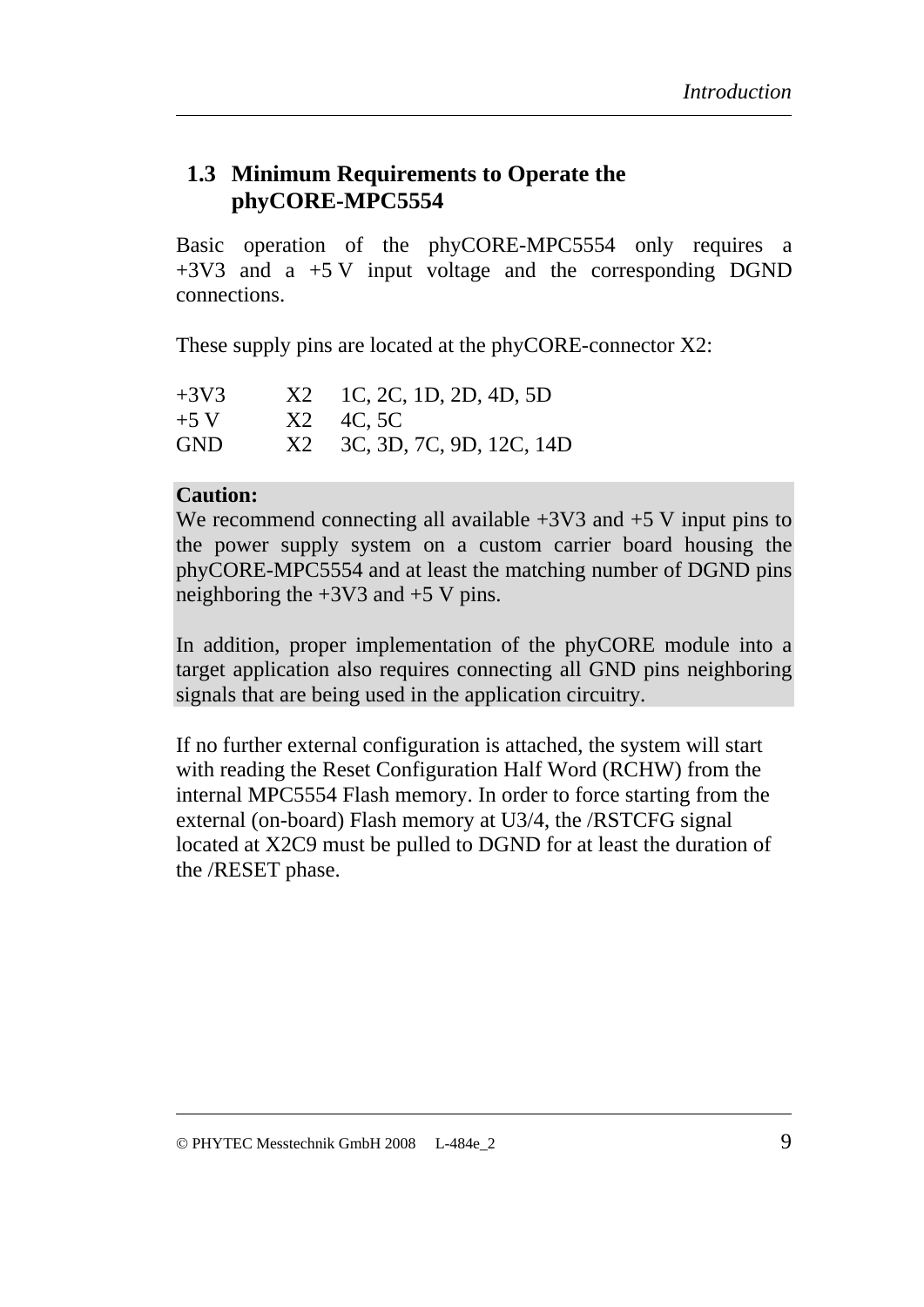# <span id="page-17-0"></span>**2 Pin Description**

Please note that all module connections are not to exceed their expressed maximum voltage or current. Maximum signal input values are indicated in the corresponding controller manuals/data sheets. As damage from improper connections varies according to use and application, it is the user's responsibility to take appropriate safety measures to ensure that the module connections are protected from overloading through connected peripherals.

As *[Figure 4](#page-17-1)* indicates, all controller signals extend to surface mount technology (SMT) connectors (0.635 mm) lining two sides of the module (referred to as phyCORE-connector; *refer to section [12](#page-102-1)*). This allows the phyCORE-MPC5554 to be plugged into any target application like a "big chip".



<span id="page-17-1"></span>*Figure 4: Pinout of the phyCORE-MPC5554 (Bottom View)* 

Many of the controller port pins accessible at the edges of the board have been assigned alternate functions that can be activated via software.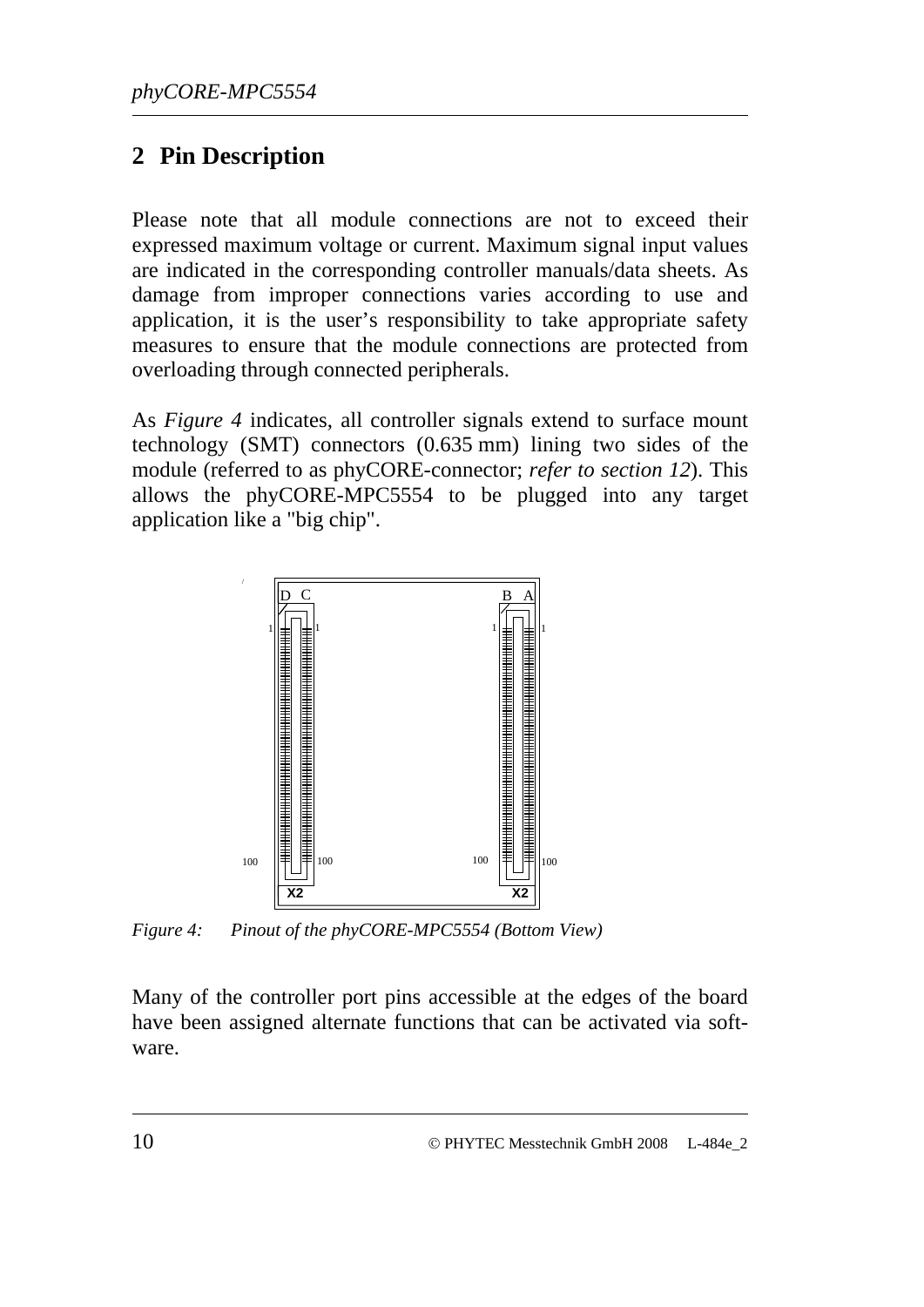# <span id="page-18-0"></span>**2.1 phyCORE equipped with MPC5554**

*[Table 1](#page-29-1)* provides an overview of the pinout of the phyCOREconnector , as well as descriptions of possible alternative functions. *Please refer to the Freescale MPC5554 User Manual/Data Sheet for details on the functions and features of controller signals and port pins.* 

| <b>Pin Number</b> | <b>Signal</b> | I/O            | <b>Comments</b>                                  |
|-------------------|---------------|----------------|--------------------------------------------------|
| Pin Row X2A       |               |                |                                                  |
| 1A                | <b>EXTCLK</b> | I              | Optional external clock input of the MPC5554     |
| 2A, 7A, 12A,      | <b>DGND</b>   | $\overline{a}$ | Ground 0 V                                       |
| 17A, 22A, 27A,    |               |                |                                                  |
| 32A, 37A, 42A,    |               |                |                                                  |
| 47A, 52A, 57A,    |               |                |                                                  |
| 62A, 67A, 72A,    |               |                |                                                  |
| 77A, 82A, 87A,    |               |                |                                                  |
| 92A, 97A          |               |                |                                                  |
| 3A                | IRQ4          | $\bf I$        | IRQ4 interrupt of the MPC5554                    |
|                   |               |                | Alternative: GPIO208                             |
| 4A                | IRQ5          | I              | IRQ5 interrupt of the MPC5554                    |
|                   |               |                | Alternative: GPIO209                             |
| 5A                | FPGA_B1_IO0   | $\rm I/O$      | FPGA GPIO Top Side Bank 1                        |
| 6A                | FPGA_B1_IO1   |                |                                                  |
| <b>8A</b>         | FPGA_B1_IO6   |                | Functionality depends on the loaded FPGA         |
| <b>9A</b>         | FPGA_B1_IO7   |                | firmware.                                        |
| 10A               | FPGA_B1_IO8   |                |                                                  |
| 11A               | FPGA_B1_IO9   |                | The signals of a blank device are inputs with an |
| 13A               | FPGA_B1_IO14  |                | internal weak pull-up.                           |
| 14A               | FPGA_B1_IO15  |                |                                                  |
| 15A               | FPGA_B1_IO16  |                | FPGA_VDDIO1 (Jumper J9)                          |
| 16A               | FPGA_B1_IO17  |                |                                                  |
| 18A               | FPGA_B1_IO22  |                |                                                  |
| 19A               | FPGA_B1_IO23  |                |                                                  |
| 20A               | FPGA_B1_IO24  |                |                                                  |
| 21A               | FPGA_B1_IO25  |                |                                                  |
| 23A               | FPGA B4 IO4   | I/O            | FPGA GPIO Bottom Side Bank 4                     |
| 24A               | FPGA_B4_IO5   |                |                                                  |
| 25A               | FPGA_B4_IO6   |                | Functionality depends on the loaded FPGA         |
| 26A               | FPGA_B4_IO7   |                | firmware.                                        |
| 28A               | FPGA_B4_IO12  |                |                                                  |
| 29A               | FPGA_B4_IO13  |                | The signals of a blank device are inputs with an |
| 30A               | FPGA_B4_IO14  |                | internal weak pull-up.                           |
| 31A               | FPGA_B4_IO15  |                |                                                  |
| 33A               | FPGA_B4_IO20  |                | FPGA_VDDIO4 (Jumper J10)                         |
| 34A               | FPGA_B4_IO21  |                |                                                  |
| 35A               | FPGA_B4_IO22  |                |                                                  |
| 36A               | FPGA_B4_IO23  |                |                                                  |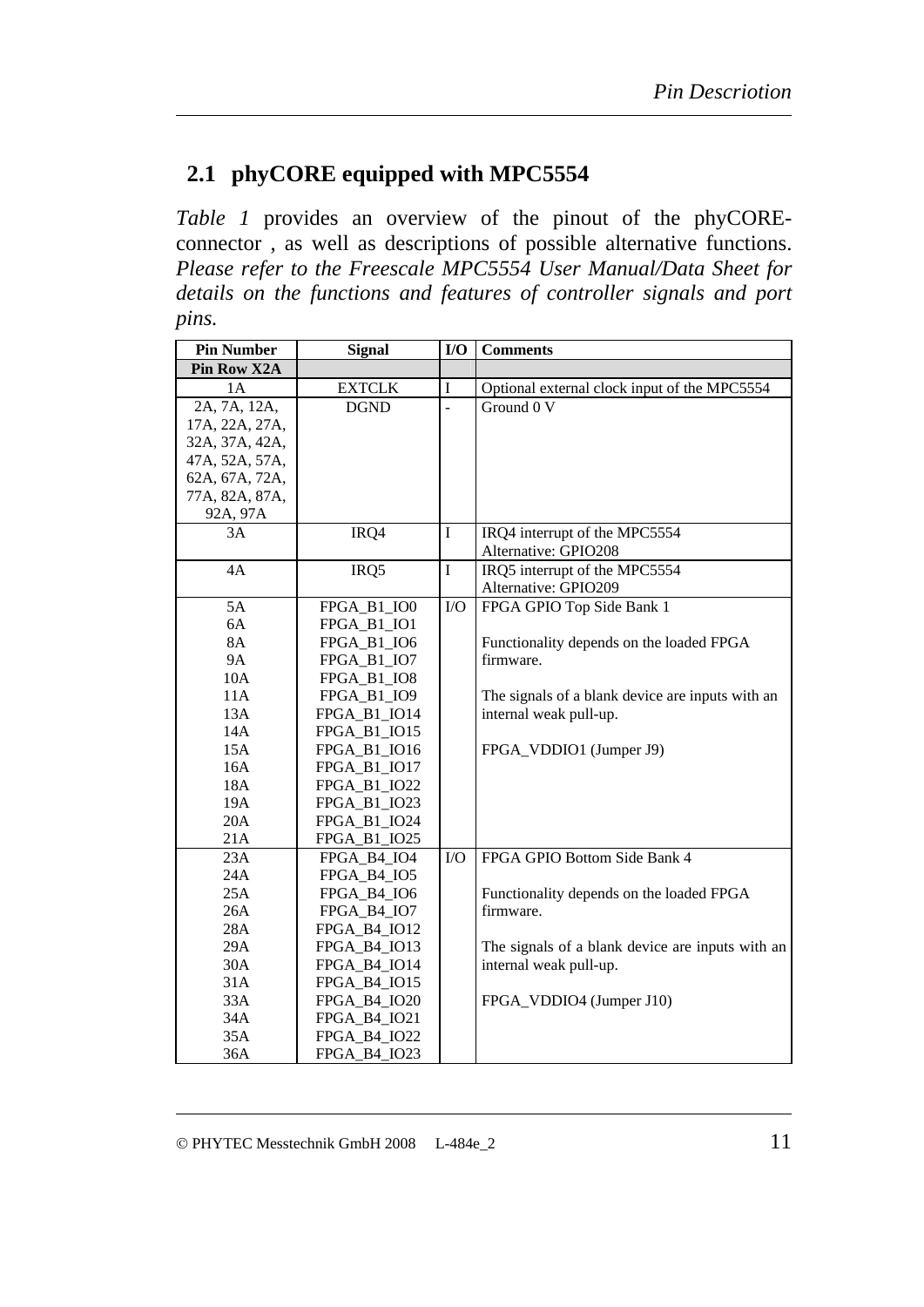| 38A | FPGA_B2_IO0         | I/O         | FPGA GPIO Right Side Bank 2                       |
|-----|---------------------|-------------|---------------------------------------------------|
| 39A | FPGA_B2_IO1         |             | Functionality depends on the loaded FPGA          |
| 40A | FPGA_B2_IO2         |             | firmware.                                         |
| 41A | FPGA_B2_IO3         |             |                                                   |
| 43A | FPGA_B2_IO8         |             | The signals of a blank device are inputs with an  |
| 44A | <b>FPGA B2 IO9</b>  |             | internal weak pull-up.                            |
| 45A | FPGA_B2_IO10        |             |                                                   |
| 46A | FPGA_B2_IO11        |             | FPGA_VDDIO2 (Jumper J11)                          |
| 48A | FPGA_B2_IO16        |             |                                                   |
| 49A | FPGA_B2_IO17        |             |                                                   |
| 50A | FPGA_B2_IO18        |             |                                                   |
| 51A | FPGA_B2_IO19        |             |                                                   |
| 53A | FPGA_B3_IO4         | ${\rm I/O}$ | FPGA GPIO Right Side Bank 3                       |
| 54A | FPGA_B3_IO5         |             | Functionality depends on the loaded FPGA          |
| 55A | FPGA_B3_IO6         |             | firmware.                                         |
| 56A | FPGA_B3_IO7         |             | The signals of a blank device are inputs with an  |
|     |                     |             | internal weak pull-up.                            |
| 58A | FPGA VDDIO B2       | $\mathbf I$ | FPGA VCCIO2 of Right Side Bank 2                  |
|     |                     |             | Alternative: FPGA_B2_IO20 (J28)                   |
| 59A | FPGA VDDIO B3       | $\mathbf I$ | FPGA VCCIO2 of Right Side Bank 3                  |
|     |                     |             | Alternative: FPGA_B3_IO12 (J29)                   |
| 60A | ETPUB30             | I/O         | eTPU B channel 30                                 |
|     |                     |             | Alternative: GPIO177                              |
| 61A | <b>TCRCLKB</b>      | I           | eTPU B TCR clock                                  |
|     |                     |             | Alternative: IRQ6, GPIO146                        |
| 63A | ETPUB <sub>28</sub> | I/O         | eTPU B channel 28                                 |
|     |                     |             | Alternative: GPIO175                              |
| 64A | ETPUB26             | I/O         | eTPU B channel 26                                 |
|     |                     |             | Alternative: GPIO173                              |
| 65A | ETPUB24             | I/O         | eTPU B channel 24                                 |
|     |                     |             | Alternative: GPIO171                              |
| 66A | ETPUB22             | I/O         | eTPU B channel 22                                 |
|     |                     |             | Alternative: GPIO169                              |
| 68A | ETPUB <sub>20</sub> | I/O         | eTPU B channel 20                                 |
|     |                     |             | Alternative: GPIO167                              |
| 69A | ETPUB18             | I/O         | eTPU B channel 18                                 |
|     |                     |             | Alternative: PCSA3, GPIO165                       |
| 70A | ETPUB <sub>16</sub> | $\rm LO$    | eTPU B channel 16                                 |
|     |                     |             | Alternative: PCSA1, GPIO163                       |
| 71A | ETPUB14             | $\rm I/O$   | eTPU B channel 14                                 |
|     |                     |             | Alternative: ETPUB30, GPIO161                     |
| 73A | ETPUB <sub>12</sub> | $\rm I/O$   | eTPU B channel 12                                 |
|     |                     |             | Alternative: ETPUB28, GPIO159                     |
| 74A | ETPUB <sub>10</sub> | $\rm LO$    | eTPU B channel 10                                 |
|     |                     |             | Alternative: ETPUB26, GPIO157                     |
| 75A |                     |             | eTPU B channel 8                                  |
|     | ETPUB8              | $\rm LO$    | Alternative: ETPUB24, GPIO155                     |
|     |                     |             |                                                   |
| 76A | ETPUB6              | $\rm LO$    | eTPU B channel 6<br>Alternative: ETPUB22, GPIO153 |
|     |                     |             |                                                   |
| 78A | ETPUB4              | $\rm LO$    | eTPU B channel 4                                  |
|     |                     |             | Alternative: ETPUB20, GPIO151                     |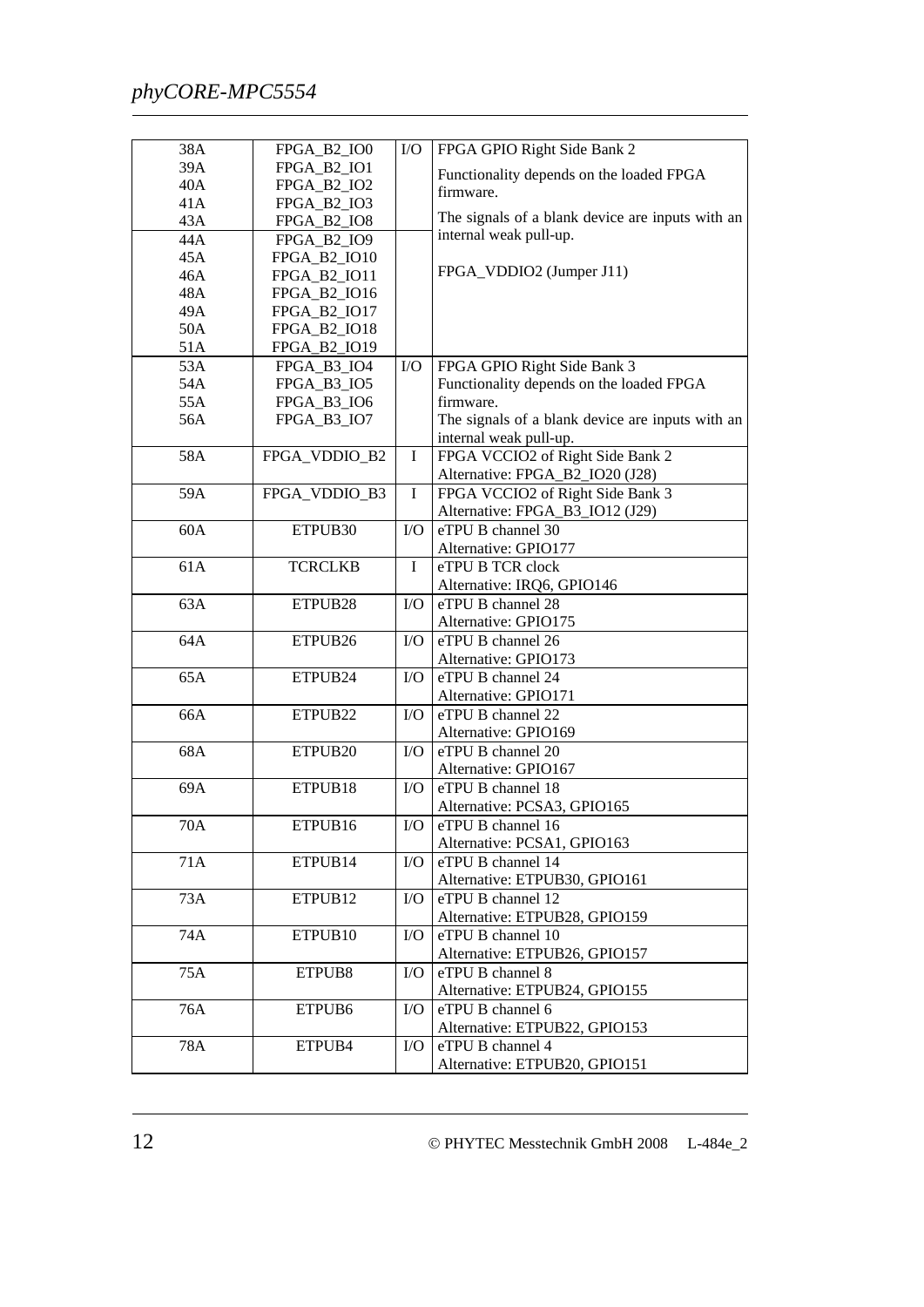| 79A                | ETPUB <sub>2</sub> | I/O           | eTPU B channel 2                      |
|--------------------|--------------------|---------------|---------------------------------------|
|                    |                    |               | Alternative: ETPUB18, GPIO149         |
| 80A                | ETPUB0             | $\rm LO$      | eTPU B channel 0                      |
|                    |                    |               | Alternative: ETPUB16, GPIO147         |
| 81A                | ETPUA30            | $\rm LO$      | eTPU A channel 30                     |
|                    |                    |               | Alternative: PCSC3, GPIO144           |
| 83A                | ETPUA28            | $\rm LO$      | eTPU A channel 28                     |
|                    |                    |               | Alternative: PCSC1, GPIO142           |
| 84A                | ETPUA26            | $\rm LO$      | eTPU A channel 26                     |
|                    |                    |               | Alternative: IRQ14, GPIO140           |
| 85A                | ETPUA24            | $\rm LO$      | eTPU A channel 24                     |
|                    |                    |               | Alternative: IRQ12, GPIO138           |
| 86A                | ETPUA22            | $\rm LO$      | eTPU A channel 22                     |
|                    |                    |               | Alternative: IRQ10, GPIO136           |
| 88A                | ETPUA20            | $\rm LO$      | eTPU A channel 20                     |
|                    |                    |               | Alternative: IRQ8, GPIO134            |
| 89A                | ETPUA18            | $\rm LO$      | eTPU A channel 18                     |
|                    |                    |               | Alternative: PCSD3, GPIO132           |
| 90A                | ETPUA16            | $\rm LO$      | eTPU A channel 16                     |
|                    |                    |               | Alternative: PCSD1, GPIO130           |
| 91A                | ETPUA14            | $\rm LO$      | eTPU A channel 14                     |
|                    |                    |               | Alternative: PCSB4, GPIO128           |
| 93A                | ETPUA12            | $\rm LO$      | eTPU A channel 12                     |
|                    |                    |               | Alternative: PCSB1, GPIO126           |
| 94A                | ETPUA10            | $\rm LO$      | eTPU A channel 10                     |
|                    |                    |               | Alternative: ETPUA22, GPIO124         |
| 95A                | ETPUA8             | $\rm LO$      | eTPU A channel 8                      |
|                    |                    |               | Alternative: ETPUA20, GPIO122         |
| 96A                | ETPUA6             | $\rm LO$      | eTPU A channel 6                      |
|                    |                    |               | Alternative: ETPUA18, GPIO120         |
| 98A                | ETPUA4             | $\rm LO$      | eTPU A channel 4                      |
|                    |                    |               | Alternative: ETPUA16, GPIO118         |
| 99A                | ETPUA <sub>2</sub> | $\rm LO$      | eTPU A channel 2                      |
|                    |                    |               | Alternative: ETPUA14, GPIO116         |
| 100A               | ETPUA0             | $\rm LO$      | eTPU A channel 0                      |
|                    |                    |               | Alternative: ETPUA12, GPIO114         |
| <b>Pin Number</b>  | <b>Signal</b>      | I/O           | <b>Comments</b>                       |
| <b>Pin Row X2B</b> |                    |               |                                       |
| 1B                 | <b>CLKOUT</b>      | $\mathbf O$   | Processor clock of the MPC5554        |
| 2B                 | IRQ <sub>2</sub>   | $\mathbf I$   | IRQ2 interrupt request of the MPC5554 |
|                    |                    |               | Alternative: GPIO211                  |
| 3B                 | IRQ3               | I             | IRQ3 interrupt request of the MPC5554 |
|                    |                    |               | Alternative: GPIO212                  |
| 4B, 9B, 14B,       | <b>DGND</b>        | $\frac{1}{2}$ | Ground 0 V                            |
| 19B, 24B, 29B,     |                    |               |                                       |
| 34B, 39B, 44B,     |                    |               |                                       |
| 49B, 54B, 59B,     |                    |               |                                       |
| 64B, 69B, 74B,     |                    |               |                                       |
| 79B, 84B, 89B,     |                    |               |                                       |
| 94B, 99B           |                    |               |                                       |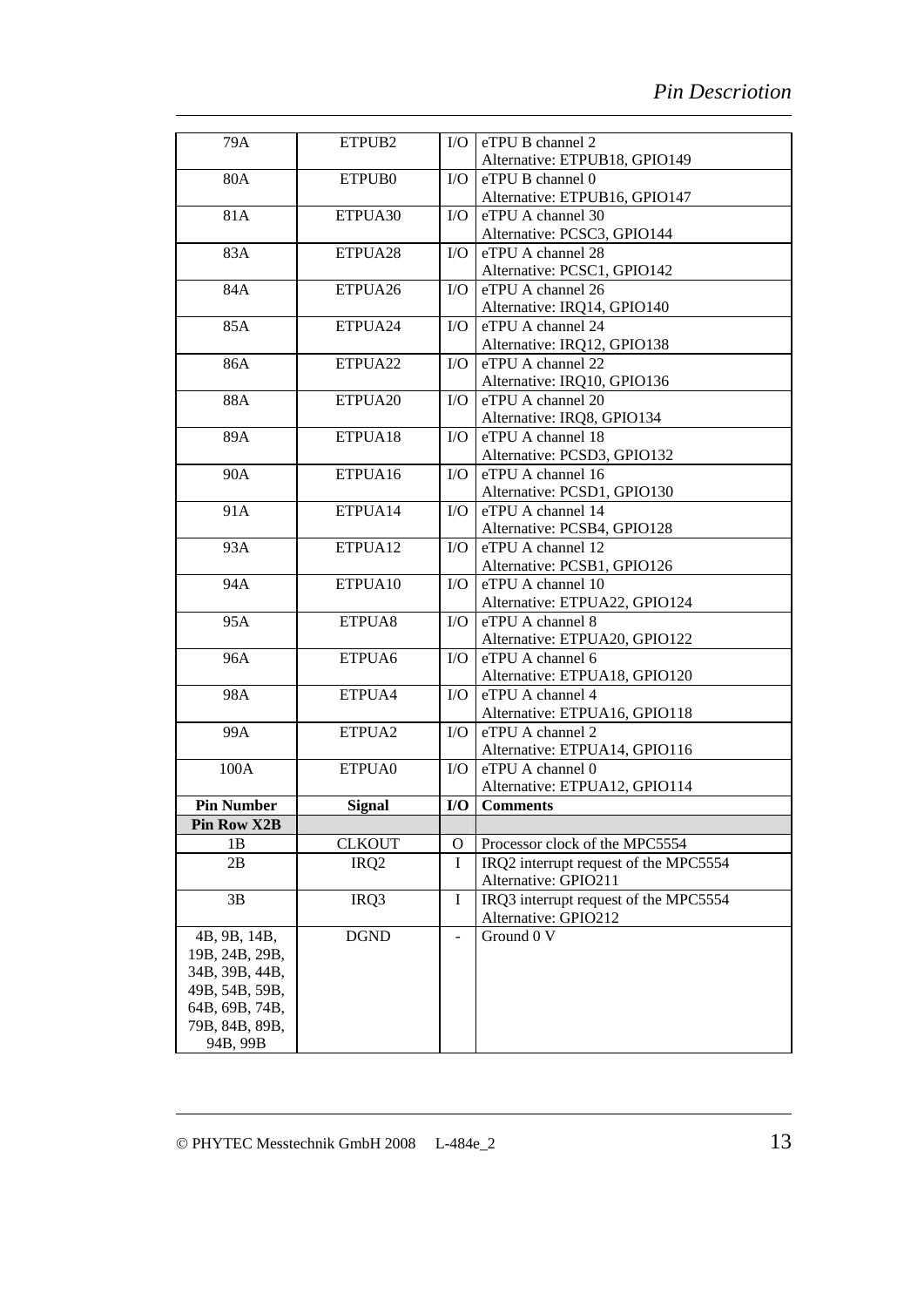| 5B              | FPGA_B1_IO2         | $\rm I/O$   | FPGA GPIO Top Side Bank 1                                                  |
|-----------------|---------------------|-------------|----------------------------------------------------------------------------|
| 6B              | FPGA_B1_IO3         | ${\rm I/O}$ |                                                                            |
| 7B              | FPGA_B1_IO4         | ${\rm I/O}$ | Functionality depends on the loaded FPGA                                   |
| 8B              | FPGA_B1_IO5         | ${\rm I/O}$ | firmware.                                                                  |
| 10B             | FPGA_B1_IO10        | ${\rm I/O}$ | The signals of a blank device are inputs with an<br>internal weak pull-up. |
| 11B             | FPGA_B1_IO11        | ${\rm I/O}$ |                                                                            |
| 12B             | FPGA_B1_IO12        | ${\rm I/O}$ |                                                                            |
| 13B             | FPGA_B1_IO13        | ${\rm I/O}$ |                                                                            |
| 15B             | FPGA_B1_IO18        | ${\rm I/O}$ |                                                                            |
| 16B             | FPGA_B1_IO19        | ${\rm I/O}$ |                                                                            |
| 17B             | FPGA_B1_IO20        | ${\rm I/O}$ |                                                                            |
| 18B             | FPGA_B1_IO21        | $\rm I/O$   |                                                                            |
| 20B             | FPGA_B4_IO0         | ${\rm I/O}$ | FPGA GPIO Bottom Side Bank 4                                               |
| 21B             | FPGA_B4_IO1         | ${\rm I/O}$ |                                                                            |
| 22B             | FPGA_B4_IO2         | ${\rm I/O}$ | Functionality depends on the loaded FPGA                                   |
| 23B             | FPGA_B4_IO3         | ${\rm I/O}$ | firmware.                                                                  |
| 25B             | FPGA_B4_IO8         | ${\rm I/O}$ | The signals of a blank device are inputs with an                           |
| 26B             | FPGA_B4_IO9         | ${\rm I/O}$ | internal weak pull-up.                                                     |
| 27B             | FPGA_B4_IO10        | ${\rm I/O}$ |                                                                            |
| 28B             | FPGA_B4_IO11        | I/O         |                                                                            |
| 30B             | FPGA_B4_IO16        | I/O         |                                                                            |
| 31B             | FPGA_B4_IO17        | I/O         |                                                                            |
| 32B             | FPGA_B4_IO18        | ${\rm I/O}$ |                                                                            |
| 33B             | FPGA_B4_IO19        | ${\rm I/O}$ |                                                                            |
| 35B             | FPGA_B4_IO24        | ${\rm I/O}$ |                                                                            |
| 36B             | FPGA_B4_IO25        | ${\rm I/O}$ |                                                                            |
| 37B             | FPGA_VDDIO_B1       | $\bf I$     | FPGA VCCIO1 of Top Side Bank 1                                             |
| 38B             | FPGA_VDDIO_B4       | I           | FPGA VCCIO4 of Bottom Side Bank 2                                          |
| 40B             | FPGA_B2_IO4         | I/O         | FPGA GPIO Right Side Bank 2                                                |
| 41B             | FPGA_B2_IO5         | ${\rm I/O}$ |                                                                            |
| 42B             | FPGA_B2_IO6         | ${\rm I/O}$ | Functionality depends on the loaded FPGA                                   |
| 43B             | FPGA_B2_IO7         | ${\rm I/O}$ | firmware.                                                                  |
| 45B             | <b>FPGA B2 IO12</b> | ${\rm I/O}$ |                                                                            |
| 46B             | FPGA_B2_IO13        | ${\rm I/O}$ | The signals of a blank device are inputs with an<br>internal weak pull-up. |
| 47B             | FPGA_B2_IO14        | ${\rm I/O}$ |                                                                            |
| 48B             | FPGA_B2_IO15        | ${\rm I/O}$ |                                                                            |
| 50 <sub>B</sub> | FPGA_B3_IO0         | ${\rm I/O}$ | FPGA GPIO Right Side Bank 3                                                |
| 51B             | FPGA_B3_IO1         | ${\rm I/O}$ |                                                                            |
| 52B             | FPGA_B3_IO2         | ${\rm I/O}$ | Functionality depends on the loaded FPGA                                   |
| 53B             | FPGA_B3_IO3         | ${\rm I/O}$ | firmware.                                                                  |
| 55B             | FPGA_B3_IO8         | ${\rm I/O}$ |                                                                            |
| 56B             | <b>FPGA B3 IO9</b>  | ${\rm I/O}$ | The signals of a blank device are inputs with an                           |
| 57B             | FPGA_B3_IO10        | ${\rm I/O}$ | internal weak pull-up.                                                     |
| 58B             | FPGA_B3_IO11        | ${\rm I/O}$ |                                                                            |
| 60B             | ETPUB31             | I/O         | eTPU B channel 31                                                          |
|                 |                     |             | Alternative: GPIO178                                                       |
| 61B             | ETPUB29             | I/O         | eTPU B channel 29                                                          |
|                 |                     |             | Alternative: GPIO176                                                       |
| 62B             | ETPUB27             | I/O         | eTPU B channel 27                                                          |
|                 |                     |             | Alternative: GPIO174                                                       |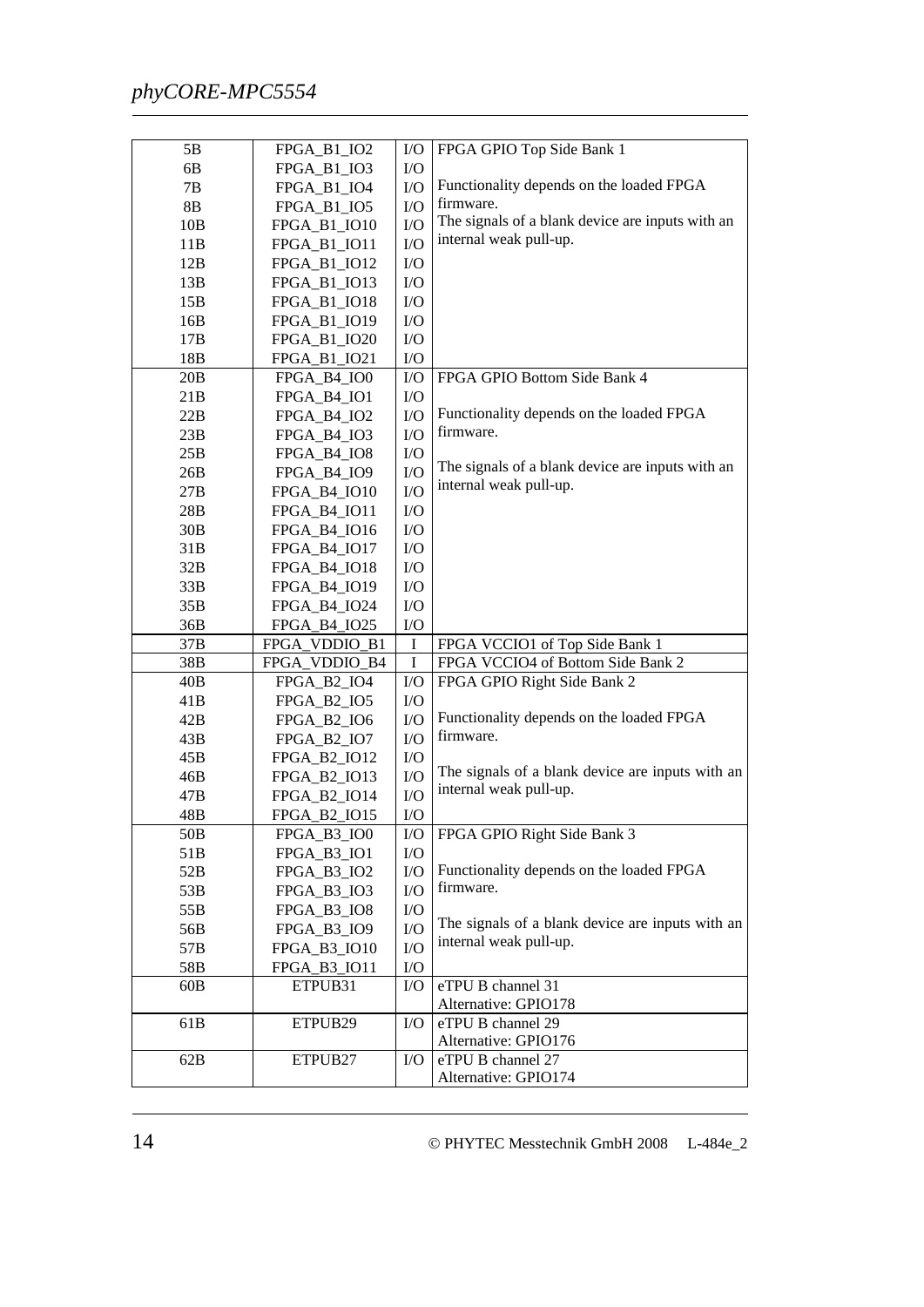| 63B             | ETPUB <sub>25</sub> | $\rm LO$   | eTPU B channel 25             |
|-----------------|---------------------|------------|-------------------------------|
|                 |                     |            | Alternative: GPIO172          |
| 65B             | ETPUB <sub>23</sub> | $\rm LO$   | eTPU B channel 23             |
|                 |                     |            | Alternative: GPIO170          |
| 66B             | ETPUB21             | $\rm LO$   | eTPU B channel 21             |
|                 |                     |            | Alternative: GPIO168          |
| 67B             | ETPUB19             | $\rm LO$   | eTPU B channel 19             |
|                 |                     |            | Alternative: PCSA4, GPIO166   |
| 68B             | ETPUB17             | $\rm LO$   | eTPU B channel 17             |
|                 |                     |            | Alternative: PCSA2, GPIO164   |
| 70 <sub>B</sub> | ETPUB15             | $\rm LO$   | eTPU B channel 15             |
|                 |                     |            | Alternative: ETPUB31, GPIO162 |
| 71B             | ETPUB <sub>13</sub> | $\rm LO$   | eTPU B channel 13             |
|                 |                     |            | Alternative: ETPU29, GPIO160  |
| 72B             | ETPUB11             | $\rm LO$   | eTPU B channel 11             |
|                 |                     |            | Alternative: ETPU27, GPIO158  |
| 73B             | ETPUB9              | $\rm LO$   | eTPU B channel 9              |
|                 |                     |            | Alternative: ETPU25, GPIO156  |
| 75B             | ETPUB7              | $\rm LO$   | eTPU B channel 7              |
|                 |                     |            | Alternative: ETPU23, GPIO154  |
| 76B             | ETPUB5              | $\rm LO$   | eTPU B channel 5              |
|                 |                     |            | Alternative: ETPU21, GPIO152  |
| 77B             | ETPUB3              | $\rm LO$   | eTPU B channel 3              |
|                 |                     |            | Alternative: ETPU19, GPIO150  |
| 78B             | <b>TCRCLKA</b>      | I          | eTPU A TCR clock              |
|                 |                     |            | Alternative: IRQ7, GPIO113    |
| 80 <sub>B</sub> | ETPUB1              | $\rm LO$   | eTPU B channel 1              |
|                 |                     |            | Alternative: ETPU17, GPIO148  |
| 81B             | ETPUA31             | $\rm LO$   | eTPU A channel 31             |
|                 |                     |            | Alternative: PCSC4, GPIO145   |
| 82B             | ETPUA29             | $\rm LO$   | eTPU A channel 29             |
|                 |                     |            | Alternative: PCSC2, GPIO143   |
| 83B             | ETPUA27             | $\rm LO$   | eTPU A channel 27             |
|                 |                     |            | Alternative: IRQ15, GPIO141   |
| 85B             | ETPUA25             | I/O        | eTPU A channel 25             |
|                 |                     |            | Alternative: IRQ13, GPIO139   |
| 86B             | ETPUA <sub>23</sub> | $\rm I/O$  | eTPU A channel 23             |
|                 |                     |            | Alternative: IRQ11, GPIO137   |
| 87 <sub>B</sub> | ETPUA21             | $VO$       | eTPU A channel 27             |
|                 |                     |            | Alternative: IRQ9, GPIO135    |
| 88B             | ETPUA19             | $\rm LO$   | eTPU A channel 19             |
|                 |                     |            | Alternative: PCSD4, GPIO133   |
| 90 <sub>B</sub> | ETPUA17             | I/O        | eTPU A channel 17             |
|                 |                     |            | Alternative: PCSD2, GPIO131   |
| 91 <sub>B</sub> | ETPUA15             | $\rm I/O$  | eTPU A channel 15             |
|                 |                     |            | Alternative: PCSB5, GPIO129   |
| 92B             | ETPUA13             | $\rm I/O$  | eTPU A channel 13             |
|                 |                     |            | Alternative: PCSB3, GPIO127   |
| 93B             | ETPUA11             | <b>I/O</b> | eTPU A channel 11             |
|                 |                     |            | Alternative: ETPUA23, GPIO125 |
| 95B             | ETPUA9              | $\rm LO$   | eTPU A channel 9              |
|                 |                     |            | Alternative: ETPUA21, GPIO123 |
|                 |                     |            |                               |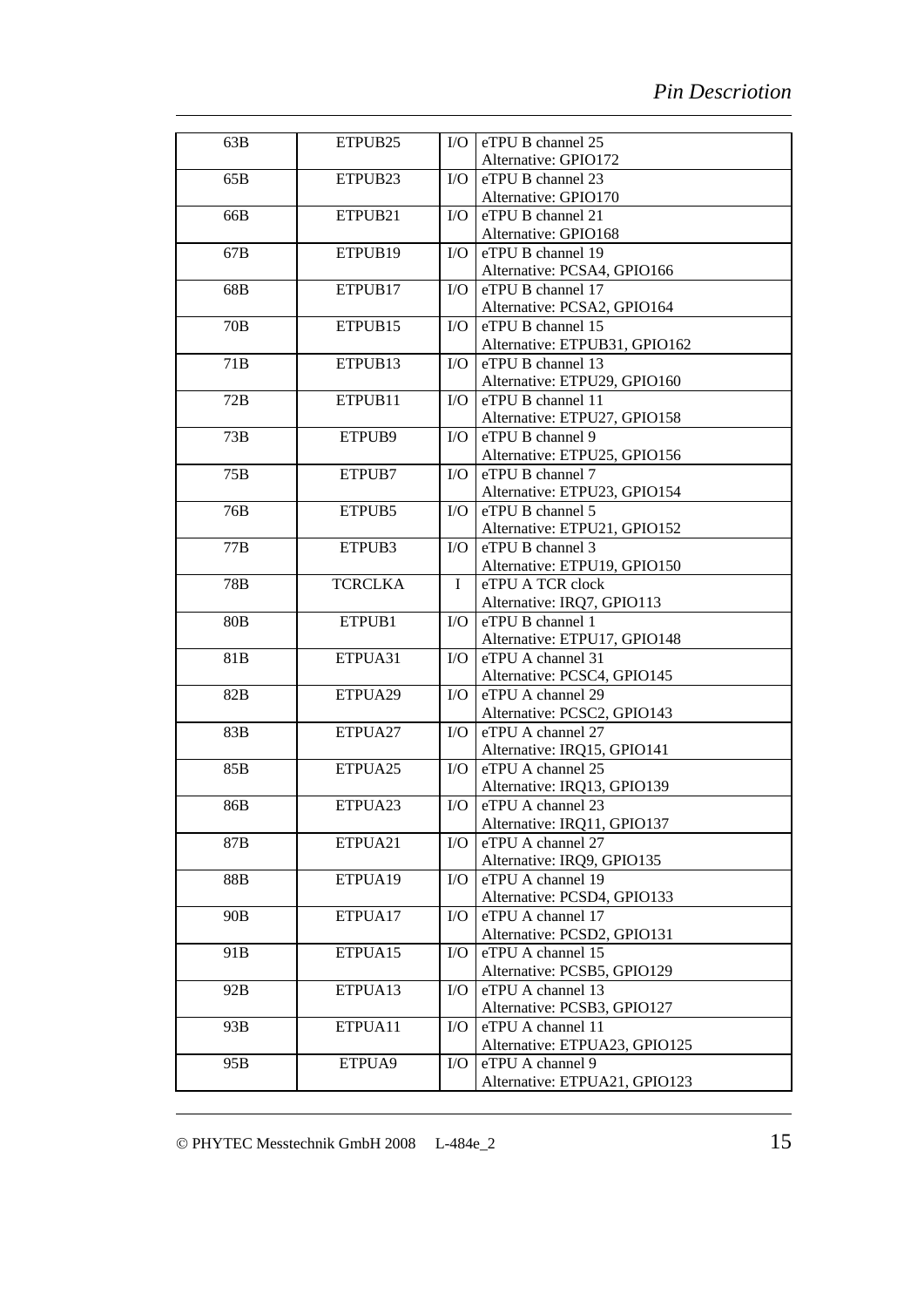| 96B               | ETPUA7         | $\rm LO$       | eTPU A channel 7                                   |
|-------------------|----------------|----------------|----------------------------------------------------|
|                   |                |                | Alternative: ETPUA19, GPIO121                      |
| 97B               | ETPUA5         | I/O            | eTPU A channel 5<br>Alternative: ETPUA17, GPIO119  |
| 98B               | ETPUA3         | I/O            | eTPU A channel 3                                   |
|                   |                |                | Alternative: ETPUA15, GPIO117                      |
| 100B              | ETPUA1         | I/O            | eTPU A channel 1                                   |
|                   |                |                | Alternative: ETPUA13, GPIO115                      |
| <b>Pin Number</b> | <b>Signal</b>  | I/O            | <b>Comments</b>                                    |
| Pin Row X2C       |                |                |                                                    |
| 1C, 2C            | VDD3V3         | I              | Supply voltage +3.3 VDC                            |
| 3C, 7C, 12C,      | <b>DGND</b>    | ÷,             | Ground 0 V                                         |
| 17C, 22C, 27C,    |                |                |                                                    |
| 32C, 37C, 42C,    |                |                |                                                    |
| 47C, 52C, 57C,    |                |                |                                                    |
| 62C, 67C, 72C     |                |                |                                                    |
| 4C, 5C            | VDD5V          | I              | Supply voltage +5 VDC                              |
| 6C                | <b>VBAT</b>    | $\overline{I}$ | Connection for external battery $(+)$ 2.4-3.3 V    |
| 8C                | <b>PWRGOOD</b> | O              | Power Good logic output signal                     |
| 9C                | /RSTCFG        | $\bf I$        | Reset Configuration Input of the MPC5554           |
|                   |                |                | Alternative: GPIO210                               |
| 10C               | /RESET         | I/O            | Reset signal of the phyCORE. /Reset is             |
|                   |                |                | controlled by the on-board voltage supervisor      |
|                   |                |                | circuitry (open-drain driver). The voltage         |
|                   |                |                | supervisor monitors the input voltages             |
|                   |                |                | VDD3V3, VDD5V and the on-board generated           |
|                   |                |                | voltages. The reset delay amounts to 200 ms        |
|                   |                |                | after all voltages reach a valid level. /RESET has |
|                   |                |                | a 10kOhm pull-up.                                  |
| 11C               | /RSTOUT        | $\mathbf{O}$   | Reset output of the MPC5554. /RSTOUT               |
|                   |                |                | reflects the /RESET signal and can be asserted     |
|                   |                |                | by software without internal MPC5554 reset.        |
| 13C               | EMIOS1         | I/O            | eMIOS channel 1 of the MPC5554.                    |
|                   |                |                | Alternative: ETPUA1, GPIO180                       |
| 14C               | EMIOS3         | I/O            | eMIOS channel 3 of the MPC5554.                    |
|                   |                |                | Alternative: ETPUA3, GPIO182                       |
| 15C               | EMIOS5         | ${\rm I/O}$    | eMIOS channel 5 of the MPC5554.                    |
|                   |                |                | Alternative: ETPUA5, GPIO184                       |
| 16C               | EMIOS7         | $\rm LO$       | eMIOS channel 7 of the MPC5554.                    |
|                   |                |                | Alternative: ETPUA7, GPIO186                       |
| 18C               | <b>CANHB</b>   | $\rm LO$       | CANH signal of the CAN transceiver of the          |
|                   |                |                | MPC5554 FlexCAN B.                                 |
|                   |                |                | Alternative: PCSC3, GPIO85                         |
| 19C               | <b>RXDB</b>    | I              | Receive line of the MPC5554 eSCI channel B.        |
|                   |                |                | Alternative: PCSD5, GPO92                          |
|                   |                |                | When the alternative function is used, the solder  |
|                   |                |                | jumper J22 must be open in order to disconnect     |
|                   |                |                | the receive output of the RS-232 transceiver.      |
| 20C               | <b>TXDB</b>    | 0              | Transmit line of the MPC5554 eSCI channel B.       |
|                   |                |                | Alternative: PCSD1, GPIO91                         |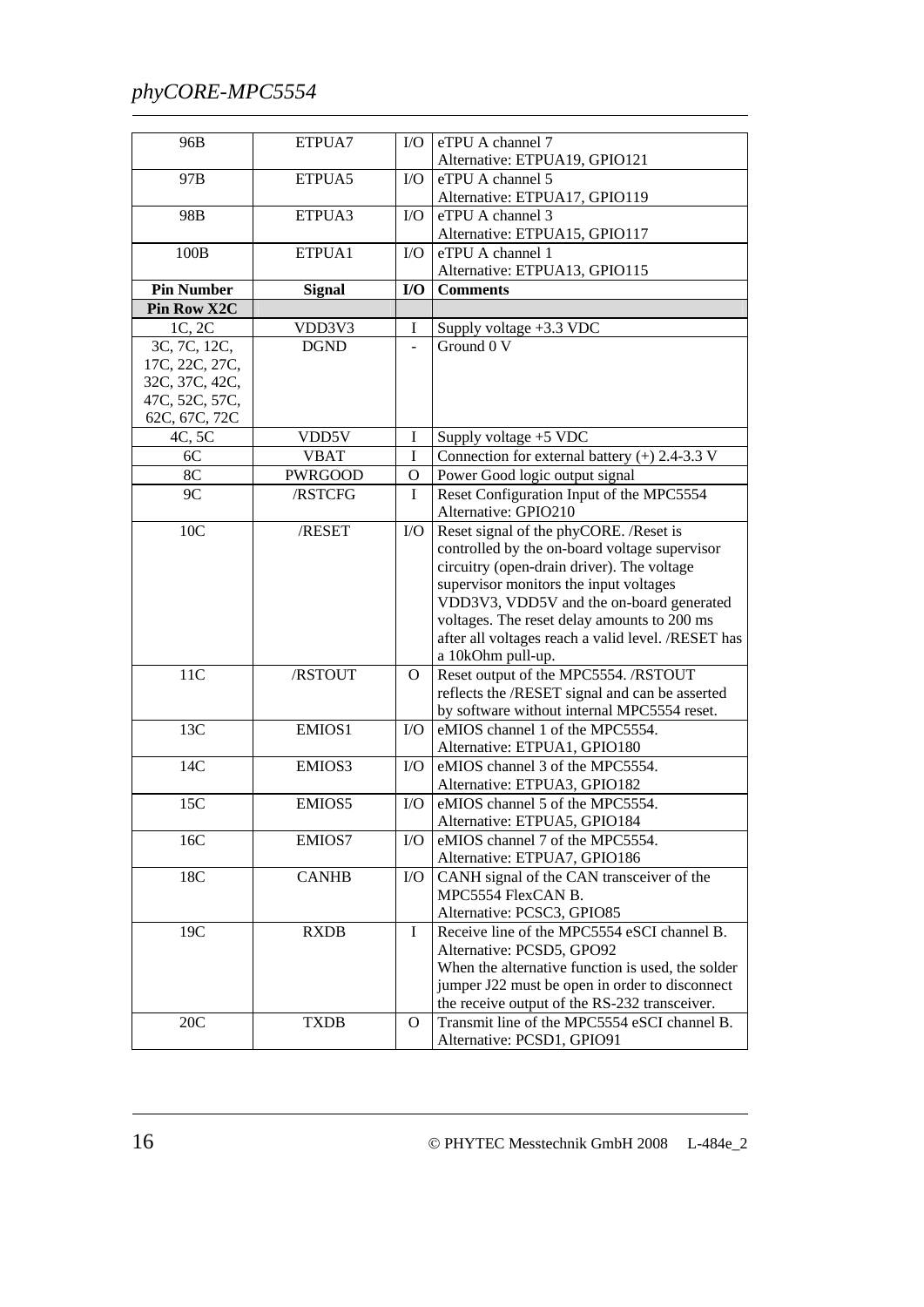| 21C             | RXDB RS232      | L            | RxD input of the RS-232 transceiver for the<br>MPC5554 eSCI channel B. J22 must be closed<br>in order to use this interface.                                                 |
|-----------------|-----------------|--------------|------------------------------------------------------------------------------------------------------------------------------------------------------------------------------|
| 23C             | TXDB_RS232      | $\Omega$     | TxD output of the RS-232 transceiver for the<br>MPC5554 eSCI channel B.                                                                                                      |
| 24C             | <b>CNRXC</b>    | I            | FlexCAN C receive line of the MPC5554.<br>Alternative: PCSC4, GPIO86                                                                                                         |
| 25C             | <b>CNTXC</b>    | $\Omega$     | FlexCAN C transmit line of the MPC5554.<br>Alternative: PCSC3, GPIO87                                                                                                        |
| 26C             | EMIOS9          | $\rm LO$     | eMIOS channel 9 of the MPC5554.<br>Alternative: ETPUA9, GPIO188                                                                                                              |
| 28C             | EMIOS11         | $\rm LO$     | eMIOS channel 11 of the MPC5554.<br>Alternative:GPIO190                                                                                                                      |
| 29C             | EMIOS13         | O            | eMIOS channel 13 of the MPC5554.<br>Alternative: SOUTD, GPIO192                                                                                                              |
| 30 <sub>C</sub> | EMIOS15         | $\Omega$     | eMIOS channel 15 of the MPC5554.<br>Alternative: IRQ1, GPIO194                                                                                                               |
| 31C             | <b>SCL</b>      | $\rm I/O$    | $I2C$ bus clock signal connected to the RTC, the<br>serial memory and the DAC: The signal can be<br>generated with the FPGA signal at ball E2 $(I2C)$<br>bus master IP core) |
| 33C             | <b>LAN LEDA</b> | O            | Ethernet LED output signal of the LAN91C111<br>controller.                                                                                                                   |
| 34C             | <b>LAN_LEDB</b> | O            | Ethernet LED output signal of the LAN91C111<br>controller.                                                                                                                   |
| 35C             | LAN_TPI-        | I            | Ethernet negative receive input of the<br>LAN91C111 controller.                                                                                                              |
| 36C             | LAN_TPO-        | O            | Ethernet negative transmit output of the<br>LAN91C111 controller.                                                                                                            |
| 38C             | EMIOS17         | $\rm LO$     | eMIOS channel 17 of the MPC5554.<br>Alternative:ETPU1, GPIO196                                                                                                               |
| 39C             | EMIOS19         | $\rm LO$     | eMIOS channel 19 of the MPC5554.<br>Alternative:ETPU3, GPIO198                                                                                                               |
| 40C             | EMIOS21         | $\rm LO$     | eMIOS channel 21 of the MPC5554.<br>Alternative:ETPU5, GPIO200                                                                                                               |
| 41C             | EMIOS23         | $\rm LO$     | eMIOS channel 23 of the MPC5554.<br>Alternative:ETPU7, GPIO202                                                                                                               |
| 43C             | GPIO204         | $\rm LO$     | GPIO204 of the MPC5554<br>Alternative: EMIOS15 – caution EMIOS is<br>primary function (O)                                                                                    |
| 44C             | GPIO206         | I/O          | GPIO206 of the MPC5554.<br>Alternative: ETRIG0                                                                                                                               |
| 45C             | <b>SINA</b>     | $\mathbf I$  | DSPI A data input of the MPC5554.<br>Alternative: PCSC2, GPIO94                                                                                                              |
| 46C             | <b>SOUTA</b>    | $\mathbf{O}$ | DSPI A data output of the MPC5554.<br>Alternative: PCSC5, GPIO95                                                                                                             |
| 48C             | PCSA1           | $\mathbf{O}$ | DSPI A chip select 1 of the MPC5554.<br>Alternative: PCSB2, GPIO97                                                                                                           |
| 49C             | PCSA3           | $\mathbf{O}$ | DSPI A chip select 3 of the MPC5554.<br>Alternative: SIND, GPIO99                                                                                                            |
| 50C             | PCSA5           | $\mathbf{O}$ | DSPI A chip select 5 of the MPC5554.<br>Alternative: PCSB3, GPIO101                                                                                                          |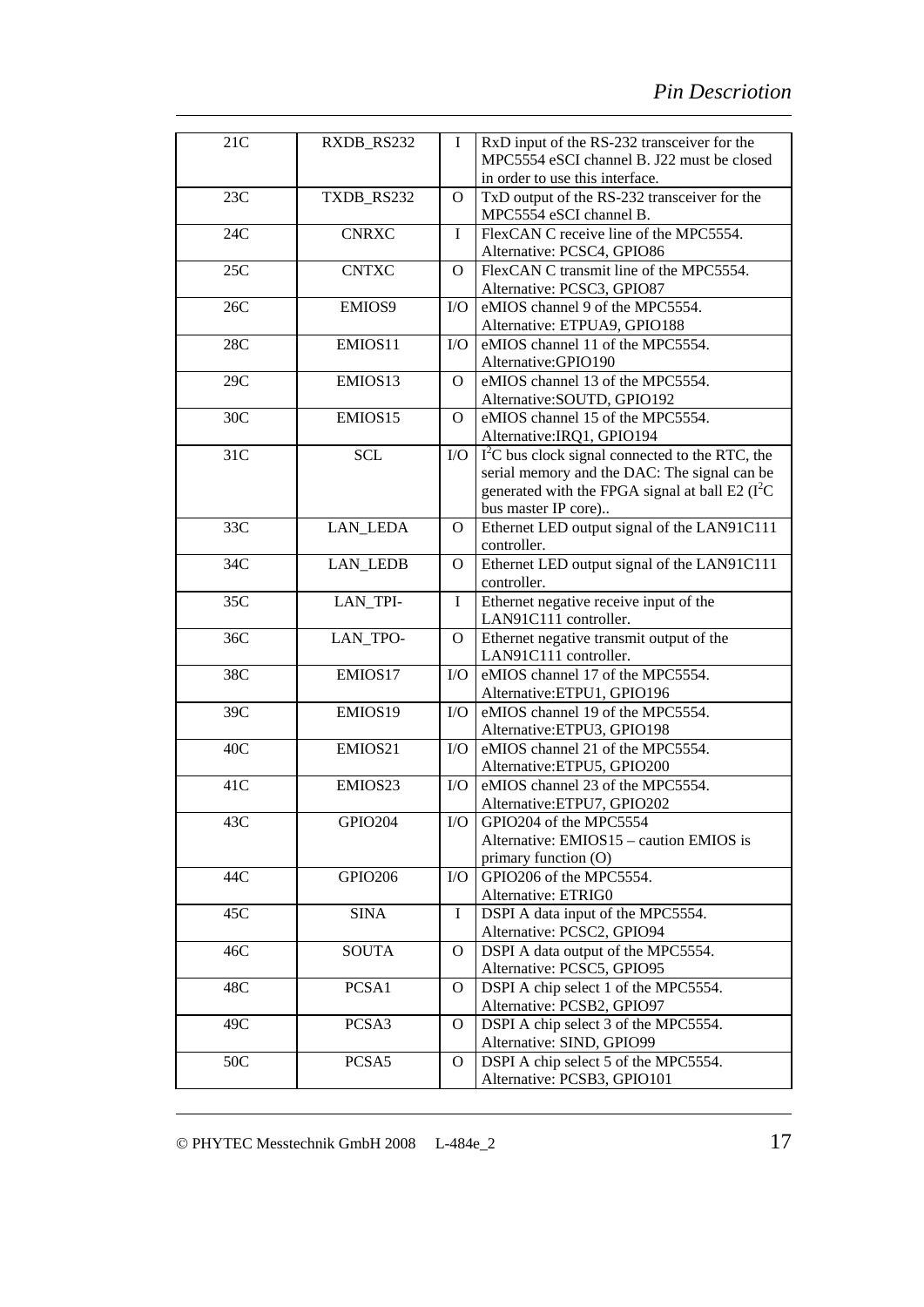| 51C              | <b>SINB</b>      | $\mathbf I$    | DSPI B data input of the MPC5554                                   |
|------------------|------------------|----------------|--------------------------------------------------------------------|
|                  |                  |                | Alternative: PCSC2, GPIO103                                        |
| 53C              | <b>SOUTB</b>     | $\overline{O}$ | DSPI B data output of the MPC5554.                                 |
|                  |                  |                | Alternative: PCSC5, GPIO104                                        |
| 54C              | PCSB1            | $\mathbf{O}$   | DSPI B chip select 1 of the MPC5554.                               |
| 55C              | PCSB3            |                | Alternative: PCSD0, GPIO106                                        |
|                  |                  | $\mathbf{O}$   | DSPI B chip select 3 of the MPC5554.<br>Alternative: SINC, GPIO108 |
| 56C              | PCSB5            | $\mathbf{O}$   | DSPI B chip select 5 of the MPC5554.                               |
|                  |                  |                | Alternative: PCSC0, GPIO110                                        |
| 58C              | /TEST            | I              | Test mode select of the MPC5554.                                   |
|                  |                  |                | /TEST has a 10kOhm pull-up.                                        |
| 59C              | <b>JCOMP</b>     | $\mathbf I$    | JTAG TAP controller enable of the MPC5554.                         |
|                  |                  |                | JCOMP has a 10kOhm pull-down.                                      |
| 60C              | MPC_TDI          | $\bf I$        | JTAG test data input of the MPC5554.                               |
|                  |                  |                | MPC_TDI has a 10kOhm pull-up.                                      |
| 61C              | MPC_TCK          | $\bf I$        | JTAG test clock input of the MPC5554.                              |
|                  |                  |                | MPC_TCK has a 10kOhm pull-down.                                    |
| 63C              | MPC_TMS          | $\mathbf I$    | JTAG test mode select input of the MPC5554.                        |
|                  |                  |                | MPC_TMS has a 10kOhm pull-up.                                      |
| 64C              | MSEO0            | $\mathbf{O}$   | Nexus message start/end out of the MPC5554.                        |
| 65C              | MSEO1            | $\mathbf{O}$   |                                                                    |
| 66C              | MDO <sub>0</sub> | $\mathbf{O}$   | Nexus message data out of the MPC5554                              |
| 68C              | MDO <sub>2</sub> | $\mathbf{O}$   |                                                                    |
| 69C              | MDO4             | $\mathbf{O}$   |                                                                    |
| 70C              | MDO <sub>6</sub> | $\mathbf{O}$   |                                                                    |
| 71C              | MDO <sub>8</sub> | $\mathbf{O}$   |                                                                    |
| 73C              | DAC0             | $\mathbf{O}$   | Analog output of the 12-bit DAC device U19.                        |
|                  |                  |                | Vout = VDD3V3 x $D/4096$                                           |
| 74C              | ETRIG1           | $\bf{I}$       | eQADC trigger input 1 of the MPC5554.                              |
|                  |                  |                | Alternative: GPIO112                                               |
| $\overline{75}C$ | ETRIG0           | I              | eQADC trigger input 0 of the MPC5554.                              |
|                  |                  |                | Alternative: GPIO111                                               |
| 76C              | <b>AN38</b>      | $\bf{I}$       | eQADC analog input of the MPC5554.                                 |
| 78C<br>79C       | AN36             | I              |                                                                    |
| 80C              | AN34<br>AN32     | I<br>I         |                                                                    |
| 81C              | AN30             | I              |                                                                    |
| 83C              | AN28             | I              |                                                                    |
| 84C              | AN26             | I              |                                                                    |
| 85C              | AN24             | I              |                                                                    |
| 86C              | AN22             | I              |                                                                    |
| 88C              | AN <sub>20</sub> | I              |                                                                    |
| 89C              | AN18             | $\bf I$        |                                                                    |
| 90C              | AN16             | I              |                                                                    |
| 77C, 82C, 87C,   | AGND             |                | Analog Ground 0 V                                                  |
| 92C, 97C         |                  |                |                                                                    |
| 91C              | AN14             | I              | eQADC analog input 14 of the MPC5554.                              |
|                  |                  |                | Alternative: MA2, SDI                                              |
| 93C              | AN12             | I              | eQADC analog input 12 of the MPC5554.                              |
|                  |                  |                | Alternative: MA0, /SDS                                             |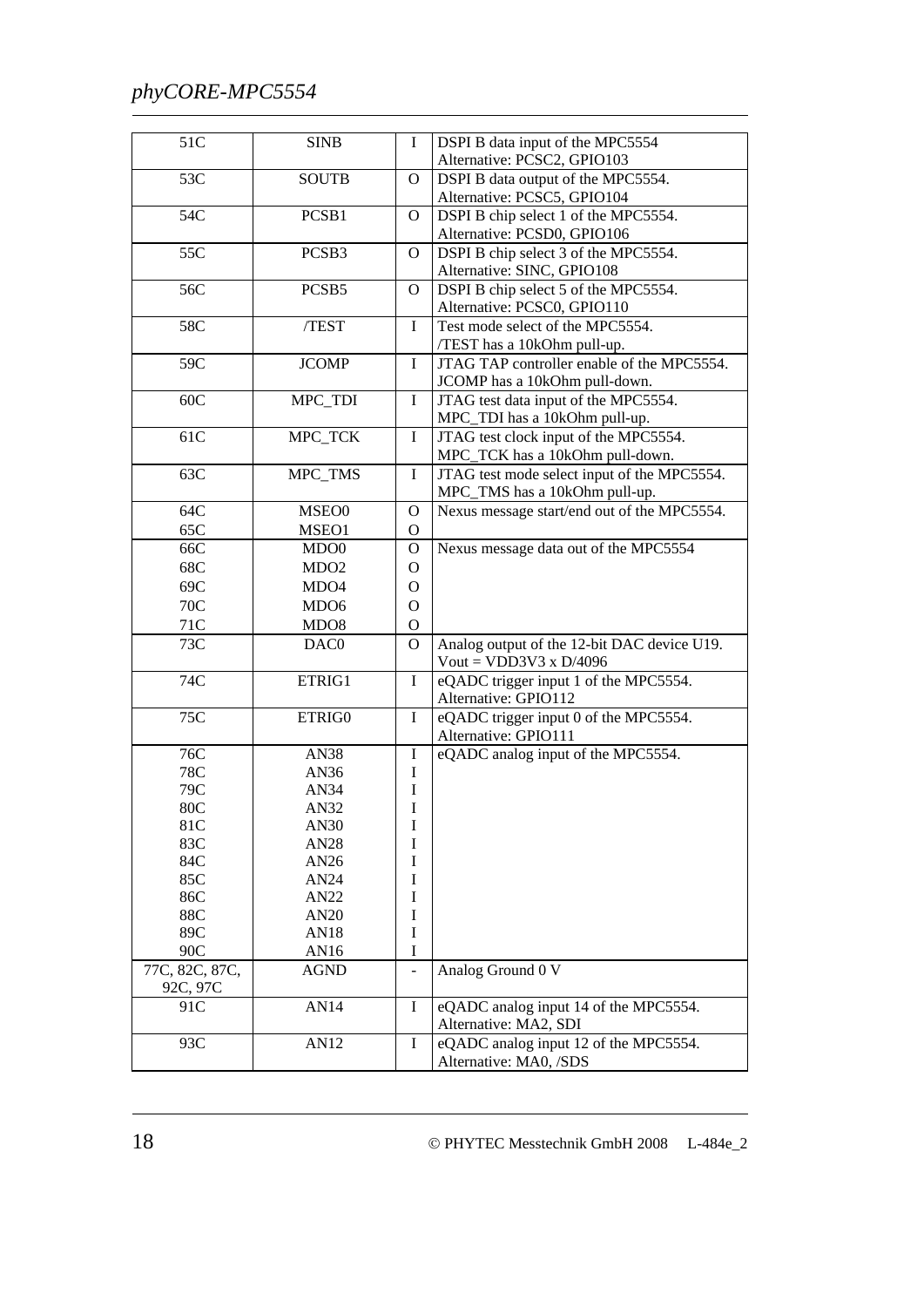| 94C                              | AN10            | I            | eQADC analog input 10 of the MPC5554.<br>Alternative: ANY                                 |
|----------------------------------|-----------------|--------------|-------------------------------------------------------------------------------------------|
| 95C                              | AN <sub>8</sub> | I            | eQADC analog input 8 of the MPC5554.<br>Alternative: ANW                                  |
| 96C                              | AN <sub>6</sub> | I            | eQADC analog input 6 of the MPC5554.                                                      |
|                                  |                 |              | Alternative: DAN3+                                                                        |
| 98C                              | AN4             | $\mathbf I$  | eQADC analog input 4 of the MPC5554.<br>Alternative: DAN2+                                |
| 99C                              | AN2             | I            | eQADC analog input 2 of the MPC5554.<br>Alternative: DAN1+                                |
| 100C                             | AN <sub>0</sub> | I            | eQADC analog input 0 of the MPC5554.<br>Alternative: DAN0+                                |
| <b>Pin Number</b>                | <b>Signal</b>   | I/O          | <b>Comments</b>                                                                           |
| <b>Pin Row X2D</b>               |                 |              |                                                                                           |
| 1D, 2D, 4D, 5D                   | VDD3V3          | I            | Supply voltage +3.3 VDC                                                                   |
| 3D, 9D, 14D,                     | <b>DGND</b>     |              | Ground 0 V                                                                                |
| 19D, 24D, 29D,<br>34D, 39D, 44D, |                 |              |                                                                                           |
| 49D, 54D, 59D,                   |                 |              |                                                                                           |
| 64D, 69D                         |                 |              |                                                                                           |
| 6D                               | <b>VPD</b>      | $\mathbf{O}$ | Power-down supply voltage VPD is generated                                                |
|                                  |                 |              | by VBAT or VDD3V3 using a diode switcher.                                                 |
|                                  |                 |              | VPD serves as supply voltage for the MPC5554                                              |
|                                  |                 |              | internal SRAM, the Real-Time Clock and the                                                |
|                                  |                 |              | serial memory device at U15.                                                              |
| 7D                               | /WDO            | O            | Watchdog timeout signal.                                                                  |
|                                  |                 |              | A logic rising or falling edge must occur on<br>WDI within a time-out period of 940 ms to |
|                                  |                 |              | prohibit a high-to-low transition of the /WDO                                             |
|                                  |                 |              | signal.                                                                                   |
|                                  |                 |              | /WDO has a 10kOhm pull-up.                                                                |
| 8D                               | <b>WDI</b>      | I            | Watchdog trigger input signal.                                                            |
|                                  |                 |              | WDI has a 10kOhm pull-up to VDD3V3.                                                       |
| 10D                              | NC              |              | Not connected.                                                                            |
|                                  |                 |              | Do not use this pin!                                                                      |
| 11D                              | EMIOS0          | $\rm LO$     | eMIOS channel 0 of the MPC5554.                                                           |
|                                  |                 |              | Alternative: ETPUA0, GPIO179                                                              |
| 12D                              | EMIOS2          | ${\rm I/O}$  | eMIOS channel 2 of the MPC5554.                                                           |
|                                  |                 |              | Alternative: ETPUA2, GPIO181                                                              |
| 13D                              | EMIOS4          | I/O          | eMIOS channel 4 of the MPC5554.                                                           |
|                                  |                 |              | Alternative: ETPUA4, GPIO183                                                              |
| 15D                              | EMIOS6          | I/O          | eMIOS channel 6 of the MPC5554.                                                           |
|                                  |                 |              | Alternative: ETPUA6, GPIO185                                                              |
| 16D                              | <b>RXDA</b>     | I            | Receive line of the MPC5554 eSCI UART A.                                                  |
|                                  |                 |              | Alternative: GPIO90                                                                       |
|                                  |                 |              | If the alternative function is used, the solder                                           |
|                                  |                 |              | jumper J21 must be opened in order to                                                     |
|                                  |                 |              | disconnect the receive output of the RS-232                                               |
|                                  |                 |              | transceiver.                                                                              |
| 17 <sub>D</sub>                  | <b>TXDA</b>     | O            | Transmit line of the MPC5554 eSCI UART A.<br>Alternative: GPIO89                          |
|                                  |                 |              |                                                                                           |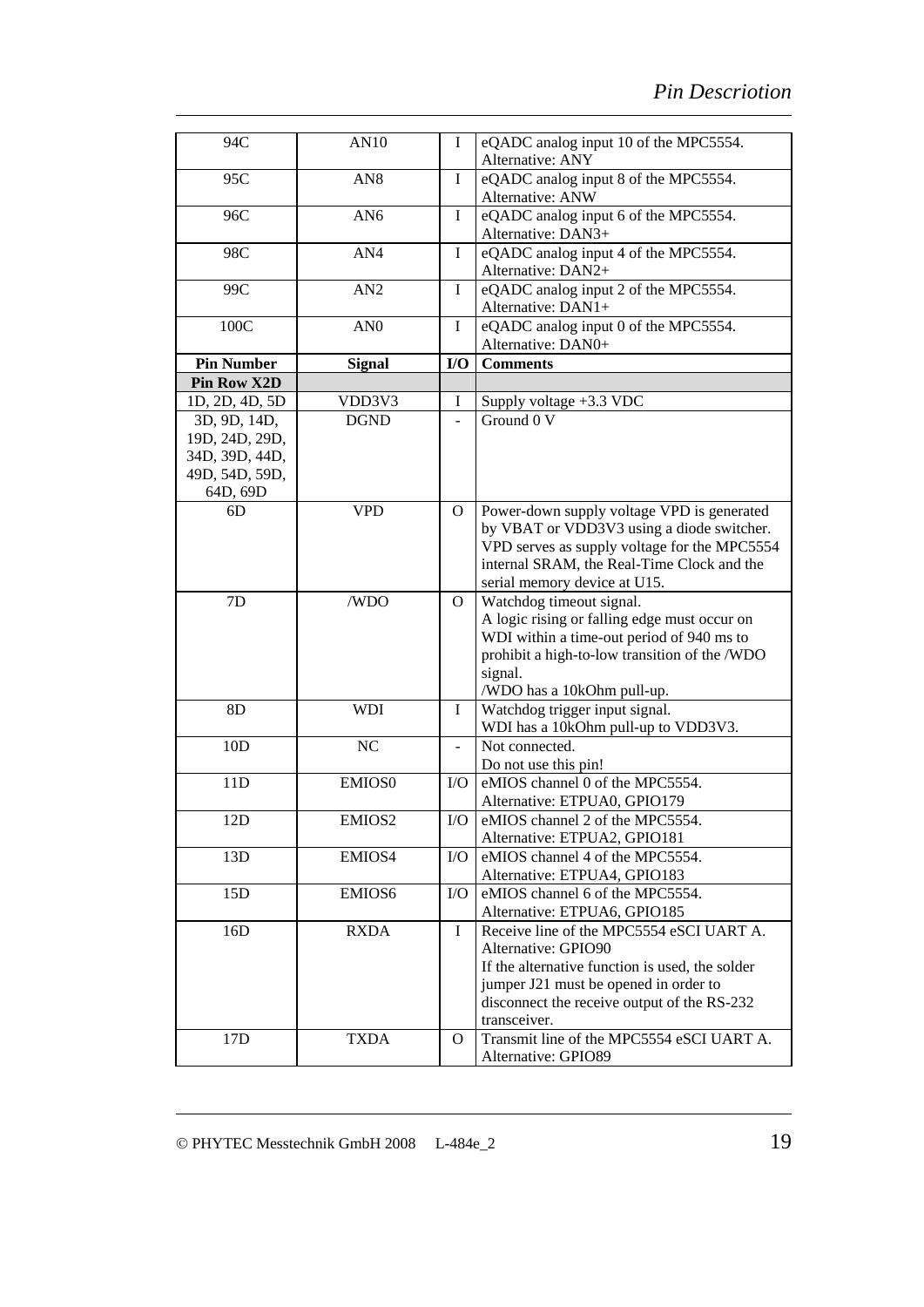| 18D             | <b>CANLB</b>        | $\rm LO$       | CANL signal of the CAN transceiver of the<br>MPC5554 FlexCAN B interface. |
|-----------------|---------------------|----------------|---------------------------------------------------------------------------|
|                 |                     |                | Alternative: PCSC4, GPIO86                                                |
| 20D             | <b>CANLA</b>        | $\rm LO$       | CANL signal of the CAN transceiver of the                                 |
|                 |                     |                | MPC5554 FlexCAN A interface.                                              |
|                 |                     |                | Alternative: GPIO84                                                       |
| 21D             | <b>CANHA</b>        | $\rm I/O$      | CANH signal of the CAN transceiver of the                                 |
|                 |                     |                | MPC5554 FlexCAN A.                                                        |
|                 |                     |                | Alternative: GPIO83                                                       |
| 22D             | RXDA_RS232          | $\mathbf I$    | RxD input of the RS-232 transceiver for the                               |
|                 |                     |                | MPC5554 eSCI channel A. J21 must be closed                                |
|                 |                     |                | in order to use this interface.                                           |
| 23D             | TXDA_RS232          | $\overline{O}$ | TxD output of the RS-232 transceiver for the                              |
|                 |                     |                | MPC5554 eSCI channel A.                                                   |
| 25D             | EMIOS8              | $\rm LO$       | eMIOS channel 8 of the MPC5554.                                           |
|                 |                     |                | Alternative: ETPUA8, GPIO187                                              |
| 26D             | EMIOS10             | $\rm LO$       | eMIOS channel 10 of the MPC5554.                                          |
|                 |                     |                | Alternative: GPIO189                                                      |
| 27D             | EMIOS12             | $\rm LO$       | eMIOS channel 12 of the MPC5554.                                          |
|                 |                     |                | Alternative: SOUTC, GPIO191                                               |
| 28D             | EMIOS14             | $\rm LO$       | eMIOS channel 14 of the MPC5554.                                          |
|                 |                     |                | Alternative: IRQ0, GPIO193                                                |
| 30 <sub>D</sub> | EMIOS16             | $\rm LO$       | eMIOS channel 16 of the MPC5554.                                          |
|                 |                     |                | Alternative: ETPUB0, GPIO195                                              |
| 31D             | EMIOS18             | $\rm LO$       | eMIOS channel 18 of the MPC5554.                                          |
|                 |                     |                | Alternative: ETPUB2, GPIO197                                              |
| 32D             | <b>SDA</b>          | $\rm LO$       | Data line of the $I2C$ bus connected to the RTC,                          |
|                 |                     |                |                                                                           |
|                 |                     |                | the serial memory and the DAC.                                            |
|                 |                     |                | The signal can be generated with the FPGA                                 |
|                 |                     |                | signal at ball G4 ( $I^2C$ bus master IP core).                           |
| 33D             | /RTC_IRQ            | 0              | Interrupt output of the RTC.                                              |
| 35D             | LAN_TPI+            | L              | Ethernet positive receive input of the                                    |
|                 |                     |                | LAN91C111 controller.                                                     |
| 36D             | LAN_TPO+            | $\overline{O}$ | Ethernet positive transmit output of the                                  |
|                 |                     |                | LAN91C111 controller.                                                     |
| 37D             | DQ1WIRE             | $\rm LO$       | 1-Wire bus signal.                                                        |
|                 |                     |                | This signal can be generated with the FPGA                                |
|                 |                     |                | signal at ball E1 (1-Wire Bus Master IP core).                            |
| 38D             | EMIOS <sub>20</sub> | $\rm LO$       | eMIOS channel 20 of the MPC5554.                                          |
|                 |                     |                | Alternative: ETPUB4, GPIO199                                              |
| 40D             | EMIOS22             | $\rm I/O$      | eMIOS channel 22 of the MPC5554.                                          |
|                 |                     |                | Alternative: ETPUB6, GPIO201                                              |
| 41D             | <b>GPIO203</b>      | $\rm LO$       | GPIO203 of the MPC5554                                                    |
|                 |                     |                | Alternative: EMIOS14 – caution EMIOS is                                   |
|                 |                     |                | primary function (O)                                                      |
| 42D             | <b>GPIO205</b>      | I/O            | GPIO205 of the MPC5554                                                    |
| 43D             | <b>GPIO207</b>      | I/O            | GPIO207 of the MPC5554.                                                   |
|                 |                     |                | Alternative: ETRIG1                                                       |
| 45D             | <b>SCKA</b>         | $\rm LO$       | DSPI A clock of the MPC5554.                                              |
|                 |                     |                | Alternative: PCSC1, GPIO93                                                |
| 46D             | PCSA0               | $\mathbf{O}$   | DSPI A chip select 0 of the MPC5554.<br>Alternative: PCSD2, GPIO96        |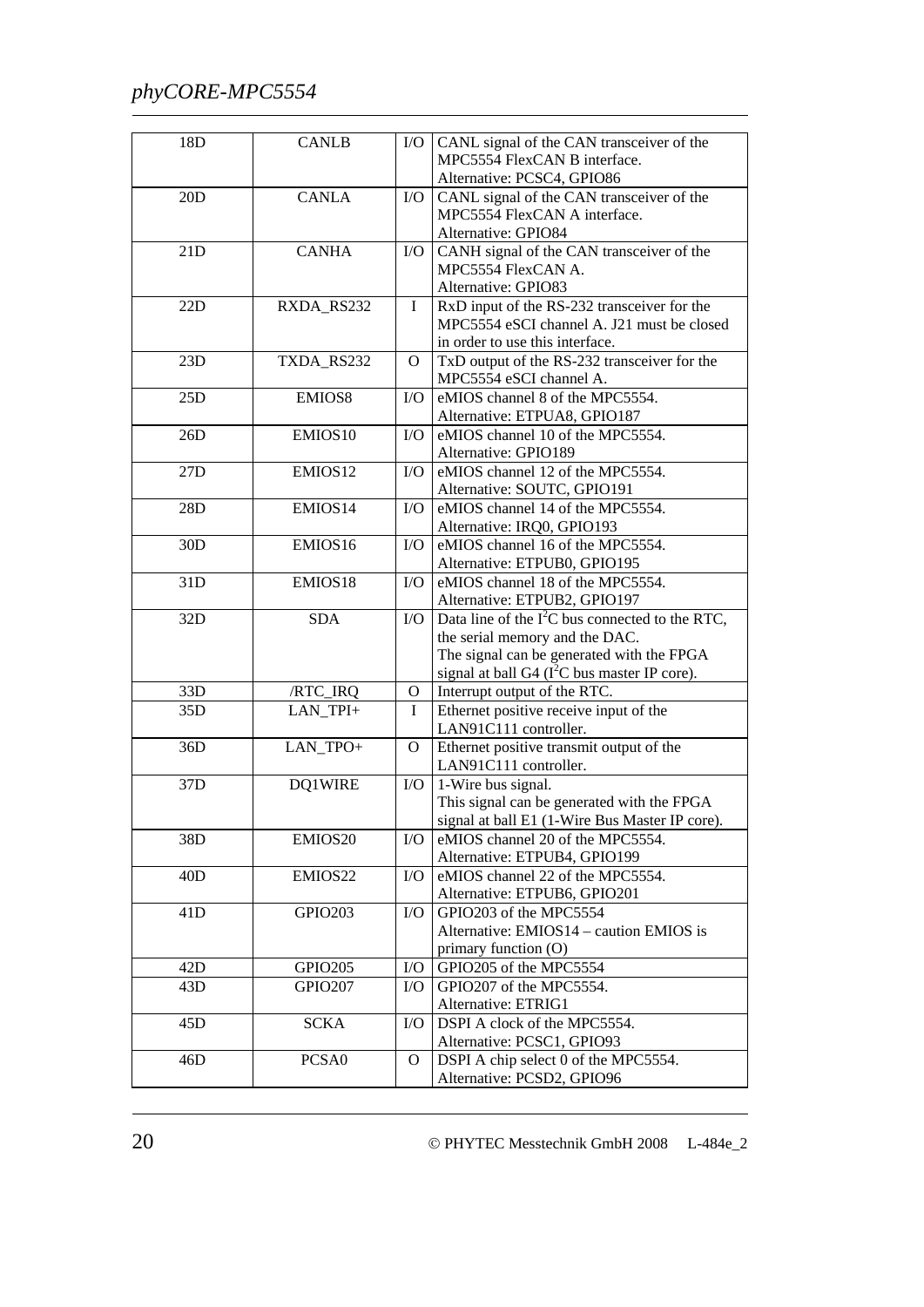| 47 <sub>D</sub> | PCSA2             | $\Omega$       | DSPI A chip select 2 of the MPC5554.                      |
|-----------------|-------------------|----------------|-----------------------------------------------------------|
|                 |                   |                | Alternative: SCKD, GPIO98                                 |
| 48D             | PCSA4             | $\mathbf{O}$   | DSPI A chip select 4 of the MPC5554.                      |
|                 |                   |                | Alternative: SOUTD, GPIO100                               |
| 50 <sub>D</sub> | <b>SCKB</b>       | I/O            | DSPI B clock of the MPC5554.                              |
|                 |                   |                | Alternative: PCSC1, GPIO102                               |
| 51D             | PCSB <sub>0</sub> | O              | DSPI B chip select 0 of the MPC5554.                      |
|                 |                   |                | Alternative: PCSD2, GPIO105                               |
| 52D             | PCSB <sub>2</sub> | $\mathbf{O}$   | DSPI B chip select 2 of the MPC5554.                      |
|                 |                   |                | Alternative: SOUTC, GPIO107                               |
| 53D             | PCSB4             | $\mathbf{O}$   | DSPI B chip select 4 of the MPC5554.                      |
|                 |                   |                | Alternative: SCKC, GPIO109                                |
| 55D             | FPGA_TMS          | $\mathbf I$    | JTAG test mode select input of the FPGA.                  |
|                 |                   |                | FPGA_TMS has a 10kOhm pull-up to                          |
|                 |                   |                | VDD3V3.                                                   |
| 56D             | FPGA_TDI          | I              | JTAG test data input of the FPGA.                         |
|                 |                   |                | FPGA_TDI has a 10kOhm pull-up to VDD3V3.                  |
| 57D             | FPGA_TDO          | $\mathbf O$    | JTAG test data output of the FPGA.                        |
| 58D             | FPGA_TCK          | Ι              | JTAG test clock input of the FPGA.                        |
|                 |                   |                | MPC_TCK has a 10kOhm pull-down.                           |
| 60D             | MPC_TDO           | $\mathbf{O}$   | JTAG test data output of the MPC5554.                     |
| 61D             | /EVTO             | O              | Nexus event output signal of the MPC5554.                 |
| 62D             | /EVTI             | $\mathbf I$    | Nexus event input signal of the MPC5554.                  |
|                 |                   |                |                                                           |
| 63D             | /RDY              | $\Omega$       | Nexus ready output signal of the MPC5554.                 |
| 65D             | <b>MCKO</b>       | O              | Nexus message clock output of the MPC5554.                |
| 66D             | MDO1              | $\mathbf{O}$   | Nexus message data out of the MPC5554                     |
| 67D             | MDO3              | $\mathbf{O}$   |                                                           |
| 68D             | MDO <sub>5</sub>  | $\mathbf{O}$   |                                                           |
| 70D             | MDO7              | $\Omega$       |                                                           |
| 71D             | MDO <sub>9</sub>  | $\mathbf{O}$   |                                                           |
| 72D             | MDO10             | $\mathbf{O}$   |                                                           |
| 73D             | MDO11             | $\mathbf O$    |                                                           |
| 74D, 79D, 84D,  | <b>AGND</b>       | $\blacksquare$ | Analog Ground 0 V                                         |
| 89D, 94D, 99D   |                   |                |                                                           |
| 75D             | AN39              | I              | eQADC analog input of the MPC5554.                        |
| 76D             | AN37              | $\mathbf I$    |                                                           |
| 77D             | AN35              | $\rm I$        |                                                           |
| 78D             | AN33              | I              |                                                           |
| 80D             | AN31              | I              |                                                           |
| 81D             | AN29              | I              |                                                           |
| 82D             | AN27              | I              |                                                           |
| 83D             | AN25              | I              |                                                           |
| 85D             | AN23              | I              |                                                           |
| 86D             | AN21              | I              |                                                           |
| 87D             | AN19              | $\rm I$        |                                                           |
| 88D             | AN17              | I              |                                                           |
| 90 <sub>D</sub> | AN15              | I              | eQADC analog input 15 of the MPC5554.<br>Alternative: FCK |
| 91D             | AN13              | I              | eQADC analog input 13 of the MPC5554.                     |
|                 |                   |                | Alternative: MA1, SDO                                     |
| 92D             | <b>AN11</b>       | I              | eQADC analog input 11 of the MPC5554.                     |
|                 |                   |                | Alternative: ANZ                                          |
|                 |                   |                |                                                           |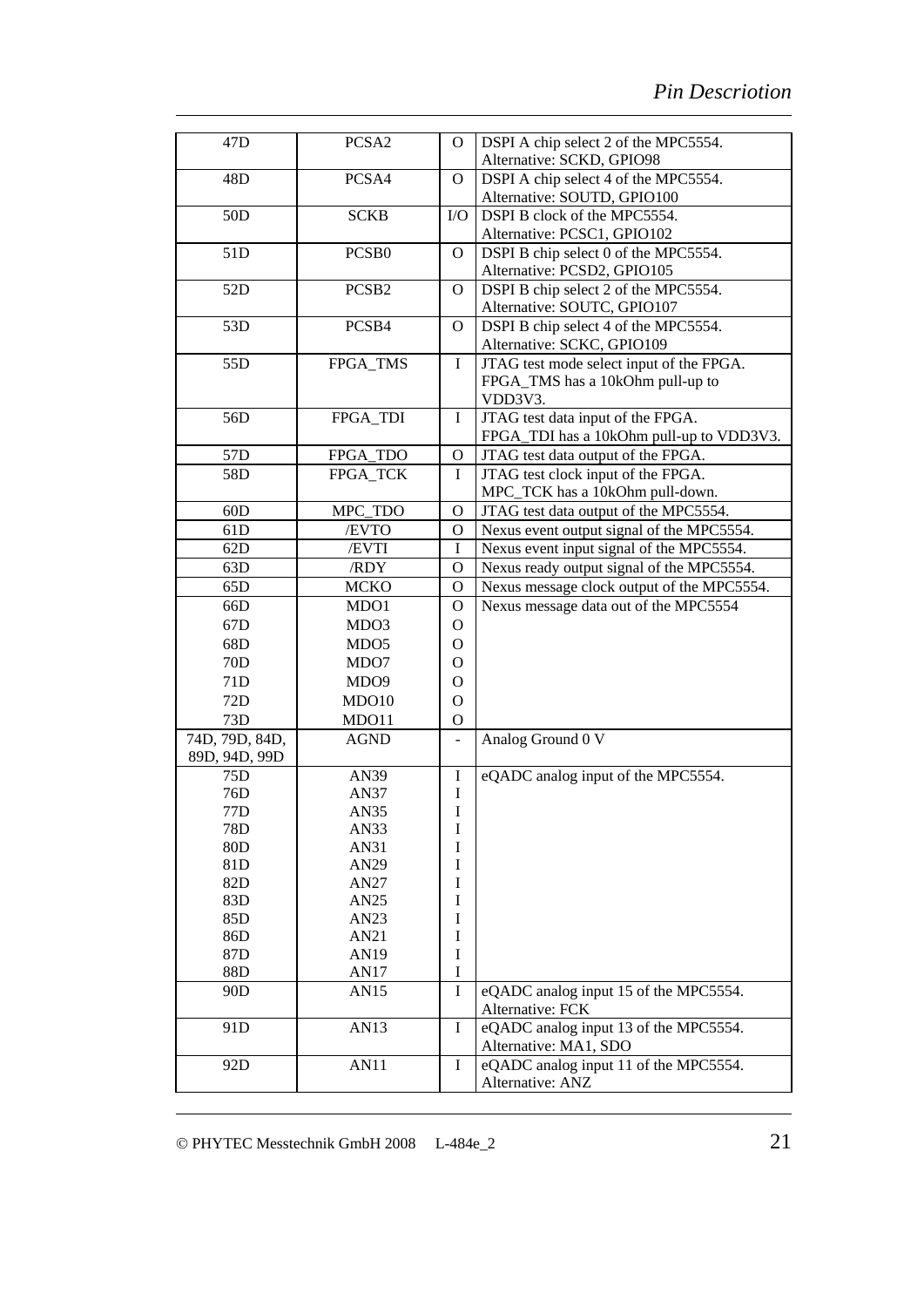<span id="page-29-0"></span>

| 93D  | AN9             |          | eQADC analog input 9 of the MPC5554.<br>Alternative: ANX   |
|------|-----------------|----------|------------------------------------------------------------|
| 95D  | AN <sub>7</sub> |          | eQADC analog input 7 of the MPC5554.<br>Alternative: DAN3- |
| 96D  | AN <sub>5</sub> |          | eQADC analog input 5 of the MPC5554.<br>Alternative: DAN2- |
| 97D  | AN3             |          | eQADC analog input 3 of the MPC5554.<br>Alternative: DAN1- |
| 98D  | AN1             |          | eQADC analog input 1 of the MPC5554.<br>Alternative: DAN0- |
| 100D | /RH             | $\Omega$ | Reference voltage of the eQADC module.                     |

<span id="page-29-1"></span>*Table 1: Pinout of the phyCORE-Connector X2 for MPC5554* 

#### **2.2 phyCORE equipped with MPC5567**

Most of the signals are equivalent to those are listed in *[Table 1](#page-29-1)* for the MPC5554. *[Table 1](#page-29-1)* shows only the pins those are different. *Please refer to the Freescale MPC5567 User Manual/Data Sheet for details on the functions and features of controller signals and port pins.* 

| <b>Pin Number</b>  | <b>Signal</b>   | I/O         | <b>Comments</b>                  |
|--------------------|-----------------|-------------|----------------------------------|
| Pin Row X2A        |                 |             |                                  |
| 60A                | FEC_TXD3        | O           | Ethernet Transmit Data Bit 3     |
| 61A                | N <sub>C</sub>  |             | Not connected                    |
| 63A                | FEC_TXD1        | $\Omega$    | Ethernet Transmit Data Bit 1     |
| 64A                | FEC_TX_EN       | $\Omega$    | <b>Ethernet Transmit Enable</b>  |
| 65A                | FEC_TX_CLK      | I           | <b>Ethernet Transmit Clock</b>   |
| 66A                | NC              |             |                                  |
| 68A                | VDDE13          | I           | Power Supply Input 1,83,3V       |
| 69A                | NC              |             |                                  |
| 70A                | NC              |             |                                  |
| 71A                | FEC_RX_DV       | T           | Ethernet Receive Data Valid      |
| 73A                | FEC MDC         | $\Omega$    | <b>Ethernet Management Clock</b> |
| 74A                | VDDE12          | I           | Power Supply Input 1,83,3V       |
| 75A                | FEC_RXD2        | I           | Ethernet Receive Data Bit 2      |
| 76A                | <b>REC_MDIO</b> | $\rm LO$    | Ethernet Management Data I/O     |
| 78A                | <b>NC</b>       |             | Not connected                    |
| 79A                | <b>NC</b>       |             | Not connected                    |
| 80A                | NC              |             | Not connected                    |
| 96A                | FRB_RX          | $\mathbf I$ | FlexRay B Reveive Data           |
|                    |                 |             | Alternative: GPIO120             |
| 98A                | FRB_TX          | $\Omega$    | FlexRay B Transmit Data          |
|                    |                 |             | Alternative: GPIO118             |
|                    |                 |             |                                  |
| <b>Pin Number</b>  | <b>Signal</b>   | I/O         | <b>Comments</b>                  |
| <b>Pin Row X2B</b> |                 |             |                                  |
| 60B                | FEC TXD0        | Ω           | Ethernet Transmit Data Bit 0     |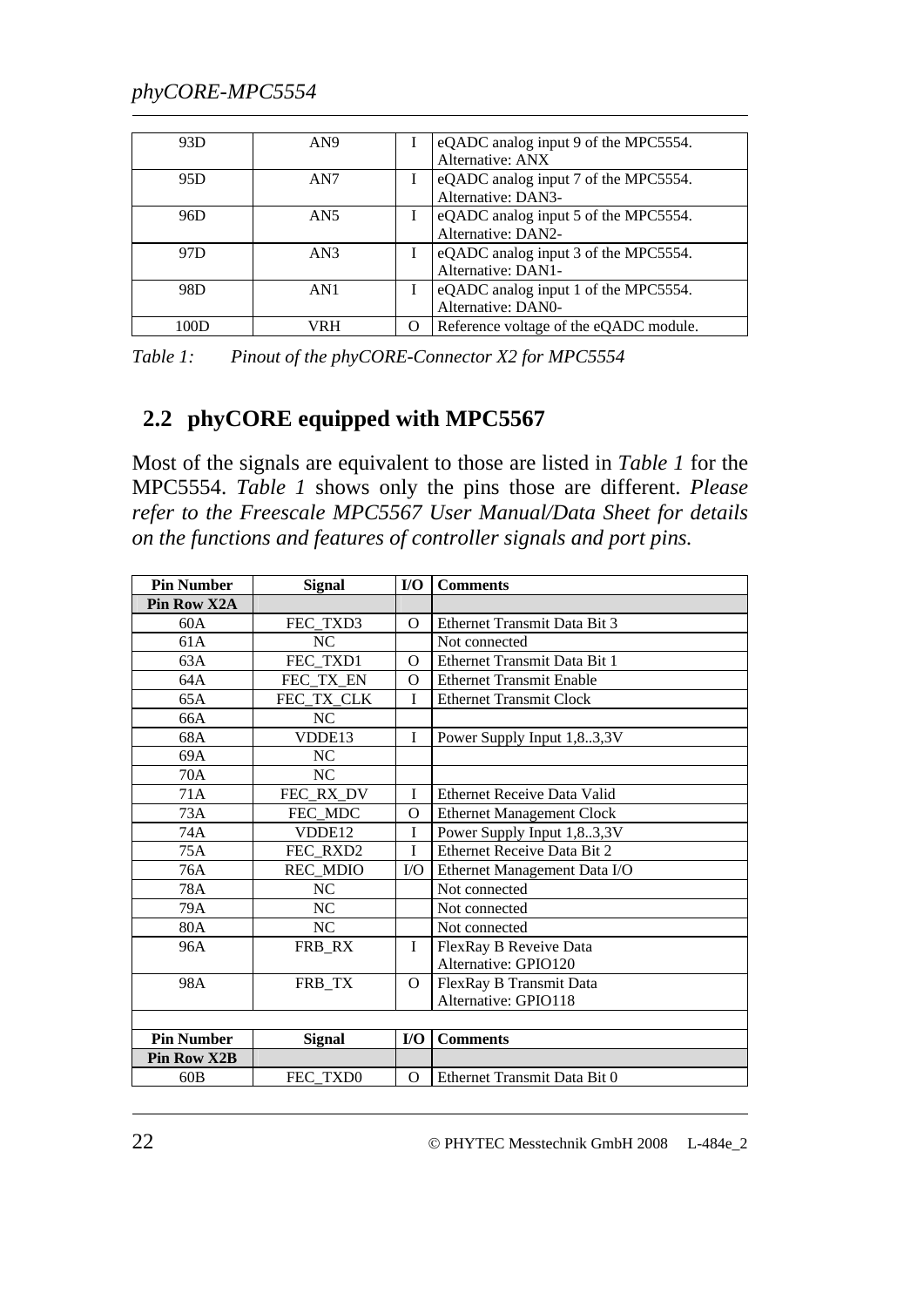<span id="page-30-0"></span>

| 61B                | VDDE13        | I                       | Power Supply Input 1,83,3V       |
|--------------------|---------------|-------------------------|----------------------------------|
| 62B                | FEC TX ER     | $\Omega$                | <b>Ethernet Transmit Error</b>   |
| 63B                | FEX TXD2      | O                       | Ethernet Transmit Data Bit 2     |
| 65B                | FEC CRS       | I                       | <b>Ethernet Carrier Detect</b>   |
| 66B                | NC            |                         | Not connected                    |
| 67 <sub>B</sub>    | NC            |                         | Not connected                    |
| 68B                | FEC_COL       | T                       | <b>Ethernet Collision Detect</b> |
| 70B                | FEC RX ER     | I                       | <b>Ethernet Receive Error</b>    |
| 71B                | VDDE12        | Ī                       | Power Supply Input 1,83,3V       |
| 72B                | FEC RXD3      | I                       | Ethernet Receive Data Bit 3      |
| 73B                | FEC RX CLK    | I                       | <b>Ethernet Receive Clock</b>    |
| 75B                | FEC RXD1      | T                       | Ethernet Receive Data Bit 1      |
| 76B                | FEC RXD0      | I                       | Ethernet Receive Data Bit 0      |
| 77B                | NC            |                         | Not connected                    |
| 80 <sub>B</sub>    | NC            |                         | Not connected                    |
| 97B                | FRB_TX_EN     | $\Omega$                | FlexRay B Transmit Enable        |
|                    |               |                         | Alternative: GPIO119             |
|                    |               |                         |                                  |
| <b>Pin Number</b>  | <b>Signal</b> | $\mathbf{I}/\mathbf{O}$ | <b>Comments</b>                  |
| <b>Pin Row X2C</b> |               |                         |                                  |
| 18C                | FRA_TX        | O                       | FlexRay A Transmit Data          |
|                    |               |                         | Alternative: GPIO85              |
|                    |               |                         |                                  |
| <b>Pin Number</b>  | <b>Signal</b> | $\mathbf{I}/\mathbf{O}$ | <b>Comments</b>                  |
| <b>Pin Row X2D</b> |               |                         |                                  |
| 18D                | FRA_RX        | I                       | FlexRay A Receive Data           |
|                    |               |                         | Alternative: GPIO86              |
| 52D                | FRA_TX_EN     | $\Omega$                | FlexRay A Transmit Enable        |
|                    |               |                         | Alternative: GPIO107             |

*Table 2: Pinout of the phyCORE-Connector X2 for MPC5567*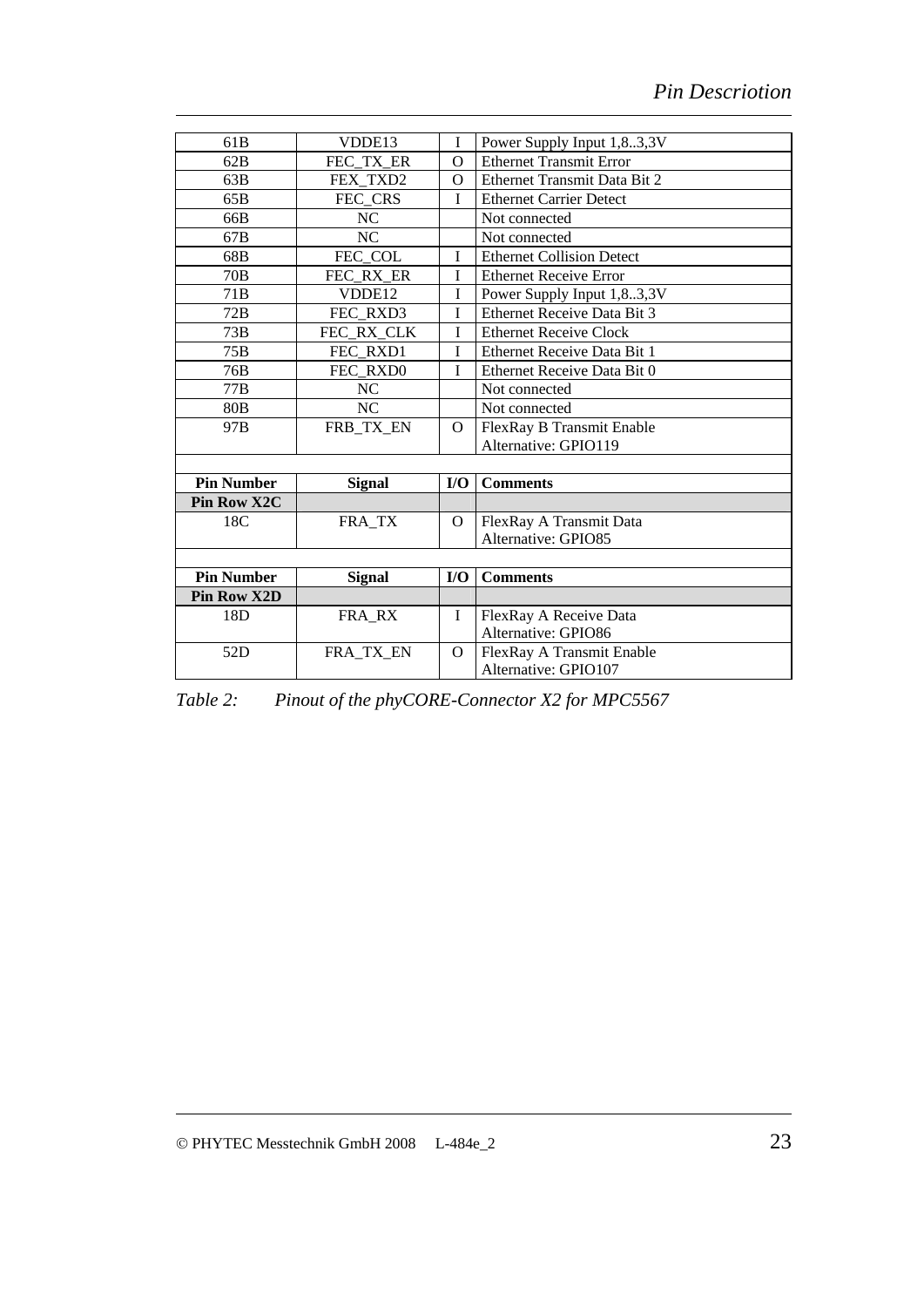# <span id="page-31-0"></span>**3 Jumpers**

For configuration purposes, the phyCORE-MPC5554 has 37 solder jumpers, some of which have been installed prior to delivery. *[Figure 5](#page-31-1)* illustrates the numbering of the jumper pads, while *[Figure 6](#page-32-1)* and *[Figure 7](#page-33-1)* indicate the location of the jumpers on the board.



<span id="page-31-1"></span>*Figure 5: Numbering of the Jumper Pads*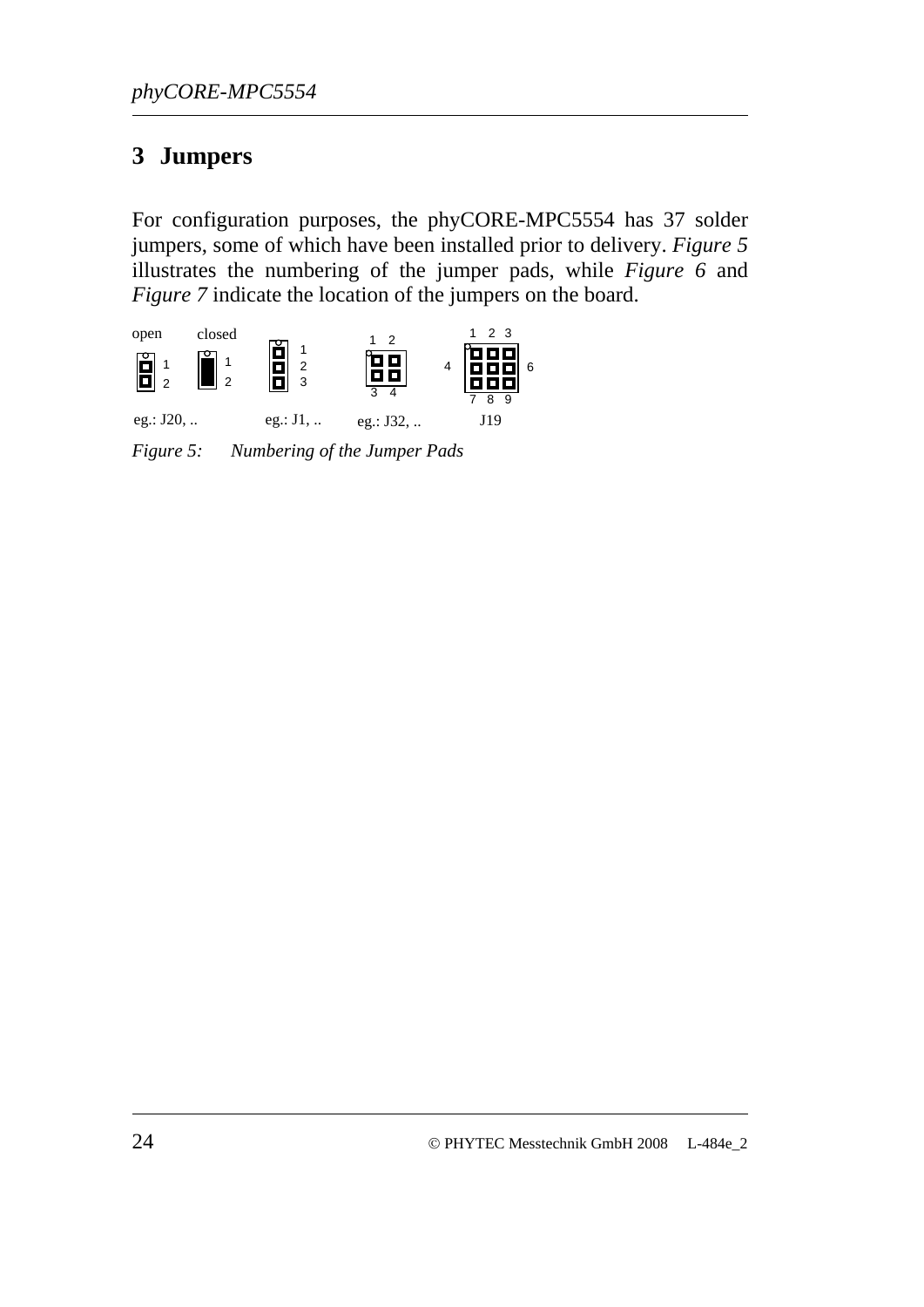<span id="page-32-0"></span>

<span id="page-32-1"></span>*Figure 6: Location of the Jumpers (Controller Side) and Default Settings (phyCORE-MPC5554 Standard Version)*<sup>1</sup>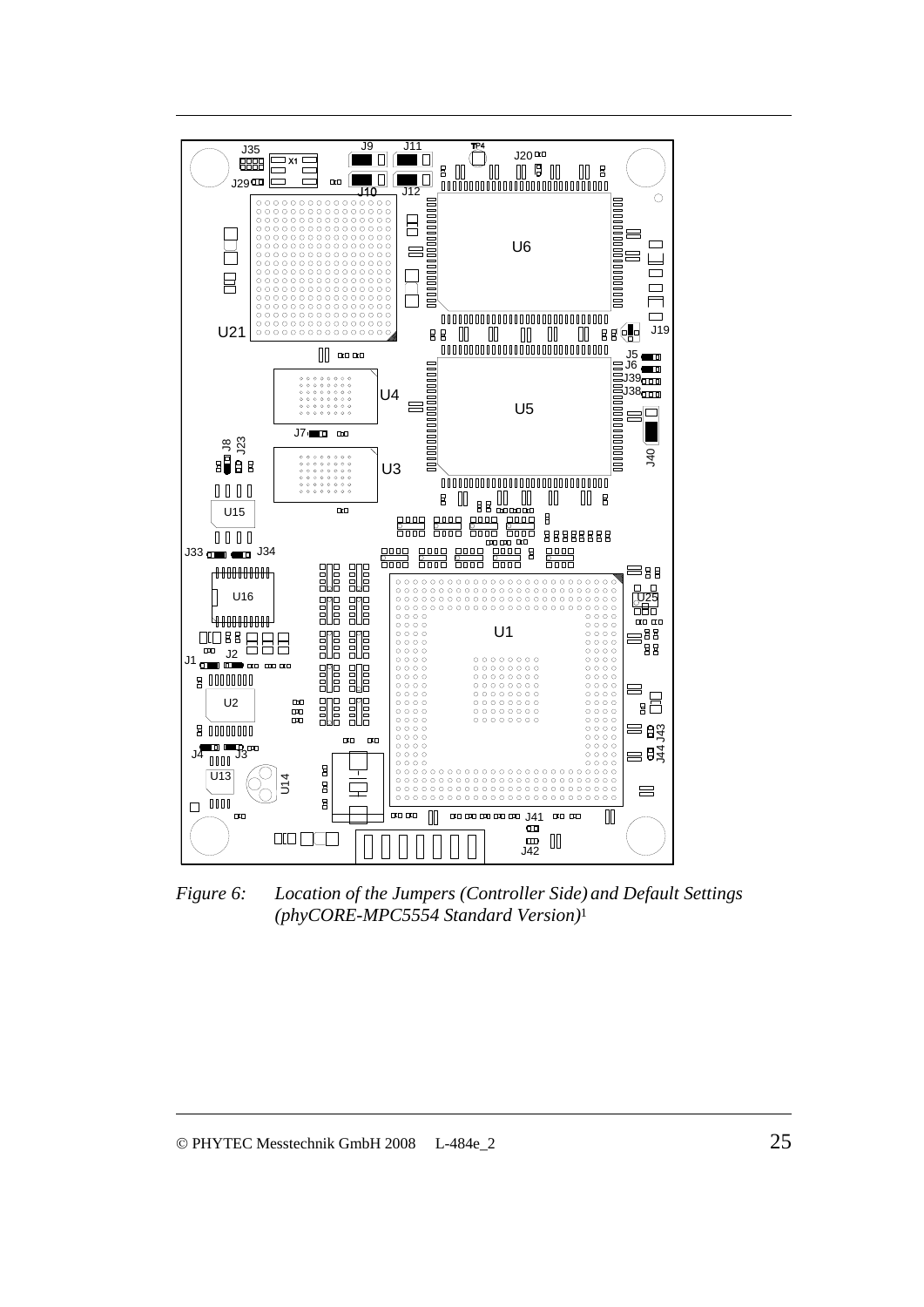<span id="page-33-0"></span>

<span id="page-33-1"></span>*Figure 7: Location of the Jumpers (Connector Side) and Default Settings (phyCORE-MPC5554 Standard Version)*[1](#page-33-2)

-

<span id="page-33-2"></span><sup>&</sup>lt;sup>1</sup>: Jumper J19 may have different settings according to the purchased memory configuration of the phyCORE-MPC5554.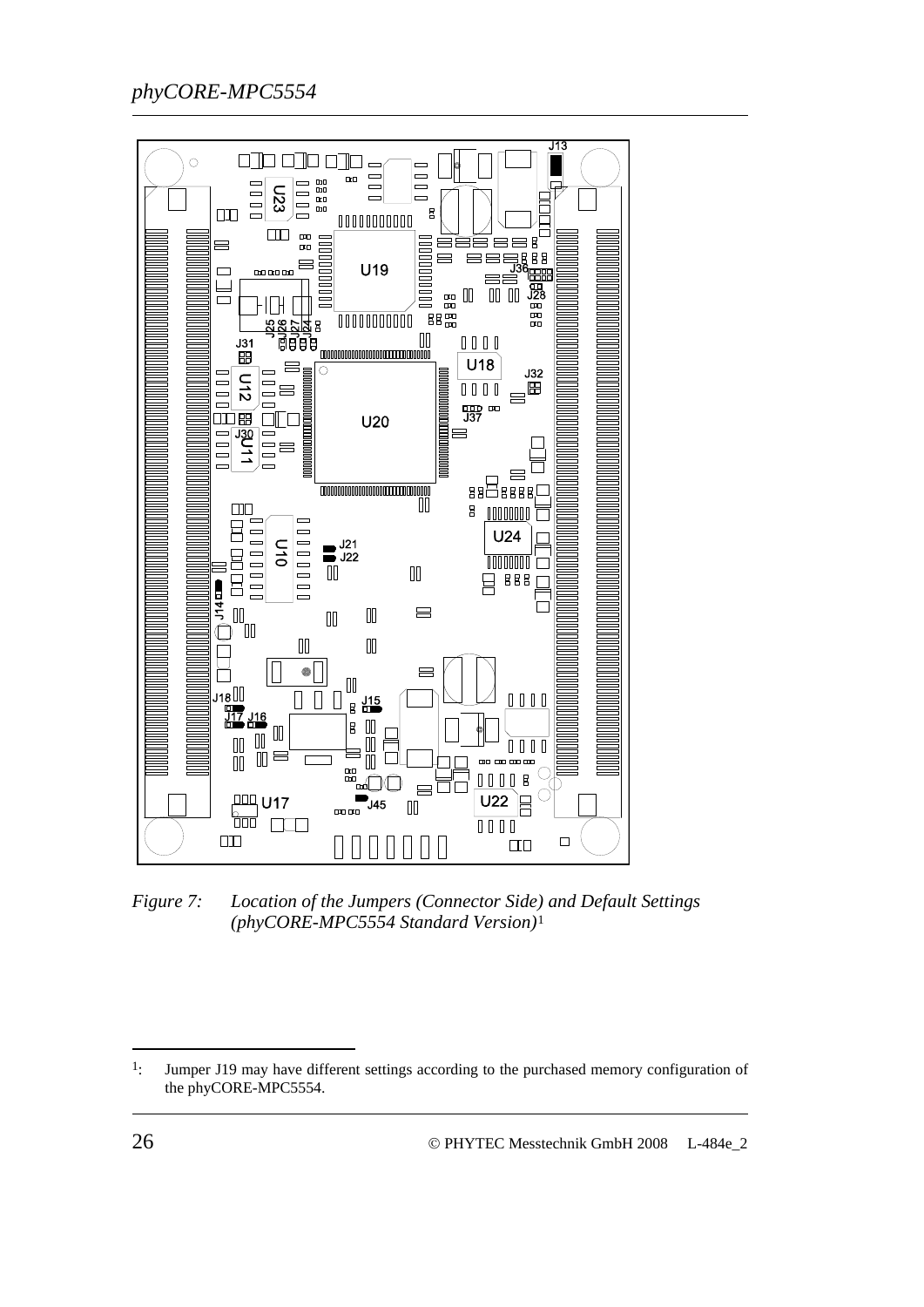| <b>Jumper</b>     |                | Default   Comment                                                                                   |
|-------------------|----------------|-----------------------------------------------------------------------------------------------------|
| J1, J2            |                | PLLCFG[10] selects the clock configuration.                                                         |
| $2 + 3$ , $1 + 2$ | X              | Crystal reference mode.                                                                             |
| Package Type      |                | 0R in SMD 0402                                                                                      |
| J3, J4            |                | BOOTCFG[10] selects the boot configuration for the mode                                             |
|                   |                | /RSTCONF=0 (external memory boot mode).                                                             |
| $2 + 3$ , $1 + 2$ | X              | Configures the MCU to start from external Flash devices U3/4<br>controlled by /CS0.                 |
| Package Type      |                | 0R in SMD 0402                                                                                      |
| J5, J6            |                | J5 and J6 configure the CAN transceivers of FlexCAN                                                 |
|                   |                | channels A and B provided by the MPC5554. 82C250                                                    |
|                   |                | compatible devices are used as transceivers. Using a resistor                                       |
|                   |                | tied to DGND, the rise time of the CAN signal edge can be                                           |
|                   |                | configured. With a 0R solder jumper against VDD3V3, the                                             |
|                   |                | transceivers are switched to stand-by.                                                              |
|                   |                |                                                                                                     |
| $1 + 2$           | X              | 0R resistor: minimal rise time                                                                      |
| $1 + 2$           |                | To reduce electromagnetic interference (EMI), a suitable                                            |
|                   |                | resistor can populate the module in support of a lower baud                                         |
|                   |                | rates.                                                                                              |
| $2 + 3$           |                | 0R resistor: Stand-by                                                                               |
| Package Type      |                | <b>SMD 0402</b>                                                                                     |
| $\mathbf{J}7$     |                | J7 selects the source of the Flash memory (U3/4) Chip Select                                        |
|                   |                | signal.                                                                                             |
| $1 + 2$           | X              | Selects the MPC5554/CS0.                                                                            |
| $2 + 3$           |                | Selects the CPLD driven /FLASH_CS.                                                                  |
|                   |                |                                                                                                     |
| Package Type      |                | 0R in SMD 0402                                                                                      |
| $J8$              |                | J8 selects the supply voltage (VPD or VDD3V3) of the serial                                         |
|                   |                | memory. VPD is used in the case that a serial SRAM, which                                           |
|                   |                | requires buffering of its memory contents, populates the                                            |
|                   |                | and FRAM memory, VDD3V3 is<br>module. For EEPROM<br>used, as these memory devices are non volatile. |
| $1 + 2$           | X              | The serial memory is supplied with VDD3V3.                                                          |
| $2 + 3$           |                | The serial memory is supplied with VPD.                                                             |
|                   |                |                                                                                                     |
| Package Type      |                | 0R in SMD 0402                                                                                      |
| <b>Jumper</b>     | <b>Default</b> | <b>Comment</b>                                                                                      |
| J <sub>9</sub>    |                | J9 selects the Bank 1 I/O voltage of the FPGA device U21B                                           |
|                   |                | for the Top Side Bank 1.                                                                            |
| $1 + 2$           | X              | Connected to on-board voltage VDD3V3.                                                               |
| $2 + 3$           |                | Selects the external supplied FPGA_VDDIO_B1 from the                                                |

The jumpers  $(J = s$ older jumper) have the following functions: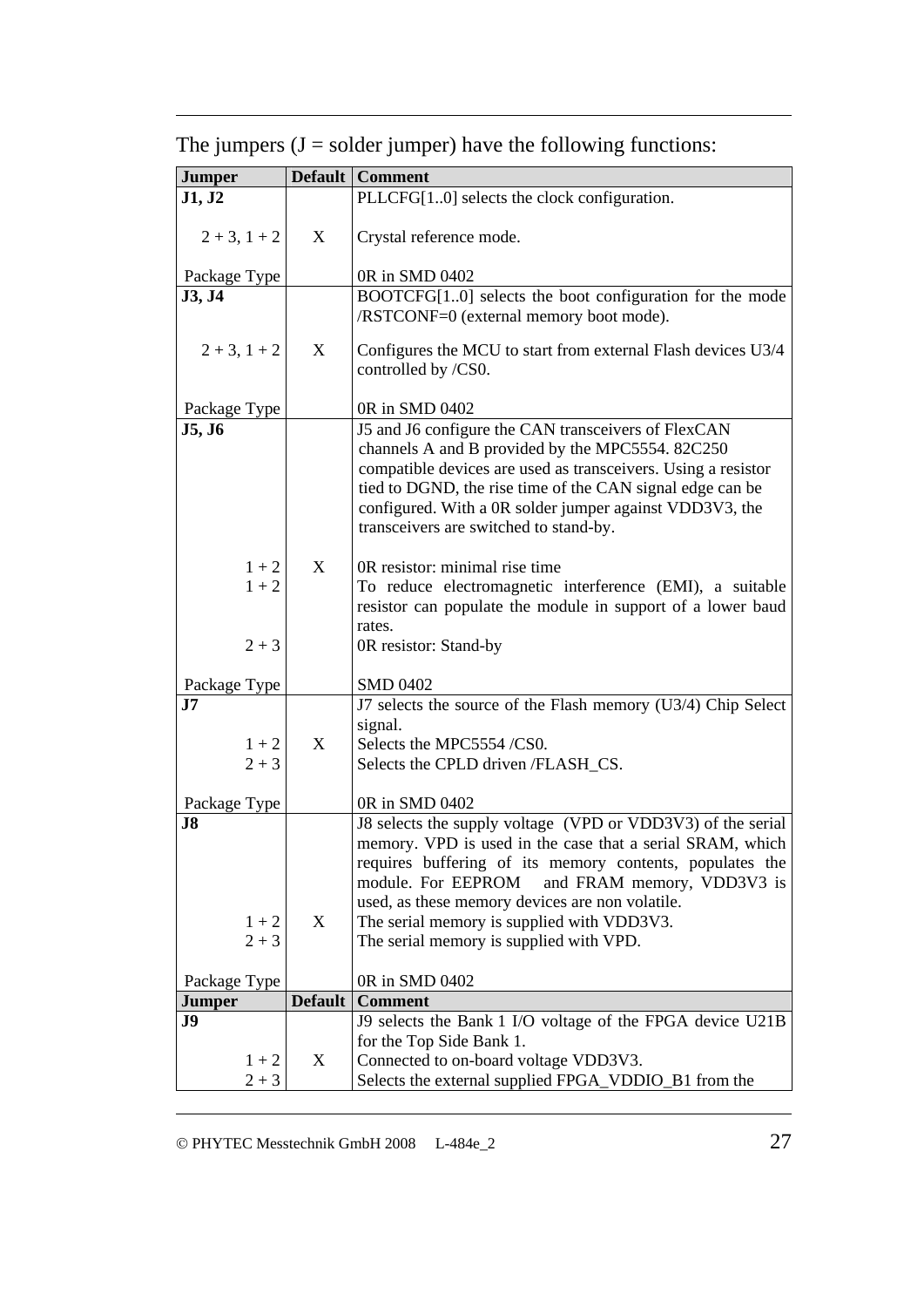| <b>Jumper</b> | Default | <b>Comment</b>                                                                                                        |
|---------------|---------|-----------------------------------------------------------------------------------------------------------------------|
|               |         | module connector X2 pin 37B.                                                                                          |
|               |         |                                                                                                                       |
| Package Type  |         | 0R in SMD 0805                                                                                                        |
| J10           |         | J10 selects the Bank 4 I/O-voltage of the FPGA device U21E                                                            |
|               |         | for the Bottom Side Bank 4.                                                                                           |
| $1 + 2$       | X       | Connected to on-board voltage VDD3V3.                                                                                 |
| $2 + 3$       |         | Selects the external supplied FPGA_VDDIO_B4 from the                                                                  |
|               |         | module connector X2 pin 38B.                                                                                          |
|               |         |                                                                                                                       |
| Package Type  |         | 0R in SMD 0805                                                                                                        |
| J11           |         | J11 selects the Bank 2 I/O voltage of the FPGA device U21C                                                            |
| $1 + 2$       | X       | for the Right Side Bank 2.                                                                                            |
| $2 + 3$       |         | Connected to on-board voltage VDD3V3.<br>Selects the external supplied FPGA_VDDIO_B2 from the                         |
|               |         | module connector X2 pin 58A.                                                                                          |
|               |         |                                                                                                                       |
| Package Type  |         | 0R in SMD 0805                                                                                                        |
| J12           |         | J12 selects the Bank 1 I/O-voltage of the FPGA device U21D                                                            |
|               |         | for the Right Side Bank 3.                                                                                            |
| $1 + 2$       | X       | Connected to on-board voltage VDD3V3.                                                                                 |
| $2 + 3$       |         | Selects the external supplied FPGA_VDDIO_B3 from the                                                                  |
|               |         | module connector X2 pin 59A.                                                                                          |
|               |         |                                                                                                                       |
| Package Type  |         | 0R in SMD 0805                                                                                                        |
| J13           |         | J13 selects the core voltage for the FPGA device U21.                                                                 |
|               |         |                                                                                                                       |
| $1 + 2$       |         | Connects VDDFPGA to the on-board power supply circuitry                                                               |
|               |         | U23 that generates a local FPGA core voltage. Depending on                                                            |
|               |         | the resistors $(R107-109)$ of the voltage feedback path, $1V2$ ,<br>1V8 or 2V5 can be configured. The factory default |
|               |         | configuration is 1V2 to support the Lattice XP "E" devices.                                                           |
| $2 + 3$       | X       | Connects VDDFPGA to the board voltage VDD3V3. This is                                                                 |
|               |         | applicable only for the Lattice XP "C" devices.                                                                       |
|               |         |                                                                                                                       |
| Package Type  |         | 0R in SMD 0805                                                                                                        |
| J14           |         | J14 selects the input voltage for the MPC5554 VDDEH1                                                                  |
|               |         | power input.                                                                                                          |
|               |         |                                                                                                                       |
| $1 + 2$       | X       | VDDEH1 is connected to VDD3V3.                                                                                        |
| $2 + 3$       |         | VDDEH1 is connected to VDD5V.                                                                                         |
|               |         |                                                                                                                       |
| Package Type  |         | 0R in SMD 0402                                                                                                        |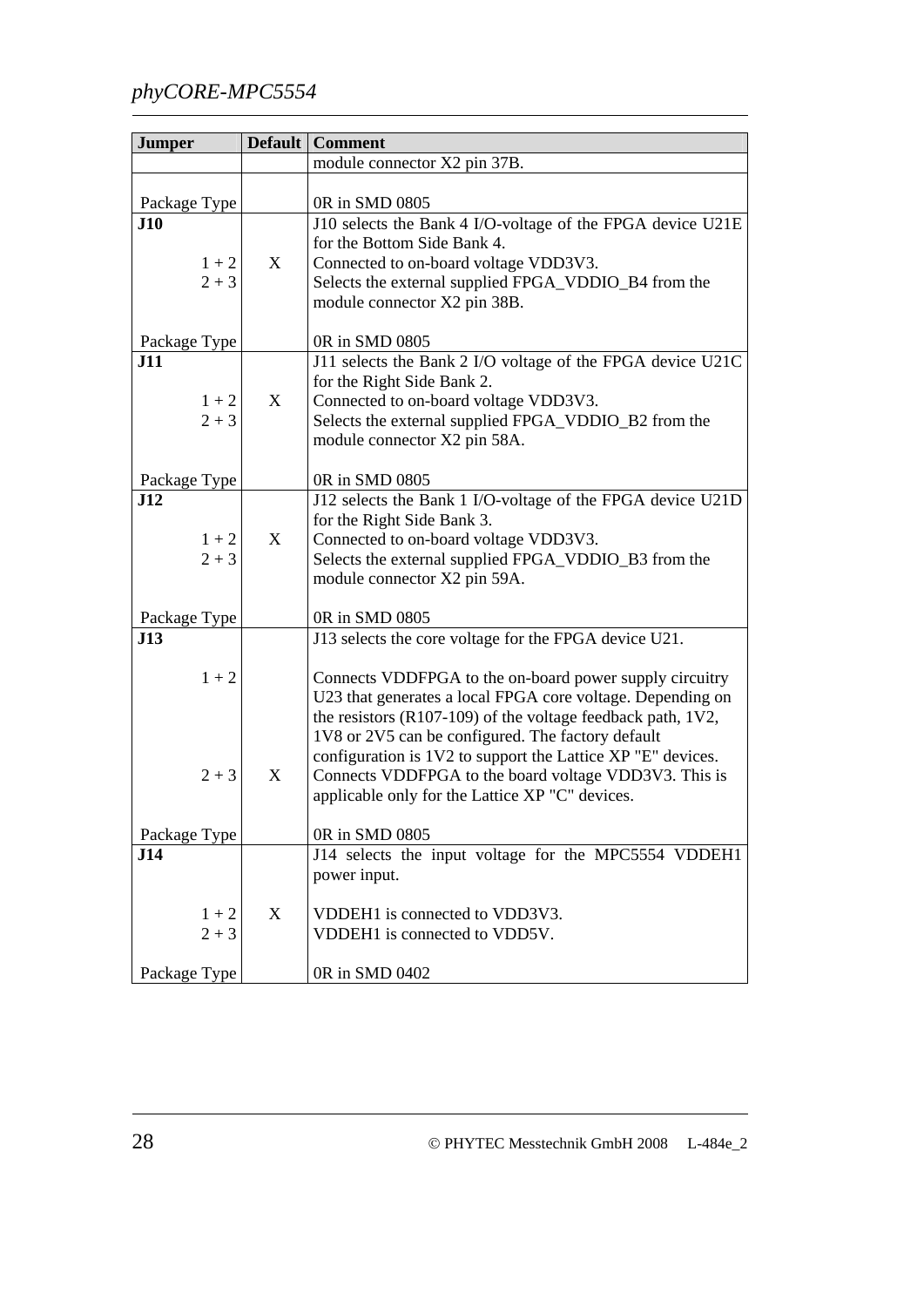| <b>Jumper</b>      |   | <b>Default   Comment</b>                                                                                                  |
|--------------------|---|---------------------------------------------------------------------------------------------------------------------------|
| J15                |   | J15 selects the input voltage for the MPC5554 VDDEH4                                                                      |
|                    |   | power input.                                                                                                              |
|                    |   |                                                                                                                           |
| $1 + 2$            | X | VDDEH4 is connected to VDD3V3.                                                                                            |
| $2 + 3$            |   | VDDEH4 is connected to VDD5V.                                                                                             |
| Package Type       |   | 0R in SMD 0402                                                                                                            |
| <b>J16</b>         |   | J16 selects the input voltage for the MPC5554 VDDEH6                                                                      |
|                    |   | power input.                                                                                                              |
|                    |   |                                                                                                                           |
| $1 + 2$<br>$2 + 3$ | X | VDDEH6 is connected to VDD3V3.<br>VDDEH6 is connected to VDD5V.                                                           |
|                    |   |                                                                                                                           |
| Package Type       |   | 0R in SMD 0402                                                                                                            |
| J17                |   | J17 selects the input voltage for the MPC5554 VDDEH8                                                                      |
|                    |   | power input.                                                                                                              |
|                    |   |                                                                                                                           |
| $1 + 2$            | X | VDDEH8 is connected to VDD3V3.                                                                                            |
| $2 + 3$            |   | VDDEH8 is connected to VDD5V.                                                                                             |
| Package Type       |   | 0R in SMD 0402                                                                                                            |
| <b>J18</b>         |   | J18 selects the input voltage for the MPC5554 VDDEH9                                                                      |
|                    |   | power input.                                                                                                              |
|                    |   |                                                                                                                           |
| $1 + 2$<br>$2 + 3$ | X | VDDEH9 is connected to VDD3V3.<br>VDDEH9 is connected to VDD5V.                                                           |
|                    |   |                                                                                                                           |
| Package Type       |   | 0R in SMD 0402                                                                                                            |
| <b>J19</b>         |   | J19 connects the memory bank address signal BA to the                                                                     |
|                    |   | corresponding address lines of the processor. The                                                                         |
|                    |   | configuration of these jumper is dependent on the memory                                                                  |
|                    |   | size of the Synchronous Burst SRAM populating the module<br>(U5 and U6). The factory setting of J19 is in accordance with |
|                    |   | the memory configuration of each individual module. The two                                                               |
|                    |   | memory banks are typically equipped with the same devices.                                                                |
|                    |   |                                                                                                                           |
| $1 + 5$            |   | BA=A11: 8 MBit memory devices at U5/U6                                                                                    |
| $2 + 5$            |   | BA=A10: 16 MBit memory devices at U5/U6                                                                                   |
| $3 + 5$<br>$4 + 5$ |   | BA=A9: 32 MBit memory devices at U5/U6<br>BA=A8: 64 MBit memory devices at U5/U6                                          |
|                    |   |                                                                                                                           |
| Package Type       |   | 0R in SMD 0402                                                                                                            |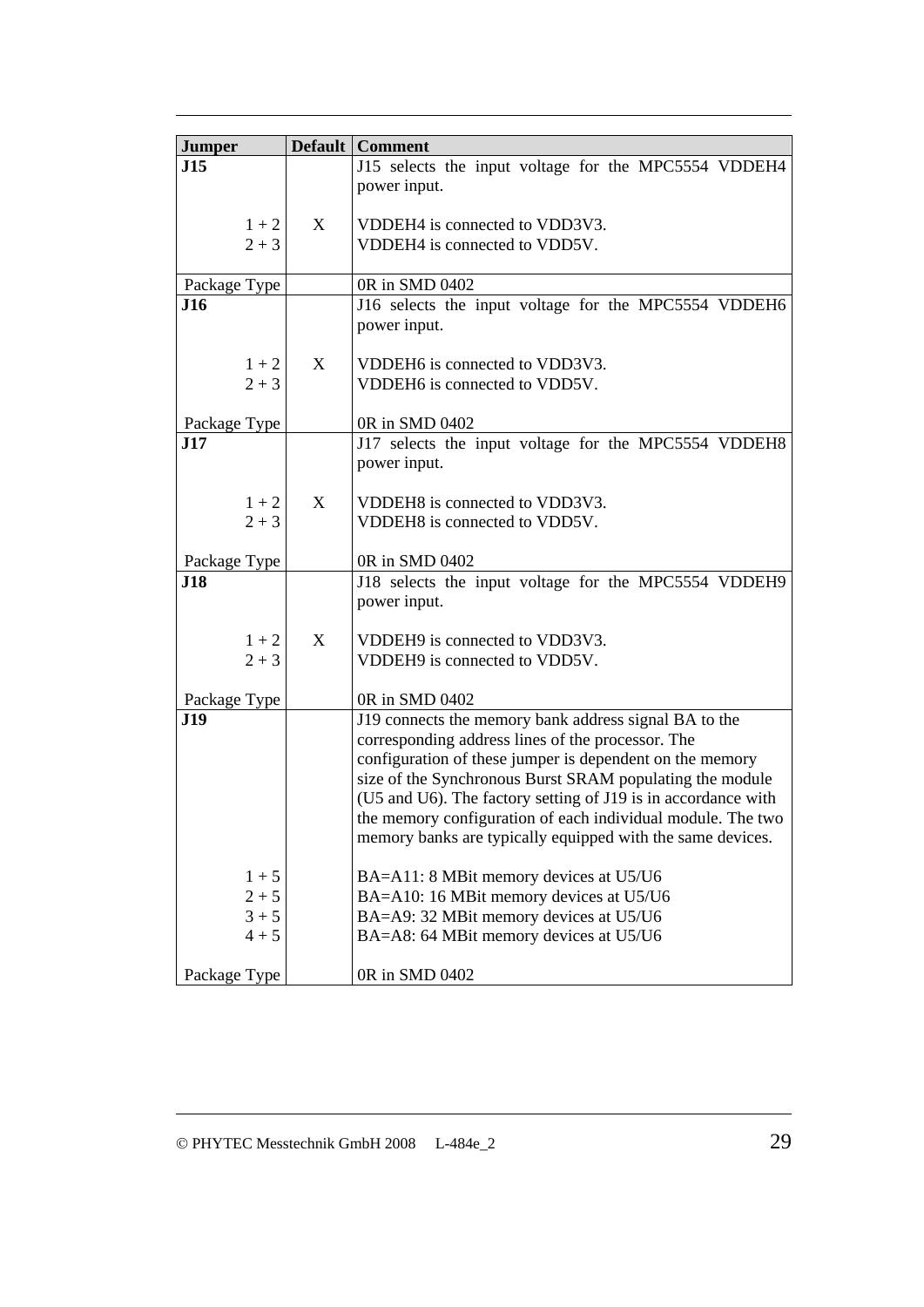| <b>Jumper</b>            |             | <b>Default   Comment</b>                                                                                               |
|--------------------------|-------------|------------------------------------------------------------------------------------------------------------------------|
| J20                      |             | J20 connects the ZZ lines of all four SRAM memory devices                                                              |
|                          |             | U5-8 to the MPC5554 GPIO205. ZZ is also connected to ball                                                              |
|                          |             | L <sub>2</sub> of the FPGAU <sub>21G</sub> .                                                                           |
|                          |             | This enables the phyCORE SRAM banks to be switched to an                                                               |
|                          |             | energy saving state via software. During this state, the                                                               |
|                          |             | memory cannot be read or written to. ZZ has a pull-down                                                                |
|                          |             | resistor.                                                                                                              |
| open                     | X           | Disconnects ZZ from the MPC5554 GPIO205.                                                                               |
| closed                   |             | Connects ZZ to the MPC5554 GPIO205.                                                                                    |
|                          |             | 0R in SMD 0402                                                                                                         |
| Package Type<br>J21, J22 |             | J21 and J22 disconnect the receive lines of MPC5554 UART                                                               |
|                          |             | from the RS-232 transceiver at U10. This makes the                                                                     |
|                          |             | controller's SCI/UART TTL level signals available at pins                                                              |
|                          |             | X2D16 (RXDA) and X2C19 (RXDB). This is useful, for                                                                     |
|                          |             | instance, for galvanic isolation of the RS-232 interface.                                                              |
|                          |             |                                                                                                                        |
| open                     |             | The SCI/UART receive signals RXDA and RXDB are                                                                         |
|                          |             | disconnected from the RS-232 transceiver.                                                                              |
| closed                   | X           | The SCI/UART receive signals RXDA and RXDB are                                                                         |
|                          |             | connected to the RS-232 transceiver.                                                                                   |
|                          |             |                                                                                                                        |
| Package Type             |             | 0R in SMD 0402                                                                                                         |
| J23                      |             | J23 connects pin 7 of the serial memory at U15 to VDD3V3.                                                              |
|                          |             | On many memory devices pin 7 enables the activation of a                                                               |
|                          |             | write protect function.                                                                                                |
|                          |             | It is not guaranteed that the standard serial memory populating<br>the phyCORE-MCF548x will have this write protection |
|                          |             | function.                                                                                                              |
|                          |             | Please refer to the corresponding memory data sheet for more                                                           |
|                          |             | detailed information.                                                                                                  |
|                          |             |                                                                                                                        |
| open                     | X           |                                                                                                                        |
| closed                   |             |                                                                                                                        |
| Package Type             |             | 0R in SMD 0402                                                                                                         |
| $J24-27$                 |             | J24-27 are for internal PHYTEC use only.                                                                               |
|                          |             | Do not modify the configuration!                                                                                       |
| open                     | $\mathbf X$ |                                                                                                                        |
| closed                   |             |                                                                                                                        |
| Package Type             |             | 0R in SMD 0402                                                                                                         |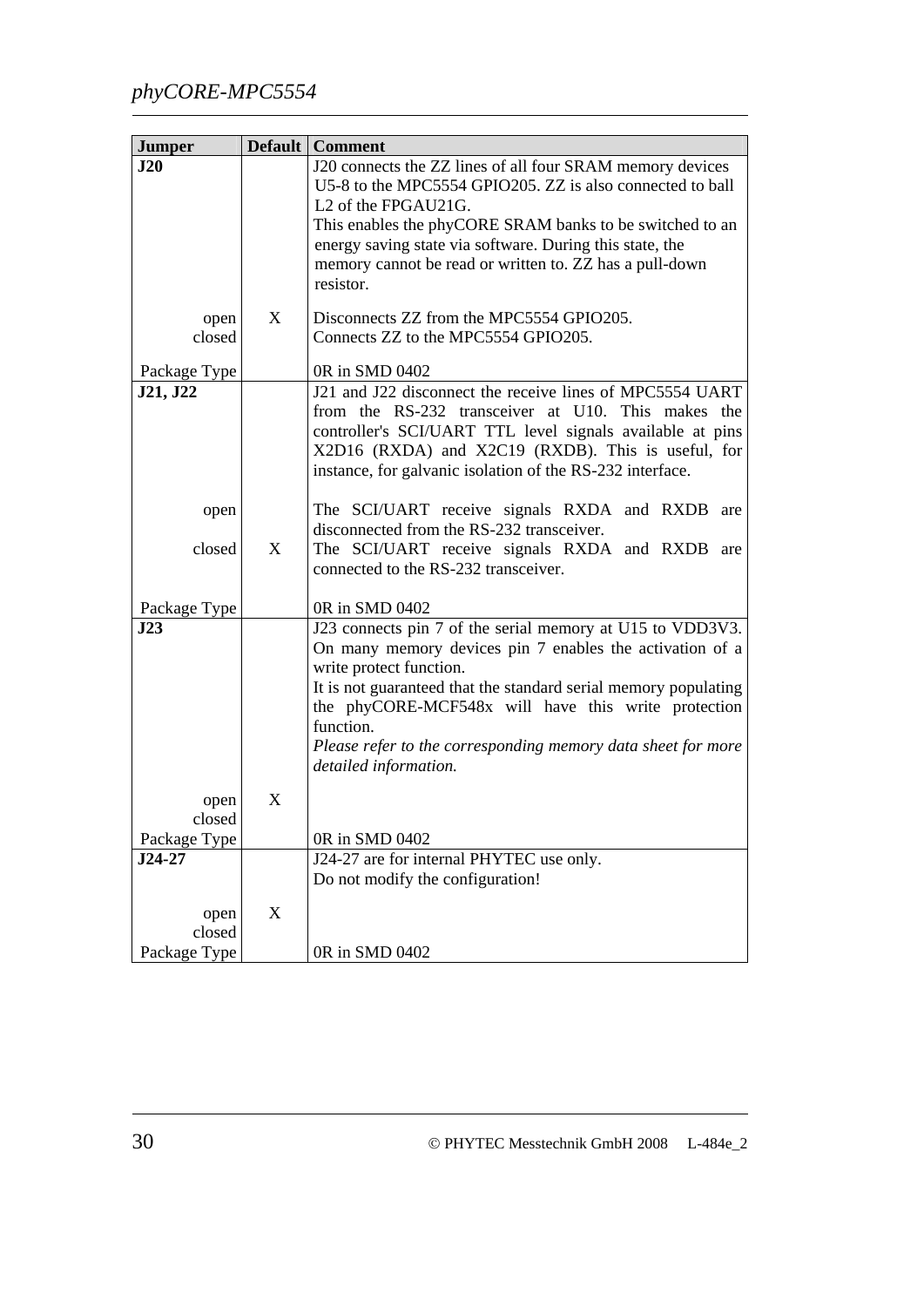|               |      | <b>Default   Comment</b>                                    |
|---------------|------|-------------------------------------------------------------|
| <b>Jumper</b> |      |                                                             |
| J28           |      | J28 connects the signal FPGA_VDDIO_B2 with the GPIO         |
|               |      | FPGA_B2_IO20 signal. This alternative may be used to route  |
|               |      | the GPIO pin to the module connector X2A58 if the FPGA      |
|               |      | block $2$ is<br>supplied with the internal<br>VDD3V3        |
|               |      | $(J11=1 + 2)$ .                                             |
| open          | X    |                                                             |
| closed        |      |                                                             |
| Package Type  |      | 0R in SMD 0402                                              |
| J29           |      | J29 connects the signal FPGA_VDDIO_B3 with the GPIO         |
|               |      | FPGA_B3_IO12 signal. This alternative may be used to route  |
|               |      | the GPIO pin to the system connector X2A59 if the FPGA      |
|               |      | supplied with the<br>block $3$ is<br>internal<br>VDD3V3     |
|               |      | $(J12=1 + 2)$ .                                             |
| open          | X    |                                                             |
| closed        |      |                                                             |
| Package Type  |      | 0R in SMD 0402                                              |
| <b>J30</b>    | open | J30 can be used to route the FlexCAN signals of port CANA   |
|               |      | to the module connector. This jumper must only be closed if |
|               |      | the transceiver circuit U11 is removed. Useful for optical  |
|               |      | isolation of CAN signals.                                   |
|               |      |                                                             |
| $1 + 2$       |      | Connects CANTXA with CANHA pin at X2D21.                    |
| $3 + 4$       |      | Connects CANRXA with CANLA pin at X2D20.                    |
|               |      |                                                             |
| Package Type  |      | 0R in SMD 0402                                              |
| <b>J31</b>    | open | J31 can be used to route the FlexCAN signals of port CANB   |
|               |      | to the module connector. This jumper must only be closed if |
|               |      | the transceiver circuit U12 is removed. Useful for optical  |
|               |      | isolation of CAN signals.                                   |
|               |      |                                                             |
| $1 + 2$       |      | Connects CANTXB with CANHB pin at X2C18.                    |
| $3 + 4$       |      | Connects CANRXB with CANLB pin at X2D18.                    |
|               |      |                                                             |
| Package Type  |      | 0R in SMD 0402                                              |
| J32           | open | J32 connects the MPC5554 signals GPIO203 and GPIO204 to     |
|               |      | the FPGA signals /FPGA_SLEEP and /FPGA_PROG.                |
|               |      |                                                             |
| $1 + 2$       |      | Connects MPC5554 GPIO203 to /FPGA_SLEEP.                    |
| $3 + 4$       |      | Connects MPC5554 GPIO204 to /FPGA_PROG.                     |
|               |      |                                                             |
| Package Type  |      | 0R in SMD 0402                                              |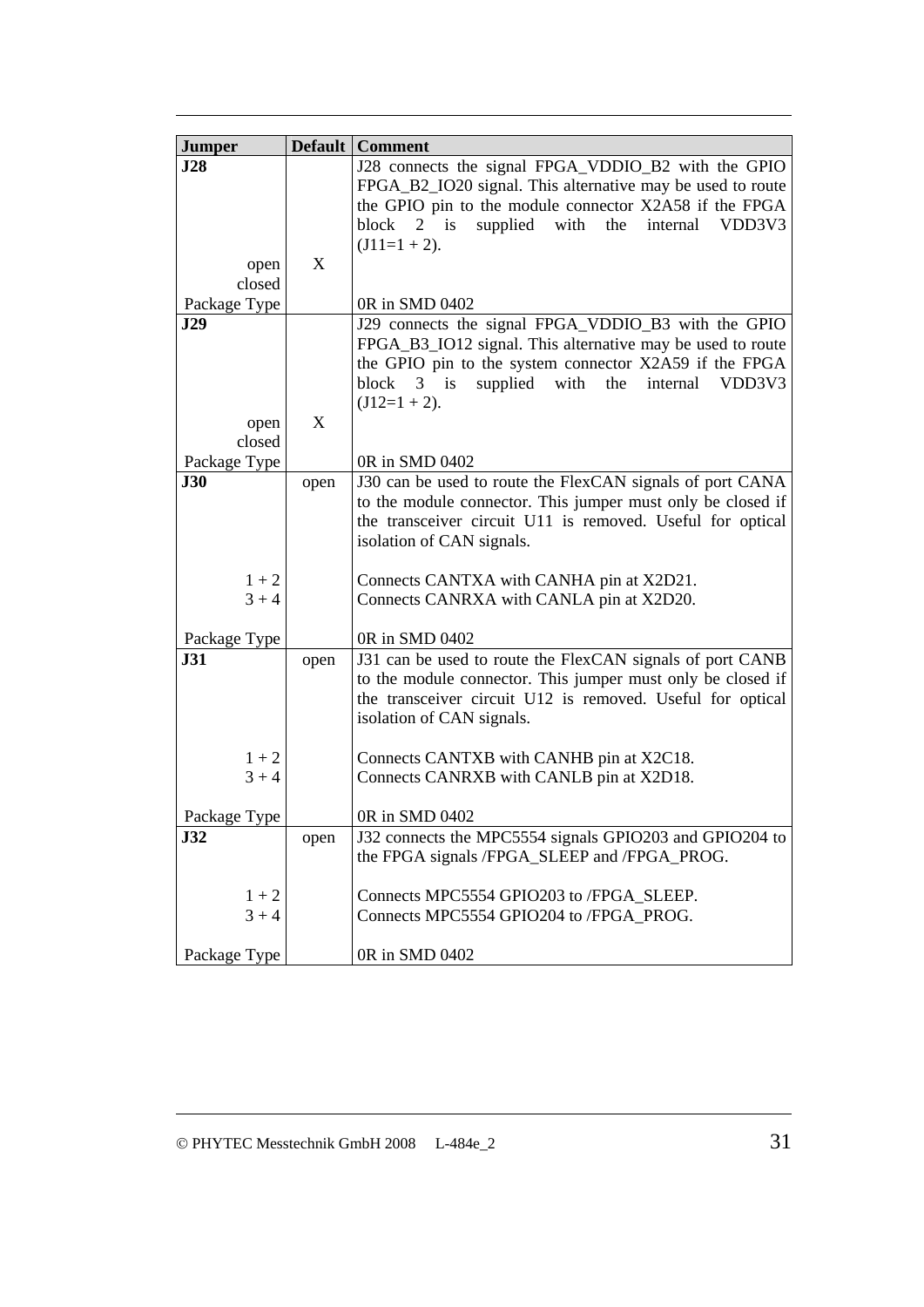| <b>Jumper</b>     |      | <b>Default   Comment</b>                                                   |
|-------------------|------|----------------------------------------------------------------------------|
| J33, J34          |      | J33 and J34 define the slave addresses (A2 and A1) of the serial           |
|                   |      | memory U15 on the $I^2C$ bus. In the high-nibble of the address, $I^2C$    |
|                   |      | memory devices have the slave ID 0xA. The low-nibble consists of           |
|                   |      | A2, A1, A0, and the R/W bit. A0 is tied to DGND. It must be noted          |
|                   |      | that the RTC at U16 is also connected to the $I2C$ bus. The RTC has        |
|                   |      | the address 0xA2/0xA3 which can not be changed.                            |
|                   |      |                                                                            |
| $1 + 2, 2 + 3$    |      | $A2=0$ , $A1=0$ , $A0=0$ (0xA0 / 0xA1)                                     |
| $1 + 2$ , $1 + 2$ |      | $A2=1$ , $A1=0$ , $A0=0$ (0xA8 / 0xA9)                                     |
| $2 + 3, 2 + 3$    |      | $A2=0$ , $A1=1$ , $A0=0$ (0xA4 / 0xA5)                                     |
| $2 + 3$ , $1 + 2$ | X    | $A2=1, A1=1, A0=0 (0xAC / 0xAD)$                                           |
|                   |      | I <sup>2</sup> C slave address 0xAC for write operations and 0xAD for read |
|                   |      | access.                                                                    |
|                   |      |                                                                            |
| Package Type      |      | 0R in SMD 0402                                                             |
| <b>J35</b>        | open | J35 connects the JTAG port signals of the CPLD U19 to GPIO                 |
|                   |      | signals of the FPGA U21. This function may used to implement in-           |
|                   |      | system programming of the CPLD.                                            |
|                   |      |                                                                            |
| $1 + 2$           |      | Connects FPGA_CPLD_TCK to CPLD_TCK.                                        |
| $3 + 4$           |      | Connects FPGA_CPLD_TMS to CPLD_TMS.                                        |
| $5 + 6$           |      | Connects FPGA CPLD TDO to CPLD TDO.                                        |
| $7 + 8$           |      | Connects FPGA CPLD TDI to CPLD TDI.                                        |
| Package Type      |      | 0R in SMD 0402                                                             |
| <b>J36</b>        | open | J36 connects the FPGA signals FPGA_B3_IO[1316]. This jumper                |
|                   |      | can act as test point for these signals or to configure a bit pattern to   |
|                   |      | the FPGA. Each FGPA signal has a 10 kOhm pull-up resistor. If the          |
|                   |      | jumper is left open, a high level is read from the FPGA input.             |
|                   |      | Do not drive these signals if they are connected to DGND!                  |
|                   |      |                                                                            |
| $1 + 2$           |      | Connects FPGA_B3_IO13 to DGND.                                             |
| $3 + 4$           |      | Connects FPGA_B3_IO14 to DGND                                              |
| $5 + 6$           |      | Connects FPGA_B3_IO15 to DGND                                              |
| $7 + 8$           |      | Connects FPGA_B3_IO16 to DGND                                              |
|                   |      |                                                                            |
| Package Type      |      | 0R in SMD 0402                                                             |
| J37               | open | J37 connects pin 6 of the LAN configuration memory U18 to DGND             |
|                   |      | or VDD3V3. This pins may have different function depending on              |
|                   |      | the memory device installed.                                               |
|                   |      | Please refer to the corresponding memory data sheet for more               |
|                   |      | detailed information.                                                      |
|                   |      |                                                                            |
| $1 + 2$           |      | Connects pin 6 to VDD3V3.                                                  |
| $2 + 3$           |      | Connects pin 6 to DGND.                                                    |
|                   |      |                                                                            |
| Package Type      |      | 0R in SMD 0402                                                             |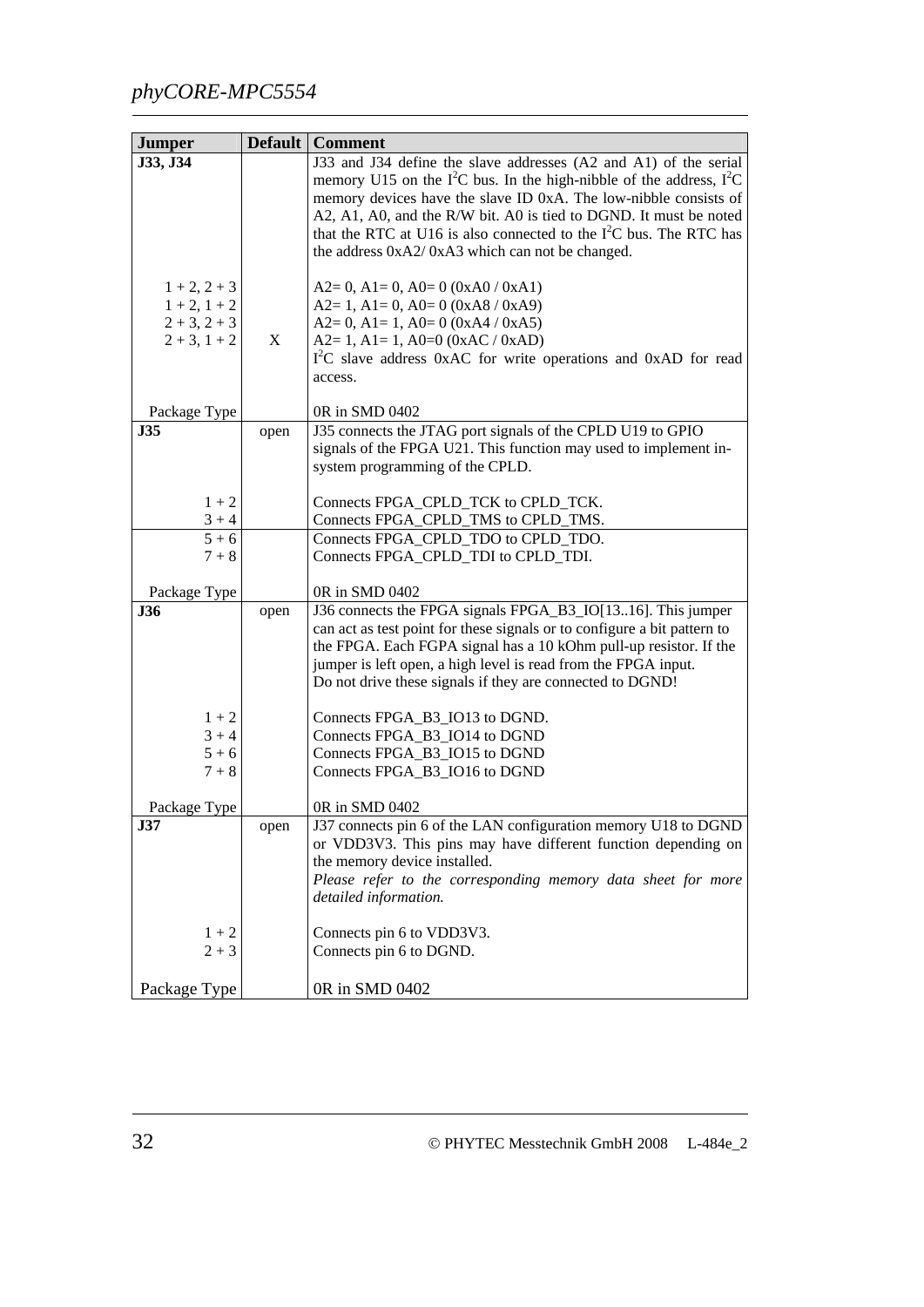| <b>Jumper</b> |       | <b>Default   Comment</b>                                         |
|---------------|-------|------------------------------------------------------------------|
| J38, J39      | open  | J38 and J39 connects pin 5 of the CAN Transceivers U11 and U12   |
|               |       | to GND or VDDCAN.                                                |
|               |       | Please refer to the corresponding CAN Transceiver data sheet for |
|               |       | more detailed information.                                       |
|               |       |                                                                  |
| $1 + 2$       |       | Connects pin 5 to DGND.                                          |
| $2 + 3$       |       | Connects pin 5 to VDDCAN.                                        |
|               |       |                                                                  |
| Package Type  |       | 0R in SMD 0402                                                   |
| <b>J40</b>    | $1+2$ | J40 selects the supply voltage for the CAN Transceivers U11 and  |
|               |       | U <sub>12</sub> .                                                |
|               |       | Please refer to the corresponding CAN Transceiver data sheet for |
|               |       | more detailed information.                                       |
|               |       |                                                                  |
| $1 + 2$       |       | Selects VDD3V3                                                   |
| $2 + 3$       |       | Selects VDD5V                                                    |
|               |       |                                                                  |
| Package Type  |       | 0R in SMD 0805                                                   |
| J41, J42,     | open  | J41 to J44 connect the Signals ETPUB10, ETPU13, ETPU20 and       |
| J43, J44      |       | ETPU29 to VDD3V3. This is needed for the MPC5567 family          |
|               |       | member. The MPC5567 features at this pins power supply inputs.   |
|               |       |                                                                  |
| $1 + 2$       |       | Selects VDD3V3                                                   |
|               |       |                                                                  |
| Package Type  |       | 0R in SMD 0402                                                   |

*Table 3: Jumper Settings*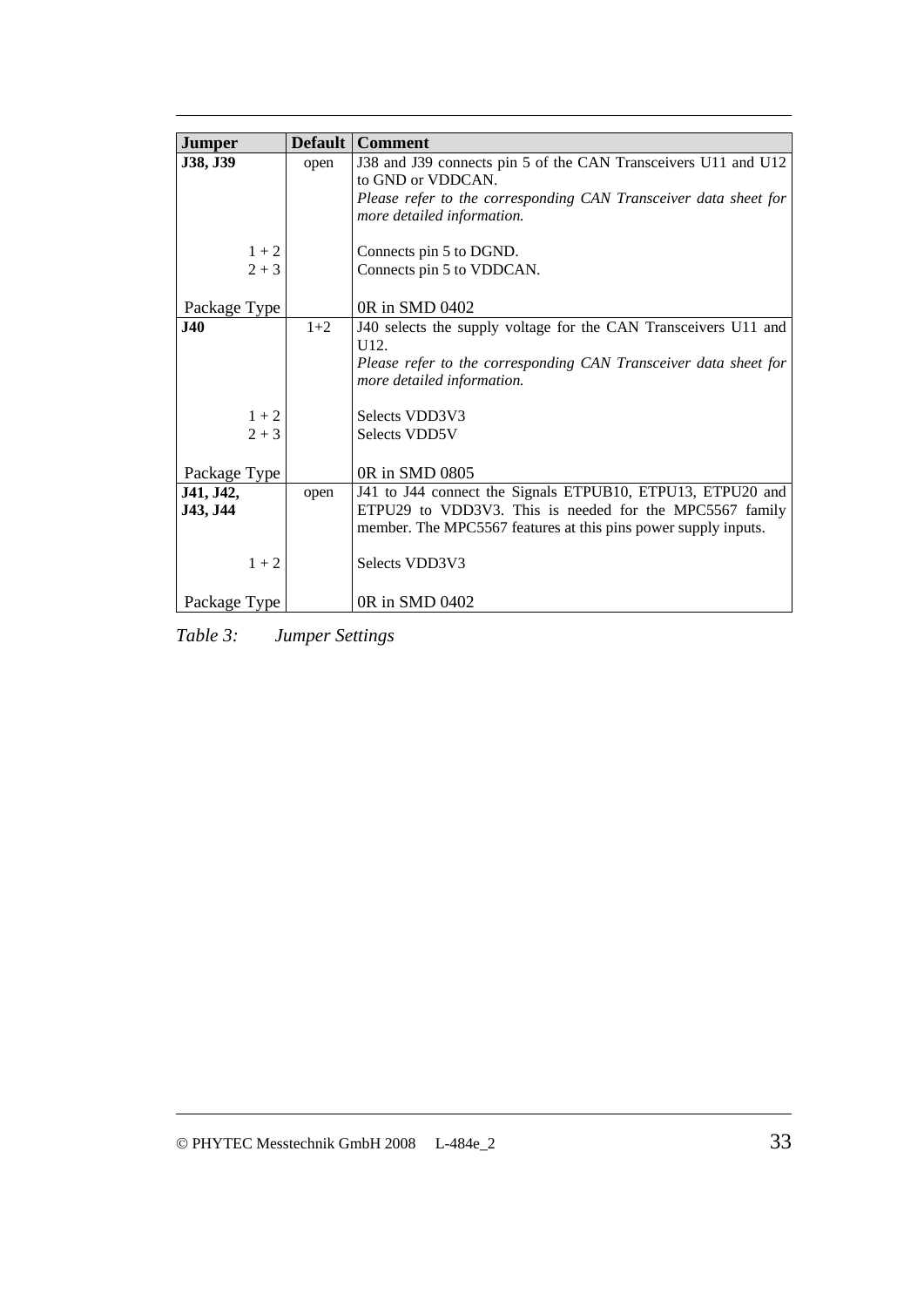## **4 Power Requirements**

The phyCORE-MPC5554 must be supplied with two different supply voltages:

| <b>Supply voltage VDD3V3</b> | +3.3 V $\pm$ 5 % with 1A **   |
|------------------------------|-------------------------------|
| <b>Pins at Connector X2</b>  | 1C, 2C, 1D, 2D, 4D, 5D        |
| <b>Supply voltage VDD5V</b>  | +5 V $\pm$ 10 % with 100mA ** |
| <b>Pins at Connector X2</b>  | 4C, 5C                        |

\*\* without external loads

#### **Caution:**

Both supply voltages are required for proper operation of the phyCORE-MPC5554. The module must **never** be put into operation whit only one of the supply voltages connected to the device! This might render the module inoperable.

Connect all power input pins to your power supply and at least the matching number of DGND pins neighboring the power pins.

As a general design rule we recommend connecting all GND pins neighboring signals which are being used in the application circuitry to guarantee proper function and Electro Magnetic Conformity (EMC).

The load of the supplies depends on the external periphery attached to the phyCORE module.

| <b>Optional supply input VBAT</b> | $+3V$ |
|-----------------------------------|-------|
| <b>Pin at Connector X2</b>        | 6C    |

VBAT is the input pin that supplies the internal power down voltage VPD. VBAT is connected over two Schottky diodes (D3 and D5) to VPD. VPD is also connected over a Schottky diode (D4) to VDD3V3. As long as VDD3V3 is applied, VPD will be fed through VDD3V3. Do not apply any voltage source to the VPD pin.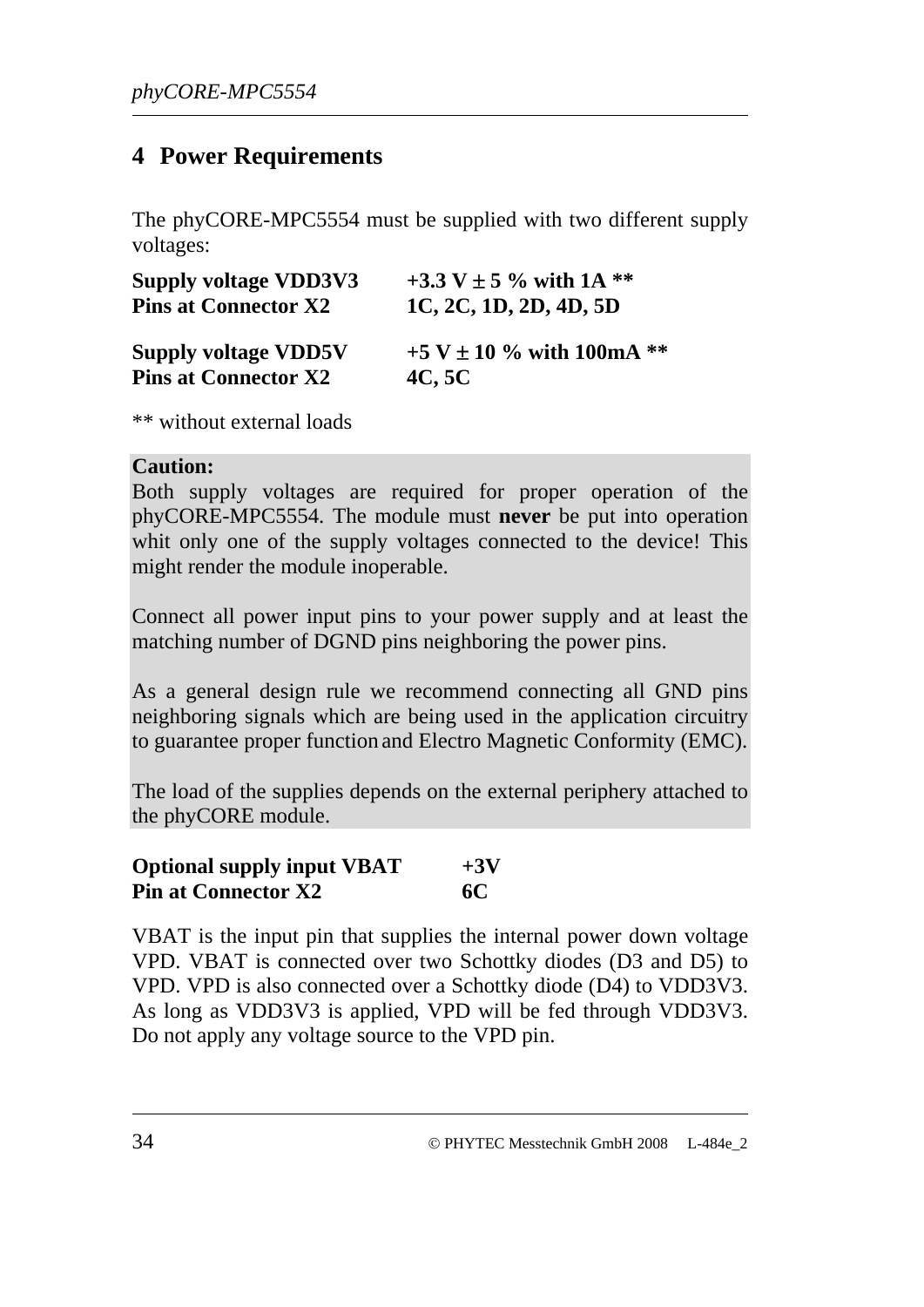This is an output signal. VPD is used to supply the Real-Time Clock U16 and the serial memory device U15 if J8 is closed at position 2+3. VBAT should be supplied from a 3 V source.

On-board generated voltages: VDD1V5, VDDFPGA

- VDD1V5 MPC5554 core voltage
- VDDFPGA Lattice XP FPGA core voltage

### **4.1 Voltage Supervision and Reset**

The input voltages VDD3V3 and VDD5V as well as the on-board generated operation voltages VDD1V5 and VDDFPGA are monitored by a voltage supervisor device at U24. This circuitry is responsible for generation of the system reset signal /RESET. The voltage supervisor IC initiates a reset cycle if any operating voltage drops below its minimum threshold value. After all voltages reach their required value, the supervisor chip adds an additional 200 ms delay until the /RESET line will be inactive (high). /RESET connects to the processor reset input.

/RESET is a bi-directional (open-collector) signal that can be connected to more then one source. For instance, /RESET is also connected to the JTAG/OnCE connector of the phyCORE module. /RESET has a 10kOhm pull-up resistor.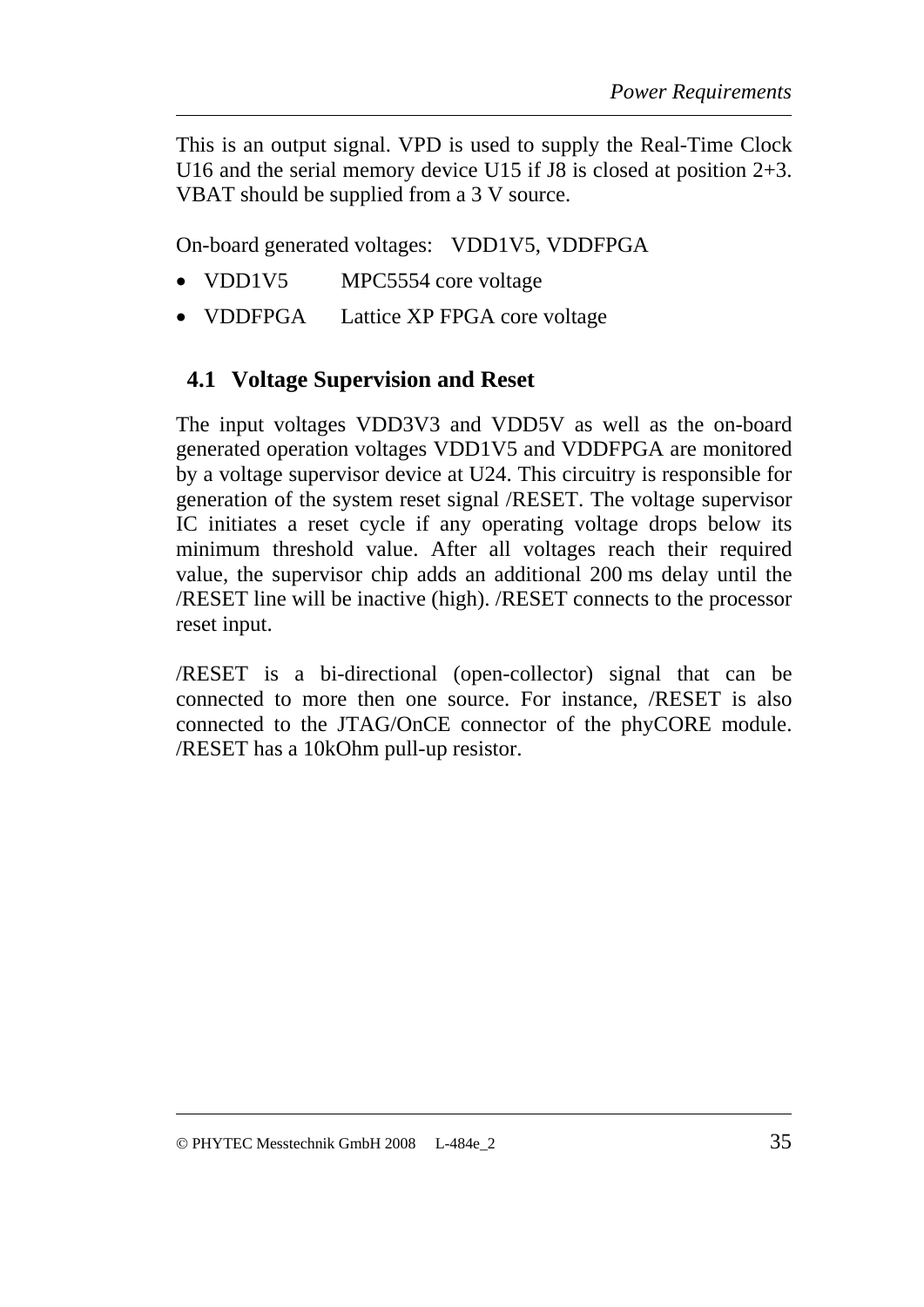# **5 System Start-Up Configuration**

The phyCORE-MPC5554 supports four different software start-up modes:

- Internal Flash Memory
- External Memory controlled by /CS0
- SCI UART
- FlexCAN

#### **Internal/External Memory Boot**

The decision which mode is used after /RESET goes from active to inactive state is defined by the external signal /RSTCFG (X2C9). The default state of this signal is high configured by an on-board pull-up resistor to VDD3V3.

| <b>Internal Flash</b>  | /RSTCFG driven high (or left unconnected)     |
|------------------------|-----------------------------------------------|
| <b>External Memory</b> | <b>/RSTCFG</b> driven low (connected to DGND) |

/RSTCFG should be valid during /RESOUT is active (low). /RESOUT is driven from the MPC5554 and reflects the status of the system reset signal /RESET.

After completing a /RESET cycle the MPC5554 always starts its internal **B**oot **A**ssist **M**odule (BAM) software. This software reads the boot configuration (internal or external memory). The next action of the BAM is to probe the configured boot memory. It reads the first location of this memory. This code pattern is called **R**eset **C**onfiguration **H**alf **W**ord (RCHW). A valid RCHW consists of the boot ID 0x5A and a collection of control bits that specify a minimum MCU configuration. If a valid RCHW is not found, a CAN/SCI boot is initiated.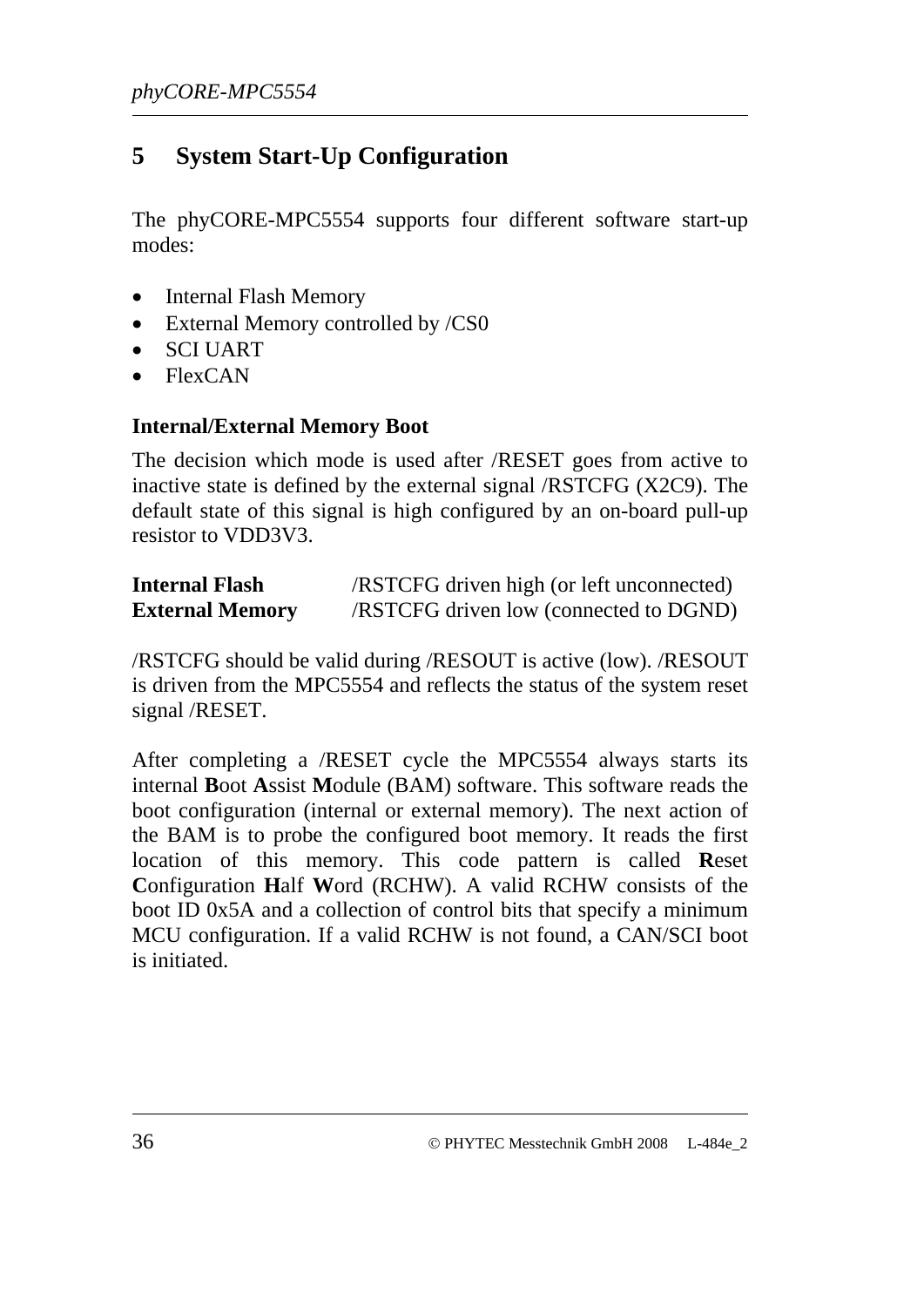The RCHW consists of the following bits:

|                 |               |                             |                       |   |                                                                                                                              |                 | <b>RCHW</b> |   |   |    |                 |    |    |    |    |
|-----------------|---------------|-----------------------------|-----------------------|---|------------------------------------------------------------------------------------------------------------------------------|-----------------|-------------|---|---|----|-----------------|----|----|----|----|
| $\theta$        |               | $\mathcal{D}_{\mathcal{L}}$ | 3                     | 4 | 5                                                                                                                            | 6               |             | 8 | 9 | 10 | 11              | 12 | 13 | 14 | 15 |
|                 |               | reserved                    |                       |   | WTE                                                                                                                          | PS <sub>0</sub> |             |   |   |    | $BOOTID = 0x5A$ |    |    |    |    |
| WTE             |               |                             | $\left( \right)$<br>1 |   | Watchdog timer enable<br>disable<br>enable                                                                                   |                 |             |   |   |    |                 |    |    |    |    |
| PS <sub>0</sub> |               |                             | $\overline{0}$<br>1   |   | Port size for external memory controlled by /CS0<br>32-bit (use this option for the external Flash)<br>$16$ -bit             |                 |             |   |   |    |                 |    |    |    |    |
|                 | <b>ROOTID</b> |                             |                       |   | Boot identifier<br>A valid boot identifier is 0x5A. If the MCU does not read<br>the value 0x5A, a CAN/SCI boot is initiated. |                 |             |   |   |    |                 |    |    |    |    |
|                 | Example       |                             |                       |   | $RCHW = 0x005A$<br>Watchdog disabled, 32-bit port size, Boot-ID 0x5A                                                         |                 |             |   |   |    |                 |    |    |    |    |

#### **Serial Boot Modes via FlexCAN and SCI UART**

In the event that the BAM does not found a valid BOOTID the serial boot modes as well as the internal watchdog are activated. The baud rate for serial communication is determined by the system clock.

| <b>Crystal</b><br> Frequency | <b>System Clock SCI UART</b>       | baud rate            | <b>FlexCAN</b><br>baud rate | Watchdog<br><b>Timeout</b> |
|------------------------------|------------------------------------|----------------------|-----------------------------|----------------------------|
| 1 xtal                       | $f_{\rm sys} = 1.5 * f_{\rm xtal}$ | $f_{\rm sys}$ / 1250 | $\rm f_{\rm sys}$ / 60      | $2.5 * 2^{27}$             |
| 8 MHz                        | $12 \text{ MHz}$                   | $9600$ bps           | 200 kBaud                   | $67.1 \text{ sec}$         |

*Table 4: Serial Boot Mode Baud Rate* 

*Refer to the MPC5554 reference manual for a detailed description of the boot modes.* 

### **Clock Configuration**

The default clock configuration is set to "Crystal reference". For this setting jumper J1 and J2 are pre-configured at the time of assembly.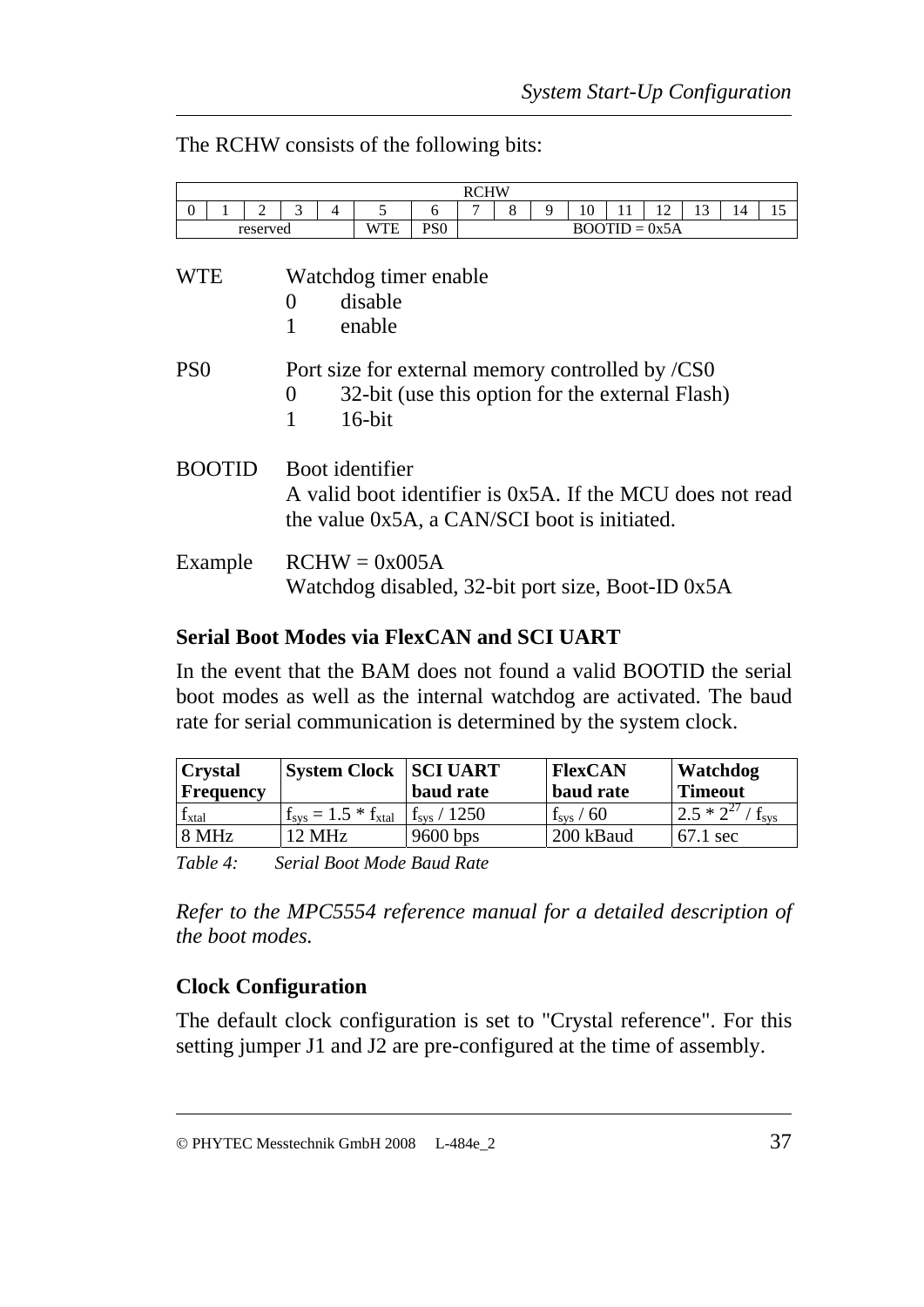#### **Clock Configuration MPC5567**

The MPC5567 has an additionally PLL configuration input – PLLCFG2. For PLL configurations which uses a 40MHz input quartz oscillator, PLLCFG2 must be connected over R122 to VDD3V3. R122 pre-configured at the time of assembly

*Refer to the MPC5567 reference manual for a detailed description of the boot mode.*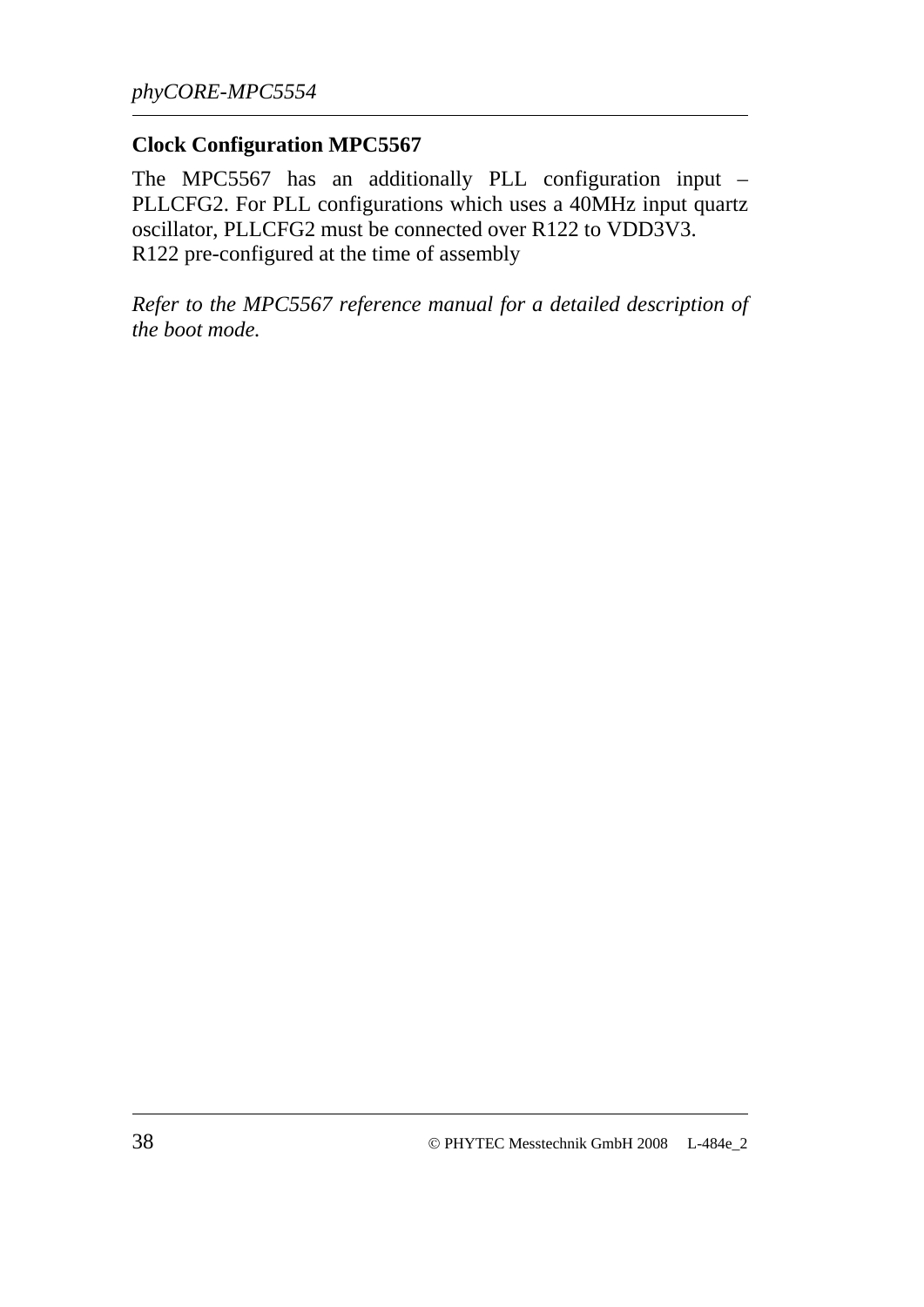## **6 System Memory**

The system memory consist of internal MPC5554 Flash memory, external standard Flash memory, Synchronous Burst SRAM and a small non-volatile memory device:

- 2 MByte internal MPC5554 Flash (read while write functionality)
- 2 MByte to 8 MByte asynchronous standard Flash-EEPROM, 32-bit access
- 1 MByte to 16 MByte flow-through synchronous Burst SRAM, 32-bit access, 0 wait states, 2-1-1-1 burst mode
- I<sup>2</sup>C Memory: 4 kByte EEPROM (up to 32 kByte, alternatively  $I^2C$  $FRAM, I<sup>2</sup>C SRAM)$

The external Flash and sync. SRAM are connected to the MPC5554 32-bit data bus. The Flash is controlled by /CS0 for boot operation.

The Synchronous Burst SRAM is controlled by /CS1 and supports the special synchronous burst modes that enables maximum data transfer rates.

Communication with the small non-volatile memory device (EPROM, FRAM or SRAM) is established over the  $I^2C$  bus. This memory device can be used for storage of system parameters or configuration data.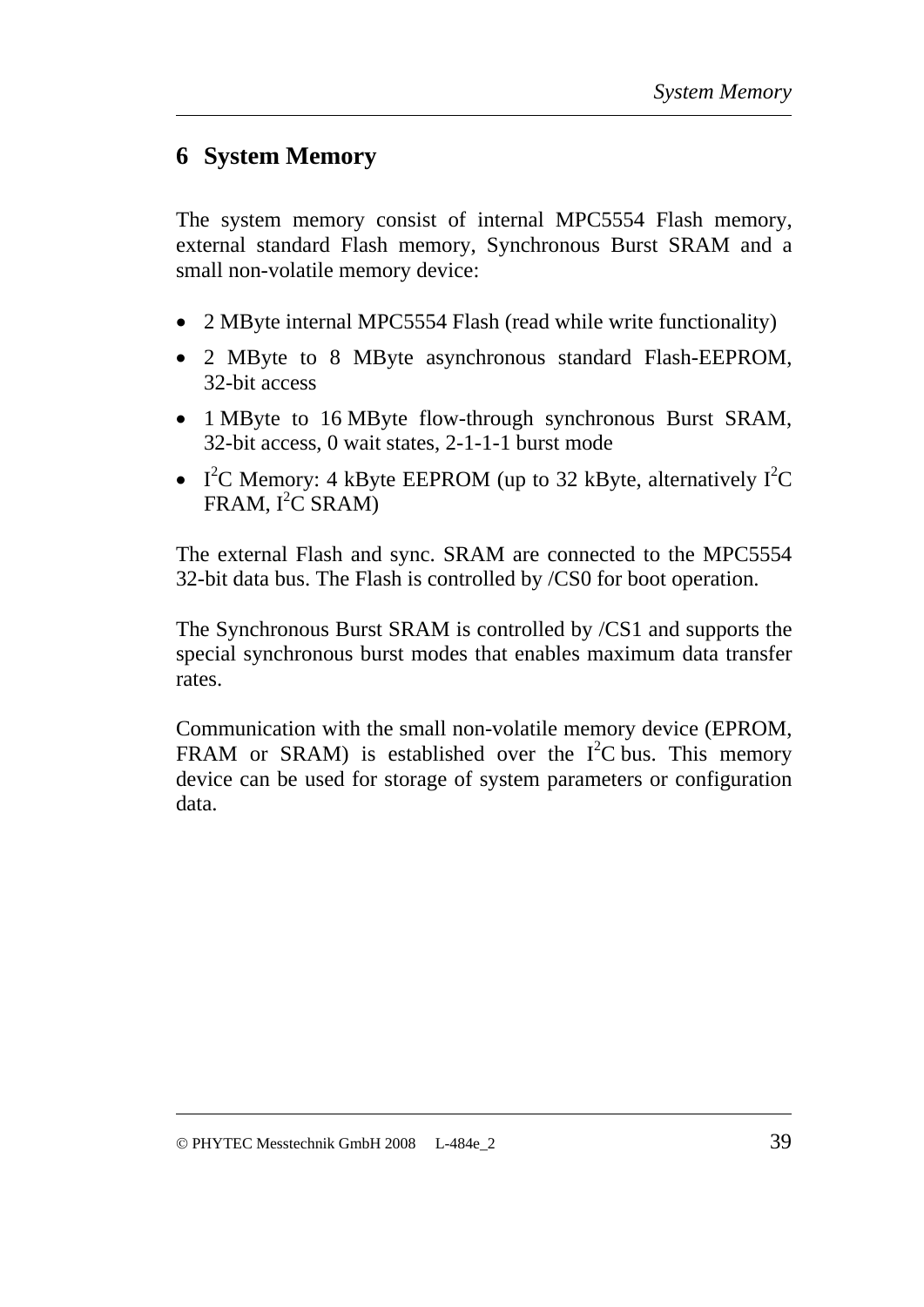## **6.1 External Standard Flash Memory (U3, U4)**

The Flash memory devices used on the phyCORE-MPC5554 operate in 16-bit mode and are organized in 32-bit data bus with. The device at U3 connects to the low data bus while device U4 connects to the high data bus.

| <b>Type</b> | Size per      | <b>Manufacturer</b> | <b>Device</b> | <b>Manufacturer</b> |
|-------------|---------------|---------------------|---------------|---------------------|
|             | device        |                     | Code          | Code                |
| 29LV800T/B  | 1 MByte       | AMD                 | 22DA/225B     | 01                  |
| 29LV160T/B  | 2 MByte       | AMD                 | 22C4/2249     | 01                  |
| 29LV320T/B  | 4 MByte       | <b>AMD</b>          | 22F6/22F9     | 01                  |
| 29DL800T/B  | <b>MB</b> yte | <b>AMD</b>          | 224A/22CB     | 01                  |

*Table 5: Choice of Standard Flash Memory Devices and Manufacturers* 

The access speed depends on the MPC5554 processor frequency and the speed grade of populated flash devices. The speed grade varies due to production deviations. To provide for a worst case scenario take the value for the highest access time into consideration. With assuming of 132 MHz processor frequency and 66 MHz bus speed take the following wait state values:

| 120 ns access time | 9 wait states |
|--------------------|---------------|
| 100 ns access time | 7 wait states |
| 90 ns access time  | 7 wait states |
| 70 ns access time  | 5 wait states |

The Flash memory bank is controlled by the periphery Chip Select signal /CS0.

The BR0 and OR0 register has to be initialized to

 $BRO = FLASH$   $BASE | 0x0000003; //$  no burst and valid  $OR0 = 0$ xff $000050$ ; 16 MByte space; five Wait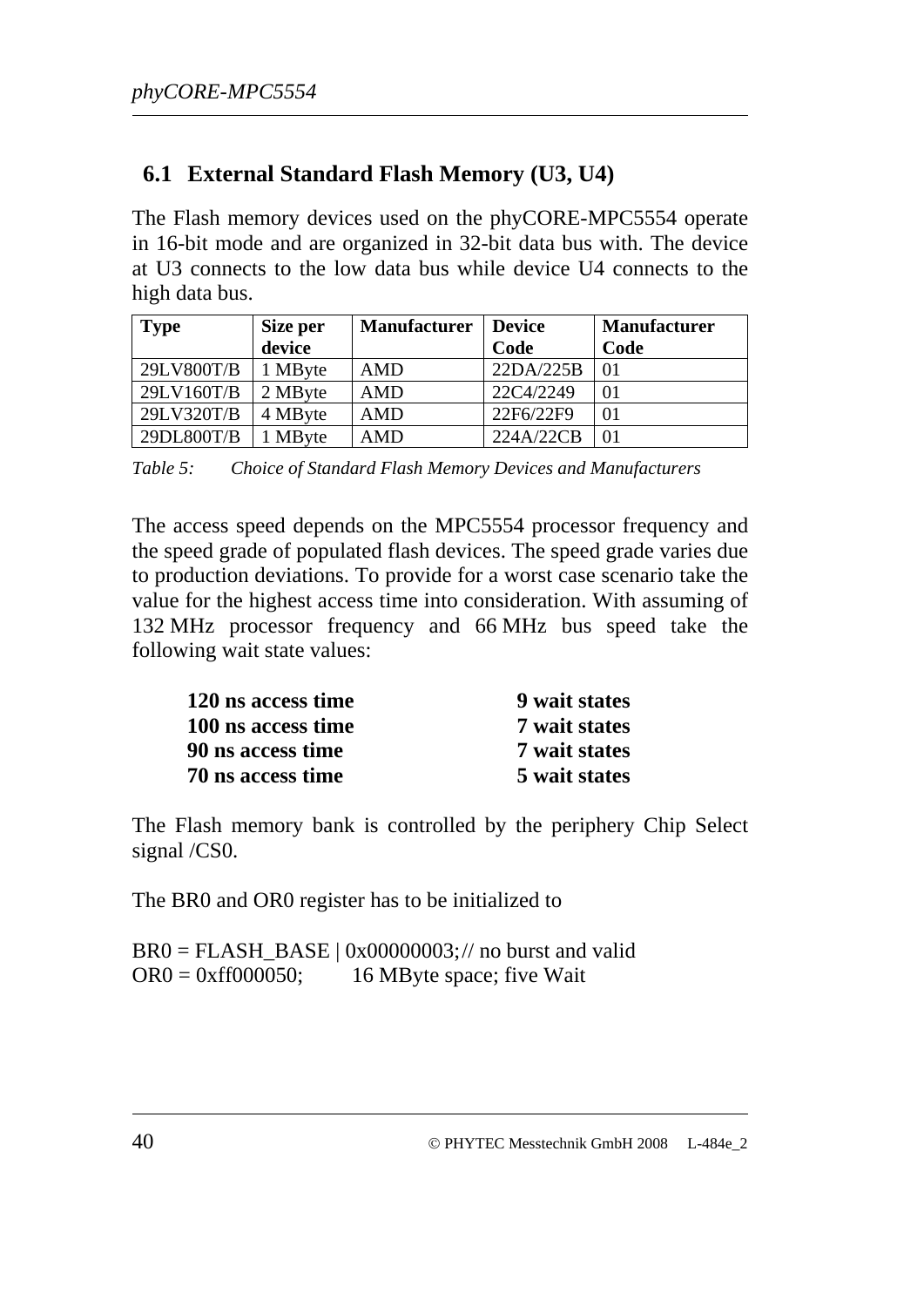Use of Flash memory enables in-circuit programming of the module. The Flash devices on the phyCORE-MPC5554 are programmable at 3.3 VDC. Consequently, no dedicated programming voltage is required. As of the printing of this manual, Flash devices generally have a life expectancy of at least 100,000 erase/program cycles.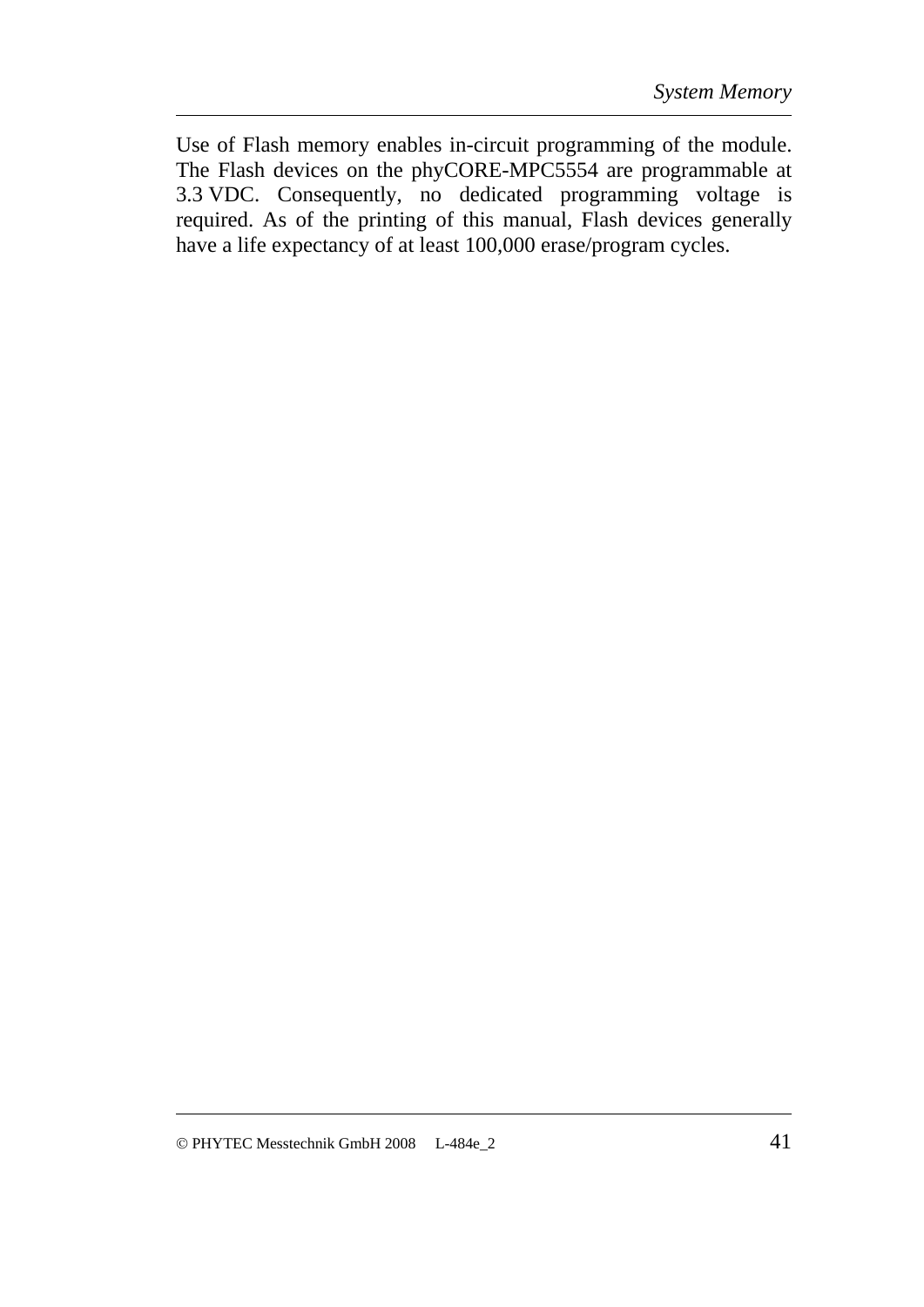## **6.2 Synchronous Burst SRAM (U5, U6)**

Use of synchronous Flow-Through Burst SRAM supports the fastest mode of the MPC5554 memory interface. The memory is organized in 32-bit width and consists of two banks. These banks appear to the processor as linear address spaces and do not require special activation. The memory is generally accessed via /CS1 without wait states.

The phyCORE-MPC5554 can be populated with memory devices of various capacities. Generally, each memory bank can only be populated with memory devices of a consistent size. Solder jumper J19 is used to configure the memory capacity and pre-installed at time of delivery.

| Capacity | <b>Type</b>      | <b>Device</b>  | <b>J19</b> |
|----------|------------------|----------------|------------|
| 1 MByte  | 256k x 32/36-bit | U <sub>5</sub> | $1+5$      |
| 2 MByte  | 256k x 32/36-bit | $U$ 5-6        | $1+5$      |
|          | 512k x 32/36-bit | U <sub>5</sub> | $2 + 5$    |
| 4 MByte  | 512k x 32/36-bit | $U$ 5-6        | $2 + 5$    |
|          | 1M x 32/36-bit   | U <sub>5</sub> | $3 + 5$    |
| 8 MByte  | 1M x 32/36-bit   | $U$ 5-6        | $3 + 5$    |
|          | 2M x 32/36-bit   | U <sub>5</sub> | $4 + 5$    |
| 16 MByte | 2M x 32/36-bit   | $U$ 5-6        | $4 + 5$    |

*[Table 6](#page-49-0)* shows all of the possible memory configurations.

<span id="page-49-0"></span>*Table 6: Memory Options for the Synchronous Burst SRAM* 

The SRAM is controlled by /CS1 with 32-bit bus width. The BR1 and OR1 register has to be initialized to

 $BR1 = SRAM$  BASE | 0x00000041; // 4 word burst and valid  $OR1 = 0$ xff000000; // 16 MByte space; zero Wait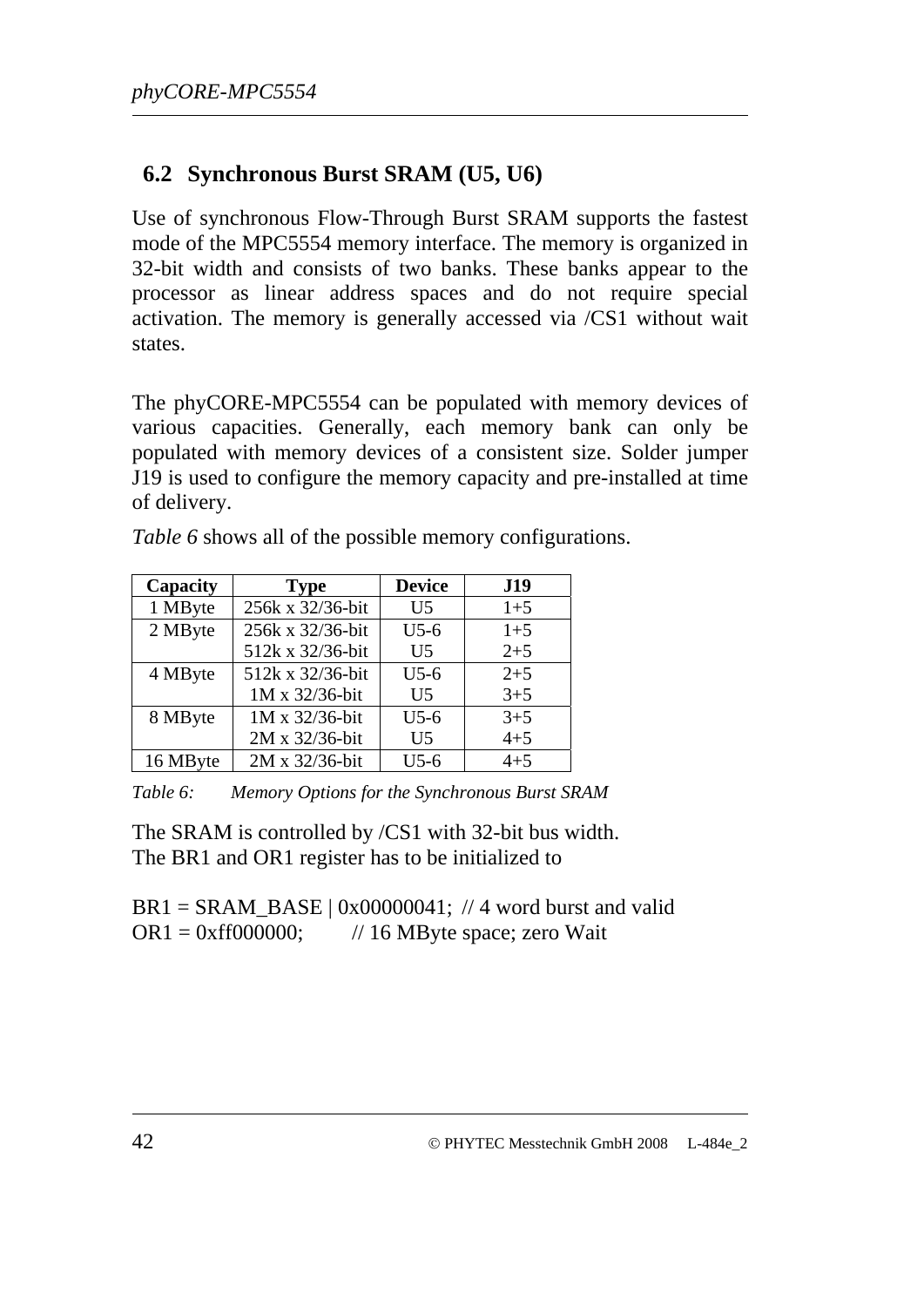## **6.3 Serial Memory (U15)**

<span id="page-50-2"></span>The phyCORE-MPC5554 features a non-volatile memory device with a serial  $I^2C$  interface. This memory can be used for storage of configuration data or operating parameters, that must not be lost in the event of a power interruption. Depending on the module's configuration, this memory can be in the form of an EEPROM, FRAM or SRAM. The available capacity ranges from 512 Byte to 32 kByte or more.

If SRAM is used, solder jumper J8 must be closed at position 2+3 to supply the memory device via VPD.

Because the MPC5554 does not provide an on-chip  $I^2C$  interface, the protocol has to be generated by software or by implementing an  $I^2C$ bus master IP core in the FPGA U21. Such IP cores are available free of charge<sup>[1](#page-50-0)</sup>. In the case of a software generated  $I^2C$  protocol, two GPIO's of the MPC5554 have to be connected externally to the SDA (X2D32) and SCL (X2C31) signals. You can also use the balls G4 (SDA) and E2 (SCL) of the FPGA U21H if they are configured for GPIO for software controlled  $I^2C$  access.

*[Table 7](#page-50-1)* gives an overview of the possible devices for use at U15 as of the printing of this manual.

| <b>Type</b>   | <b>Size</b> | $\mathbf{I}^2\mathbf{C}$ | <b>Address</b> | Write              | Life of          | <b>Device</b>  | Manufacturer    |
|---------------|-------------|--------------------------|----------------|--------------------|------------------|----------------|-----------------|
|               |             | Frequency                | <b>Pins</b>    | <b>Cycles</b>      | Data             |                |                 |
| <b>EEPROM</b> | 256/512     | $400$ kHz                | A2, A1, A0     | 1 000 000 100 yrs. |                  | CAT24WC02/04   | <b>CATALYST</b> |
|               | Byte        |                          |                |                    |                  |                |                 |
|               | $1/2$ kByte | 400 kHz                  | A2, A1, A0     | 1 000 000 100 yrs. |                  | CAT24WC08/16   | <b>CATALYST</b> |
|               | $4/8$ kByte | 400 kHz                  | A2, A1, A0     | 1 000 000 100 yrs. |                  | CAT24WC32/64   | <b>CATALYST</b> |
|               | 32 kByte    | 1 MHz                    | A1, A0         |                    | 100 000 100 yrs. | CAT24WC256     | <b>CATALYST</b> |
|               |             |                          |                |                    |                  |                |                 |
| <b>FRAM</b>   | 512 Byte    | 1 MHz                    | A2, A1         | 10 billion         | $10$ yrs.        | <b>FM24C04</b> | <b>RAMTRON</b>  |
|               | 8 kByte     | 1 MHz                    | A2, A1, A0     | 10 billion         | $10$ yrs.        | <b>FM24C64</b> | <b>RAMTRON</b>  |
|               |             |                          |                |                    |                  |                |                 |
| <b>SRAM</b>   | 256 Byte    | $100$ kHz                | A2, A1, A0     |                    |                  | <b>PCF8570</b> | <b>PHILIPS</b>  |

<span id="page-50-1"></span>*Table 7: Serial Memory Options for U15* 

 $\overline{a}$ 

<span id="page-50-0"></span><sup>&</sup>lt;sup>1</sup>: Please contact PHYTEC for more information.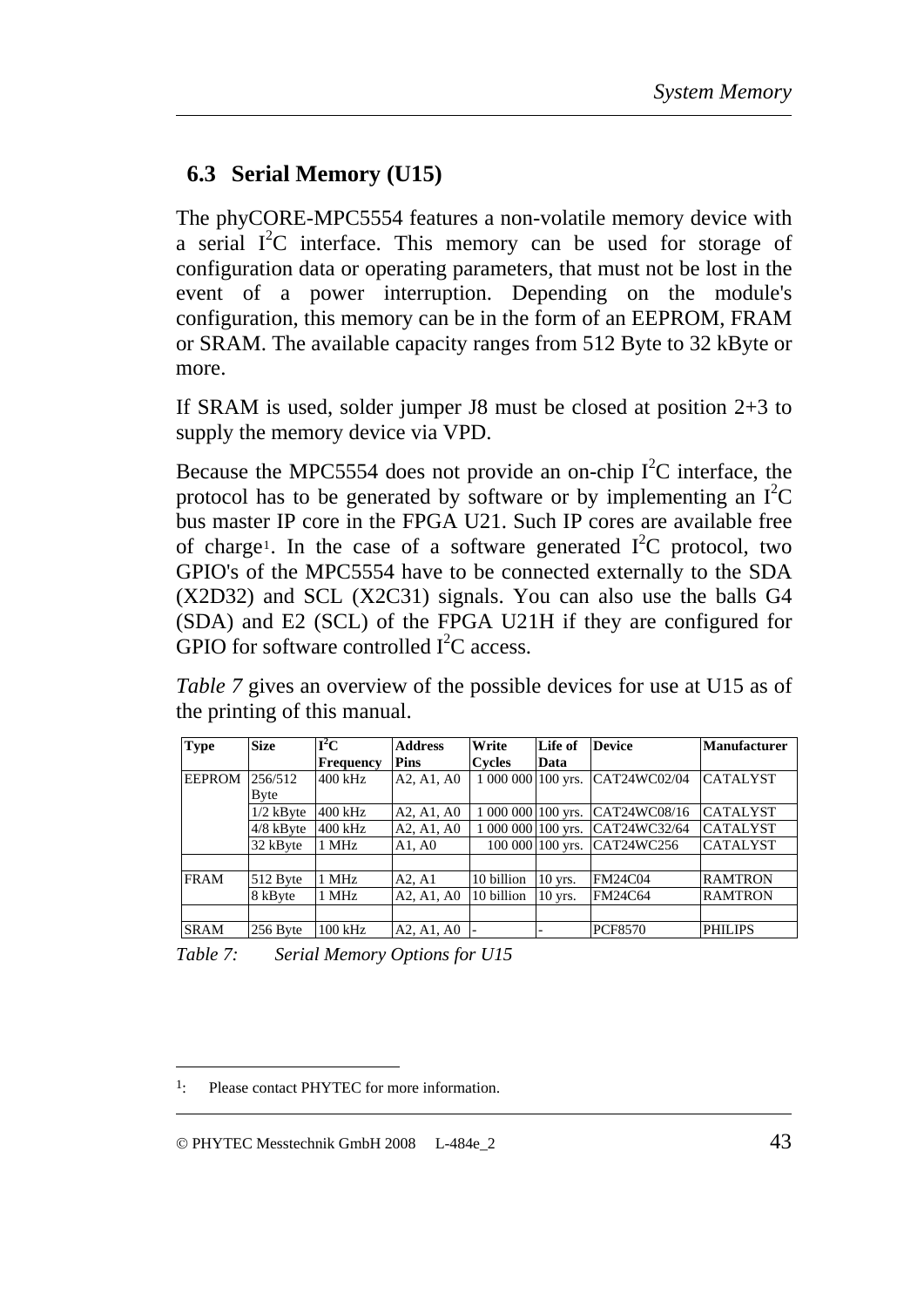It is important to note that the RTC is also connected to the  $I<sup>2</sup>C$  bus. The RTC can operate with a bus frequency up to 400 kHz. Therefore the use of high bus frequencies for accessing the serial memory is not recommended. The RTC has the  $I^2C$  bus slave address  $0xA2 / 0xA3$ . The slave address of the serial memory must be selected accordingly using the solder jumpers J33 (A1) and J34 (A2), so that no collision occurs. The address input A0 is hardwired to DGND.



*Figure 8: Serial Memory I<sup>2</sup> C Slave Address* 

Possible configuration options are shown below:

| $\Gamma^2$ C Address | <b>J33</b>    | <b>J34</b> |
|----------------------|---------------|------------|
|                      | $\mathbf{A1}$ | A2         |
| 0xA0/0xA1            | $1 + 2$       | $2 + 3$    |
| 0xA4/0xA5            | $2 + 3$       | $2 + 3$    |
| 0xA8/0xA9            | $1 + 2$       | $1 + 2$    |
| 0xAC / 0xAD          | $2 + 3$       | $1 + 2$    |

*Table 8: Serial Memory I<sup>2</sup> C Address (Examples)* 

Address lines A1 and A2 are not always made available by certain serial memory types. This should be noted when configuring the  $I<sup>2</sup>C$ bus slave address.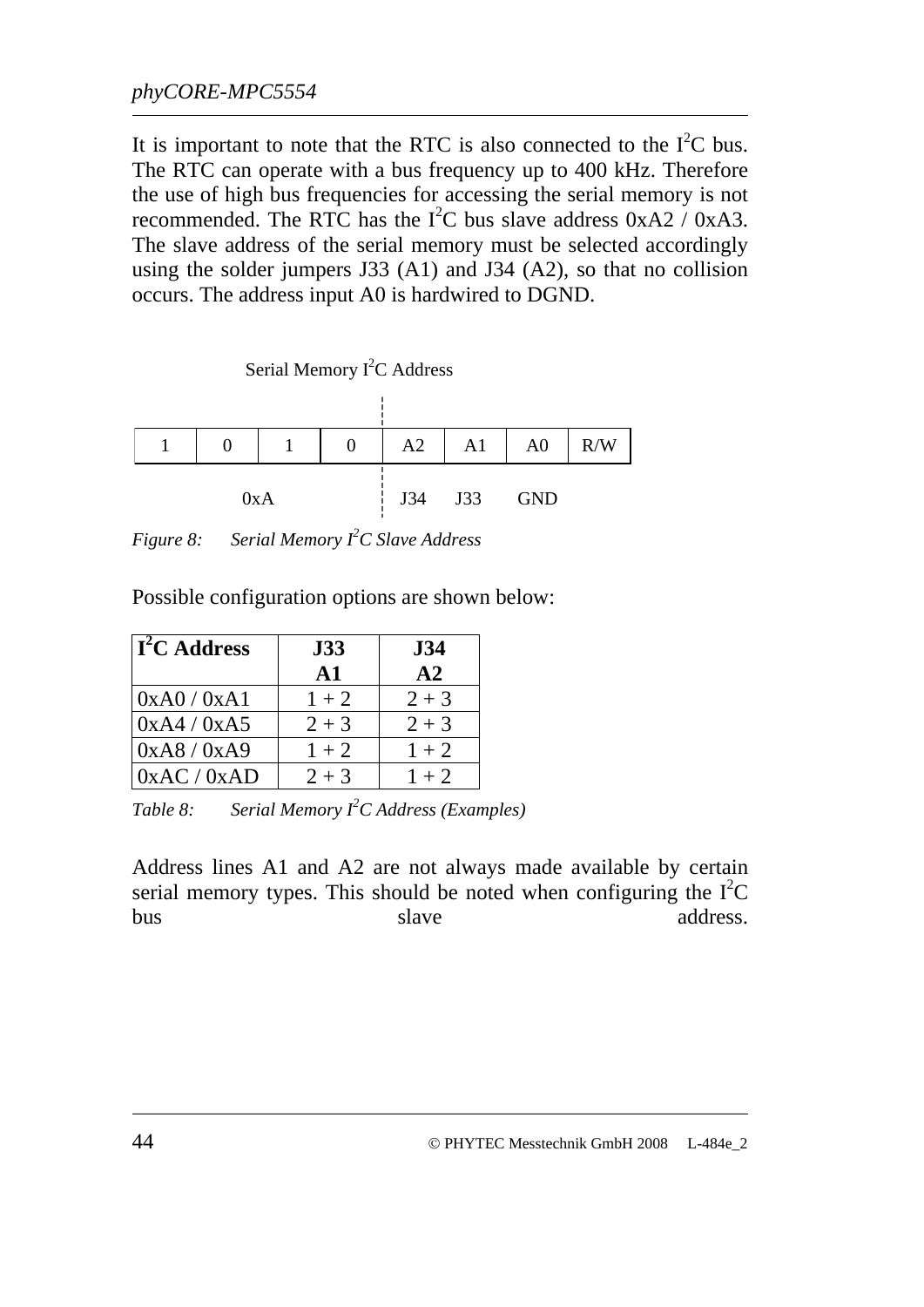# **7 FPGA System Logic Device U21**

The FPGA logic device U21, supplied by Lattice Semiconductor, is responsible for routing resources on the phyCORE-MPC5554 and provides a very flexibly way to connect and operate applicationspecific hardware components or interfaces in a target design. In general, the FPGA device is not part of the basic processor system as it is not needed to handle the Chip Select signal of the Flash memory or other basic functions. This allows reprogramming of the FPGA during runtime of the processor via the JTAG port. The FPGA JTAG port can be served by an external source (programming cable e.g.) or by the on-board PowerPC processor over general purpose I/O pins.

The FPGA is a member of the LatticeXP family provided by Lattice Semiconductor [\(http://www.latticesemi.com/\)](http://www.latticesemi.com/).

• LatticeXP FPGA

| LFXP <sub>6</sub> | 6k logic elements  |
|-------------------|--------------------|
| LFXP10            | 10k logic elements |
| LFXP15            | 15k logic elements |
| $L$ FXP20         | 20k logic elements |

### **Device Features:**

- Reconfigurable SRAM-based logic combined with non-volatile Flash memory
- SRAM and non-volatile Flash memory programmable through JTAG port
- Supports background programming of Flash memory during runtime
- Embedded and distributed memory for dual-port SRAM, FIFO, Single SRAM, ROM etc.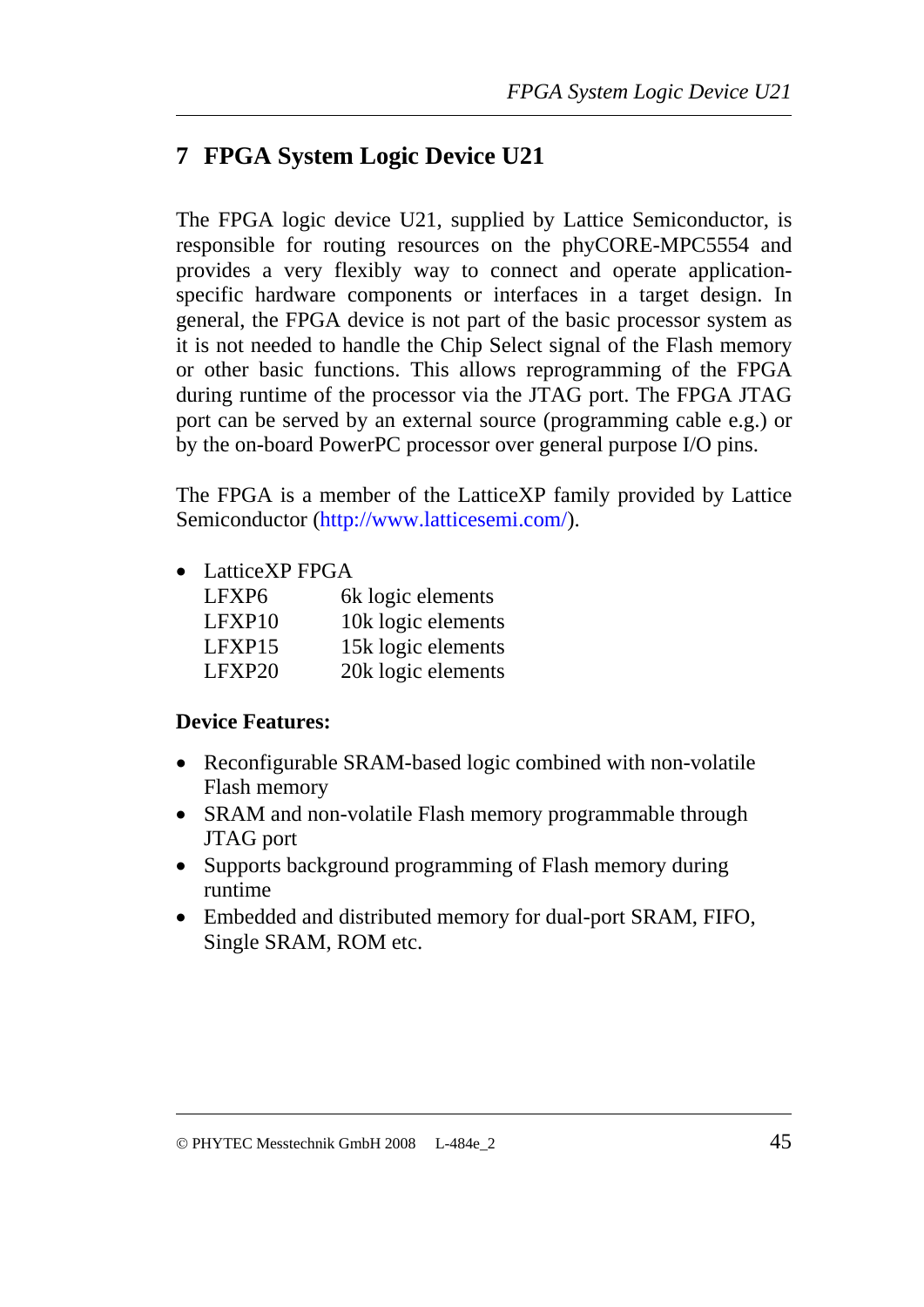- programmable I/O Buffer LVCMOS3.3/2.5/1.8/1.5/1.2 LVTTL SSTL, HSTL PCI LVDS
- DDR memory interface support
- Two/four programmable PLL's; clock shifting capability

The FPGA is connected to the local processor bus with 32-bit bus width. The logic device acts as bridge for connecting external peripheral devices or interfaces to the PowerPC. A total of 84 I/O lines are available on the Molex connector X2 and can be used for application-specific features.

The following FPGA signals are available through the phyCOREconnector X2:

| FPGA B4 IO[250]    | 26 signals |
|--------------------|------------|
| FPGA B2 IO[190]    | 20 signals |
| FPGA_B3_IO[110]    | 12 signals |
| Number of user I/O | 84 signals |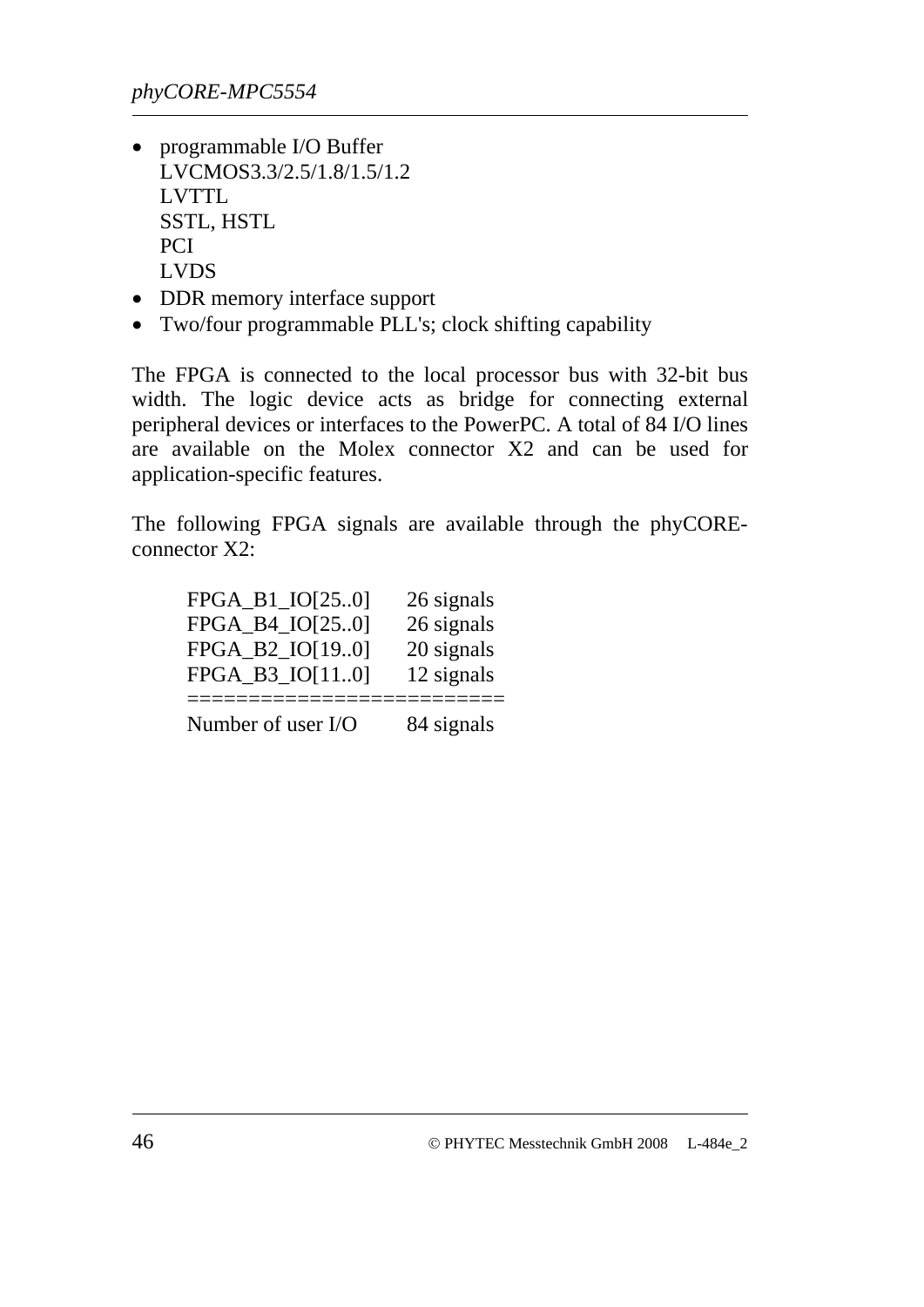## **7.1 FPGA Firmware Development**

A basic firmware project with pin and signal assignment is provided by PHYTEC. This project is written in VHLD and can easily be extended with customer-specific functionality.

The required development tool is called ispLever and is provided by Lattice Semiconductor. The tool can be downloaded from [www.latticesemi.com](http://www.latticesemi.com/) and is free in its basic version. This version is suitable to compile and create the programmable output file.

In-system programming of the FPGA through the MPC5554 is supported a JTAG engine project (ispVMEmbedded) available in Csource code provided by Lattice Semiconductor. This allows for reprogramming of the FPGA during runtime and requires connection of the FPGA JTAG port to four MPC5554 GPIO signals.

## **7.2 FPGA Basic Firmware**

The basic firmware project implements a simple GPIO structure. The FPGA signals

| $FPGA_B7_O[08.0]$ | 9 signals  |
|-------------------|------------|
| FPGA_B1_IO[250]   | 26 signals |
| FPGA_B4_IO[250]   | 26 signals |
| FPGA_B2_IO[200]   | 21 signals |
| FPGA_B3_IO[160]   | 17 signals |

are programmable via a set of registers. To each pin correspondents a direction and a data bit. These bit are collected as following:

| <b>FPGA Signal</b>                                                                           | <b>FPGA Register</b>                          | <b>Address</b><br><b>Offset</b> |
|----------------------------------------------------------------------------------------------|-----------------------------------------------|---------------------------------|
| $FPGA_B7_O[08.0]$<br>This are on-board signals and not available at the<br>system connector. | FPGA B7 IO DATA $[8.0]$<br>FPGA_B7_IO_DIR[80] | 0x00<br>0x04                    |
| $FPGA$ B1 $IO[250]$                                                                          | FPGA B1 IO DATA $[250]$                       | 0x08                            |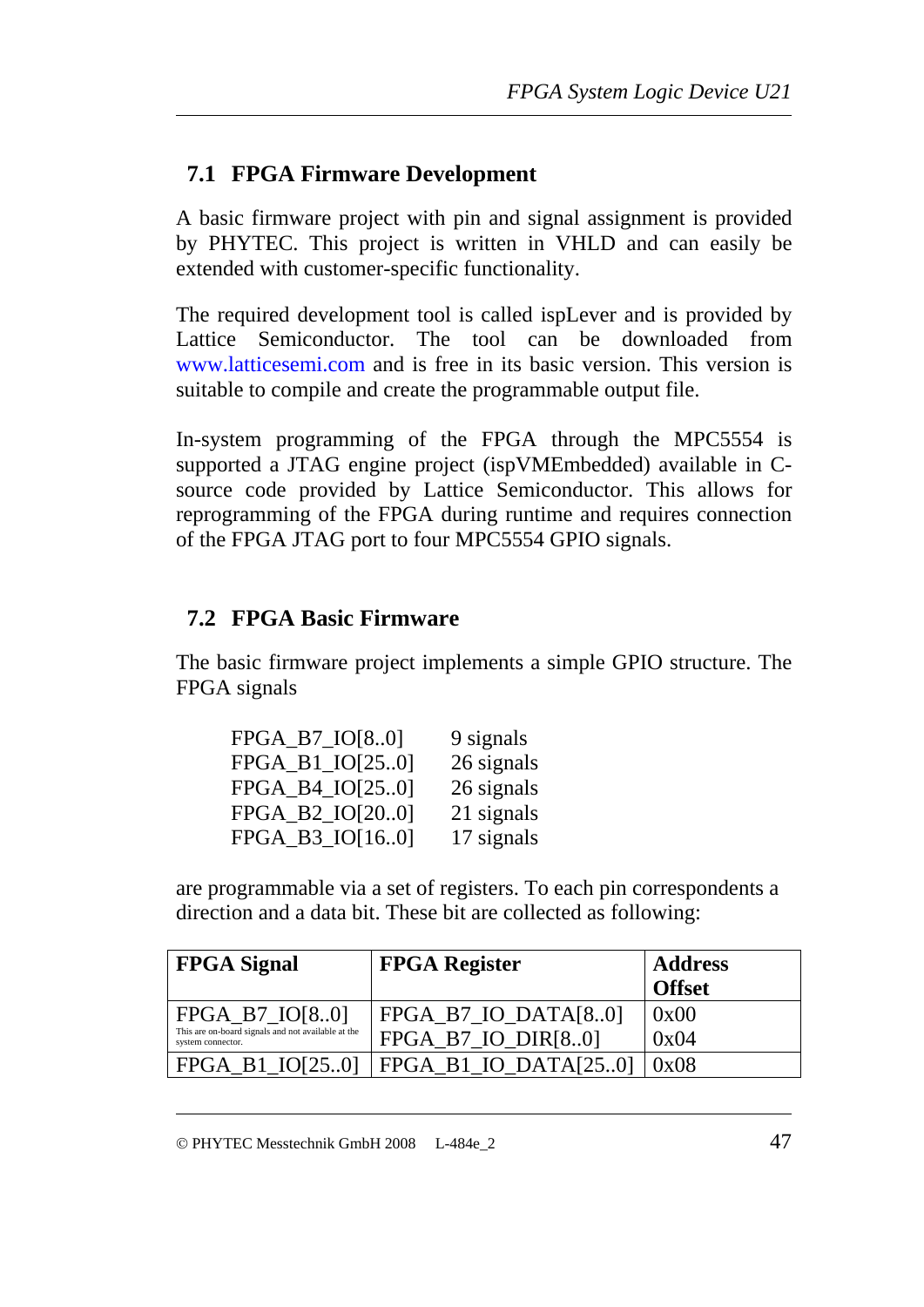|                                                                                      | FPGA B1 IO DIR[250]      | 0x12 |
|--------------------------------------------------------------------------------------|--------------------------|------|
| FPGA B4 IO[250]                                                                      | FPGA B4 IO DATA $[250]$  | 0x16 |
|                                                                                      | FPGA_B4_IO_DIR[250]      | 0x20 |
| FPGA B2 IO[200]                                                                      | FPGA B2 IO DATA $[200]$  | 0x24 |
| FPGA B2 IO[20] is a on-board signal and not<br>available at the system connnector.   | FPGA B2 IO DIR[200]      | 0x28 |
| FPGA B3 IO[160]                                                                      | FPGA B3 IO DATA $[16.0]$ | 0x32 |
| FPGA_B3_IO[1612] is a on-board signal and<br>not available at the system connnector. | FPGA B3 IO DIR[160]      | 0x36 |

*Table 9: Memory map FPGA register structure* 

The FPGA register structure is controlled by /CS3. The registers should be accessed in 32-bit width.

The BR3 and OR3 register has to be initialized to

 $BR3 = FPGA_BASE \mid 0x00000003; \text{ // no burst and valid}$  $OR3 = 0$ xff000020; 16 MByte space; two Wait

Reset default value of all registers is 0. A direction register bit of 0 means the corresponding pin is an input and vice versa. All FPGA pins have weak internal pull-up resistors. So if you read a raw input, you see a 1.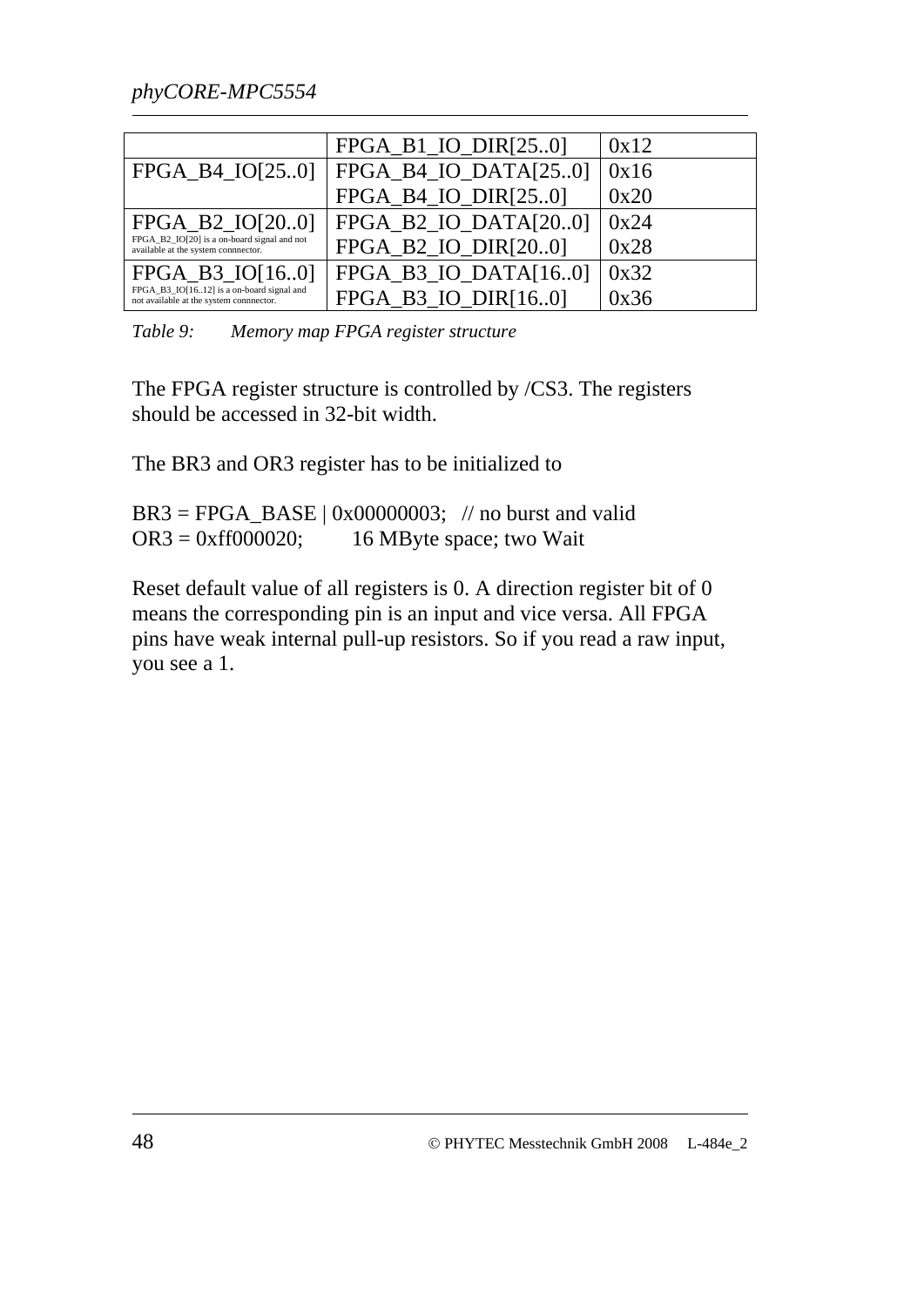## **8 Serial Interfaces**

### **8.1 RS-232 Interface**

A dual-channel RS-232 transceiver is located on the phyCORE-MPC5554 at U10. This device adjusts the signal levels of the TXDA/RXDA and TXDB/RXDB lines (MPC5554 eSCI UART). The RS-232 interface enables connection of the module to a COM port on a host-PC or other peripheral devices. In this instance, the RXDA\_RS232 or RXDB\_RS232 line (X2D22/X2C21) of the transceiver is connected to the corresponding TXD line of the COM port; while the TXDA\_RS232 or TXDB\_RS232 line (X2D23/X2C23) is connected to the RXD line of the COM port. The ground circuitry of the phyCORE-MPC5554 must also be connected to the applicable ground pin on the COM port.

Furthermore it is possible to use the TTL signals of the eSCI UART channels externally. These signals are available at X2D16, X2D17 (RXDA, TXDA) and X2C19, X2C20 (RXDB, TXDB) on the phyCORE-connector. External connection of TTL signals is required for galvanic separation of the interface signals or for connection of different interface standards (RS485 etc.). Using the solder jumpers J21 and J22, the TTL transceiver outputs of the on-board RS-232 transceiver devices can be disconnected from the receive lines RXDA and RXDB. This is required so that the external transceiver does not drive signals against the on-board transceiver. The transmit lines TXDA / TXDB can be connected parallel to the transceiver input without causing any signal conflicts.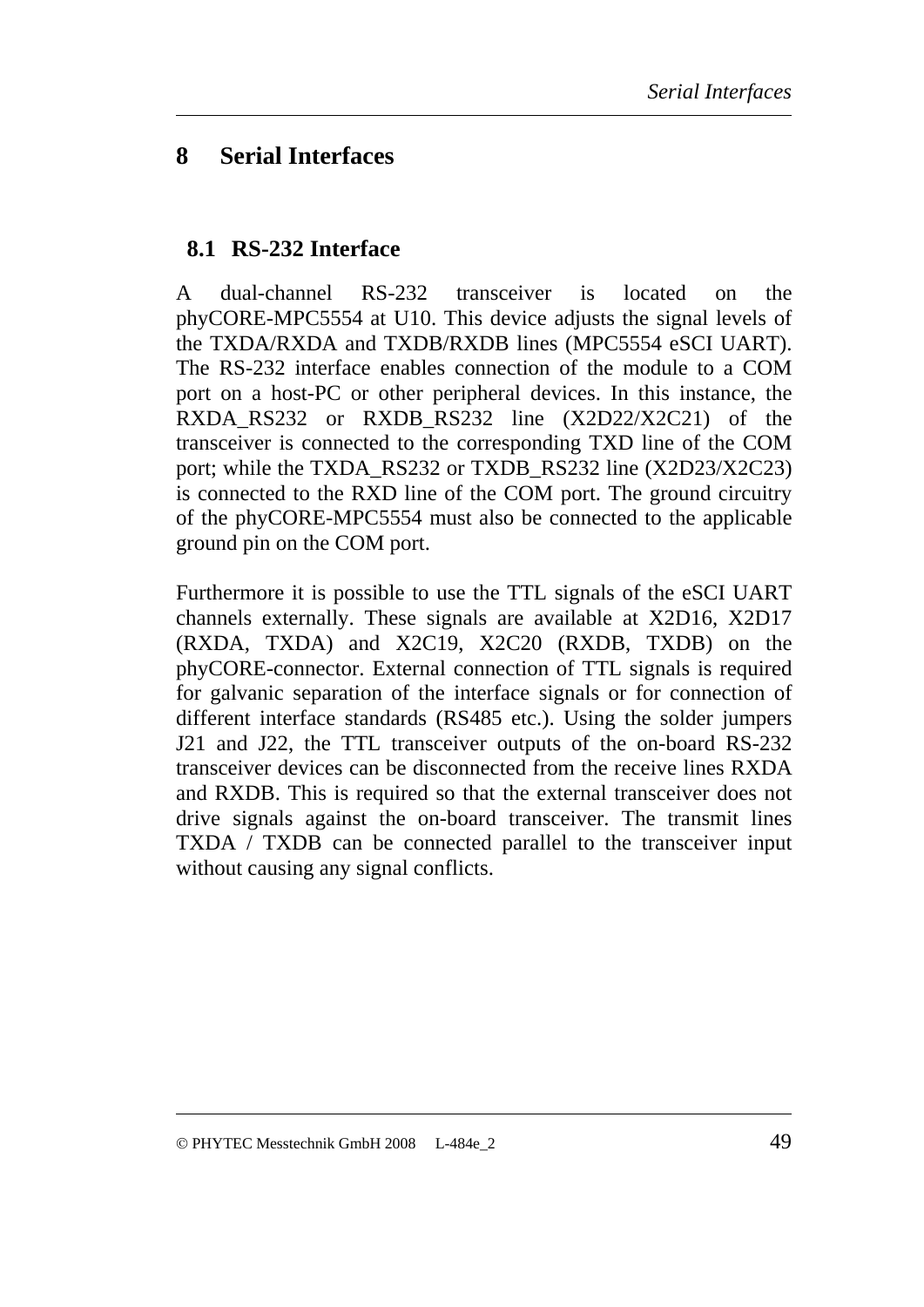### **8.2 CAN Interface**

Two CAN transceivers (SN65HV230) populate the phyCORE-MPC5554 module at U11 / U12.

The on-board transceivers enable transmission and receipt of CAN signals via CANTXA / CANRXA and CANTXB / CANRXB. The CAN transceivers support transmission speeds of up to 1 MBit/s and connection of up to 110 nodes on a single CAN network. Data transmission occurs with differential signals between CANH and CANL. A Ground connection between nodes on a CAN bus is not required, yet is recommended to better protect the network from electromagnetic interference (EMI). Additionally, the common mode voltage of both CAN transceivers must not exceed the specified threshold: -4 V / +16 V (recommended range  $-2$  V to +7 V) for the SN65HV230. If the CAN bus system exceeds these limiting values galvanic isolation of the CAN signals is required. For larger CAN bus systems, an external de-coupler device should be implemented to optically isolate the CAN transceiver and the phyCORE-MPC5554.

To add external circuits for optical isolation, the CAN transceivers must be removed and the CAN bus signals bypassed by means of solder jumpers J30 and J31. Then the CAN TTL signals are routed to pins X2C18, X2D18 (CANTXB, CANRXB) and X2D21, X2D20 (CANTXA, CANRXA) of the phyCORE-connector.

For connection of the CANTx and CANRx lines to an external transceiver, we recommend using a Agilent HCPL06xx, Toshiba TLP113, Sharp PC410L0NIP or similar fast opto-coupler. Parameters for configuring a proper CAN bus system can be found in the DS102 norms from the CiA[1](#page-57-0) (CAN in Automation) User and Manufacturer's Interest Group.

<u>.</u>

<span id="page-57-0"></span><sup>1</sup> CiA CAN in Automation -.Founded in March 1992, CiA provides technical, product and marketing information with the aim of fostering Controller Area Network's image and providing a path for future developments of the CAN protocol.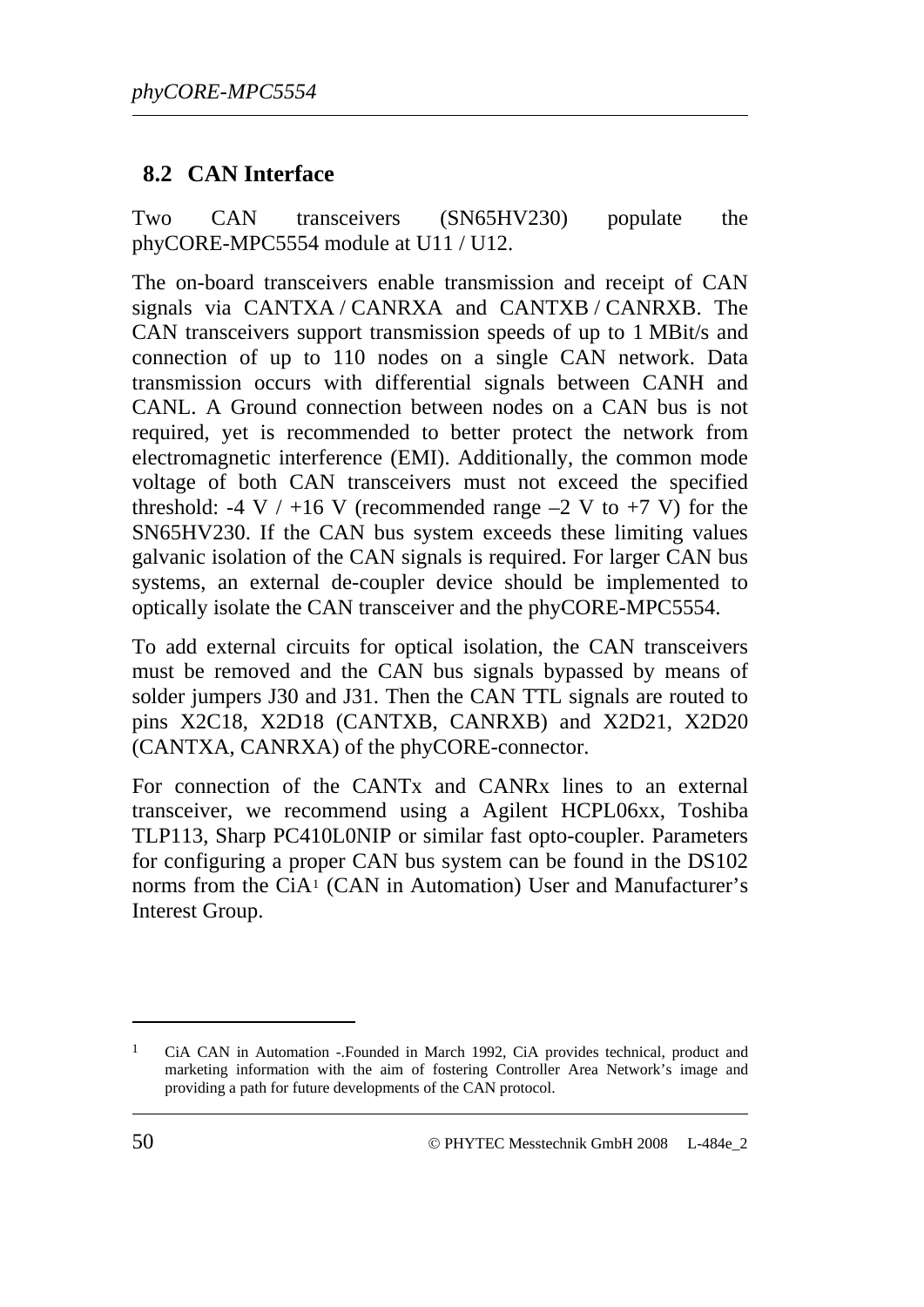In order to ensure proper message transmission over the CAN bus, a 120 Ohm terminating resistor must be connected to each end of the CAN bus between the CANH and CANL signals.

### **Configuration of the On-Board Transceiver:**

The transceivers at U11 and U12 can be switched to stand-by mode by populating jumpers J5 and J6 with a 0R resistor (position 2+3).

Furthermore, the signal rise time can be configured by closing both jumpers at 1+2 (leaving 2+3 open). This results in reduced interference from the CAN bus when using lower baud rates. *For additional information refer to the data sheet for the SN65HV230 CAN transceiver*.

## **8.3 JTAG/OnCE/Nexus Debug Interface**

The MPC5554 offers an on-chip JTAG/OnCE/Nexus debug interface. This interface allows external debug access to the controller without requiring a service software or firmware, such as a Monitor program, running on the chip. This internal debug interface also contains hardware features supporting use with common cross development systems and debug environments, such as Metrowerks' CodeWarrior. For instance, the MPC5554 features internal breakpoint registers enabling debugging in Flash memory.

A reduced set of the on-chip JTAG/OnCE/Nexus interface extends from the MPC5554 to a 14-pin connector X3 (card edge) at which an external interface signal converter circuitry can be attached. Such signal converters enable connection of the MPC5554 to a host-PC for debugging purposes.

The footprint of X3 is designed for a 14-pin header with 2.0 mm pin spacing. The pin assignment is shown in *[Figure 9](#page-59-0)*. Pin header X3 is not installed on the standard phyCORE-MPC5554 module.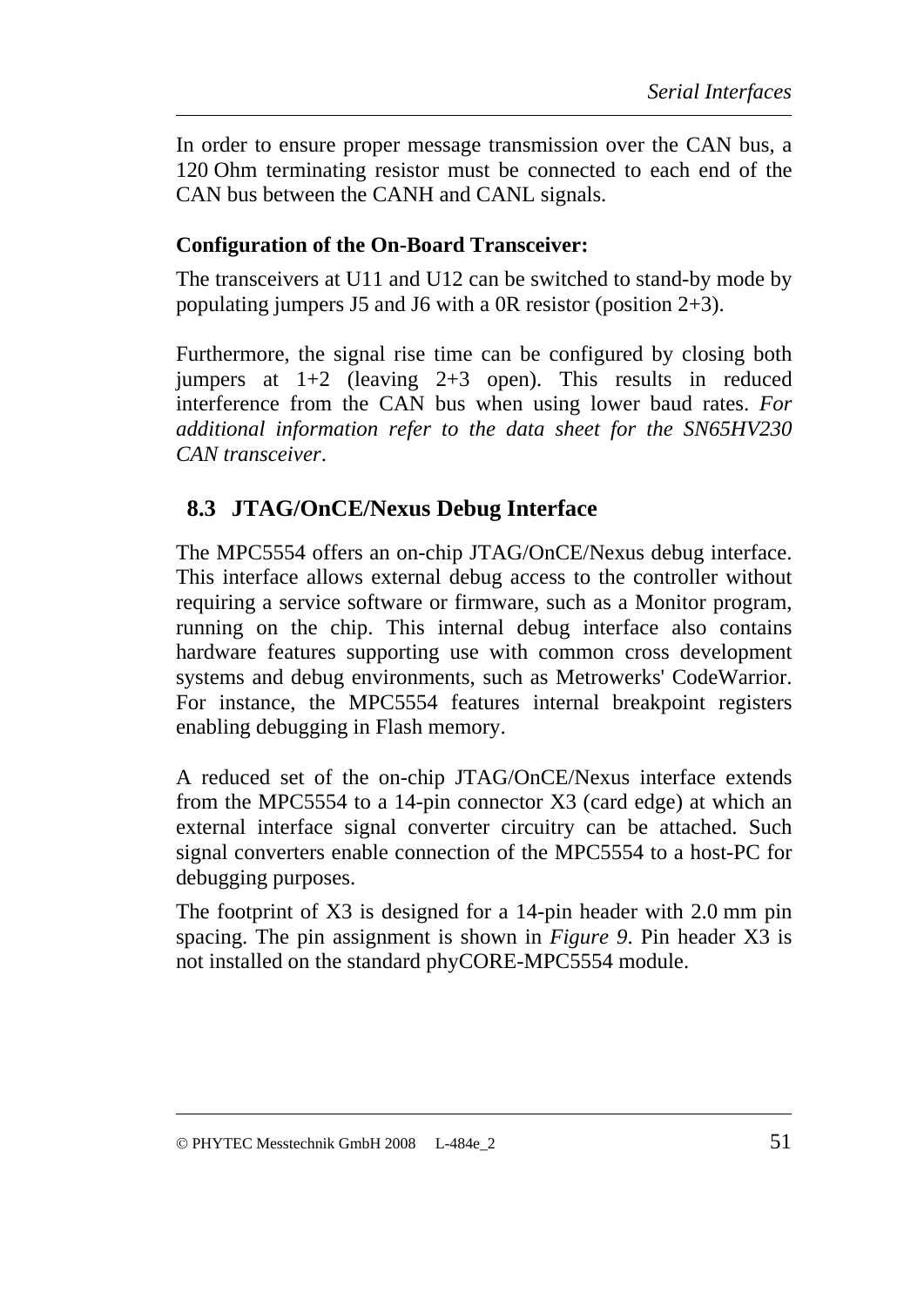*[Figure 9](#page-59-0)* shows the pin assignment for a 14-pin standard JTAG/OnCE interface connection.

| phyCORE Pin X2 | Signal  | <b>JTAG/OnCE</b><br><b>Connector</b> |              |              | <b>Signal</b> | phyCORE Pin X2 |               |
|----------------|---------|--------------------------------------|--------------|--------------|---------------|----------------|---------------|
| 60C            | MPC TDI |                                      | 0            | $\mathbf{0}$ | $\mathbf{2}$  | <b>DGND</b>    | 59D, 57C, 62C |
| 60D            | MPC TDO | 3                                    | $\bf{0}$     | $\bf{o}$     | 4             | <b>DGND</b>    | 59D, 57C, 62C |
| 61C            | MPC TCK | 5                                    | $\bf{0}$     | $\bf{0}$     | 6             | <b>DGND</b>    | 59D, 57C, 62C |
|                | NC.     | 7                                    | $\bf{0}$     | $\bf{0}$     | 8             | NC.            |               |
| 10C            | /RESET  | 9                                    | $\mathbf{0}$ | $\bf{o}$     | 10            | MPC TMS        | 63C           |
| 1C, 2C         | VDD3V3  | 11                                   | $\bf{0}$     | $\bf{0}$     | 12            | <b>DGND</b>    | 59D, 57C, 62C |
| 63D            | /RDY    | 13                                   | $\Omega$     | - 0          | 14            | <b>JCOMP</b>   | 59C           |

<span id="page-59-0"></span>*Figure 9: 14-Pin JTAG/OnCE Connector (X3) and Corresponding Pins on the phyCORE-Connector (X2)* 

In order to connect a true Nexus port, an external 38-pin connector must be located on the customer application board. The PHYTEC phyCORE-MPC5554 Development Board (part number PCM-979) features such Nexus connector at X2 and can be used as an example.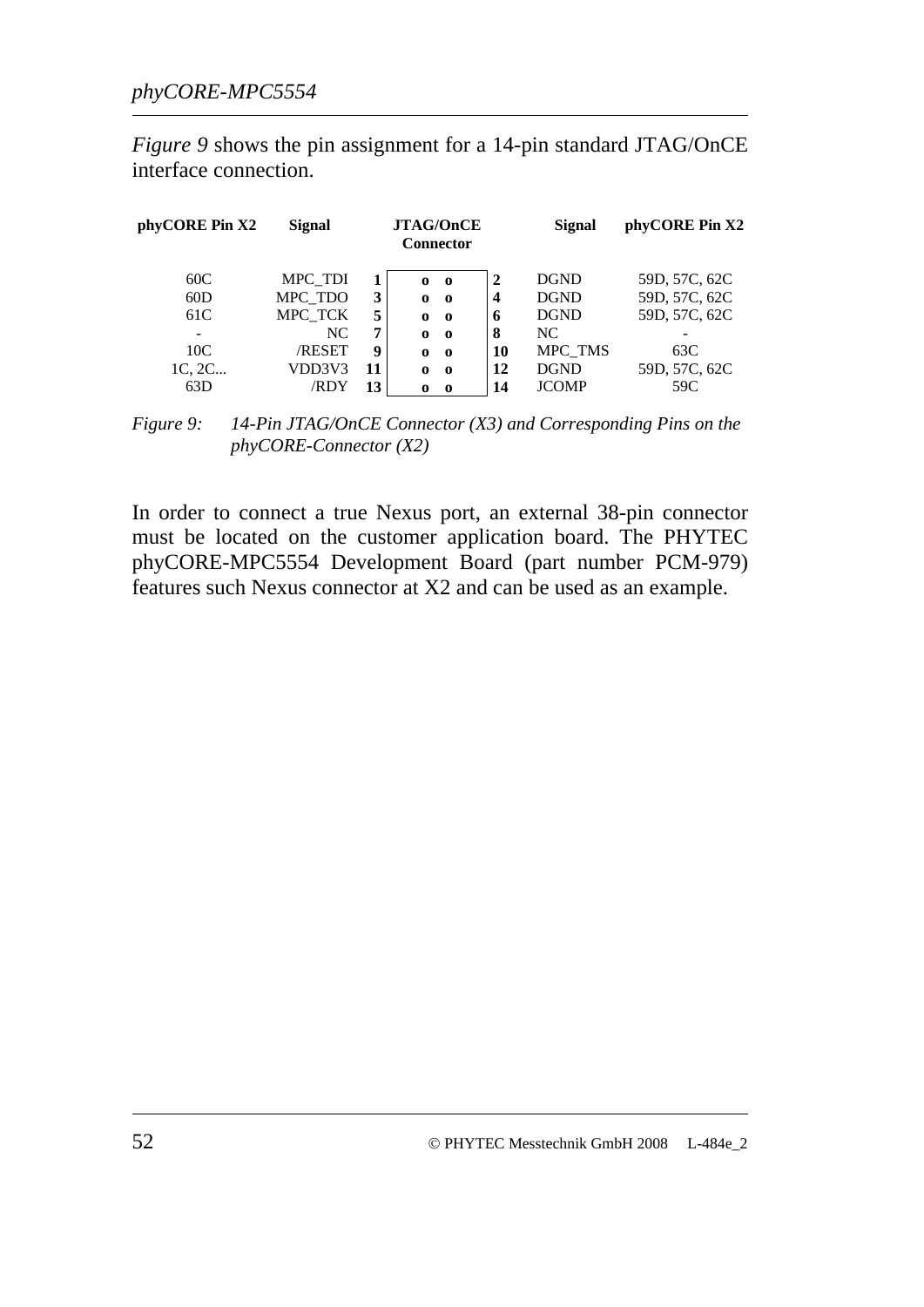# **9 LAN91C111 Ethernet Controller**

Connection of the phyCORE-MPC5554 to the world wide web or a local network is possible if the optional LAN91C111 10/100 Mbit/s Ethernet controller populates the module at U20.

This section only describes the functional characteristics of the LAN91C111 as implemented on the phyCORE-MPC5554*. A detailed description of the Ethernet controller itself can be found in the corresponding datasheet for the "10/100 Non PCI Ethernet Single Chip MAC and PHY" from SMSC* (<http://www.smsc.com/>).

## **9.1 Addressing the Ethernet Controller**

The Ethernet device LAN91C111 is controlled by the MPC5554 Chip Select signal /CS2. Prior to accessing the LAN device the Chip Select has to be initialized by the application software.

The address range for /CS2 should be configured to 16 MByte address range due to the address line A8 is used by the address decoder in the CPLD. LAN access is in the lower address range with A8=0 (first 8 MByte). In order to match the device's access speed 2 wait states are needed.

The BR2 and OR2 register has to be initialized to

 $BR2 = ETH_BASE \mid 0x00000003;$  // no burst and valid  $OR2 = 0$ xff000020; 16 MByte space; two Wait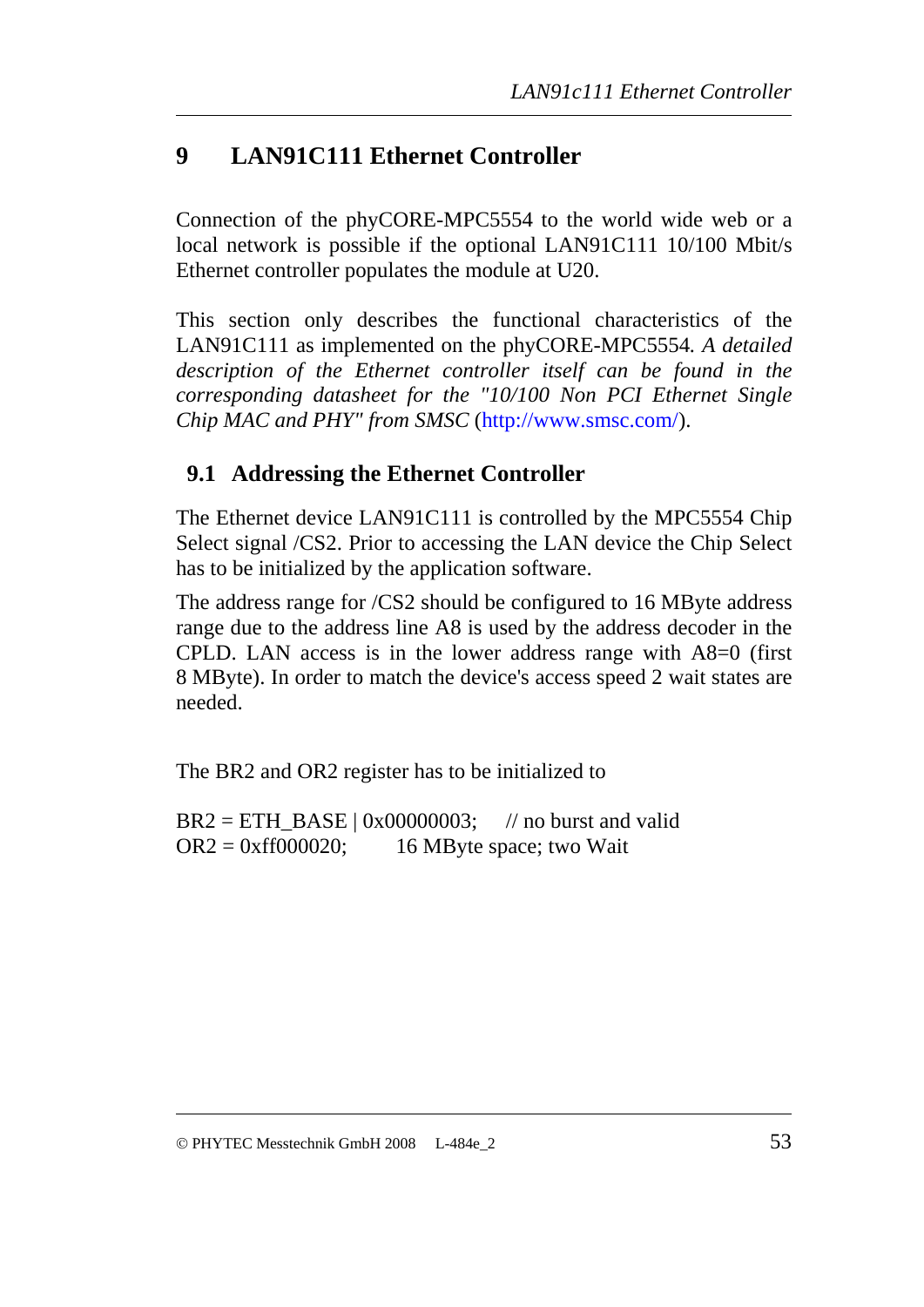## **9.2 Interrupt**

The interrupt request output LAN\_IRQ (U20, pin 29) of the Ethernet controller LAN91C111 connects to the MPC5554 interrupt input IRQ2 indirectly. The CPLD at U19 configures the signal routing according to the following logic equation:

#### IRQ2 = LAN\_IRQ

The IRQ generation is high-active and level triggered driven by the LAN Chip. Take care of this for the interrupt service handling.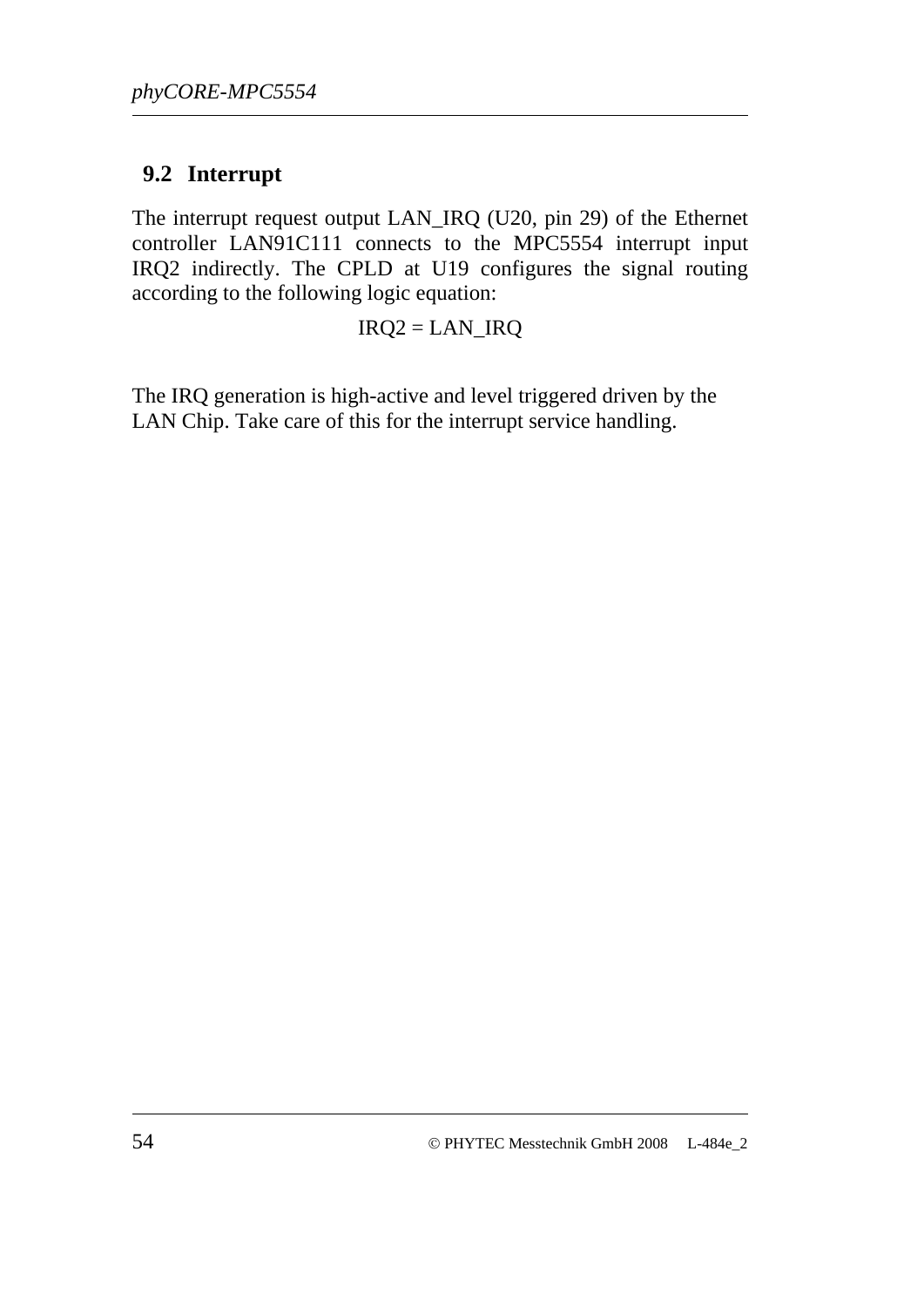# **9.3 MAC Address**

In a computer network such as a **L**ocal **A**rea **N**etwork (LAN), the **M**edia **A**ccess **C**ontrol (MAC) address is a *unique* node hardware number. For a connection to the Internet, a table is used to convert the assigned IP number to the hardware's MAC address.

In order to guarantee that the MAC address is unique, all addresses are managed in a central location. PHYTEC has acquired a pool of MAC addresses. The MAC address of the phyCORE-MPC5554 is located on the bar code sticker attached to the module. This number is a 12-position HEX value.

<span id="page-62-1"></span>The MAC address has already been programmed into the Ethernet controller's EEPROM (U18), so that the MAC address is automatically loaded to the Ethernet controller following a reset (*refer to section [9.4](#page-62-0)*).

# **9.4 Ethernet EEPROM U18**

<span id="page-62-0"></span>The EEPROM U18 connected to the Ethernet controller can be used to store configuration data that are automatically loaded into the LAN91C111 following a hardware reset. The EEPROM can be programmed on-board via the Ethernet controller. *For detailed programming instructions please refer to the LAN91C111 data sheet*. The EEPROM is pre-programmed with the MAC address at time of delivery (*refer to section [9.3](#page-62-1)*).

# **9.5 10/100Base-T Interface**

The phyCORE-MPC5554 has been designed for use in 10/100Base-T networks exclusively. The 10/100Base-T interface with its signals including two LED status signals extends to phyCORE-connector X2. In order to connect the module to an existing 10/100Base-T network only a minimal external transformer circuitry is required.

If you are using the applicable Development Board for the phyCORE-MPC5554 (part number PCM-979), the external circuitry mentioned above is already integrated on the board (*refer to section [11.2.1](#page-65-0)*).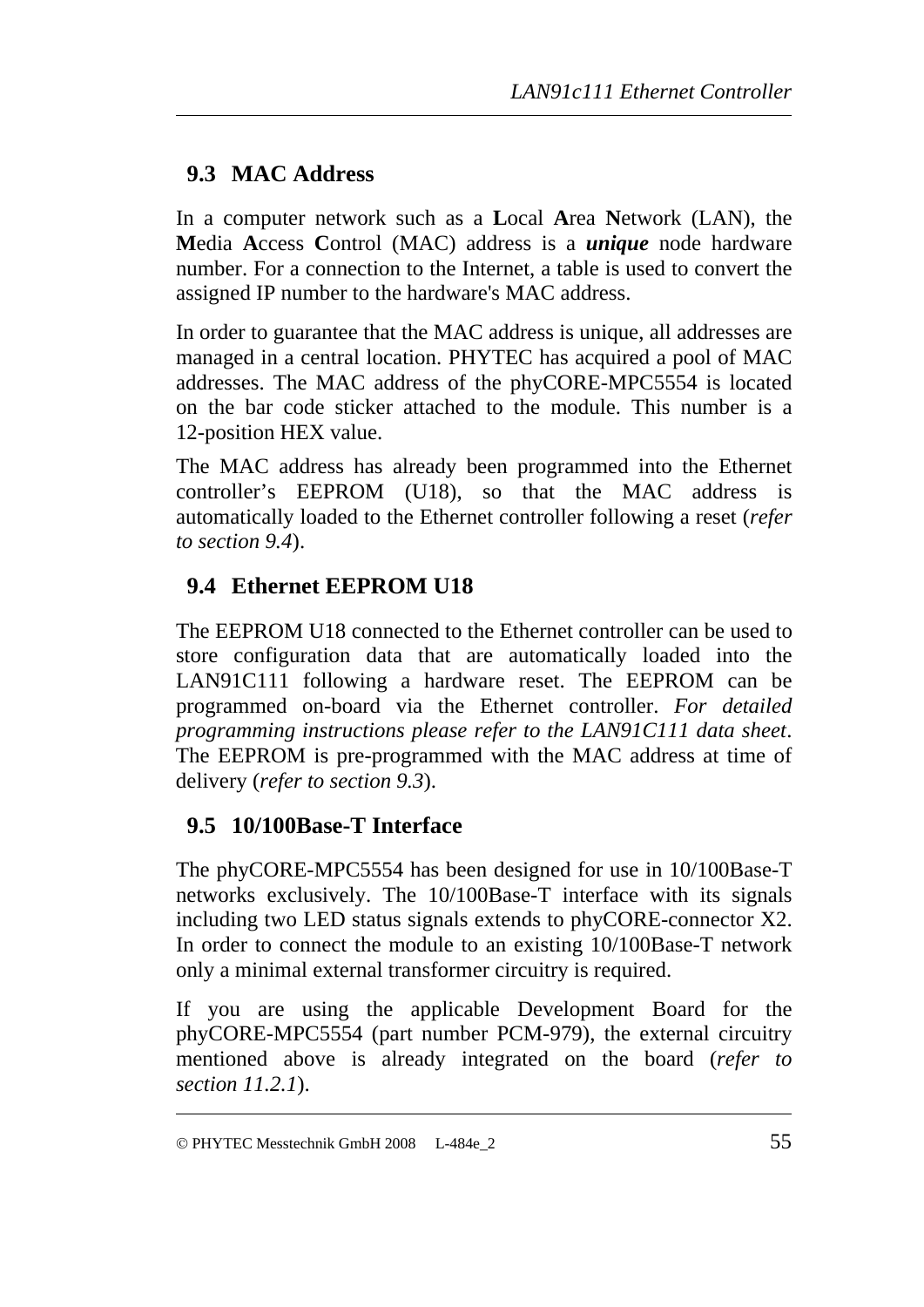# **10 Real-Time Clock RTC-8564 (U16)**

For real-time or time-driven applications, the phyCORE-MPC5554 is equipped with an RTC-8564 Real-Time Clock at U16. This RTC device provides the following features:

Serial input/output bus  $(I^2C)$ , address 0xA2 Power consumption

Bus active  $(400 \text{ kHz})$ :  $\leq 1 \text{ mA}$ Bus inactive, CLKOUT inactive:  $< 1 \mu A$ Clock function with four year calendar Century bit for year 2000-compliance Universal timer with alarm and overflow indication 24-hour format Automatic word address incrementing Programmable alarm, timer and interrupt functions

If the phyCORE-MPC5554 is equipped with a battery (VBAT), the Real-Time Clock runs independently of the board's power supply.

The Real-Time Clock is programmed via the  $I^2C$  bus (address 0xA2 / 0xA3). Because the MPC5554 does not provide an on-chip  $I^2C$ interface, the protocol has to be generated by software or by implementing an  $I^2C$  bus master IP core in the FPGA U21. Such IP cores are available free of charge. In the case of software generated I<sup>2</sup>C protocol, two GPIO's of the MPC5554 have to be connected externally to the SDA (X2D32) and SCL (X2C31) signals. You can also use the balls G4 (SDA) and E2 (SCL) of the FPGA U21H if they are configured for GPIO for software controlled I<sup>2</sup>C access (*refer also to section [6.3](#page-50-2)).*

If the RTC interrupt should be used as a software interrupt via a corresponding interrupt input of the processor, the signal /IRTC must be connected externally with a processor interrupt input. *For more*  information on the features of the RTC-8564, refer to the *corresponding Data Sheet.* 

#### **Note:**

After connection of the supply voltage, or after a reset, the Real-Time Clock generates **no** interrupt. The RTC must first be initialized (*see RTC Data Sheet for more information*).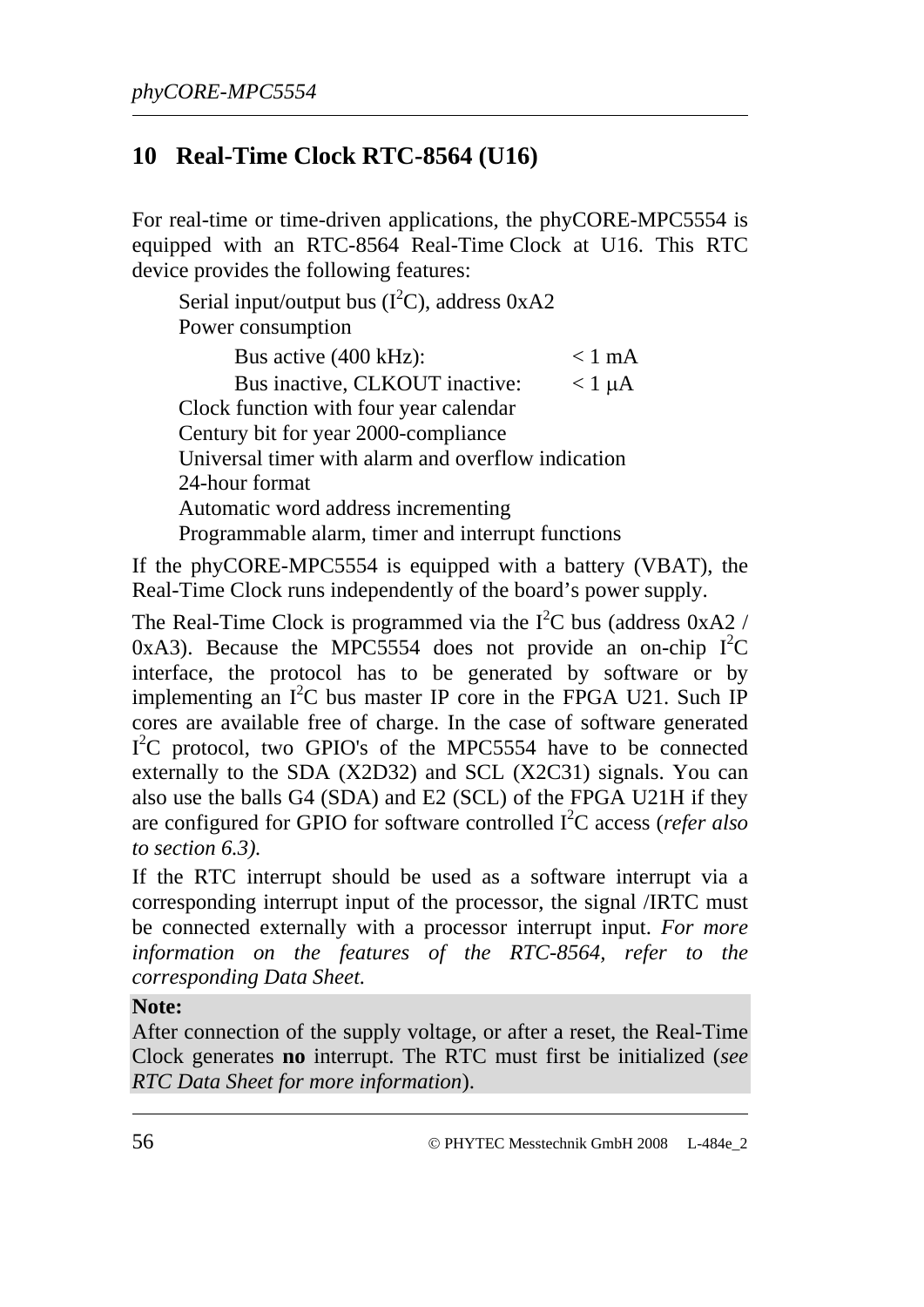# **11phyCORE Development Board PCM-979**

PHYTEC Development Boards are fully equipped with all mechanical and electrical components necessary for the speedy and secure start-up and subsequent communication to and programming of applicable PHYTEC Single Board Computer (SBC) modules. Development Boards are designed for evaluation, testing and prototyping of PHYTEC Single Board Computers in laboratory environments prior to their use in customer designed applications.

### **11.1 Concept of the phyCORE Development Board PCM-979**

The phyCORE Development Board PCM-979 provides a flexible development platform enabling quick and easy start-up and subsequent programming of the phyCORE-MPC5554 Single Board Computer module. The Development Board design allows easy connection of additional expansion boards featuring various functions that support fast and convenient prototyping and software evaluation.

The following sections contain specific information relevant to the operation of the phyCORE-MPC5554 mounted on the phyCORE Development Board PCM-979.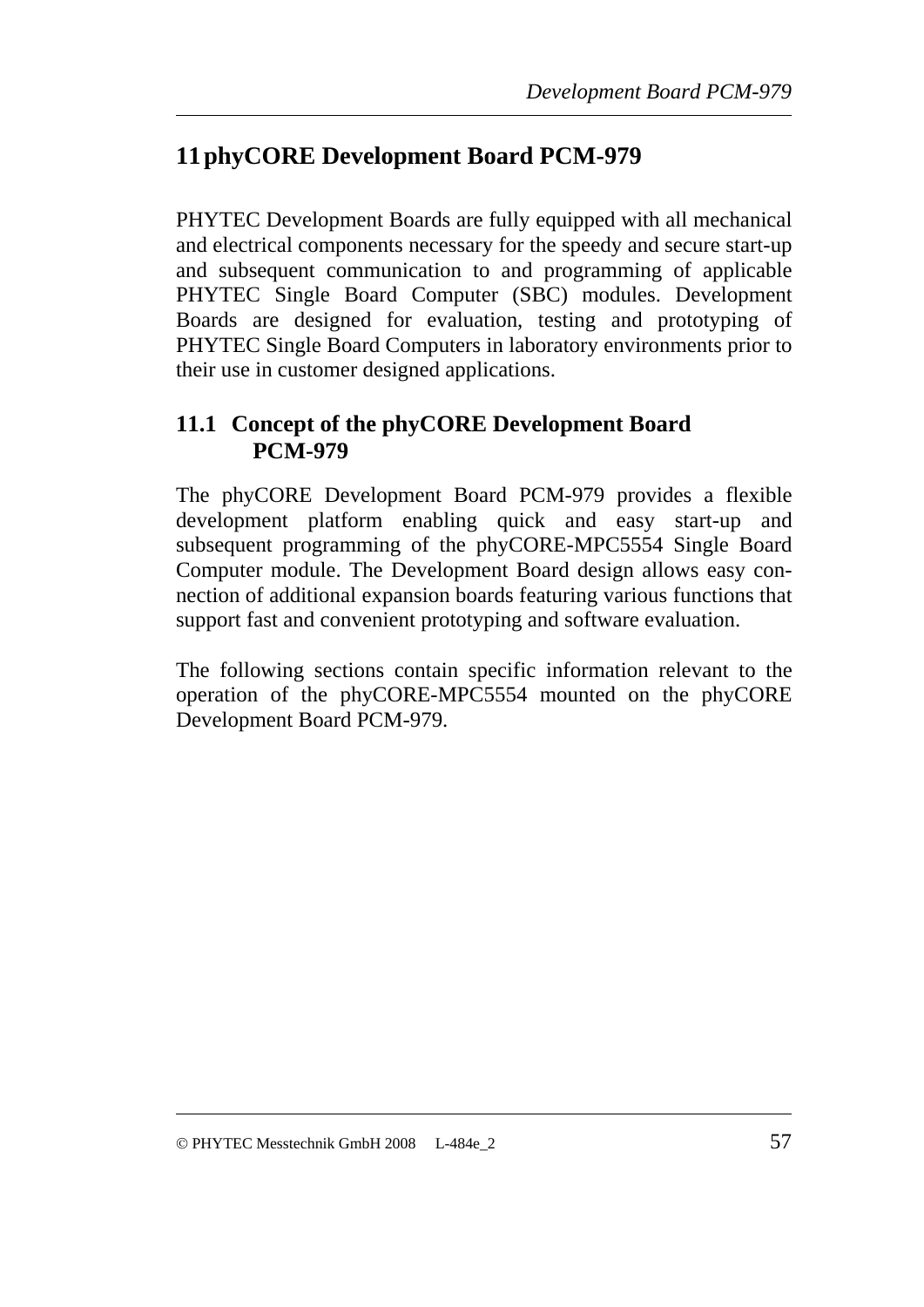## **11.2 Development Board PCM-979 Overview**

#### <span id="page-65-0"></span>**11.2.1Connectors, Buttons, LED's**

As shown in *[Figure 10](#page-67-0)*, the following connectors, push buttons and LED's are available on the phyCORE Development Board PCM-979:

| X1               | phyCORE-connector enabling mounting of applicable                                                                          |  |  |  |  |  |  |
|------------------|----------------------------------------------------------------------------------------------------------------------------|--|--|--|--|--|--|
|                  | phyCORE modules                                                                                                            |  |  |  |  |  |  |
| X2               | MPC5554 Nexus 38-pin Mictor connector                                                                                      |  |  |  |  |  |  |
| X3               | MPC5554 JTAG/OnCE/Nexus 14-pin header                                                                                      |  |  |  |  |  |  |
| X4               | FPGA JTAG 10-pin header                                                                                                    |  |  |  |  |  |  |
| X5               | socket for $+5$ Volt power supply connectivity                                                                             |  |  |  |  |  |  |
| X6               | shielding (PE) contact                                                                                                     |  |  |  |  |  |  |
| X7               | mating receptacle for expansion board connectivity                                                                         |  |  |  |  |  |  |
| GND1             | DGND connector (for connection of GND signal of<br>measuring devices such as an oscilloscope)                              |  |  |  |  |  |  |
| L <sub>6</sub>   | LAN port 10/100 Mbit/s Ethernet, RJ-45 socket                                                                              |  |  |  |  |  |  |
| P <sub>1</sub> A | DB-9 plug (male) for FlexCAN A (bottom)                                                                                    |  |  |  |  |  |  |
| P <sub>1</sub> B | DB-9 plug (male) for FlexCAN B (top)                                                                                       |  |  |  |  |  |  |
| P <sub>2</sub> A | DB-9 socket (female) for RS-232 eSCI/UART A (bottom)                                                                       |  |  |  |  |  |  |
| P <sub>2</sub> B | DB-9 socket (female) for RS-232 eSCI/UART B (top)                                                                          |  |  |  |  |  |  |
| BAT1             | receptacle for an optional battery                                                                                         |  |  |  |  |  |  |
| S <sub>1</sub>   | IRQ push button                                                                                                            |  |  |  |  |  |  |
| S <sub>2</sub>   | Reset push button                                                                                                          |  |  |  |  |  |  |
| D <sub>8</sub>   | green power LED, monitors $+5$ V VDD-CAN                                                                                   |  |  |  |  |  |  |
| D <sub>9</sub>   | green power LED, monitors +5 V VDD5V                                                                                       |  |  |  |  |  |  |
| D10              | green power LED, monitors +3V3 VDD3V3                                                                                      |  |  |  |  |  |  |
|                  | $1 \quad \text{ITD} \quad . \quad 11 \quad 11 \quad \text{MDOLELATION}$<br>$\Gamma$ $\Gamma$ $\Gamma$ $\cap$ $\cap$ $\cap$ |  |  |  |  |  |  |

D6 red user LED, controlled by MPC5554 I/O line EMIOS0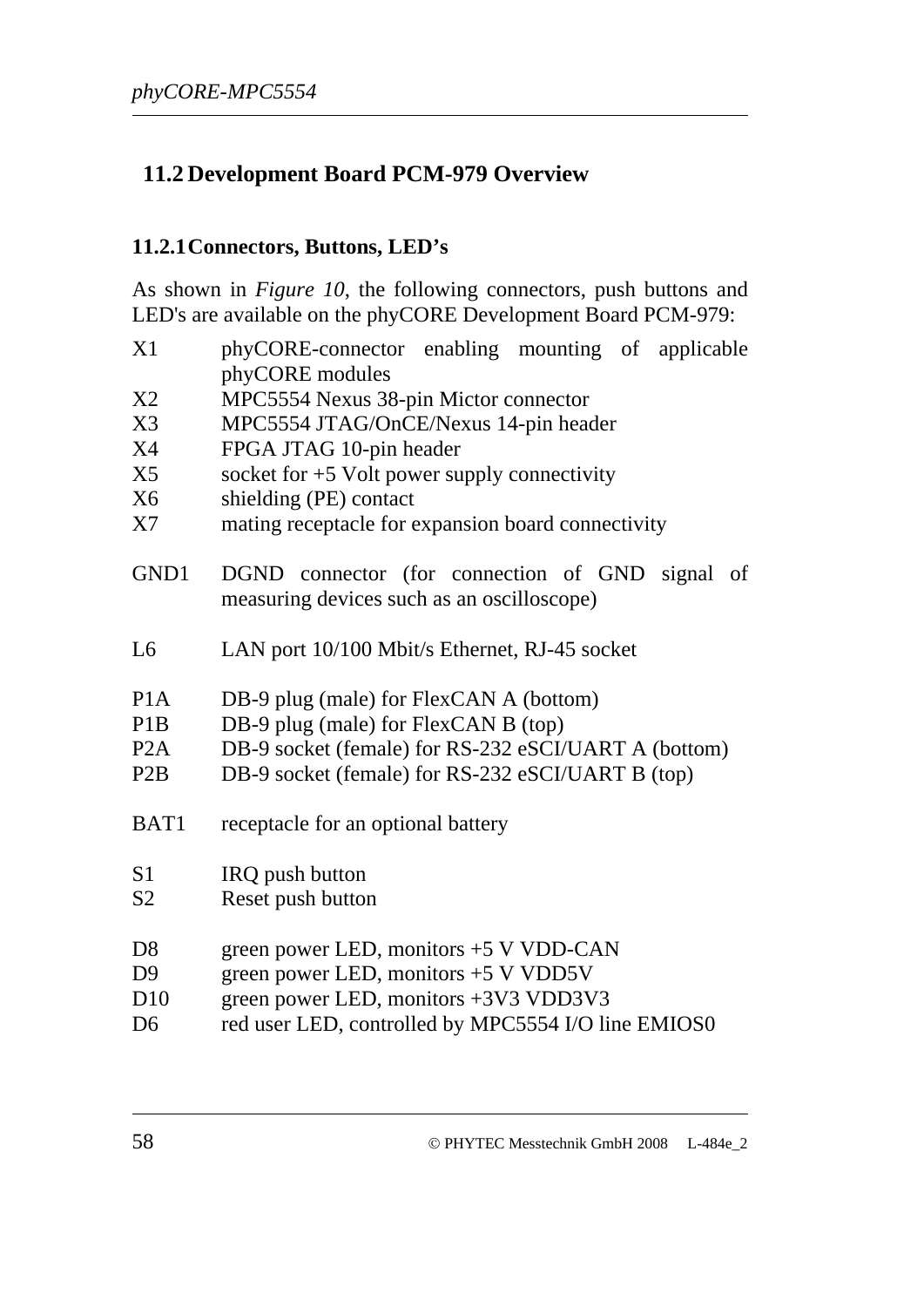Please note that all module connections are not to exceed their expressed maximum voltage or current. Maximum signal input values are indicated in the corresponding controller User's Manual/Data Sheets. As damage from improper connections varies according to use and application, it is the user's responsibility to take appropriate safety measures to ensure that the module connections are protected from overloading through connected peripherals.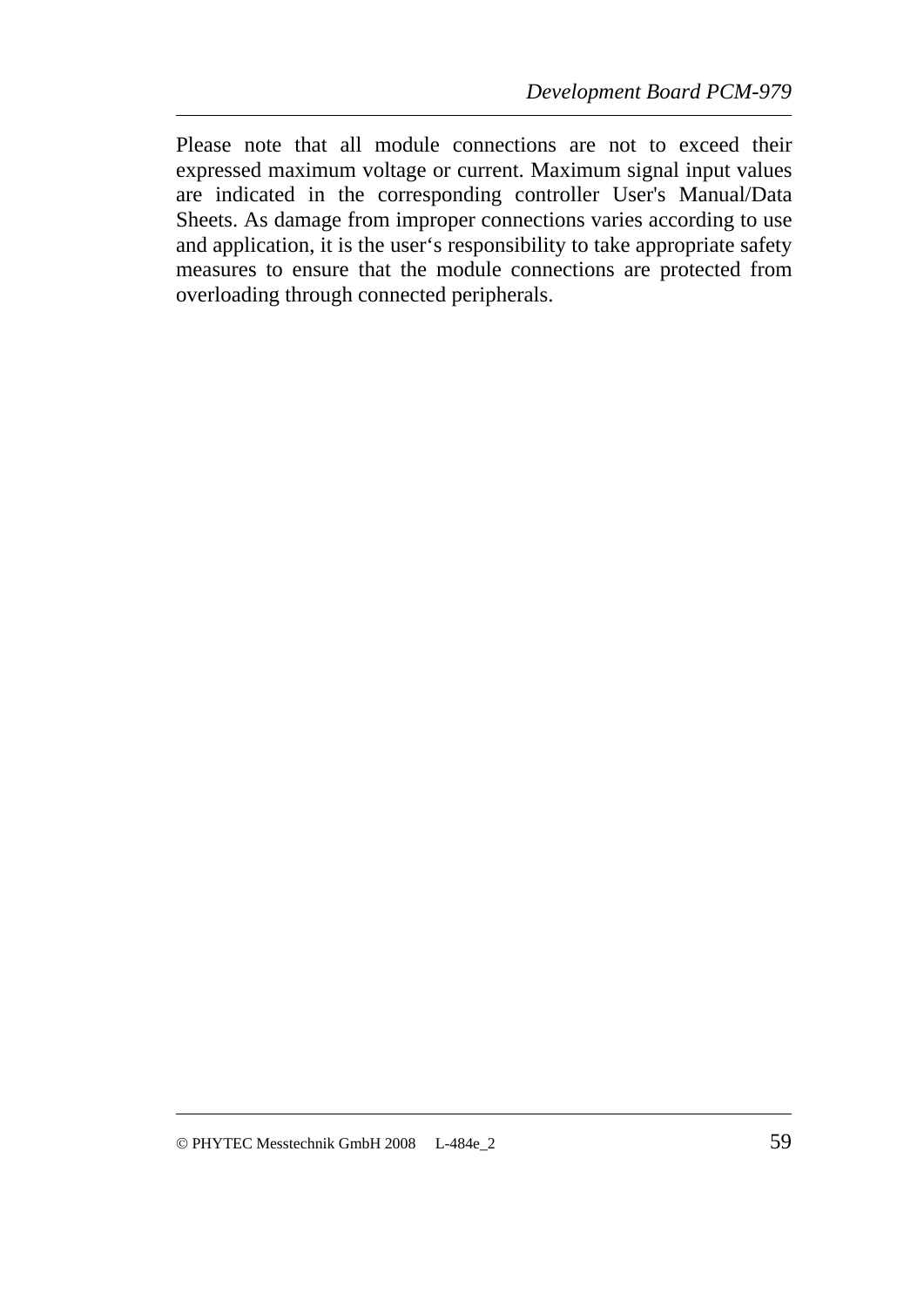

<span id="page-67-0"></span>*Figure 10: Location of Connectors, Buttons and LED's on the phyCORE Development Board PCM-979*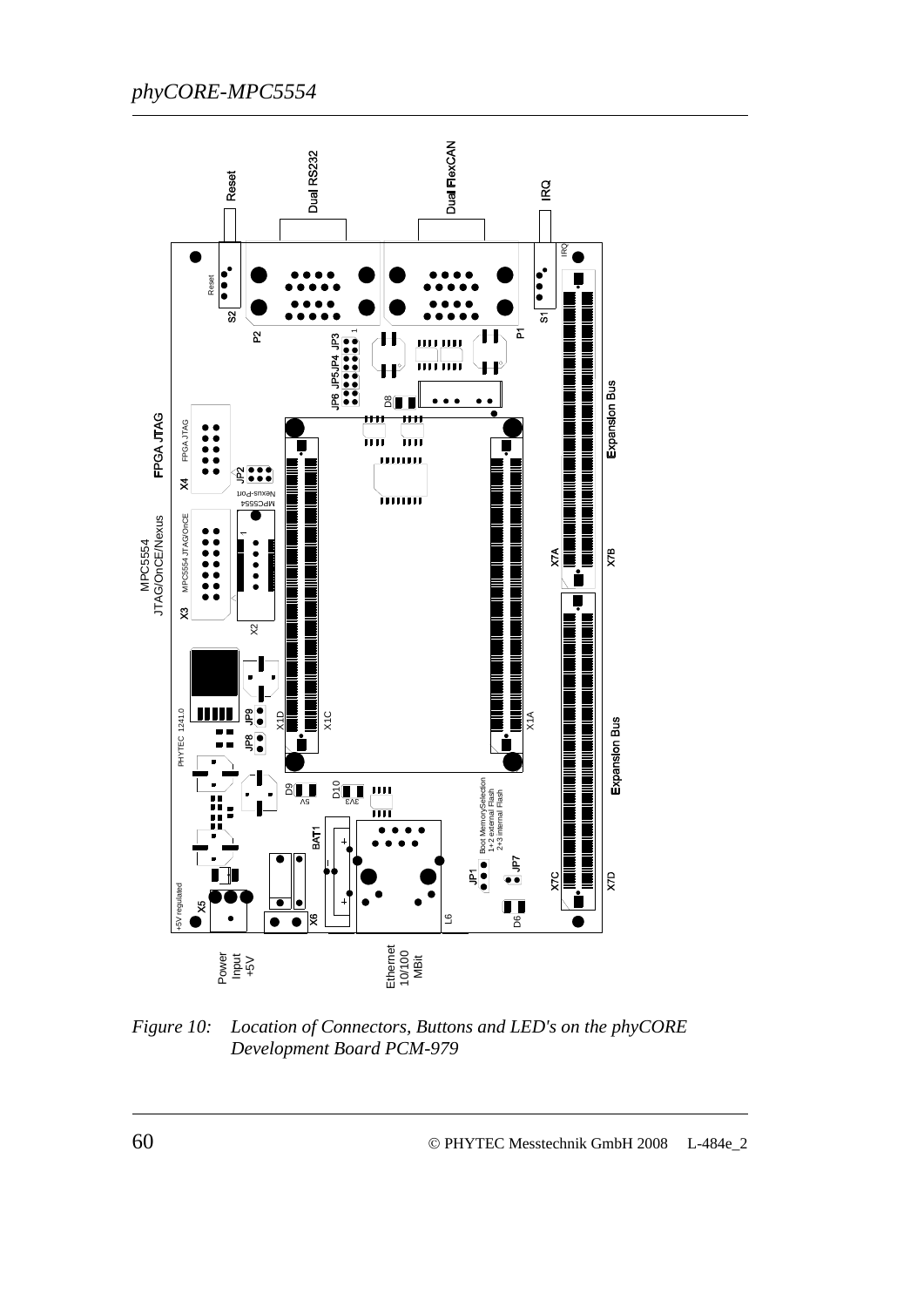#### **11.2.2Jumpers on the phyCORE Development Board PCM-979**

Peripheral components of the phyCORE Development Board PCM-979 can be connected to the signals of the phyCORE-MPC5554 by setting the applicable jumpers.

The Development Board's peripheral components are configured for use with the phyCORE-MPC5554 by means of removable jumpers. If no jumpers are set, no signals are connected to the DB-9 connectors, the control and display units or the CAN transceivers. The Reset input on the phyCORE-MPC5554 directly connects to the Reset button (S2). *[Figure 11](#page-68-0)* illustrates the numbering of the jumper pads, while *[Figure 12](#page-69-0)* indicates the location of the jumpers on the Development Board.

|                                                                                                                |               | JP1 | JP7           |
|----------------------------------------------------------------------------------------------------------------|---------------|-----|---------------|
|                                                                                                                |               |     | $\mathcal{P}$ |
| $\begin{array}{c c c c c} 1 & 0 & 0 & 2 \\ \hline 3 & 0 & 0 & 4 \\ 5 & 0 & 0 & 6 \\ 7 & 0 & 0 & 8 \end{array}$ | $\frac{2}{3}$ |     |               |
|                                                                                                                |               |     |               |
|                                                                                                                |               |     |               |

<span id="page-68-0"></span>*Figure 11: Numbering of Jumper Pads*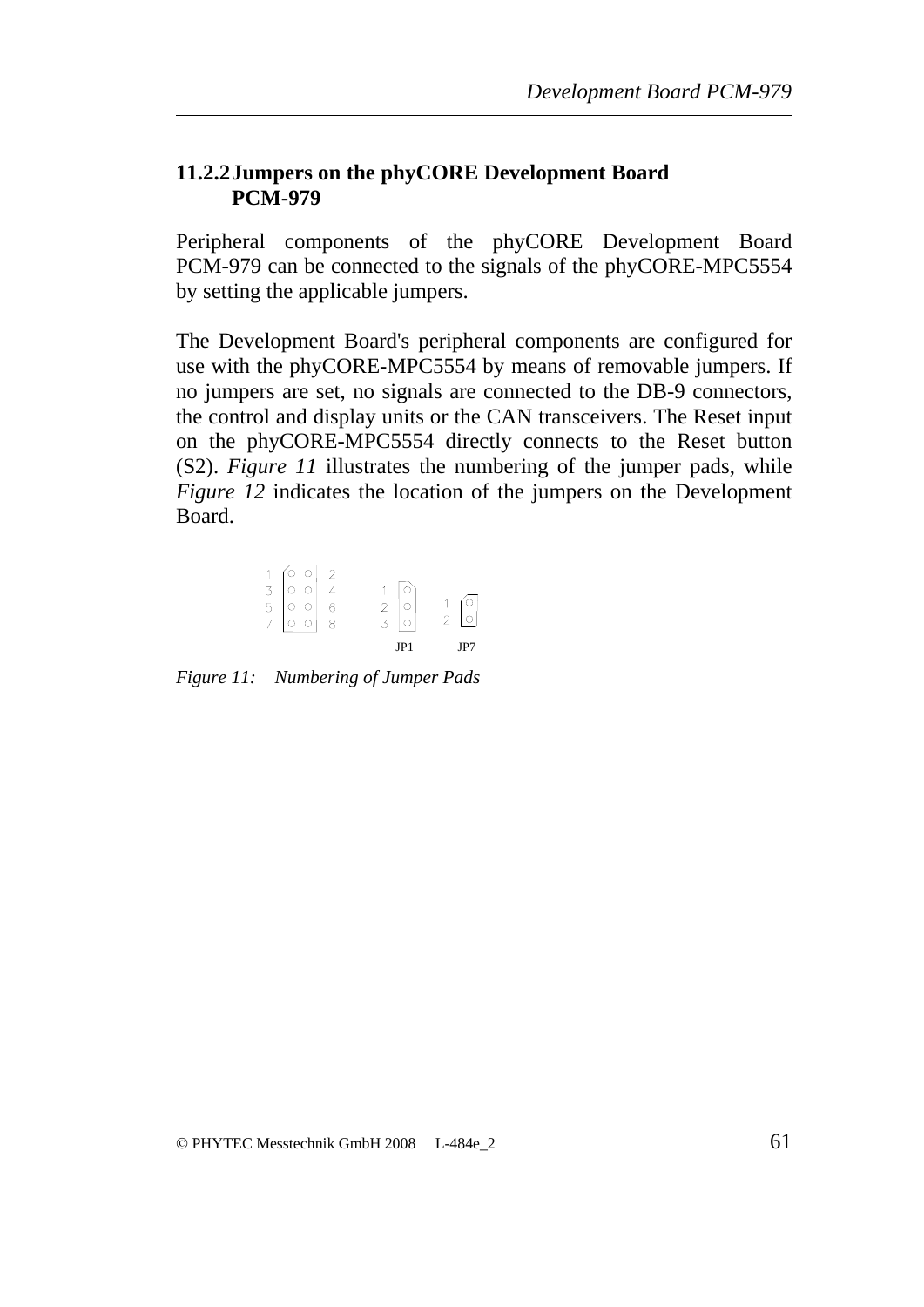

<span id="page-69-0"></span>*Figure 12: Location of the Jumpers (View of the Component Side)*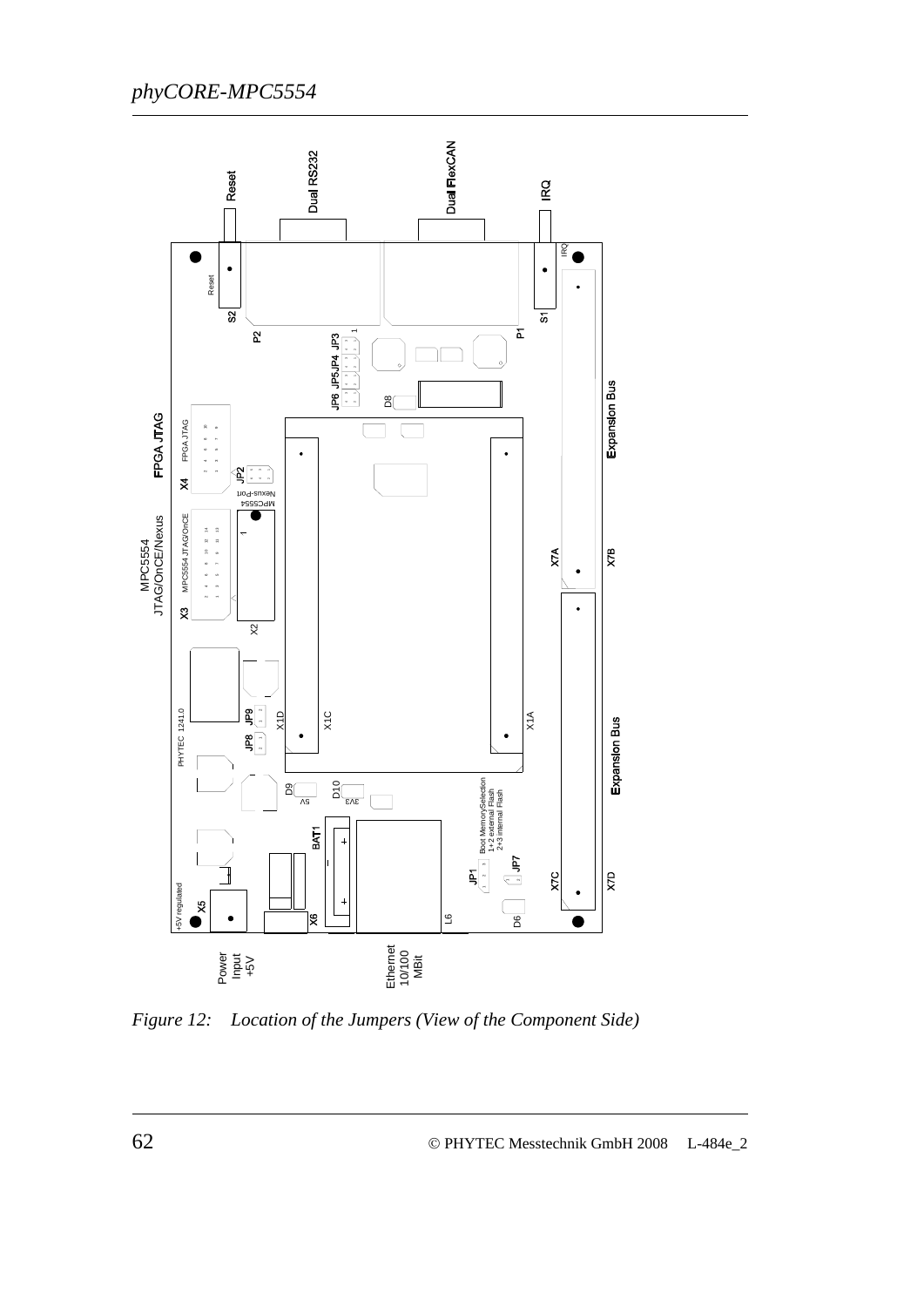| <b>Jumper</b> | <b>Default</b> | <b>Description</b>                                   |
|---------------|----------------|------------------------------------------------------|
|               | <b>Setting</b> |                                                      |
| JPI           | $2 + 3$        | Boot memory selection                                |
|               |                | $1+2$ external Flash memory U3/4 on phyCORE          |
|               |                | $2 + 3$ internal MPC5554 Flash memory                |
| JP2           | TBD            | Jumper for compatibility between the different Nexus |
|               |                | Probe vendors                                        |
| $JP3-6$       | $1 + 2$        | Isolation/non-isolation of the FlexCAN ports         |
|               |                | $1 + 3$ , $2 + 4$ FlexCAN with optical isolation     |
|               |                | FlexCAN w/o optical isolation<br>$1+2$               |
| JP7           | closed         | Connects the user LED D6 to the MPC5554 EMIOS0       |
|               |                | GPIO signal.                                         |
| JP8           | closed         | Connects the $+5V$ input supply voltage to the       |
|               |                | phyCORE-MPC5554 input voltage pins VDD5V.            |
| JP9           | closed         | Connects the $+3.3$ V output voltage of the power    |
|               |                | regulator U7 to the phyCOREMPC-5554 input voltage    |
|               |                | pins VDD3V3.                                         |

*Table 10: Development Board Jumper Overview* 

#### **Caution**

### **Do not operate the system with Jumpers JP8 or JP9 left open. This may damage the phyCORE module.**

*[Figure 13](#page-71-0)* shows the factory default jumper settings for operation of the phyCORE Development Board PCM-979 with the standard phyCORE-MPC5554. Jumper settings for other functional configurations of the phyCORE-MPC5554 module mounted on the Development Board are described in *section [11.3](#page-72-0)*.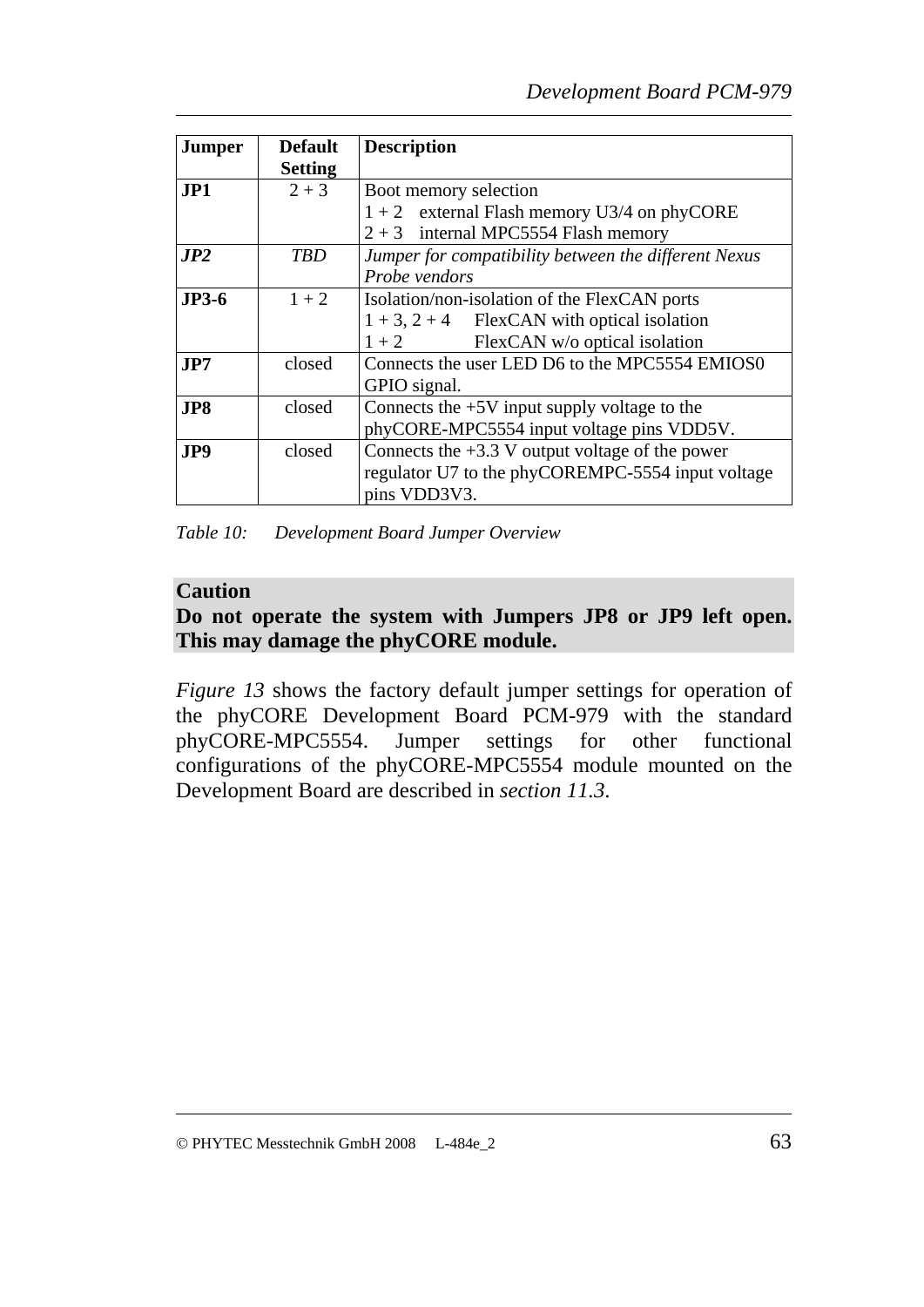

<span id="page-71-0"></span>*Figure 13: Default Jumper Settings of the phyCORE Development Board PCM-979 with phyCORE-MPC5554*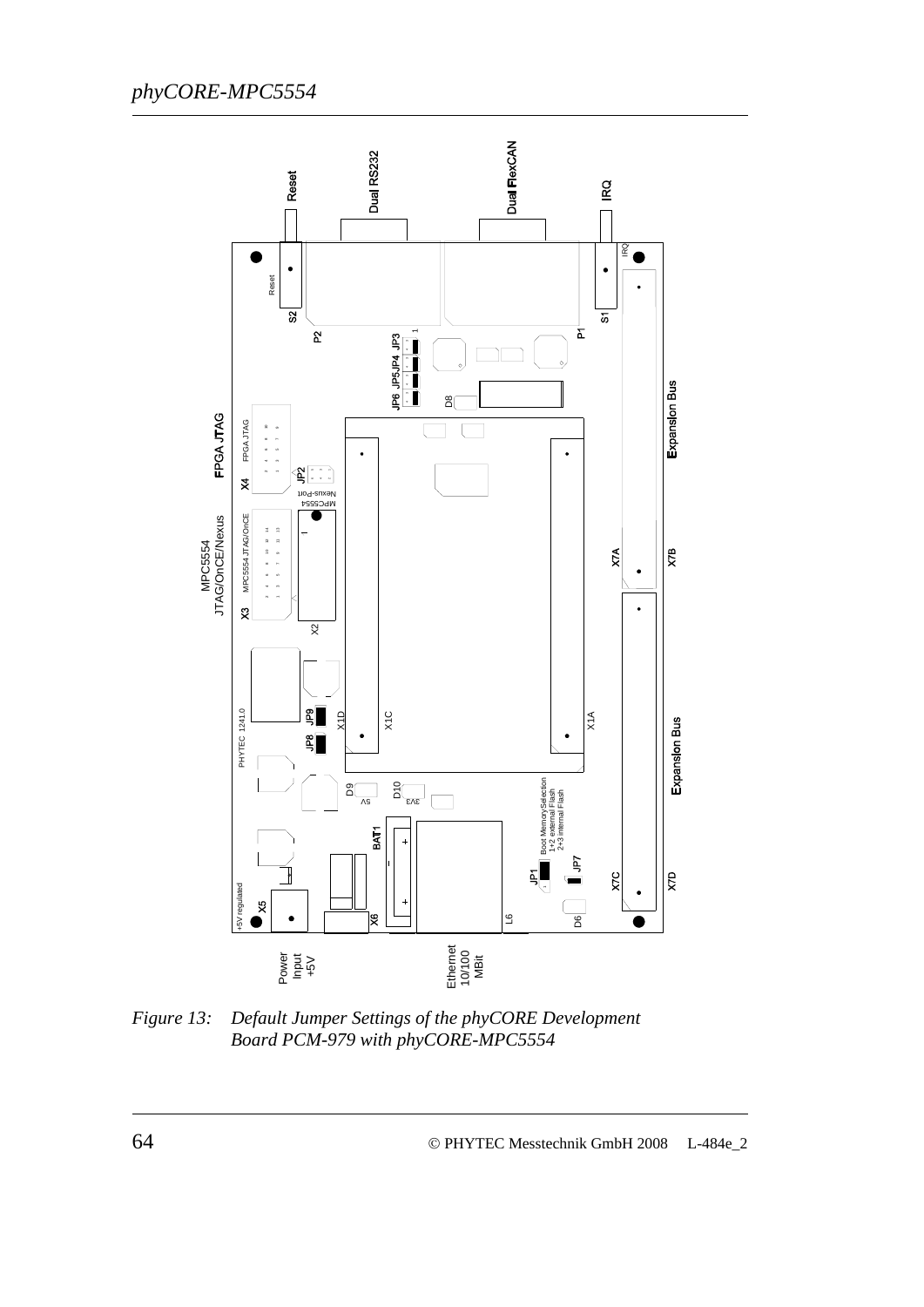## **11.3 Functional Components on the phyCORE Development Board PCM-979**

This section describes the functional components of the phyCORE Development Board PCM-979 supported by the phyCORE-MPC5554 and appropriate jumper settings to activate these components. Depending on the specific configuration of the phyCORE-MPC5554 module, alternative jumper settings can be used. These jumper settings are different from the factory default settings as shown in *[Figure 13](#page-71-0)* and enable alternative or additional functions on the phyCORE Development Board PCM-979 depending on user needs.

## **11.3.1 Power Supply at X5**

#### **Caution:**

Do not change modules or jumper settings while the Development Board is supplied with power!

Permissible input voltage: +5 VDC regulated.

The required current load capacity of the power supply depends on the specific configuration of the phyCORE-MPC5554 mounted on the Development Board as well as whether an optional expansion board is connected to the Development Board. An adapter with a minimum supply of 1500 mA is recommended.

| Jumper          | <b>Setting</b> | <b>Description</b>                                                                                                    |  |  |  |
|-----------------|----------------|-----------------------------------------------------------------------------------------------------------------------|--|--|--|
| JP <sub>9</sub> | closed         | Connects the $+5$ V input supply voltage to the                                                                       |  |  |  |
|                 |                | phyCORE-MPC5554 input voltage pins VDD5V.                                                                             |  |  |  |
| JP8             | closed         | Connects the $+3.3$ Voutput voltage of the power<br>regulator U7 to the phyCORE-MPC5554 input voltage<br>pins VDD3V3. |  |  |  |

*Table 11: JP8, JP9 Configuration of the Main Supply Voltages*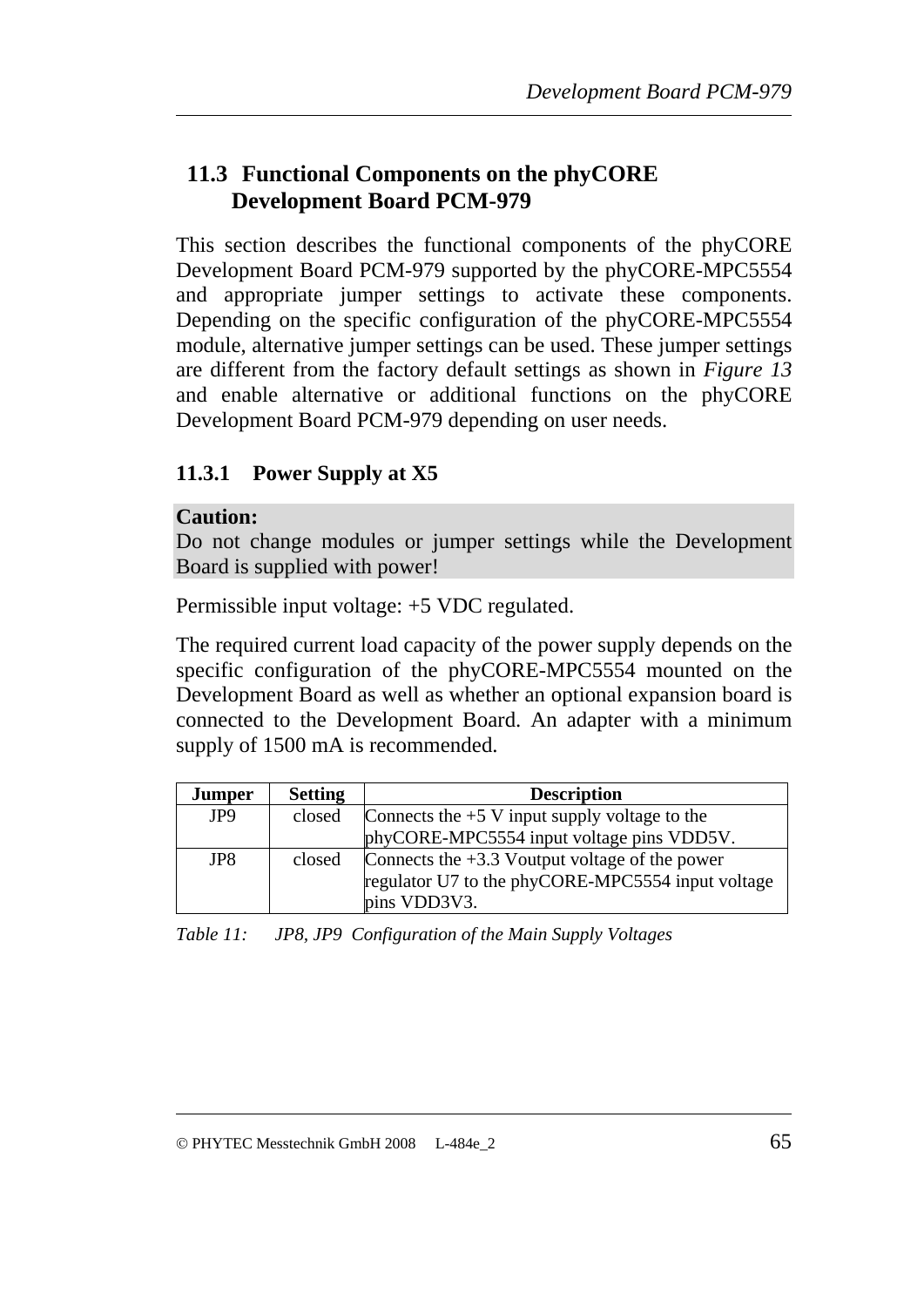

*Figure 14: Connecting the Supply Voltage at X5* 

### **Caution:**

Do not remove any of these jumpers and power the board. One missing main supply voltage can destroy the module!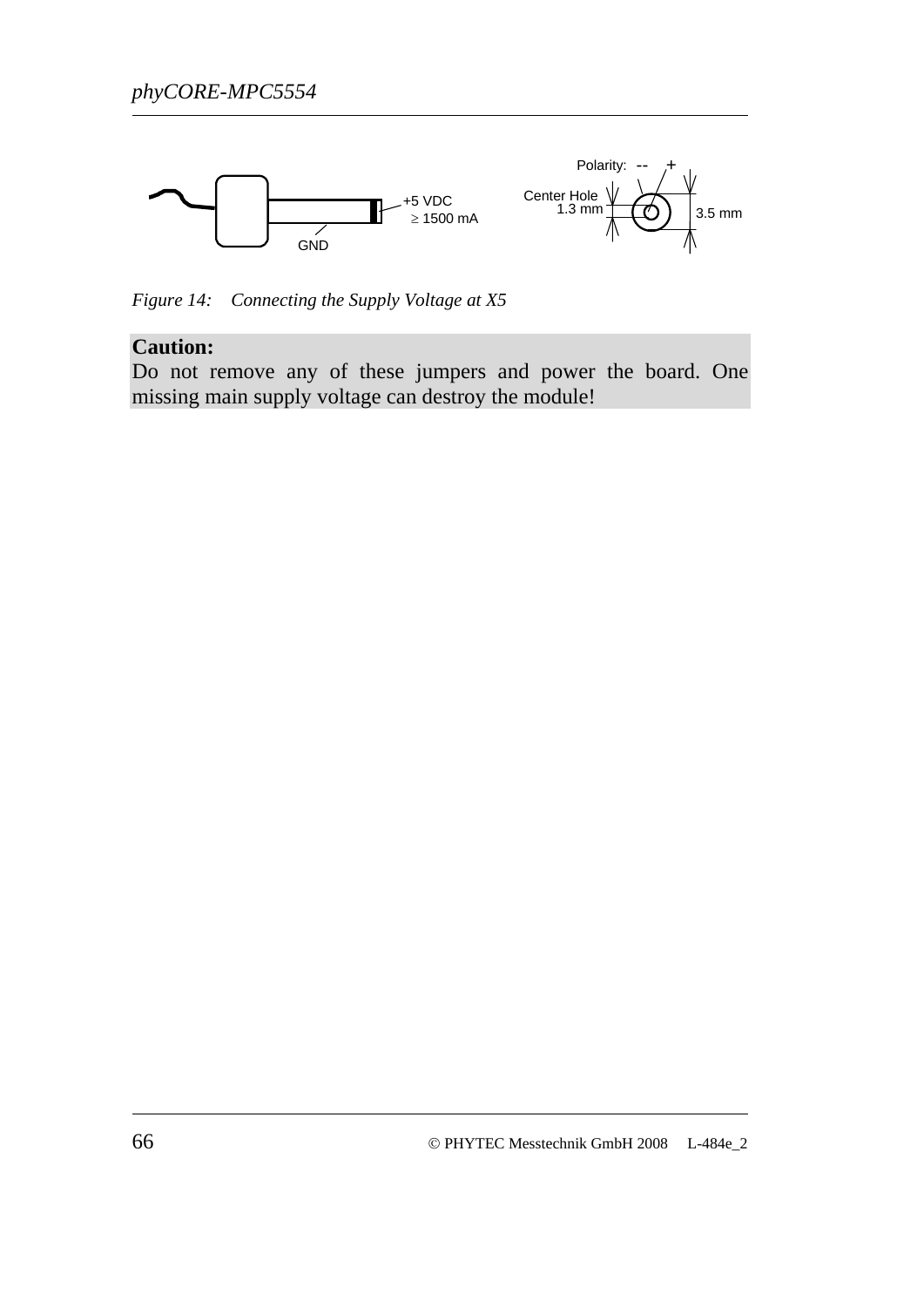#### **11.3.2First Serial Interface at Socket P2A**

Socket P2A is the bottom socket of the double DB-9 connector at P2. The following description is based on a module configuration that utilizes the on-board RS-232 transceivers for the first serial interface.



*Figure 15: Pin Assignment of P2A as First RS-232 (Front View)* 

### **11.3.3 Second Serial Interface at Socket P2B**

Socket P2B is the top socket of the double DB-9 connector at P2.



*Figure 16: Pin Assignment of P2B as Second RS-232 (Front View)*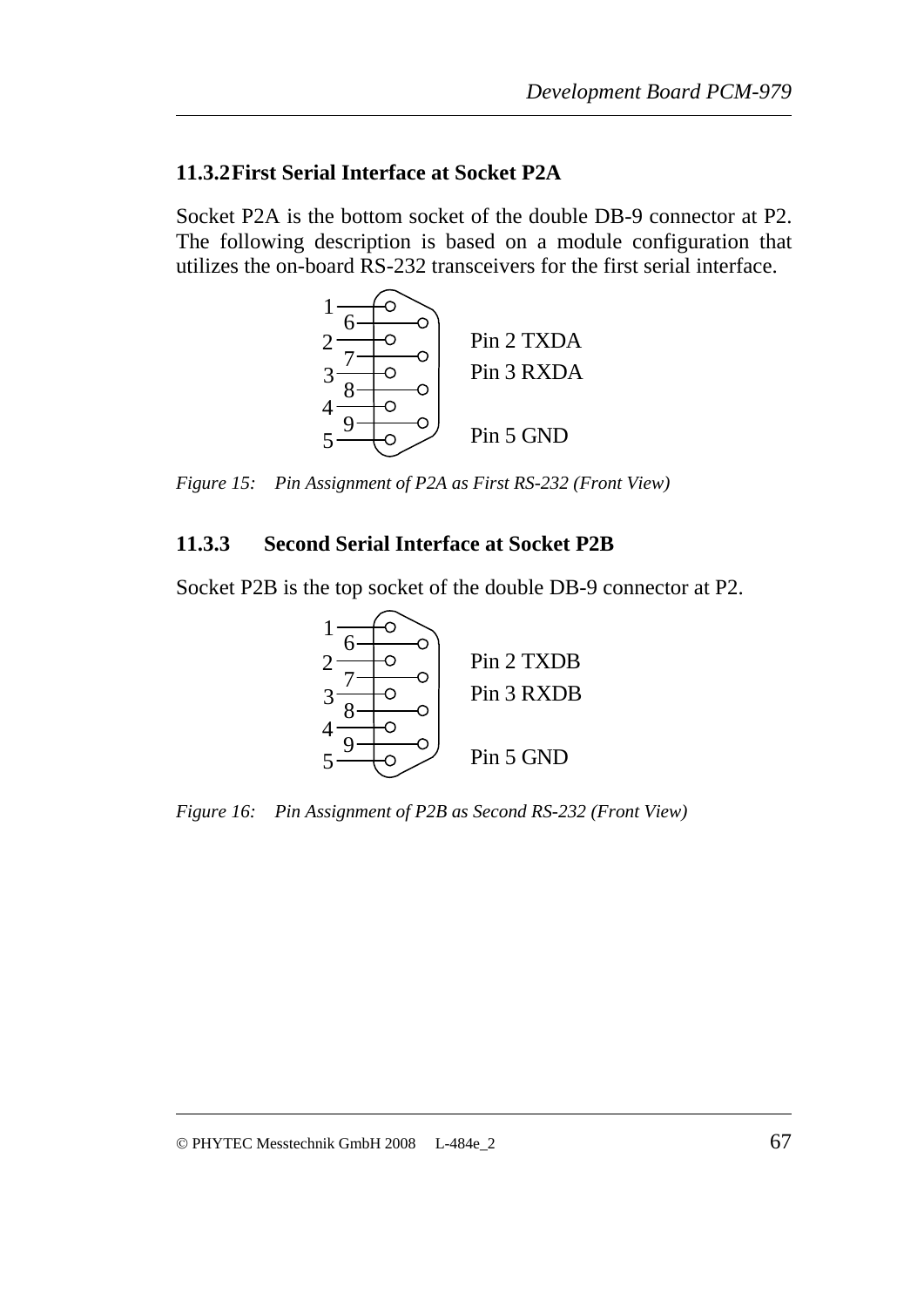### **11.3.4First CAN Interface at Plug P1A**

Plug P1A is the bottom plug of the double DB-9 connector at P1. P1A is connected to the first FlexCAN interface (FlexCAN A) of the phyCORE-MPC5554 via jumpers. Depending on the configuration of the CAN transceivers and their power supply, the following two configurations are possible:

1. CAN transceiver on the phyCORE- MPC5554 is populated and the CAN signals from the module extend directly to plug P1A.

| <b>Jumper</b> | <b>Setting</b> | <b>Description</b>                               |
|---------------|----------------|--------------------------------------------------|
| JP3           | $1 + 2$        | Pin 7 of the DB-9 plug P1A is connected to CANHA |
|               |                | from on-board transceiver on the phyCORE module  |
| JP4           | $1 + 2$        | Pin 2 of the DB-9 plug P1A is connected to CANLA |
|               |                | from on-board transceiver on the phyCORE module  |

*Table 12: Jumper Configuration for CAN Plug P1A using the CAN Transceiver on the phyCORE- MPC5554* 



*Figure 17: Pin Assignment of the DB-9 Plug P1A (CAN Transceiver on phyCORE- MPC5554, Front View)* 

2. The CAN transceiver on the phyCORE- MPC5554 is not populated and Jumper J30 on the module is closed at 1+2 and 3+4. CAN signals generated by the CAN transceiver (U2) on the Development Board extend to connector P1A **with galvanic separation.**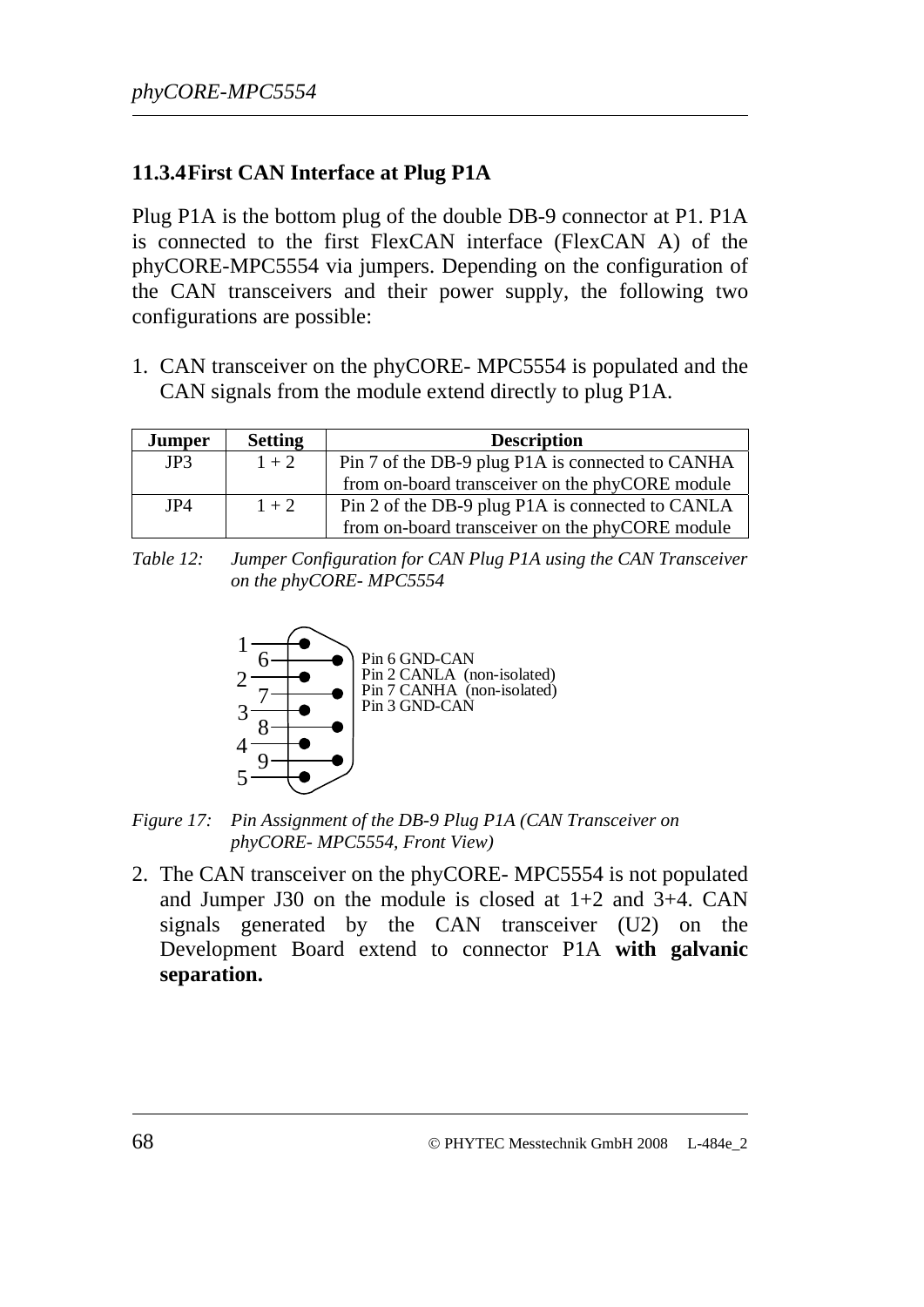| <b>Jumper</b> | <b>Setting</b> | <b>Description</b>                                 |  |  |  |  |  |
|---------------|----------------|----------------------------------------------------|--|--|--|--|--|
| JP3           | $2 + 4$        | Pin 7 of the DB-9 plug P1A is connected to CANHA   |  |  |  |  |  |
|               |                | from on-board transceiver on the Development Board |  |  |  |  |  |
|               |                | PCM-979.                                           |  |  |  |  |  |
|               | $1 + 3^1$      | Input at opto-coupler U1 on the phyCORE            |  |  |  |  |  |
|               |                | Development Board PCM-979 connected with           |  |  |  |  |  |
|               |                | CANHA (CAN_TX) of the phyCORE-MPC5554.             |  |  |  |  |  |
| JP4           | $2 + 4$        | Pin 2 of the DB-9 plug P1A is connected to CANLA   |  |  |  |  |  |
|               |                | from on-board transceiver on the Development Board |  |  |  |  |  |
|               |                | PCM-979.                                           |  |  |  |  |  |
|               | $1 + 3^1$      | Output at opto-coupler U1 on the phyCORE           |  |  |  |  |  |
|               |                | Development Board PCM-979 connected with           |  |  |  |  |  |
|               |                | CANLA (CAN_RX) of the phyCORE-MPC5554.             |  |  |  |  |  |

*Table 13: Jumper Configuration for CAN Plug P1A Using Transceiver on the Development Board with Galvanic Separation* 



*Figure 18: Pin Assignment of the DB-9 Plug P1A (CAN Transceiver on Development Board with Galvanic Separation)* 

 $\overline{a}$ 

<span id="page-76-0"></span><sup>&</sup>lt;sup>1</sup>: Please make sure the CAN transceiver on the phyCORE-MPC5554 is not populated and Jumper J30 is closed at 1+2 and 3+4.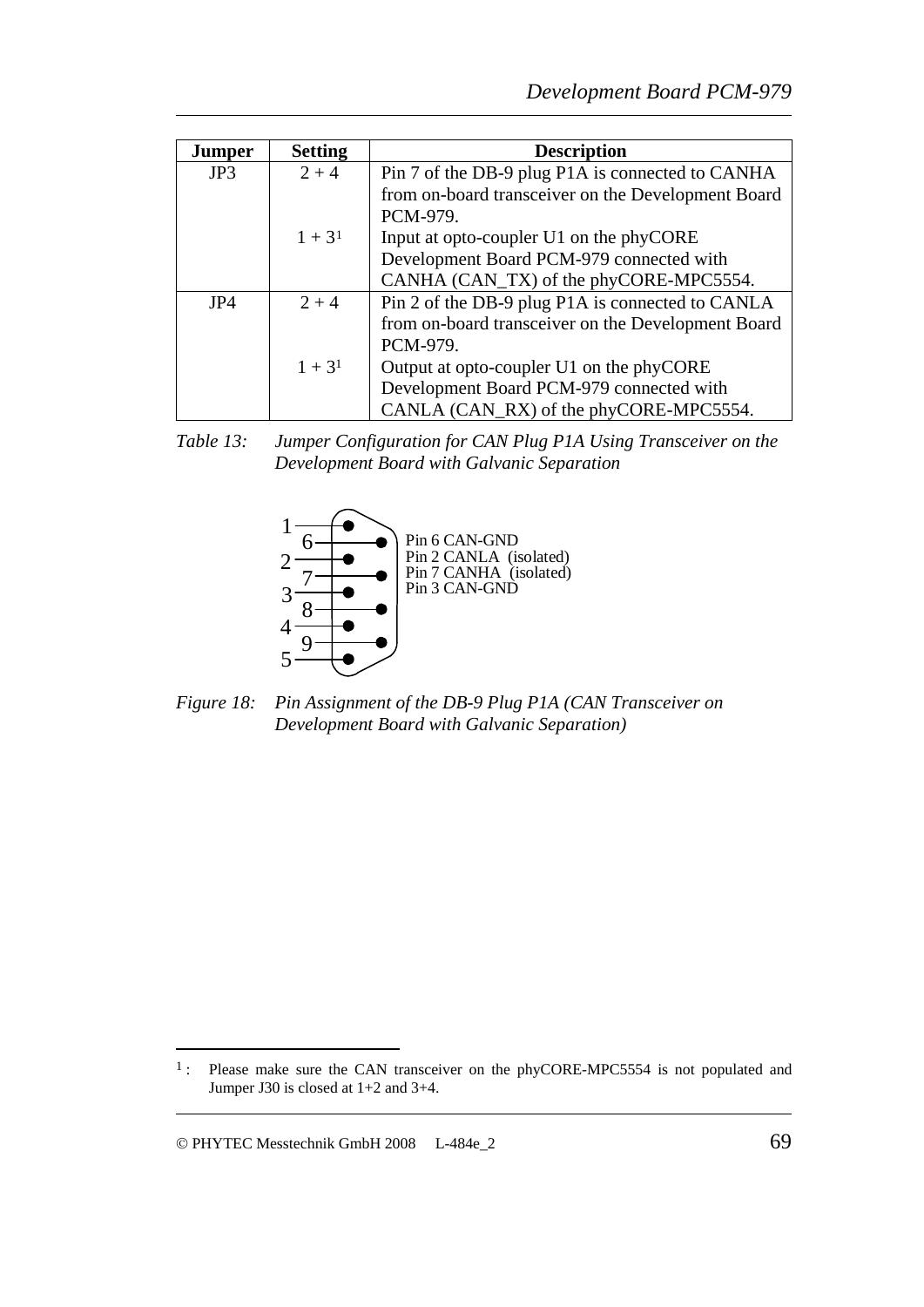### **11.3.5Second CAN Interface at Plug P1B**

Plug P1B is the upper plug of the double DB-9 connector at P1. P1B is connected to the second FlexCAN interface (FlexCAN B) of the phyCORE-MPC5554 via jumpers. Depending on the configuration of the CAN transceivers and their power supply, the following three configurations are possible:

1. CAN transceiver populating the phyCORE-MPC5554 is populated and the CAN signals from the module extend directly to plug P1B.

| <b>Jumper</b>   | <b>Setting</b> | <b>Description</b>                               |
|-----------------|----------------|--------------------------------------------------|
| JP <sub>5</sub> | $1 + 2$        | Pin 7 of the DB-9 plug P1B is connected to CANHB |
|                 |                | from on-board transceiver on the phyCORE module  |
| JP <sub>6</sub> | $1 + 2$        | Pin 2 of the DB-9 plug P1B is connected to CANLB |
|                 |                | from on-board transceiver on the phyCORE module  |

*Table 14: Jumper Configuration for CAN Plug P1B Using the CAN Transceiver on the phyCORE-MPC5554* 



*Figure 19: Pin Assignment of the DB-9 Plug P1B (CAN Transceiver on phyCORE-MPC5554, Front View)*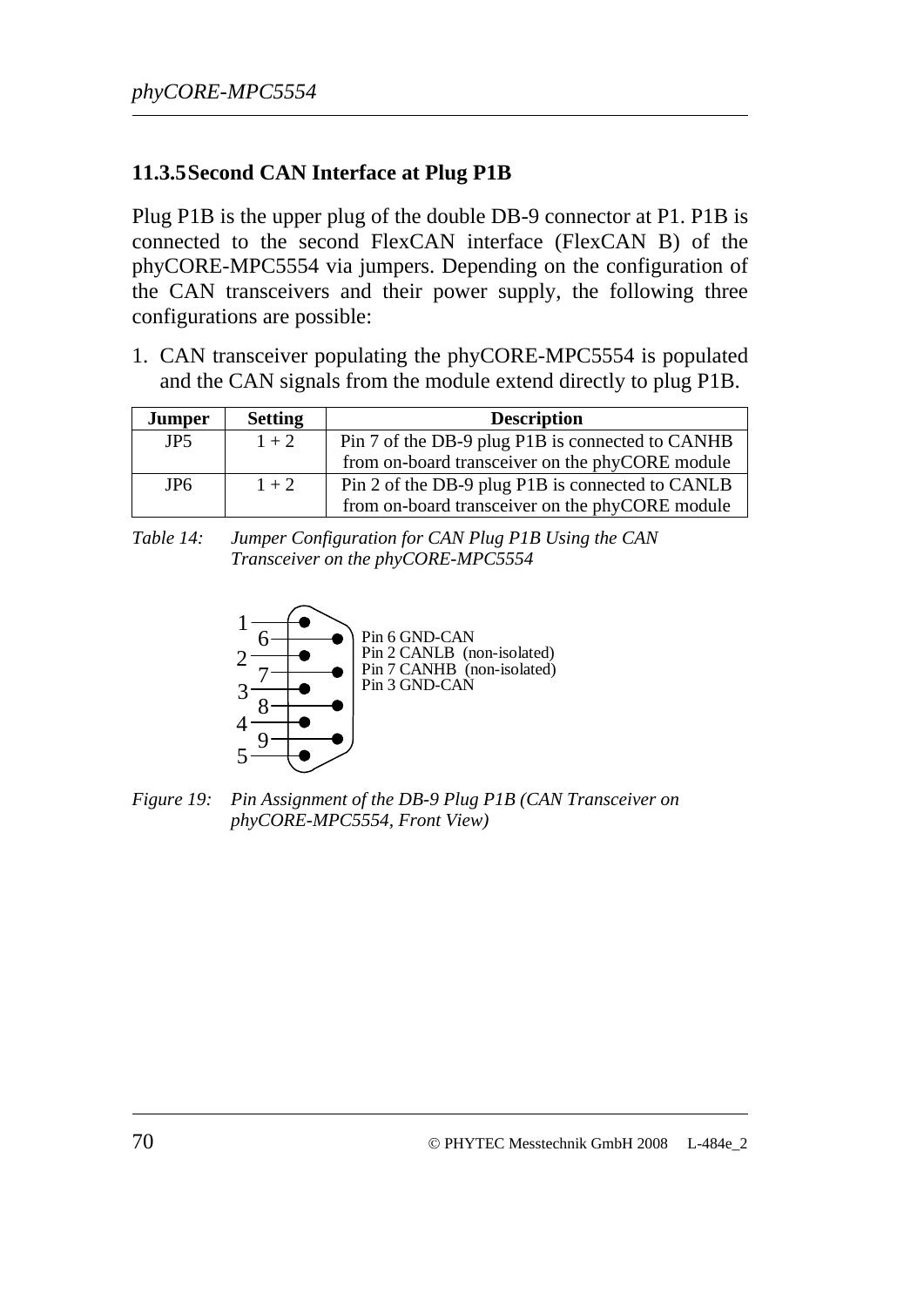2. The CAN transceiver on the phyCORE-MPC5554 is not populated and Jumper J31 on the module is closed at 1+2 and 3+4. CAN signals generated by the CAN transceiver (U3) on the Development Board extend to connector P1B **with galvanic separation.**

| <b>Jumper</b>   | <b>Setting</b> | <b>Description</b>                                 |  |  |  |  |  |
|-----------------|----------------|----------------------------------------------------|--|--|--|--|--|
| JP <sub>5</sub> | $2 + 4$        | Pin 7 of the DB-9 plug P1B is connected to CANHB   |  |  |  |  |  |
|                 |                | from on-board transceiver on the Development Board |  |  |  |  |  |
|                 |                | PCM-979.                                           |  |  |  |  |  |
|                 | $1 + 3^1$      | Input at de-coupler U1 on the phyCORE              |  |  |  |  |  |
|                 |                | Development Board PCM-979 connected with           |  |  |  |  |  |
|                 |                | CANHB (CAN_TX) of the phyCORE-MPC5554.             |  |  |  |  |  |
| JP <sub>6</sub> | $2 + 4$        | Pin 2 of the DB-9 plug P1B is connected to CANLb   |  |  |  |  |  |
|                 |                | from on-board transceiver on the Development Board |  |  |  |  |  |
|                 |                | PCM-979.                                           |  |  |  |  |  |
|                 | $1 + 3^1$      | Output at de-coupler U1 on the phyCORE             |  |  |  |  |  |
|                 |                | Development Board PCM-979 connected with           |  |  |  |  |  |
|                 |                | CANLB (CAN_RX) of the phyCORE-MPC5554.             |  |  |  |  |  |

*Table 15: Jumper Configuration for CAN Plug P1B using the CAN Transceiver on the Development Board PCM-979* 



*Figure 20: Pin Assignment of the DB-9 Plug P1B (CAN Transceiver on Development Board)* 

 $\overline{a}$ 

<span id="page-78-0"></span><sup>&</sup>lt;sup>1</sup>: Please make sure the CAN transceiver on the phyCORE-MPC5554 is not populated and Jumper J31 is closed at 1+2 and 3+4.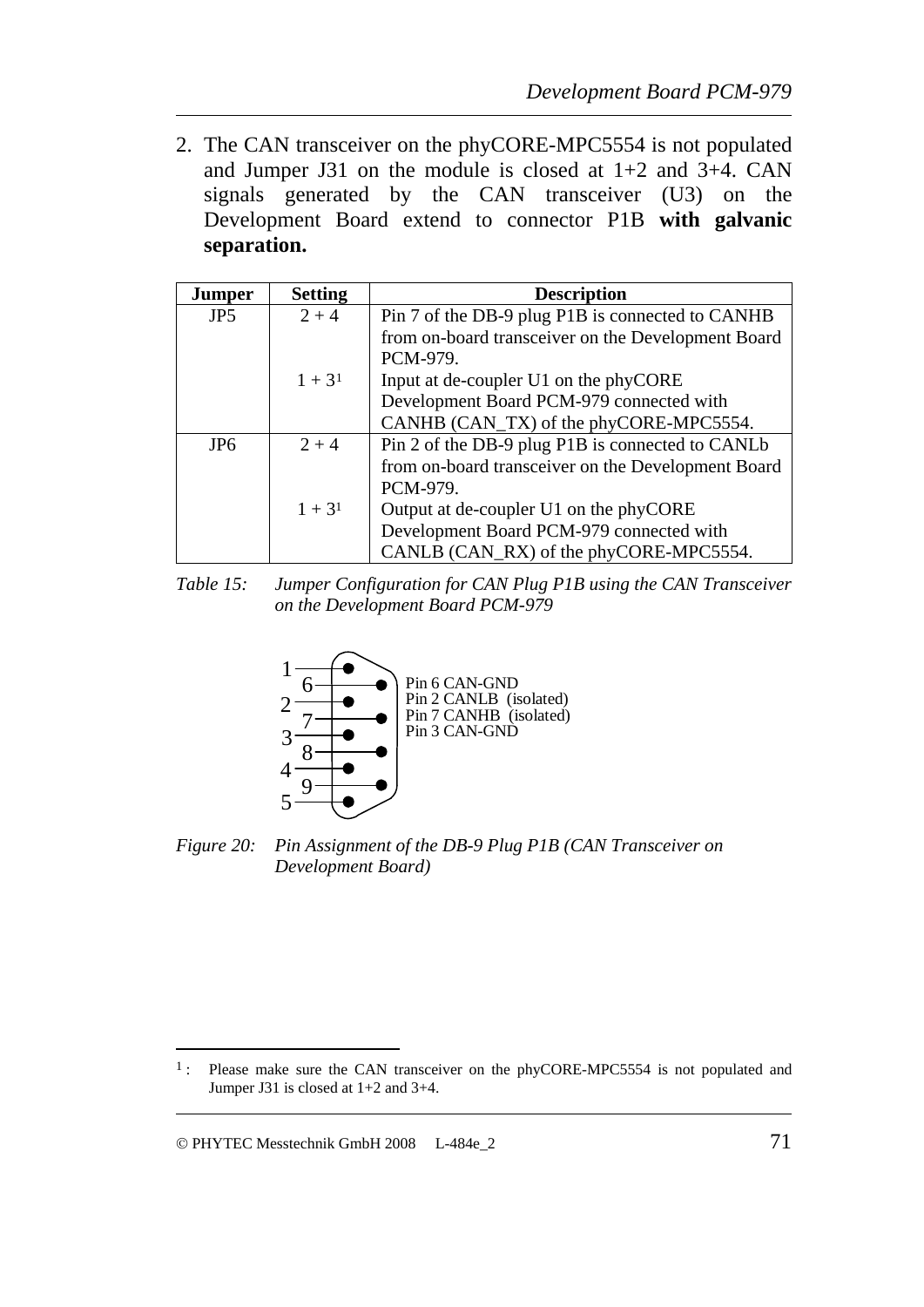## **11.3.6Programmable LED D6**

The phyCORE Development Board PCM-979 offers a programmable LED at D6 for user implementations. This LED can be connected to port pin EMIOS0 of the phyCORE-MPC5554 which is available with JP7 = closed. A low-level at port pin EMIOS0 causes the LED to illuminate, LED D6 remains off when writing a high-level to EMIOS0.

| Jumper | <b>Setting</b> | <b>Description</b>                              |
|--------|----------------|-------------------------------------------------|
| JP7    | closed         | Port pin EMIOS0 (GPIO0) of the MPC5554 controls |
|        |                | LED D6 on the Development Board                 |

*Table 16: JP7 Configuration of the Programmable LED D6* 

### **11.3.7 Pin Assignment Summary of the phyCORE, the Expansion Bus and the Patch Field**

As described in *section [11.1](#page-64-0)*, most signals from the phyCORE-MPC5554 extend to the expansion bus connector X7 on the Development Board. These signals, in turn, are routed in a similar manner to the patch field on an optional expansion board that mounts to the Development Board at X7.

A two dimensional numbering matrix similar to the one used for the pin layout of the phyCORE-connector is provided to identify signals on the expansion bus connector (X7 on the Development Board) as well as the patch field.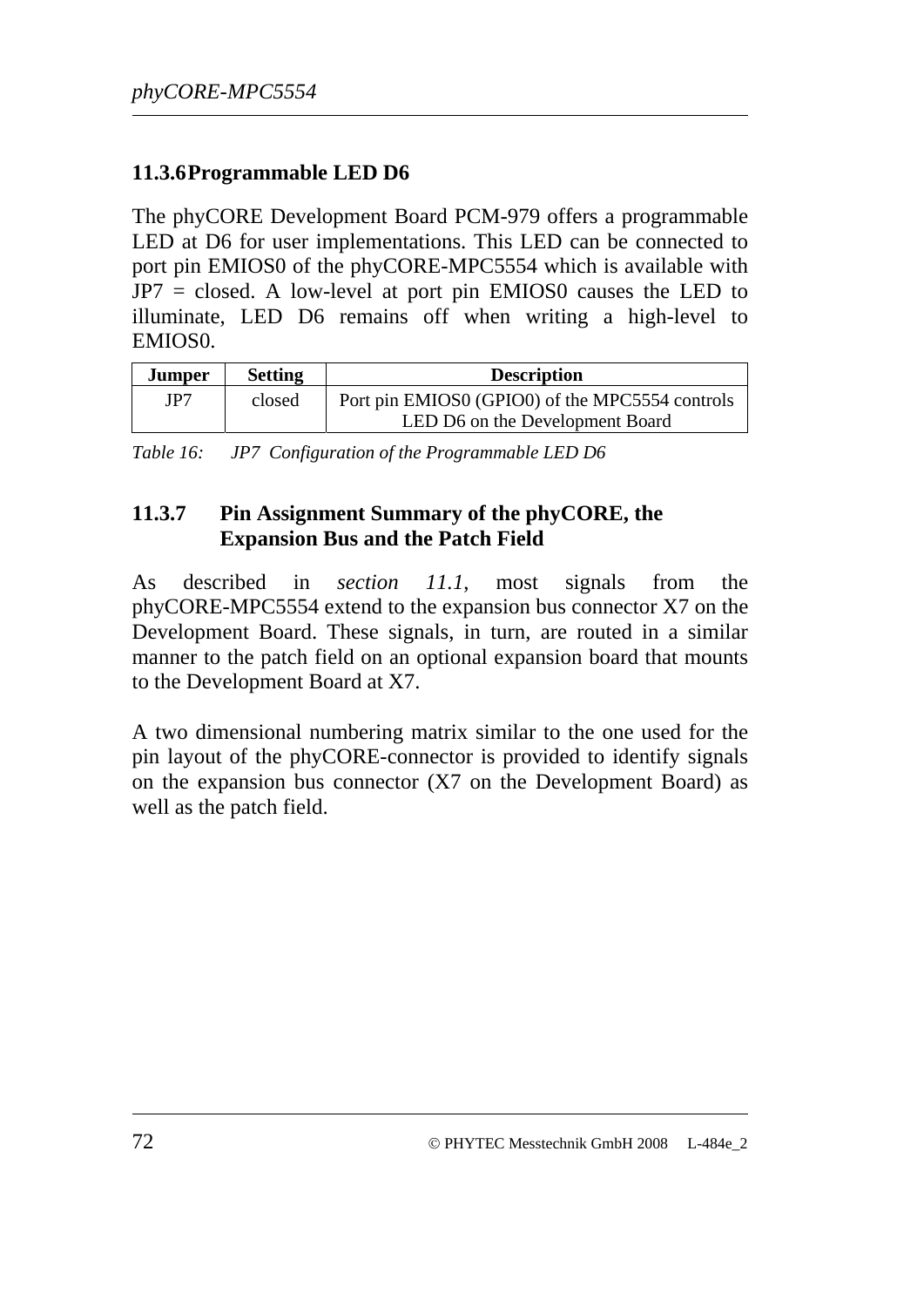However, the numbering scheme for expansion bus connector and patch field matrices differs from that of the phyCORE-connector, as shown in the following two figures:



*Figure 21: Pin Assignment Scheme of the Expansion Bus* 



*Figure 22: Pin Assignment Scheme of the Patch Field* 

© PHYTEC Messtechnik GmbH 2008 L-484e\_2 73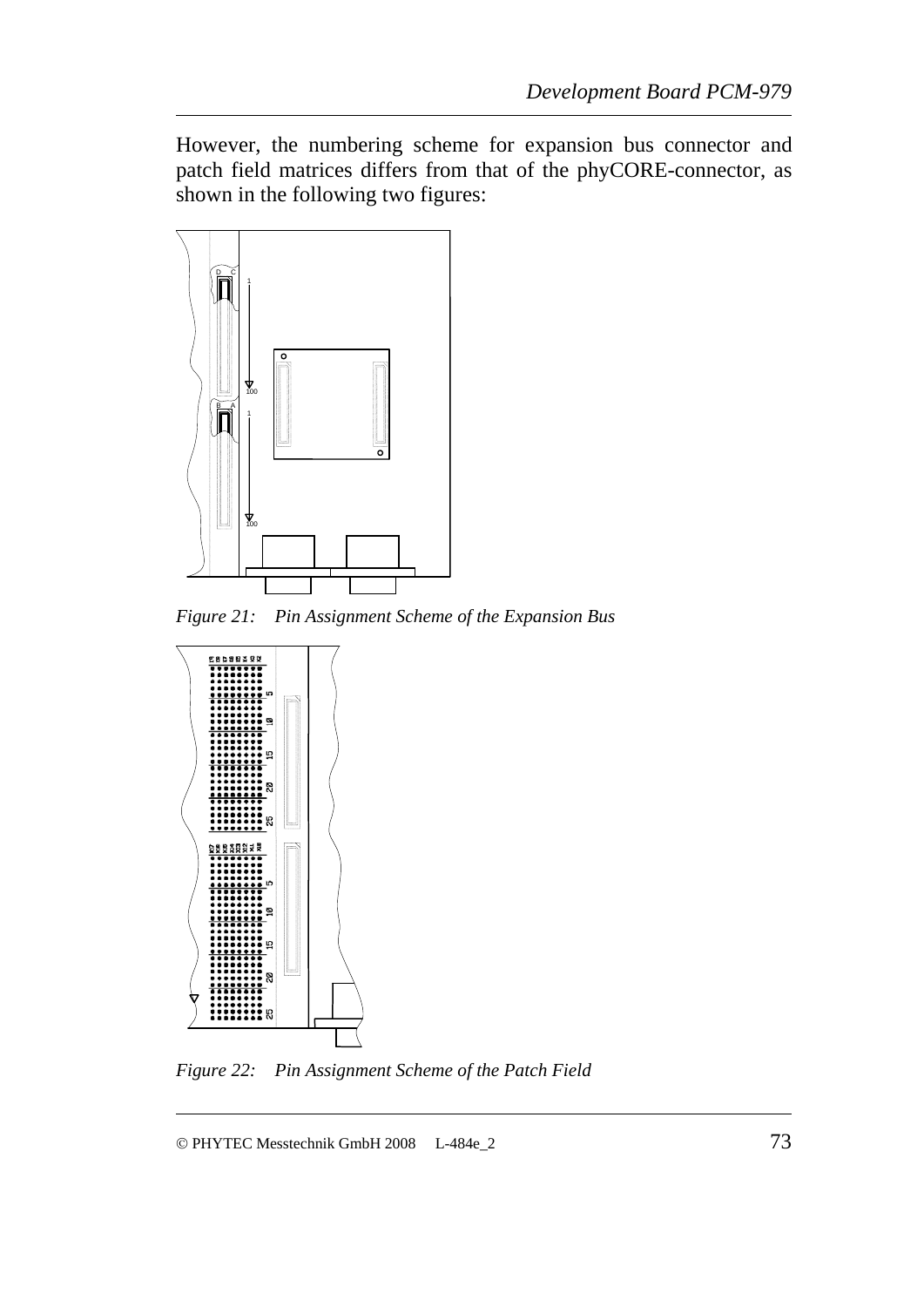The pin assignment on the phyCORE-MPC5554, in conjunction with the expansion bus (X7) on the Development Board and the patch field on an expansion board, is as follows:

| phyCORE-MPC5554 |                     | <b>Development Board</b> |                 | <b>Expansion Board</b> |          |
|-----------------|---------------------|--------------------------|-----------------|------------------------|----------|
|                 |                     | <b>Expansion Bus</b>     |                 | <b>Patch Field</b>     |          |
| 1A              | <b>EXTCLK</b>       | <b>EXTCLK</b>            | 1A              | <b>BUS0</b>            | $X10-1$  |
| 3A              | IRQ4                | IRQ4                     | $\overline{3A}$ | BUS4                   | $X14-1$  |
| 4A              | IRQ5                | IRQ5                     | 4A              | BUS5                   | $X15-1$  |
| 5A              | FPGA_B1_IO0         | FPGA B1 IO0              | $\overline{5}A$ | BUS <sub>6</sub>       | X16-1    |
| 6A              | FPGA_B1_IO1         | FPGA_B1_IO1              | 6A              | BUS7                   | $X17-1$  |
| 8A              | FPGA_B1_IO6         | FPGA_B1_IO6              | <b>8A</b>       | BUS <sub>12</sub>      | $X14-2$  |
| <b>9A</b>       | FPGA_B1_IO7         | FPGA_B1_IO7              | <b>9A</b>       | BUS13                  | $X15-2$  |
| 10A             | FPGA_B1_IO8         | FPGA_B1_IO8              | 10A             | BUS14                  | X16-2    |
| 11A             | FPGA_B1_IO9         | FPGA_B1_IO9              | 11A             | BUS15                  | $X17-2$  |
| 13A             | FPGA_B1_IO14        | FPGA_B1_IO14             | 13A             | <b>BUS20</b>           | X14-4    |
| 14A             | FPGA_B1_IO15        | FPGA_B1_IO15             | 14A             | BUS21                  | X15-4    |
| 15A             | FPGA_B1_IO16        | FPGA_B1_IO16             | 15A             | <b>BUS22</b>           | X16-4    |
| 16A             | FPGA_B1_IO17        | FPGA_B1_IO17             | 16A             | BUS23                  | X17-4    |
| 18A             | FPGA_B1_IO22        | FPGA_B1_IO22             | 18A             | <b>BUS28</b>           | $X14-5$  |
| 19A             | FPGA_B1_IO23        | FPGA B1 IO23             | 19A             | <b>BUS29</b>           | $X15-5$  |
| 20A             | FPGA_B1_IO24        | FPGA B1 IO24             | 20A             | <b>BUS30</b>           | X16-5    |
| 21A             | <b>FPGA B1 IO25</b> | FPGA_B1_IO25             | 21A             | BUS31                  | X17-5    |
| 23A             | FPGA B4 IO4         | FPGA_B4_IO4              | 23A             | BUS36                  | $X14-6$  |
| 24A             | FPGA_B4_IO5         | FPGA B4 IO5              | 24A             | BUS37                  | $X15-6$  |
| 25A             | FPGA B4 IO6         | FPGA B4 IO6              | 25A             | BUS38                  | X16-6    |
| 26A             | FPGA_B4_IO7         | FPGA_B4_IO7              | 26A             | BUS39                  | X17-6    |
| 28A             | FPGA_B4_IO12        | FPGA_B4_IO12             | 28A             | <b>BUS44</b>           | X14-7    |
| 29A             | FPGA_B4_IO13        | FPGA_B4_IO13             | 29A             | BUS45                  | $X15-7$  |
| 30A             | FPGA_B4_IO14        | FPGA_B4_IO14             | 30A             | <b>BUS46</b>           | X16-7    |
| 31A             | FPGA_B4_IO15        | FPGA_B4_IO15             | 31A             | <b>BUS47</b>           | X17-7    |
| 33A             | FPGA_B4_IO20        | FPGA_B4_IO20             | 33A             | BUS52                  | X14-9    |
| 34A             | FPGA_B4_IO21        | FPGA B4 IO21             | 34A             | BUS53                  | X15-9    |
| 35A             | FPGA_B4_IO22        | <b>FPGA B4 IO22</b>      | 35A             | BUS54                  | X16-9    |
| 36A             | FPGA_B4_IO23        | <b>FPGA B4 IO23</b>      | 36A             | BUS55                  | X17-9    |
| 38A             | FPGA_B2_IO0         | FPGA_B2_IO0              | 38A             | <b>BUS60</b>           | $X14-10$ |
| 39A             | FPGA_B2_IO1         | FPGA_B2_IO1              | 39A             | BUS61                  | X15-10   |
| 40A             | FPGA_B2_IO2         | FPGA B2 IO2              | 40A             | BUS <sub>62</sub>      | X16-10   |
| 41A             | FPGA_B2_IO3         | FPGA B2 IO3              | 41A             | BUS <sub>63</sub>      | X17-10   |
| 43A             | FPGA_B2_IO8         | FPGA_B2_IO8              | 43A             | <b>BUS68</b>           | X14-11   |
| 44A             | FPGA B2 IO9         | <b>FPGA B2 IO9</b>       | 44A             | BUS <sub>69</sub>      | X15-11   |
| 45A             | FPGA_B2_IO10        | FPGA_B2_IO10             | 45A             | <b>BUS70</b>           | X16-11   |
| 46A             | FPGA_B2_IO11        | FPGA_B2_IO11             | 46A             | <b>BUS71</b>           | X17-11   |
| 48A             | FPGA_B2_IO16        | <b>FPGA B2 IO16</b>      | 48A             | BUS76                  | X14-12   |
| 49A             | FPGA_B2_IO17        | FPGA_B2_IO17             | 49A             | BUS77                  | X15-12   |
| 50A             | <b>FPGA B2 IO18</b> | <b>FPGA B2 IO18</b>      | 50A             | <b>BUS78</b>           | X16-12   |
| 51A             | FPGA B2 IO19        | FPGA B2 IO19             | 51A             | <b>BUS79</b>           | X17-12   |

## **11.3.7.1 Pin Assignment for phyCORE-MPC5554**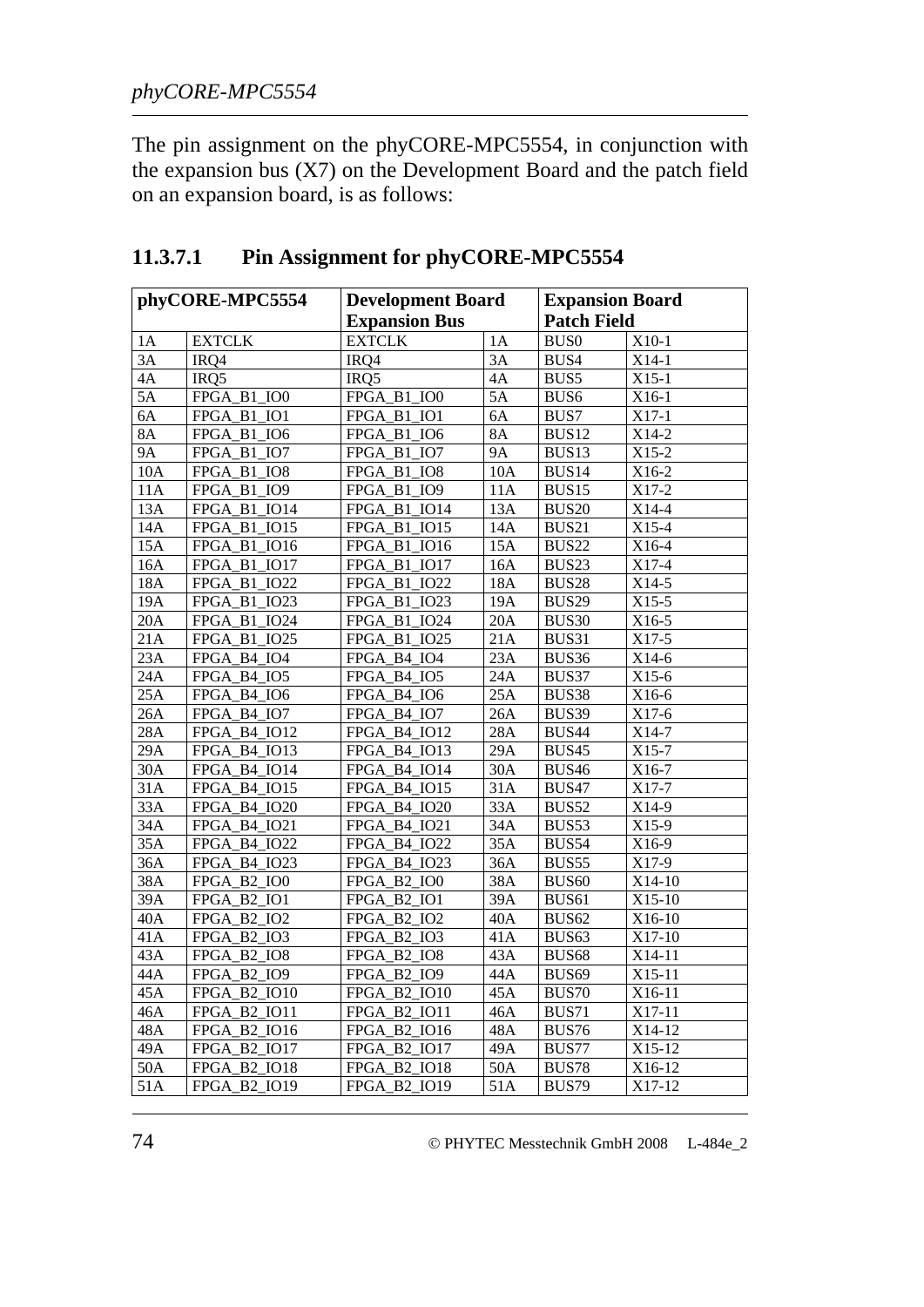| phyCORE-MPC5554 |                     | <b>Development Board</b> |      | <b>Expansion Board</b> |          |
|-----------------|---------------------|--------------------------|------|------------------------|----------|
|                 |                     | <b>Expansion Bus</b>     |      | <b>Patch Field</b>     |          |
| 53A             | FPGA B3 IO4         | FPGA B3 IO4              | 53A  | <b>BUS84</b>           | X14-14   |
| 54A             | FPGA_B3_IO5         | <b>FPGA B3 IO5</b>       | 54A  | <b>BUS85</b>           | X15-14   |
| 55A             | FPGA_B3_IO6         | FPGA B3 IO6              | 55A  | <b>BUS86</b>           | X16-14   |
| 56A             | FPGA_B3_IO7         | FPGA B3 IO7              | 56A  | <b>BUS87</b>           | X17-14   |
| 58A             | FPGA_VDDIO_B2       | FPGA_VDDIO_B2            | 58A  | <b>BUS92</b>           | X14-15   |
| 59A             | FPGA_VDDIO B3       | FPGA_VDDIO_B3            | 59A  | BUS93                  | $X15-15$ |
| 60A             | ETPUB30             | ETPUB30                  | 60A  | BUS94                  | X16-15   |
| 61A             | <b>TCRCLKB</b>      | <b>TCRCLKB</b>           | 61A  | BUS95                  | X17-15   |
| 63A             | ETPUB <sub>28</sub> | ETPUB <sub>28</sub>      | 63A  | <b>BUS100</b>          | X14-16   |
| 64A             | ETPUB <sub>26</sub> | ETPUB <sub>26</sub>      | 64A  | <b>BUS101</b>          | X15-16   |
| 65A             | ETPUB24             | ETPUB24                  | 65A  | <b>BUS102</b>          | X16-16   |
| 66A             | ETPUB22             | ETPUB22                  | 66A  | <b>BUS103</b>          | X17-16   |
| 68A             | ETPUB <sub>20</sub> | ETPUB <sub>20</sub>      | 68A  | <b>BUS108</b>          | X14-17   |
| 69A             | ETPUB18             | ETPUB18                  | 69A  | <b>BUS109</b>          | X15-17   |
| 70A             | ETPUB16             | ETPUB16                  | 70A  | <b>BUS110</b>          | X16-17   |
| 71A             | ETPUB14             | ETPUB14                  | 71A  | <b>BUS111</b>          | X17-17   |
| 73A             | ETPUB <sub>12</sub> | ETPUB12                  | 73A  | <b>BUS116</b>          | X14-19   |
| 74A             | ETPUB <sub>10</sub> | ETPUB <sub>10</sub>      | 74A  | <b>BUS117</b>          | X15-19   |
| 75A             | ETPUB <sub>8</sub>  | ETPUB8                   | 75A  | <b>BUS118</b>          | X16-19   |
| 76A             | ETPUB6              | ETPUB6                   | 76A  | <b>BUS119</b>          | X17-19   |
| 78A             | ETPUB4              | ETPUB4                   | 78A  | <b>BUS124</b>          | X14-20   |
| 79A             | ETPUB2              | ETPUB2                   | 79A  | <b>BUS125</b>          | X15-20   |
| 80A             | ETPUB0              | ETPUB0                   | 80A  | <b>BUS126</b>          | X16-20   |
| 81A             | ETPUA30             | ETPUA30                  | 81A  | <b>BUS127</b>          | X17-20   |
| 83A             | ETPUA28             | ETPUA28                  | 83A  | <b>BUS132</b>          | X14-21   |
| 84A             | ETPUA26             | ETPUA26                  | 84A  | <b>BUS133</b>          | X15-21   |
| 85A             | ETPUA24             | ETPUA24                  | 85A  | <b>BUS134</b>          | X16-21   |
| 86A             | ETPUA22             | ETPUA22                  | 86A  | <b>BUS135</b>          | X17-21   |
| 88A             | ETPUA20             | ETPUA20                  | 88A  | <b>BUS140</b>          | X14-22   |
| 89A             | ETPUA18             | ETPUA18                  | 89A  | <b>BUS141</b>          | X15-22   |
| 90A             | ETPUA16             | ETPUA16                  | 90A  | <b>BUS142</b>          | X16-22   |
| 91A             | ETPUA14             | ETPUA14                  | 91A  | <b>BUS143</b>          | X17-22   |
| 93A             | ETPUA12             | ETPUA12                  | 93A  | <b>BUS148</b>          | X14-24   |
| 94A             | ETPUA10             | ETPUA10                  | 94A  | <b>BUS149</b>          | X15-24   |
| 95A             | ETPUA8              | ETPUA8                   | 95A  | <b>BUS150</b>          | X16-24   |
| 96A             | ETPUA6              | ETPUA6                   | 96A  | <b>BUS151</b>          | X17-24   |
| 98A             | ETPUA4              | ETPUA4                   | 98A  | <b>BUS156</b>          | X14-25   |
| 99A             | ETPUA2              | ETPUA2                   | 99A  | <b>BUS157</b>          | X15-25   |
| 100A            | ETPUA0              | ETPUA0                   | 100A | <b>BUS158</b>          | X16-25   |
|                 |                     |                          |      |                        |          |
| 1B              | <b>CLKOUT</b>       | <b>CLKOUT</b>            | 1B   | BUS1                   | $X11-1$  |
| 2B              | IRQ <sub>2</sub>    | IRQ <sub>2</sub>         | 2B   | BUS2                   | $X12-1$  |
| 3B              | IRQ3                | IRQ3                     | 3B   | BUS3                   | $X13-1$  |
| 5B              | FPGA_B1_IO2         | FPGA_B1_IO2              | 5B   | BUS8                   | X10-2    |
| 6B              | FPGA_B1_IO3         | FPGA B1 IO3              | 6B   | BUS9                   | X11-2    |
| 7В              | FPGA_B1_IO4         | FPGA_B1_IO4              | 7B   | <b>BUS10</b>           | X12-2    |
| 8B              | FPGA_B1_IO5         | FPGA_B1_IO5              | 8B   | BUS11                  | $X13-2$  |
| 10B             | FPGA_B1_IO10        | FPGA_B1_IO10             | 10B  | BUS16                  | X10-4    |
| 11B             | FPGA_B1_IO11        | FPGA_B1_IO11             | 11B  | BUS17                  | $X11-4$  |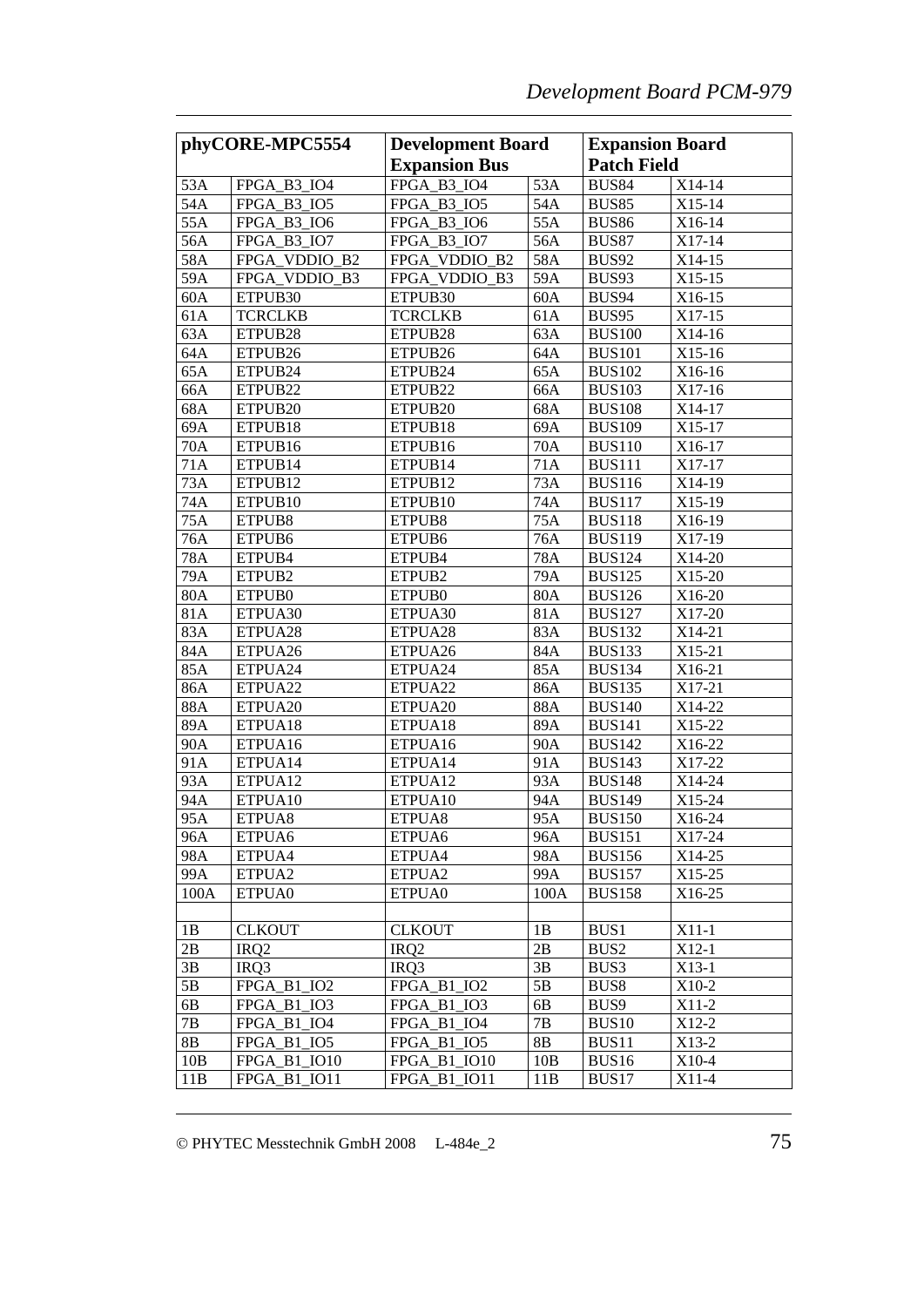| phyCORE-MPC5554 |                     | <b>Development Board</b>            |                 | <b>Expansion Board</b> |          |
|-----------------|---------------------|-------------------------------------|-----------------|------------------------|----------|
|                 |                     | <b>Expansion Bus</b>                |                 | <b>Patch Field</b>     |          |
| 12B             | FPGA_B1_IO12        | FPGA B1 IO12                        | 12B             | BUS18                  | X12-4    |
| 13B             | FPGA_B1_IO13        | FPGA_B1_IO13                        | 13B             | BUS <sub>19</sub>      | $X13-4$  |
| 15B             | FPGA_B1_IO18        | FPGA_B1_IO18                        | 15B             | <b>BUS24</b>           | X10-5    |
| 16B             | FPGA_B1_IO19        | FPGA_B1_IO19                        | 16B             | BUS25                  | $X11-5$  |
| 17 <sub>B</sub> | FPGA_B1_IO20        | FPGA_B1_IO20                        | 17B             | <b>BUS26</b>           | $X12-5$  |
| 18B             | FPGA_B1_IO21        | FPGA_B1_IO21                        | 18B             | BUS27                  | $X13-5$  |
| 20B             | FPGA_B4_IO0         | FPGA B4 IO0                         | 20B             | BUS32                  | $X10-6$  |
| 21B             | FPGA_B4_IO1         | FPGA_B4_IO1                         | 21B             | BUS33                  | $X11-6$  |
| 22B             | FPGA_B4_IO2         | FPGA_B4_IO2                         | 22B             | BUS34                  | $X12-6$  |
| 23B             | FPGA_B4_IO3         | FPGA_B4_IO3                         | 23B             | BUS35                  | $X13-6$  |
| 25B             | FPGA_B4_IO8         | FPGA_B4_IO8                         | 25B             | <b>BUS40</b>           | X10-7    |
| 26B             | FPGA_B4_IO9         | FPGA_B4_IO9                         | 26B             | <b>BUS41</b>           | X11-7    |
| 27B             | FPGA_B4_IO10        | FPGA_B4_IO10                        | 27B             | <b>BUS42</b>           | X12-7    |
| 28B             | FPGA_B4_IO11        | FPGA_B4_IO11                        | 28B             | BUS43                  | X13-7    |
| 30B             | FPGA_B4_IO16        | FPGA_B4_IO16                        | 30B             | <b>BUS48</b>           | X10-9    |
| 31B             | FPGA_B4_IO17        | <b>FPGA B4 IO17</b>                 | 31B             | <b>BUS49</b>           | X11-9    |
| 32B             | FPGA_B4_IO18        | FPGA_B4_IO18                        | 32B             | <b>BUS50</b>           | X12-9    |
| 33B             | FPGA_B4_IO19        | FPGA_B4_IO19                        | 33B             | BUS51                  | X13-9    |
| 35B             | FPGA_B4_IO24        | FPGA_B4_IO24                        | 35B             | BUS56                  | X10-10   |
| 36B             | FPGA_B4_IO25        | FPGA_B4_IO25                        | 36B             | BUS57                  | $X11-10$ |
| 37B             | FPGA_VDDIO_B1       | FPGA_VDDIO_B1                       | 37B             | BUS58                  | X12-10   |
| 38B             | FPGA_VDDIO_B4       | FPGA_VDDIO_B4                       | 38B             | BUS59                  | X13-10   |
| 40B             | FPGA_B2_IO4         | FPGA_B2_IO4                         | 40B             | BUS <sub>64</sub>      | X10-11   |
| 41B             | FPGA_B2_IO5         | FPGA_B2_IO5                         | 41B             | BUS65                  | X11-11   |
| 42B             | FPGA_B2_IO6         | FPGA_B2_IO6                         | 42B             | <b>BUS66</b>           | X12-11   |
| 43B             | FPGA_B2_IO7         | FPGA_B2_IO7                         | 43B             | BUS67                  | X13-11   |
| 45B             | FPGA_B2_IO12        | FPGA_B2_IO12                        | 45B             | <b>BUS72</b>           | X10-12   |
| 46B             | FPGA_B2_IO13        | FPGA_B2_IO13                        | 46B             | BUS73                  | X11-12   |
| 47B             | FPGA_B2_IO14        | FPGA_B2_IO14                        | 47B             | <b>BUS74</b>           | X12-12   |
| 48B             | FPGA_B2_IO15        | FPGA_B2_IO15                        | 48B             | BUS75                  | X13-12   |
| 50 <sub>B</sub> | FPGA B3 IO0         | FPGA_B3_IO0                         | 50 <sub>B</sub> | <b>BUS80</b>           | X10-14   |
| 51B             | FPGA_B3_IO1         | $B3$ <sub>-IO1</sub><br><b>FPGA</b> | 51B             | BUS81                  | $X11-14$ |
| 52B             | FPGA_B3_IO2         | $B3$ <sub>-IO2</sub><br><b>FPGA</b> | 52B             | <b>BUS82</b>           | X12-14   |
| 53B             | FPGA_B3_IO3         | FPGA_B3_IO3                         | 53B             | BUS83                  | X13-14   |
| 55B             | FPGA_B3_IO8         | FPGA_B3_IO8                         | 55B             | $\rm BUS88$            | X10-15   |
| 56B             | FPGA_B3_IO9         | FPGA_B3_IO9                         | 56B             | BUS89                  | $X11-15$ |
| 57B             | <b>FPGA B3 IO10</b> | FPGA_B3_IO10                        | 57B             | <b>BUS90</b>           | X12-15   |
| 58B             | <b>FPGA B3 IO11</b> | <b>FPGA B3 IO11</b>                 | 58B             | <b>BUS91</b>           | $X13-15$ |
| 60B             | ETPUB31             | ETPUB31                             | 60B             | BUS96                  | X10-16   |
| 61B             | ETPUB29             | ETPUB29                             | 61B             | BUS97                  | $X11-16$ |
| 62B             | ETPUB27             | ETPUB27                             | 62B             | BUS98                  | $X12-16$ |
| 63B             | ETPUB <sub>25</sub> | ETPUB <sub>25</sub>                 | 63B             | BUS99                  | X13-16   |
| 65B             | ETPUB <sub>23</sub> | ETPUB <sub>23</sub>                 | 65B             | <b>BUS104</b>          | X10-17   |
| 66B             | ETPUB21             | ETPUB21                             | 66B             | <b>BUS105</b>          | X11-17   |
| 67B             | ETPUB19             | ETPUB19                             | 67B             | <b>BUS106</b>          | X12-17   |
| 68B             | ETPUB17             | ETPUB17                             | 68B             | <b>BUS107</b>          | X13-17   |
| 70B             | ETPUB <sub>15</sub> | ETPUB15                             | 70 <sub>B</sub> | <b>BUS112</b>          | X10-19   |
| 71B             | ETPUB13             | ETPUB13                             | 71B             | <b>BUS113</b>          | X11-19   |
| 72B             | ETPUB11             | ETPUB11                             | 72B             | <b>BUS114</b>          | X12-19   |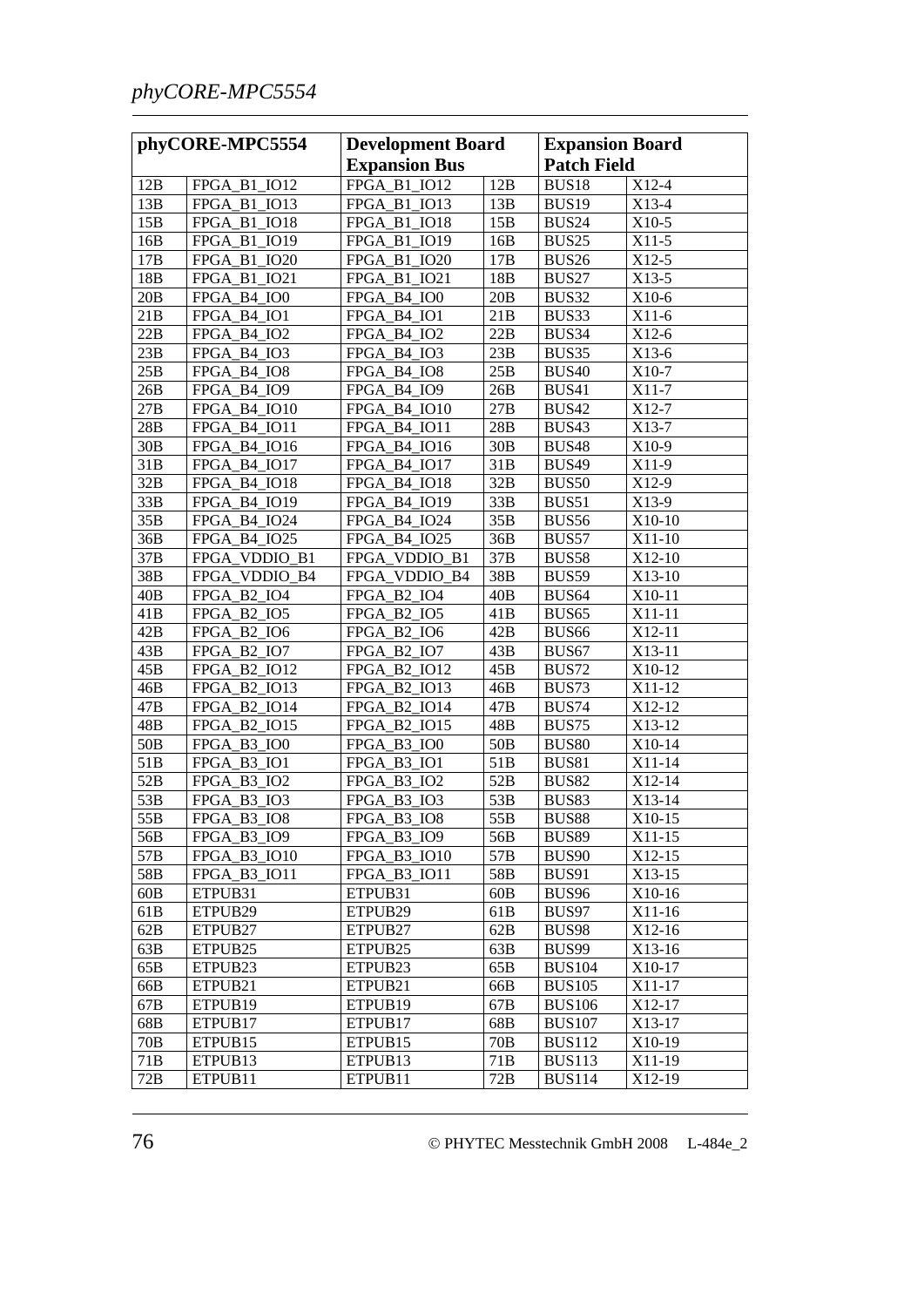| phyCORE-MPC5554 |                     | <b>Development Board</b> |                 | <b>Expansion Board</b> |                     |
|-----------------|---------------------|--------------------------|-----------------|------------------------|---------------------|
|                 |                     | <b>Expansion Bus</b>     |                 | <b>Patch Field</b>     |                     |
| 73B             | ETPUB9              | ETPUB9                   | 73B             | <b>BUS115</b>          | X13-19              |
| 75B             | ETPUB7              | ETPUB7                   | 75B             | <b>BUS120</b>          | X10-20              |
| 76B             | ETPUB5              | ETPUB5                   | 76B             | <b>BUS121</b>          | X11-20              |
| 77B             | ETPUB3              | ETPUB3                   | 77B             | <b>BUS122</b>          | X12-20              |
| 78B             | <b>TCRCLKA</b>      | TCRCLKA                  | 78B             | <b>BUS123</b>          | X13-20              |
| 80B             | ETPUB1              | ETPUB1                   | 80B             | <b>BUS128</b>          | X <sub>1</sub> 0-21 |
| 81B             | ETPUA31             | ETPUA31                  | 81B             | <b>BUS129</b>          | X11-21              |
| 82B             | ETPUA29             | ETPUA <sub>29</sub>      | 82B             | <b>BUS130</b>          | X12-21              |
| 83B             | ETPUA27             | ETPUA27                  | 83B             | <b>BUS131</b>          | X13-21              |
| 85B             | ETPUA25             | ETPUA <sub>25</sub>      | 85B             | <b>BUS136</b>          | X10-22              |
| 86B             | ETPUA <sub>23</sub> | ETPUA <sub>23</sub>      | 86B             | <b>BUS137</b>          | X11-22              |
| 87B             | ETPUA21             | ETPUA21                  | 87B             | <b>BUS138</b>          | X12-22              |
| 88B             | ETPUA19             | ETPUA <sub>19</sub>      | 88B             | <b>BUS139</b>          | X13-22              |
| 90B             | ETPUA17             | ETPUA17                  | 90B             | <b>BUS144</b>          | X10-24              |
| 91 <sub>B</sub> | ETPUA <sub>15</sub> | ETPUA <sub>15</sub>      | 91 <sub>B</sub> | <b>BUS145</b>          | X11-24              |
| 92B             | ETPUA <sub>13</sub> | ETPUA <sub>13</sub>      | 92B             | <b>BUS146</b>          | X12-24              |
| 93B             | ETPUA11             | ETPUA11                  | 93B             | <b>BUS147</b>          | X13-24              |
| 95B             | ETPUA9              | ETPUA9                   | 95 <sub>B</sub> | <b>BUS152</b>          | X <sub>1</sub> 0-25 |
| 96B             | ETPUA7              | ETPUA7                   | 96B             | <b>BUS153</b>          | X11-25              |
| 97B             | ETPUA5              | ETPUA5                   | 97B             | <b>BUS154</b>          | X12-25              |
| 98B             | ETPUA3              | ETPUA3                   | 98B             | <b>BUS155</b>          | X13-25              |
| 100B            | ETPUA1              | ETPUA1                   | 100B            | <b>BUS159</b>          | X17-25              |
|                 |                     |                          |                 |                        |                     |
| 6C              | <b>VBAT</b>         | VBAT                     | 6C              | <b>VBAT</b>            | $X6-1$              |
| 8C              |                     |                          | 8C              | <b>PFO</b>             | $X8-1$              |
| 9C              | PWRGOOD<br>/RSTCFG  | PWRGOOD<br>/RSTCFG       | 9C              | <b>BOOT</b>            | $X8-2$              |
| 10C             | /RESET              |                          | 10C             | <b>RESET</b>           | $X9-1$              |
| 11C             |                     | /RESET                   | 11C             | <b>RESOUT</b>          | $X9-2$              |
| 13C             | /RSTOUT             | /RSTOUT<br>EMIOS1        | 13C             | GPIO <sub>2</sub>      | $X$ 5-4             |
| 14C             | EMIOS <sub>1</sub>  |                          | 14C             | GPIO <sub>4</sub>      | $X7-4$              |
| 15C             | EMIOS3              | EMIOS3                   |                 |                        |                     |
|                 | EMIOS5              | EMIOS5                   | 15C             | GPIO5                  | $X8-4$              |
| 16C             | EMIOS7              | EMIOS7                   | 16C             | GPIO7                  | $X2-5$              |
| 18C             | <b>CANHB</b>        | <b>CANHB</b>             | 18C             | GPIO <sub>10</sub>     | $X5-5$              |
| 19C             | <b>RXDB</b>         | <b>RXDB</b>              | 19C             | GPIO12                 | $X7-5$              |
| 20C             | <b>TXDB</b>         | <b>TXDB</b>              | 20C             | GPIO13                 | $X8-5$              |
| 21C             | RXDB RS232          | RXDB_RS232               | 21C             | GPIO15                 | $X2-6$              |
| 23C             | TXDB RS232          | TXDB RS232               | 23C             | GPIO <sub>18</sub>     | $X5-6$              |
| 24C             | <b>CNRXC</b>        | <b>CNRXC</b>             | 24C             | GPIO <sub>20</sub>     | X7-6                |
| 25C             | <b>CNTXC</b>        | <b>CNTXC</b>             | 25C             | GPIO21                 | $X8-6$              |
| 26C             | EMIOS9              | EMIOS9                   | 26C             | GPIO <sub>23</sub>     | $X2-7$              |
| 28C             | EMIOS <sub>11</sub> | EMIOS <sub>11</sub>      | 28C             | GPIO <sub>26</sub>     | $X5-7$              |
| 29C             | EMIOS13             | EMIOS <sub>13</sub>      | 29C             | GPIO28                 | $X7-7$              |
| 30 <sub>C</sub> | EMIOS <sub>15</sub> | EMIOS <sub>15</sub>      | 30 <sub>C</sub> | GPIO29                 | $X8-7$              |
| 31 <sup>C</sup> | <b>SCL</b>          | <b>SCL</b>               | 31C             | GPIO31                 | $X2-9$              |
| 33C             | <b>LAN LEDA</b>     | <b>LAN LEDA</b>          | 33C             | GPIO34                 | $X5-9$              |
| 34C             | <b>LAN LEDB</b>     | LAN LEDB                 | 34C             | GPIO36                 | $X7-9$              |
| 35C             | LAN TPI-            | <b>LAN TPI-</b>          | 35C             | GPIO37                 | $X8-9$              |
| 36C             | LAN_TPO-            | LAN TPO-                 | 36C             | GPIO39                 | $X2-10$             |
| 38C             | EMIOS17             | EMIOS17                  | 38C             | GPIO <sub>42</sub>     | $X5-10$             |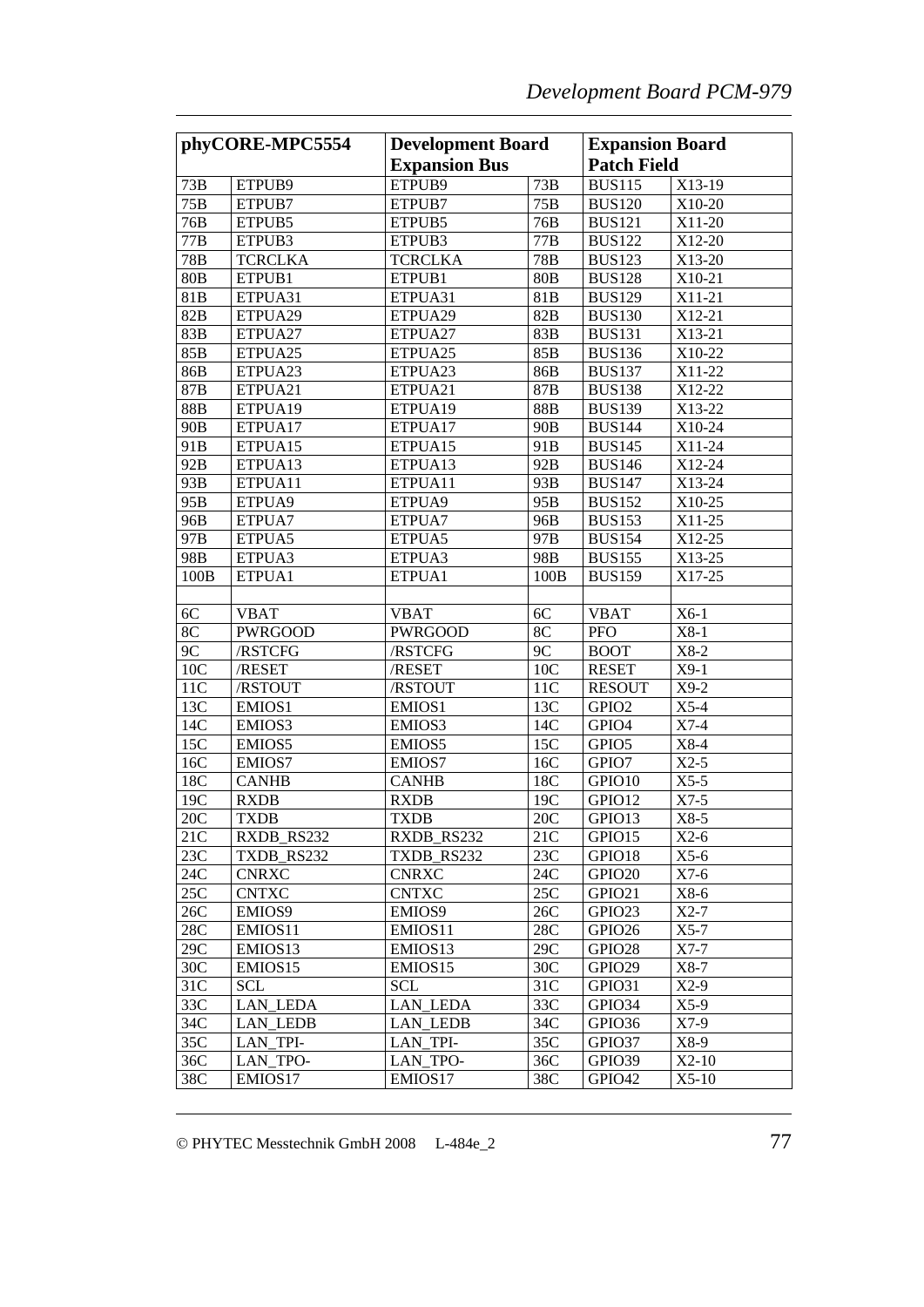## *phyCORE-MPC5554*

| phyCORE-MPC5554 |                             | <b>Development Board</b><br><b>Expansion Bus</b> |            | <b>Expansion Board</b><br><b>Patch Field</b> |                    |
|-----------------|-----------------------------|--------------------------------------------------|------------|----------------------------------------------|--------------------|
|                 |                             |                                                  |            |                                              |                    |
| 39C<br>40C      | EMIOS19                     | EMIOS19<br>EMIOS21                               | 39C<br>40C | GPIO44                                       | $X7-10$<br>$X8-10$ |
|                 | EMIOS21<br>EMIOS23          |                                                  | 41C        | GPIO45<br>GPIO47                             | $X2-11$            |
| 41C             |                             | EMIOS23                                          |            |                                              |                    |
| 43C             | GPIO204                     | GPIO204                                          | 43C        | GPIO50                                       | $X5-11$            |
| 44C             | <b>GPIO206</b>              | <b>GPIO206</b>                                   | 44C        | GPIO52                                       | $X7-11$<br>X8-11   |
| 45C             | <b>SINA</b><br><b>SOUTA</b> | <b>SINA</b>                                      | 45C<br>46C | GPIO53                                       | $X2-12$            |
| 46C<br>48C      |                             | <b>SOUTA</b>                                     |            | GPIO55                                       | $X5-12$            |
|                 | PSCA1                       | PSCA1                                            | 48C        | GPIO58                                       |                    |
| 49C             | PSCA3                       | PSCA3                                            | 49C        | GPIO60                                       | $X7-12$            |
| 50C             | PSCA5                       | PSCA5                                            | 50C        | GPIO61                                       | X8-12              |
| 51C             | <b>SINB</b>                 | <b>SINB</b>                                      | 51C        | GPIO63                                       | $X2-14$            |
| 53C             | <b>SOUTB</b>                | <b>SOUTB</b>                                     | 53C        | GPIO66                                       | $X5-14$            |
| 54C             | PCSB1                       | PCSB1                                            | 54C        | GPIO68                                       | $X7-14$            |
| 55C             | PCSB3                       | PCSB3                                            | 55C        | GPIO69                                       | X8-14              |
| 56C             | PCSB5                       | PCSB5                                            | 56C        | GPIO71                                       | $X2-15$            |
| 58C             | /TEST                       | /TEST                                            | 58C        | GPIO74                                       | $X5-15$            |
| 59C             | <b>JCOPM</b>                | <b>JCOPM</b>                                     | 59C        | GPIO76                                       | $X7-15$            |
| 60C             | $MPC$ _TDI                  | MPC_TDI                                          | 60C        | GPIO77                                       | X8-15              |
| 61C             | MPC_TCK                     | MPC_TCK                                          | 61C        | GPIO79                                       | $X2-16$            |
| 63C             | MPC_TMS                     | MPC_TMS                                          | 63C        | GPIO82                                       | $X5-16$            |
| 64C             | /MSEO0                      | /MSEO0                                           | 64C        | GPIO84                                       | $X7-16$            |
| 65C             | /MSEO1                      | /MSEO1                                           | 65C        | GPIO85                                       | X8-16              |
| 66C             | MD <sub>00</sub>            | MDO <sub>0</sub>                                 | 66C        | GPIO87                                       | $X2-17$            |
| 68C             | MDO <sub>2</sub>            | MDO <sub>2</sub>                                 | 68C        | GPIO90                                       | $X5-17$            |
| 69C             | MDO4                        | MDO4                                             | 69C        | GPIO92                                       | $X7-17$            |
| 70C             | MD <sub>O6</sub>            | MDO <sub>6</sub>                                 | 70C        | GPIO93                                       | X8-17              |
| 71C             | MDO <sub>8</sub>            | MDO <sub>8</sub>                                 | 71C        | GPIO95                                       | $X2-19$            |
| 73C             | DAC0                        | DAC0                                             | 73C        | GPIO98                                       | $X5-19$            |
| 74C             | ETRIG1                      | ETRIG1                                           | 74C        | GPIO100                                      | $X7-19$            |
| 75C             | ETRIG0                      | ETRIG0                                           | 75C        | GPIO101                                      | X8-19              |
| 76C             | <b>AN38</b>                 | <b>AN38</b>                                      | 76C        | GPIO103                                      | $X2-20$            |
| 78C             | AN36                        | AN36                                             | 78C        | GPIO106                                      | $X5-20$            |
| 79C             | AN34                        | AN34                                             | 79C        | GPIO108                                      | $X7-20$            |
| 80C             | AN32                        | AN32                                             | 80C        | GPIO109                                      | X8-20              |
| 81C             | AN30                        | AN30                                             | 81C        | GPIO111                                      | $X2-21$            |
| 83C             | AN28                        | AN28                                             | 83C        | GPIO114                                      | $X5-21$            |
| 84C             | AN26                        | AN26                                             | 84C        | GPIO116                                      | $X7-21$            |
| 85C             | AN24                        | AN24                                             | 85C        | GPIO117                                      | X8-21              |
| 86C             | AN22                        | AN22                                             | 86C        | GPIO119                                      | $X2-22$            |
| 88C             | AN20                        | AN20                                             | 88C        | GPIO122                                      | $X5-22$            |
| 89C             | AN18                        | AN18                                             | 89C        | GPIO124                                      | $X7-22$            |
| 90C             | AN16                        | AN16                                             | 90C        | GPIO125                                      | X8-22              |
| 91C             | AN14                        | AN14                                             | 91C        | GPIO127                                      | $X2-24$            |
| 93C             | AN12                        | AN12                                             | 93C        | GPIO130                                      | $X5-24$            |
| 94C             | AN10                        | AN10                                             | 94C        | GPIO132                                      | $X7-24$            |
| 95C             | AN <sub>8</sub>             | AN <sub>8</sub>                                  | 95C        | GPIO133                                      | X8-24              |
| 96C             | AN <sub>6</sub>             | AN <sub>6</sub>                                  | 96C        | GPIO135                                      | $X2-25$            |
| 98C             | AN4                         | AN4                                              | 98C        | GPIO138                                      | $X5-25$            |
| 99C             | AN2                         | AN2                                              | 99C        | GPIO140                                      | $X7-25$            |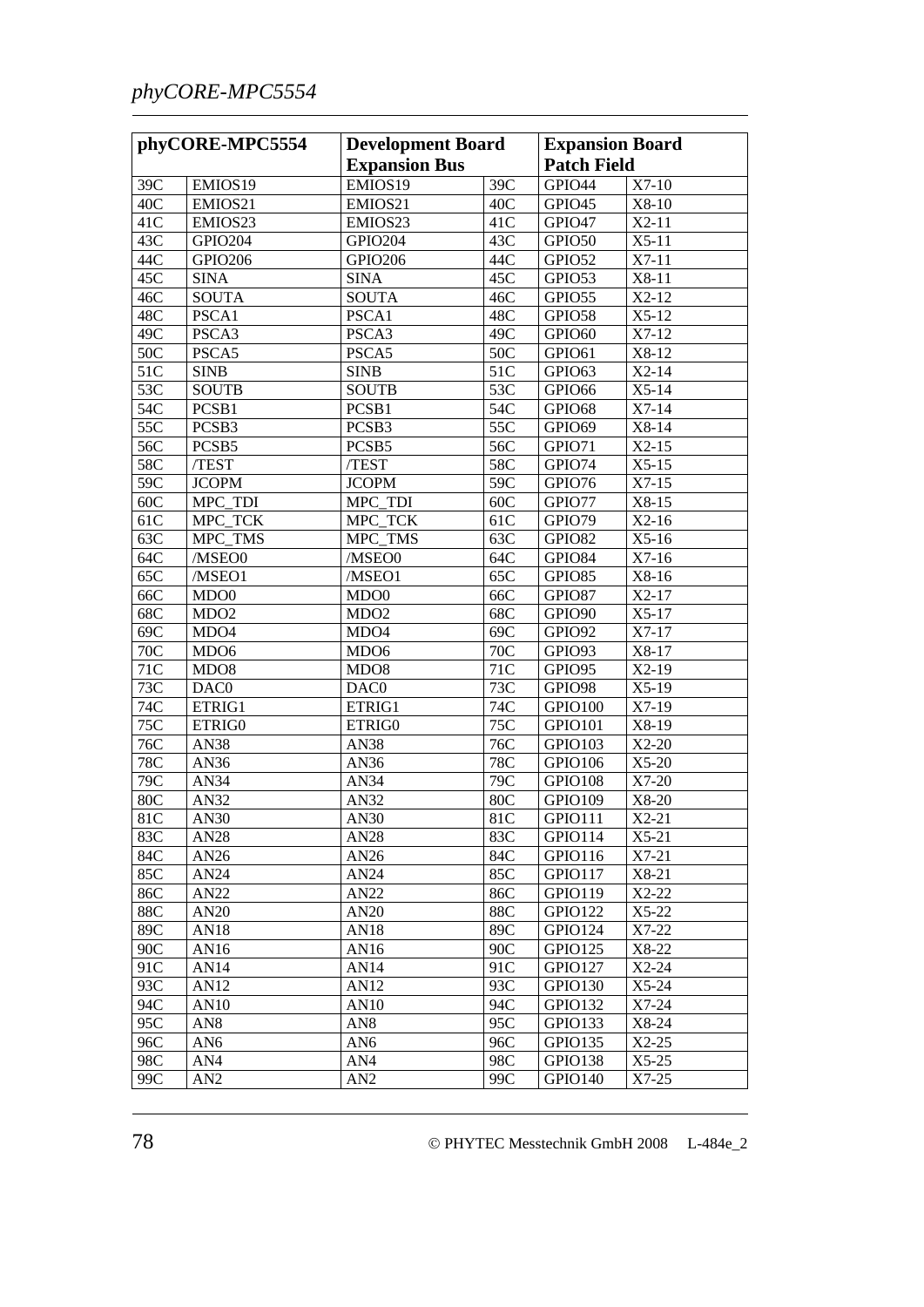| phyCORE-MPC5554 |                   | <b>Development Board</b> |                 | <b>Expansion Board</b> |         |
|-----------------|-------------------|--------------------------|-----------------|------------------------|---------|
|                 |                   | <b>Expansion Bus</b>     |                 | <b>Patch Field</b>     |         |
| 100C            | AN <sub>0</sub>   | AN <sub>0</sub>          | 100C            | GPIO141                | X8-25   |
|                 |                   |                          |                 |                        |         |
| 6D              | <b>VPD</b>        | <b>VPD</b>               | 6 <sub>D</sub>  | *VPD                   | $X6-2$  |
| 7D              | /WDO              | /WDO                     | 7D              | PFI                    | $X7-1$  |
| 8D              | <b>WDI</b>        | <b>WDI</b>               | 8D              | <b>WDI</b>             | $X7-2$  |
| 10D             | $X_10D$           | $X_10D$                  | 10D             | <b>RESIN</b>           | $X2-4$  |
| 11D             | EMIOS0            | <b>EMIOS0</b>            | 11D             | GPIO <sub>0</sub>      | $X3-4$  |
| 12D             | EMIOS2            | EMIOS2                   | 12D             | GPIO1                  | X4-4    |
| 13D             | EMIOS4            | EMIOS4                   | 13D             | GPIO3                  | $X6-4$  |
| 15D             | EMIOS6            | EMIOS6                   | 15D             | GPIO <sub>6</sub>      | $X9-4$  |
| 16D             | <b>RXDA</b>       | <b>RXDA</b>              | 16D             | GPIO <sub>8</sub>      | $X3-5$  |
| 17D             | <b>TXDA</b>       | <b>TXDA</b>              | 17D             | GPIO9                  | $X4-5$  |
| 18D             | <b>CANLB</b>      | <b>CANLB</b>             | 18D             | GPIO11                 | $X6-5$  |
| 20D             | <b>CANLA</b>      | <b>CANLA</b>             | 20D             | GPIO14                 | $X9-5$  |
| 21D             | <b>CANHA</b>      | <b>CANHA</b>             | 21D             | GPIO16                 | $X3-6$  |
| 22D             | RXDA_RS232        | RXDA_RS232               | 22D             | GPIO17                 | $X4-6$  |
| 23D             | TXDA_RS232        | TXDA_RS232               | 23D             | GPIO19                 | X6-6    |
| 25D             | EMIOS8            | EMIOS8                   | 25D             | GPIO22                 | $X9-6$  |
| 26D             | EMIOS10           | EMIOS10                  | 26D             | GPIO24                 | $X3-7$  |
| 27D             | EMIOS12           | EMIOS12                  | 27D             | GPIO25                 | X4-7    |
| 28D             | EMIOS14           | EMIOS14                  | 28D             | GPIO27                 | $X6-7$  |
| 30D             | EMIOS16           | EMIOS16                  | 30D             | GPIO30                 | $X9-7$  |
| 31D             | EMIOS18           | EMIOS18                  | 31D             | GPIO32                 | $X3-9$  |
| 32D             | <b>SDA</b>        | SDA                      | 32D             | GPIO33                 | X4-9    |
| 33D             | /RTC_IRQ          | /RTC_IRQ                 | 33D             | GPIO35                 | X6-9    |
| 35D             | LAN_TPI+          | LAN_TPI+                 | 35D             | GPIO38                 | X9-9    |
| 36D             | LAN_TPO+          | LAN_TPO+                 | 36D             | GPIO <sub>40</sub>     | $X3-10$ |
| 37D             | DQ1WIRE           | DQ1WIRE                  | 37D             | GPIO41                 | $X4-10$ |
| 38D             | EMIOS20           | EMIOS20                  | 38D             | GPIO43                 | X6-10   |
| 40D             | EMIOS22           | EMIOS22                  | 40D             | GPIO46                 | $X9-10$ |
| 41D             | GPIO203           | GPIO203                  | 41D             | GPIO48                 | $X3-11$ |
| 42D             | GPIO205           | GPIO205                  | 42D             | GPIO49                 | $X4-11$ |
| 43D             | <b>GPIO207</b>    | <b>GPIO207</b>           | 43D             | GPIO51                 | $X6-11$ |
| 45D             | <b>SCKA</b>       | <b>SCKA</b>              | 45D             | GPIO54                 | $X9-11$ |
| 46D             | PSCA0             | PSCA0                    | 46D             | GPIO56                 | $X3-12$ |
| 47 <sub>D</sub> | PSCA <sub>2</sub> | PSCA2                    | 47D             | GPIO57                 | X4-12   |
| 48D             | PSCA4             | PSCA4                    | 48D             | GPIO59                 | $X6-12$ |
| 50 <sub>D</sub> | <b>SCKB</b>       | <b>SCKB</b>              | 50 <sub>D</sub> | GPIO62                 | $X9-12$ |
| 51D             | PCSB <sub>0</sub> | PCSB <sub>0</sub>        | 51D             | GPIO64                 | $X3-14$ |
| 52D             | PCSB <sub>2</sub> | PCSB <sub>2</sub>        | 52D             | GPIO65                 | $X4-14$ |
| 53D             | PCSB4             | PCSB4                    | 53D             | GPIO67                 | X6-14   |
| 55D             | <b>FPGA TMS</b>   | FPGA_TMS                 | 55D             | GPIO70                 | $X9-14$ |
| 56D             | FPGA_TDI          | FPGA_TDI                 | 56D             | GPIO72                 | $X3-15$ |
| 57D             | FPGA_TDO          | FPGA_TDO                 | 57D             | GPIO73                 | $X4-15$ |
| 58D             | FPGA_TCK          | FPGA_TCK                 | 58D             | GPIO75                 | $X6-15$ |
| 60D             | MPC_TDO           | MPC_TDO                  | 60D             | GPIO78                 | $X9-15$ |
| 61D             | /EVTO             | /EVTO                    | 61D             | GPIO80                 | $X3-16$ |
| 62D             | /EVTI             | /EVTI                    | 62D             | GPIO81                 | $X4-16$ |
| 63D             | /RDY              | /RDY                     | 63D             | GPIO83                 | $X6-16$ |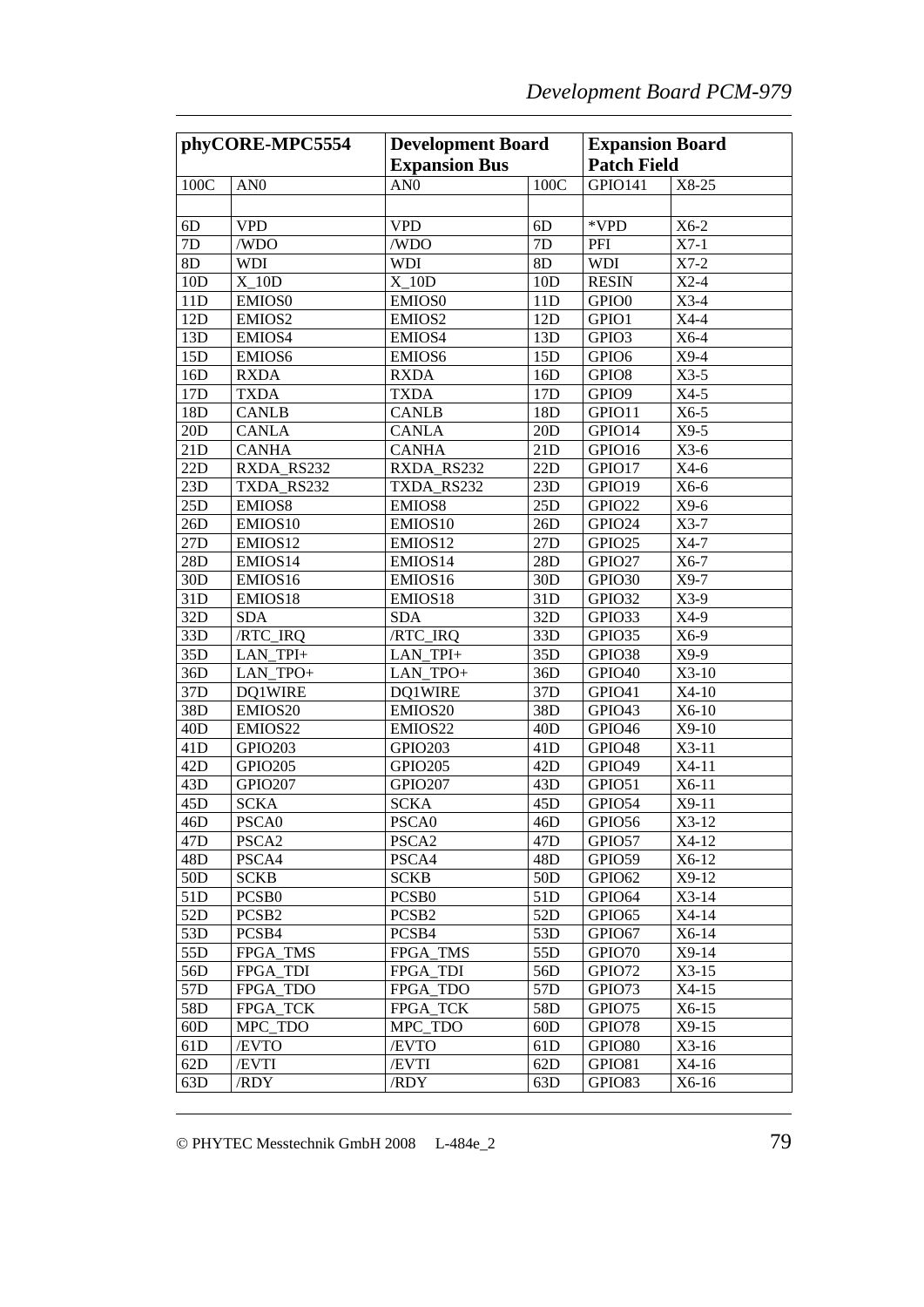## *phyCORE-MPC5554*

| phyCORE-MPC5554 |                  |                      | <b>Development Board</b> |                | <b>Expansion Board</b> |
|-----------------|------------------|----------------------|--------------------------|----------------|------------------------|
|                 |                  | <b>Expansion Bus</b> |                          |                | <b>Patch Field</b>     |
| 65D             | <b>MCKO</b>      | <b>MCKO</b>          | 65D                      | GPIO86         | $X9-16$                |
| 66D             | MDO1             | MDO1                 | 66D                      | GPIO88         | X3-17                  |
| 67D             | MDO3             | MDO3                 | 67D                      | GPIO89         | X4-17                  |
| 68D             | MDO <sub>5</sub> | MDO <sub>5</sub>     | 68D                      | <b>GPIO91</b>  | X6-17                  |
| 70D             | MDO7             | MDO7                 | 70 <sub>D</sub>          | GPIO94         | $X9-17$                |
| 71D             | MDO <sub>9</sub> | MDO <sub>9</sub>     | 71D                      | GPIO96         | $X3-19$                |
| 72D             | MDO10            | MDO10                | 72D                      | GPIO97         | X4-19                  |
| 73D             | MDO11            | MDO11                | 73D                      | GPIO99         | X6-19                  |
| 75D             | AN39             | AN39                 | 75D                      | GPIO102        | $X9-19$                |
| 76D             | AN37             | AN37                 | 76D                      | GPIO104        | $X3-20$                |
| 77 <sub>D</sub> | AN35             | AN35                 | 77 <sub>D</sub>          | GPIO105        | $X4-20$                |
| 78D             | AN33             | AN33                 | 78D                      | GPIO107        | X6-20                  |
| 80D             | AN31             | AN31                 | 80D                      | <b>GPIO110</b> | $X9-20$                |
| 81D             | AN29             | AN29                 | 81 <sub>D</sub>          | <b>GPIO112</b> | $X3-21$                |
| 82D             | AN27             | <b>AN27</b>          | 82D                      | GPIO113        | $X4-21$                |
| 83D             | AN25             | AN25                 | 83D                      | <b>GPIO115</b> | $X6-21$                |
| 85D             | AN23             | AN23                 | 85D                      | GPIO118        | $X9-21$                |
| 86D             | AN21             | AN21                 | 86D                      | GPIO120        | X3-22                  |
| 87D             | AN19             | AN19                 | 87D                      | <b>GPIO121</b> | X4-22                  |
| 88D             | AN17             | AN17                 | 88D                      | <b>GPIO123</b> | X6-22                  |
| 90D             | <b>AN15</b>      | <b>AN15</b>          | 90 <sub>D</sub>          | GPIO126        | X9-22                  |
| 91D             | AN13             | AN13                 | 91D                      | <b>GPIO128</b> | $X3-24$                |
| 92D             | <b>AN11</b>      | <b>AN11</b>          | 92D                      | GPIO129        | X4-24                  |
| 93D             | AN9              | AN9                  | 93D                      | GPIO131        | X6-24                  |
| 95 <sub>D</sub> | AN7              | AN7                  | 95 <sub>D</sub>          | GPIO134        | $X9-24$                |
| 96D             | AN <sub>5</sub>  | AN5                  | 96D                      | GPIO136        | $X3-25$                |
| 97D             | AN3              | AN3                  | 97D                      | GPIO137        | X4-25                  |
| 98 <sub>D</sub> | AN1              | AN1                  | 98 <sub>D</sub>          | <b>GPIO139</b> | $X6-25$                |
| 100D            | <b>VRH</b>       | <b>VRH</b>           | 100D                     | GPIO142        | $X9-25$                |

*Table 17: Signal Pin Assignment for the phyCORE-MPC5554 / Development Board / Expansion Board*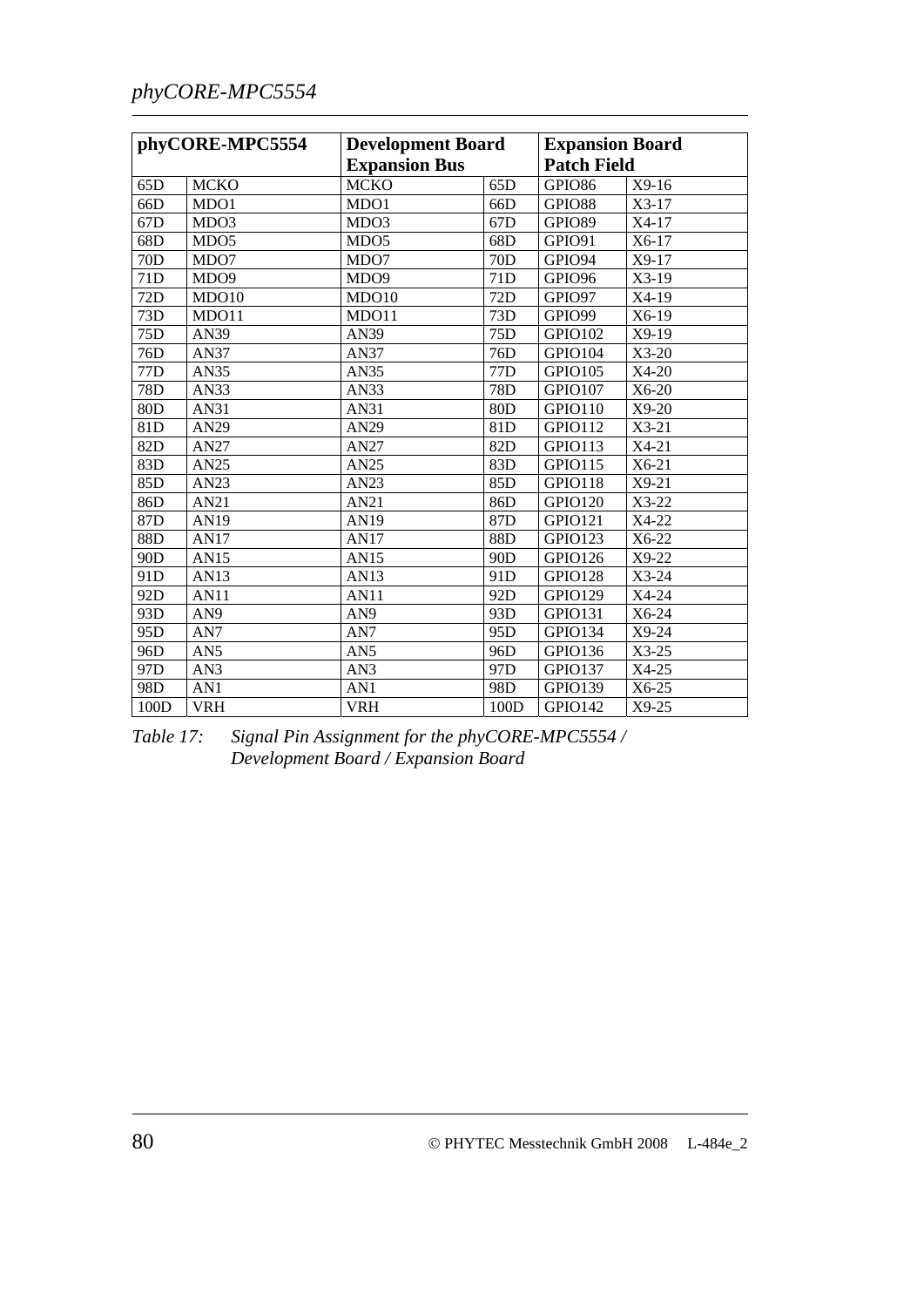| phyCORE MPC5554 |                        | <b>Development Board</b> |                        | <b>Expansion Board</b> |                                                 |  |
|-----------------|------------------------|--------------------------|------------------------|------------------------|-------------------------------------------------|--|
|                 |                        | <b>Expansion Bus</b>     |                        | <b>Patch Field</b>     |                                                 |  |
|                 | 1C, 2C, 1D,            |                          | 1C, 2C, 1D,            |                        | X2-1, X2-2                                      |  |
| VDD3V3          | 2D                     | VDD3V3                   | 2D                     | VCC1                   | $X3-1, X3-2$                                    |  |
| VDD5V           | 4C, 5C                 | 5V                       | 4C, 5C                 | VCC <sub>2</sub>       | X4-1, X4-2                                      |  |
| VDD3V3          | 4D, 5D                 | VDD3V3                   | 4D, 5D                 | VCC <sub>3</sub>       | $X5-1, X5-2$                                    |  |
| <b>DGND</b>     | 2A, 7A, 12A,           | <b>DGND</b>              | 2A, 7A, 12A,           | <b>GND</b>             | X2-3, X2-8, X2-13,                              |  |
|                 | 17A, 22A,              |                          | 17A, 22A,              |                        | X2-18, X2-23, X3-3,                             |  |
|                 | 27A, 32A,              |                          | 27A, 32A,              |                        | X3-8, X3-13, X3-18,                             |  |
|                 | 37A, 42A,              |                          | 37A, 42A,              |                        | X3-23, X4-3, X4-8,                              |  |
|                 | 47A, 52A,              |                          | 47A, 52A,              |                        | X4-13, X4-18, X4-23,                            |  |
|                 | 57A, 62A,              |                          | 57A, 62A,              |                        | X5-3, X5-8, X5-13,                              |  |
|                 | 67A, 72A,              |                          | 67A, 72A,              |                        | X5-18, X5-23, X6-3,                             |  |
|                 | 77A, 82A,              |                          | 77A, 82A,              |                        | X6-8, X6-13, X6-18,                             |  |
|                 | 87A, 92A,              |                          | 87A, 92A,              |                        | X6-23, X7-3, X7-8,                              |  |
|                 | 97A, 4B, 9B,           |                          | 97A, 4B, 9B,           |                        | X7-13, X7-18, X7-23,                            |  |
|                 | 14B, 19B,              |                          | 14B, 19B,              |                        | X8-3, X8-8, X8-13,                              |  |
|                 | 24B, 29B,              |                          | 24B, 29B,              |                        | X8-18, X8-23, X9-3,                             |  |
|                 | 34B, 39B,              |                          | 34B, 39B,              |                        | X9-8, X9-13, X9-18,                             |  |
|                 | 44B, 49B,              |                          | 44B, 49B,              |                        | X9-23, X10-3, X10-8,                            |  |
|                 | 54B, 59B,              |                          | 54B, 59B,              |                        | X10-13, X10-18,                                 |  |
|                 | 64B, 69B,              |                          | 64B, 69B,              |                        | X10-23, X11-3, X11-8,                           |  |
|                 | 74B, 79B,              |                          | 74B, 79B,              |                        | X11-13, X11-18,                                 |  |
|                 | 84B, 89B,              |                          | 84B, 89B,              |                        | X11-23, X12-3, X12-8,                           |  |
|                 | 94B, 99B,              |                          | 94B, 99B,              |                        | X12-13, X12-18,                                 |  |
|                 | 3C, 7C, 12C,           |                          | 3C, 7C, 12C,           |                        | X12-23, X13-3, X13-8,                           |  |
|                 | 17C, 22C,              |                          | 17C, 22C,              |                        | X13-13, X13-18,                                 |  |
|                 | 27C, 32C,              |                          | 27C, 32C,              |                        | X13-23, X14-3, X14-8,                           |  |
|                 | 37C, 42C,              |                          | 37C, 42C,              |                        | X14-13, X14-18,                                 |  |
|                 | 47C, 52C,              |                          | 47C, 52C,              |                        | X14-23, X15-3, X15-8,                           |  |
|                 | 57C, 62C,              |                          | 57C, 62C,              |                        | X15-13, X15-18,                                 |  |
|                 | 67C, 3D, 9D,           |                          | 67C, 3D, 9D,           |                        | X15-23, X16-3, X16-8,                           |  |
|                 | 14D, 19D,<br>24D, 29D, |                          | 14D, 19D,<br>24D, 29D, |                        | X16-13, X16-18,                                 |  |
|                 | 34D, 39D,              |                          | 34D, 39D,              |                        | X16-23, X17-3, X17-8,<br>X17-13, X17-18, X17-23 |  |
|                 | 44D, 49D,              |                          | 44D, 49D,              |                        |                                                 |  |
|                 | 54D, 59D,              |                          | 54D, 59D,              |                        |                                                 |  |
|                 | 64D, 69D,              |                          | 64D, 69D,              |                        |                                                 |  |
|                 | 72C                    |                          | 72C                    |                        |                                                 |  |
| <b>AGND</b>     | 77C, 82C,              | <b>AGND</b>              | 77C, 82C,              |                        |                                                 |  |
|                 | 87C, 92C,              |                          | 87C, 92C,              |                        |                                                 |  |
|                 | 97C, 74D,              |                          | 97C, 74D,              |                        |                                                 |  |
|                 | 79D, 84D,              |                          | 79D, 84D,              |                        |                                                 |  |
|                 | 89D, 94D,              |                          | 89D, 94D,              |                        |                                                 |  |
|                 | 99D                    |                          | 99 <sub>D</sub>        |                        |                                                 |  |

*Table 18: Pin Assignment Power Supply for the phyCORE-MPC5554 / Development Board / Expansion Board*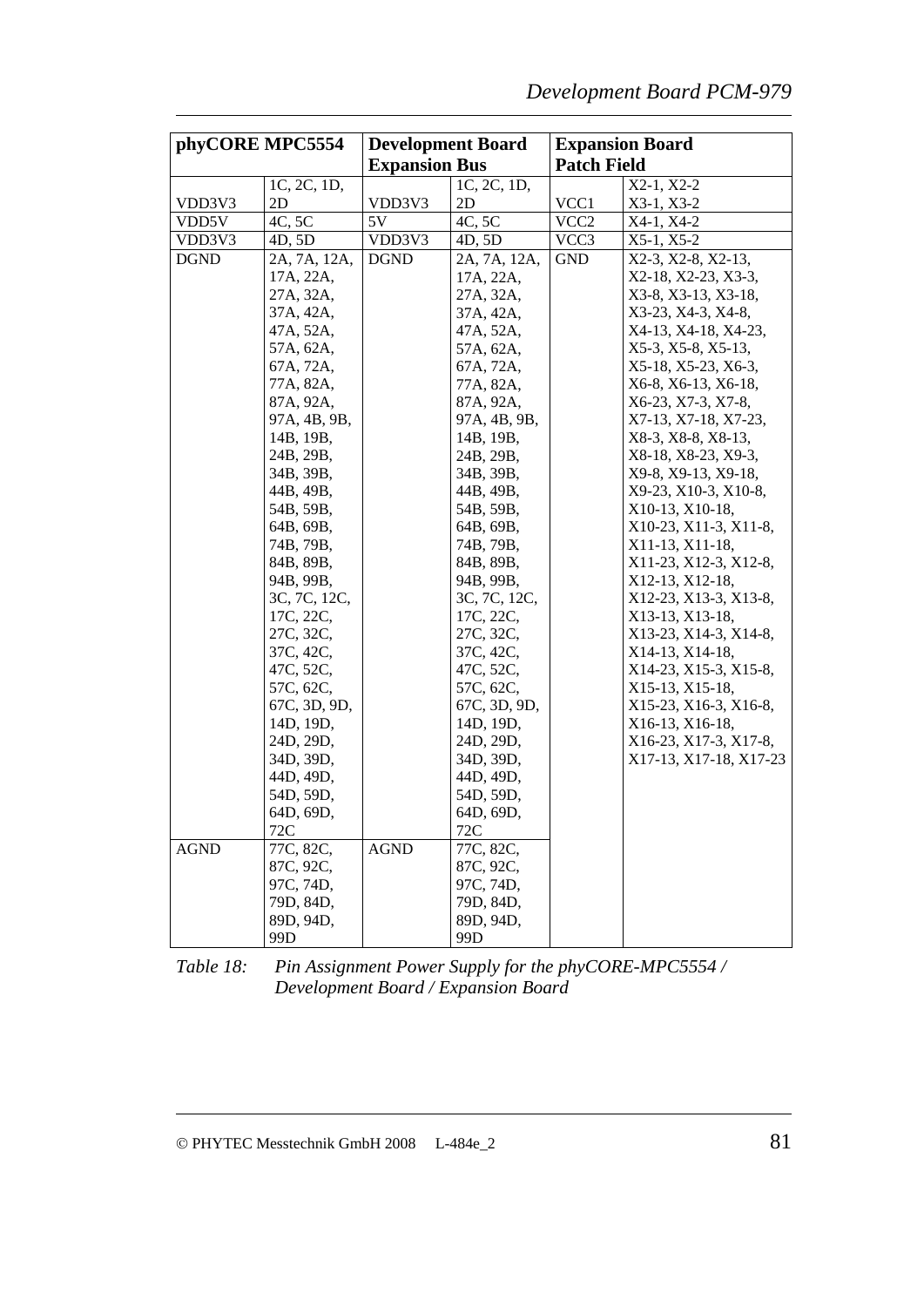| phyCORE-MPC5567 |                     | <b>Development Board</b> |           | <b>Expansion Board</b> |          |
|-----------------|---------------------|--------------------------|-----------|------------------------|----------|
|                 |                     | <b>Expansion Bus</b>     |           | <b>Patch Field</b>     |          |
| 1A              | <b>EXTCLK</b>       | <b>EXTCLK</b>            | 1A        | <b>BUS0</b>            | $X10-1$  |
| 3A              | IRQ4                | IRQ4                     | 3A        | BUS4                   | $X14-1$  |
| 4A              | IRQ5                | IRQ5                     | 4A        | BUS5                   | $X15-1$  |
| 5A              | FPGA_B1_IO0         | FPGA B1 IO0              | 5A        | BUS <sub>6</sub>       | X16-1    |
| 6A              | FPGA_B1_IO1         | FPGA_B1_IO1              | 6A        | BUS7                   | $X17-1$  |
| <b>8A</b>       | FPGA_B1_IO6         | FPGA_B1_IO6              | <b>8A</b> | BUS <sub>12</sub>      | $X14-2$  |
| <b>9A</b>       | FPGA_B1_IO7         | FPGA_B1_IO7              | <b>9A</b> | BUS <sub>13</sub>      | $X15-2$  |
| 10A             | FPGA_B1_IO8         | FPGA B1 IO8              | 10A       | BUS14                  | X16-2    |
| 11A             | FPGA_B1_IO9         | FPGA B1 IO9              | 11A       | BUS15                  | $X17-2$  |
| 13A             | FPGA_B1_IO14        | <b>FPGA B1 IO14</b>      | 13A       | <b>BUS20</b>           | $X14-4$  |
| 14A             | FPGA_B1_IO15        | FPGA_B1_IO15             | 14A       | BUS21                  | $X15-4$  |
| 15A             | FPGA_B1_IO16        | FPGA_B1_IO16             | 15A       | BUS22                  | X16-4    |
| 16A             | FPGA_B1_IO17        | FPGA_B1_IO17             | 16A       | BUS <sub>23</sub>      | X17-4    |
| 18A             | FPGA_B1_IO22        | FPGA_B1_IO22             | 18A       | BUS28                  | $X14-5$  |
| 19A             | FPGA_B1_IO23        | FPGA_B1_IO23             | 19A       | BUS29                  | $X15-5$  |
| 20A             | FPGA_B1_IO24        | <b>FPGA B1 IO24</b>      | 20A       | BUS30                  | X16-5    |
| 21A             | FPGA_B1_IO25        | FPGA_B1_IO25             | 21A       | BUS31                  | $X17-5$  |
| 23A             | FPGA B4 IO4         | FPGA_B4_IO4              | 23A       | BUS36                  | $X14-6$  |
| 24A             | FPGA_B4_IO5         | FPGA_B4_IO5              | 24A       | BUS37                  | $X15-6$  |
| 25A             | FPGA_B4_IO6         | FPGA_B4_IO6              | 25A       | BUS38                  | X16-6    |
| 26A             | FPGA_B4_IO7         | FPGA B4 IO7              | 26A       | BUS39                  | $X17-6$  |
| 28A             | <b>FPGA B4 IO12</b> | FPGA_B4_IO12             | 28A       | <b>BUS44</b>           | X14-7    |
| 29A             | FPGA_B4_IO13        | FPGA_B4_IO13             | 29A       | BUS45                  | $X15-7$  |
| 30A             | FPGA_B4_IO14        | FPGA_B4_IO14             | 30A       | <b>BUS46</b>           | X16-7    |
| 31A             | FPGA_B4_IO15        | FPGA_B4_IO15             | 31A       | BUS47                  | X17-7    |
| 33A             | <b>FPGA_B4_IO20</b> | FPGA_B4_IO20             | 33A       | BUS52                  | X14-9    |
| 34A             | FPGA_B4_IO21        | FPGA_B4_IO21             | 34A       | BUS53                  | $X15-9$  |
| 35A             | FPGA_B4_IO22        | FPGA_B4_IO22             | 35A       | BUS54                  | X16-9    |
| 36A             | FPGA_B4_IO23        | FPGA_B4_IO23             | 36A       | BUS55                  | X17-9    |
| 38A             | FPGA_B2_IO0         | FPGA_B2_IO0              | 38A       | BUS <sub>60</sub>      | $X14-10$ |
| 39A             | FPGA_B2_IO1         | FPGA_B2_IO1              | 39A       | BUS <sub>61</sub>      | $X15-10$ |
| 40A             | FPGA_B2_IO2         | FPGA_B2_IO2              | 40A       | BUS <sub>62</sub>      | X16-10   |
| 41A             | <b>FPGA B2 IO3</b>  | FPGA_B2_IO3              | 41A       | BUS <sub>63</sub>      | X17-10   |
| 43A             | FPGA_B2_IO8         | FPGA_B2_IO8              | 43A       | BUS <sub>68</sub>      | X14-11   |
| 44A             | <b>FPGA B2 IO9</b>  | <b>FPGA B2 IO9</b>       | 44A       | BUS <sub>69</sub>      | $X15-11$ |
| 45A             | FPGA_B2_IO10        | FPGA_B2_IO10             | 45A       | BUS70                  | X16-11   |
| 46A             | <b>FPGA B2 IO11</b> | <b>FPGA B2 IO11</b>      | 46A       | <b>BUS71</b>           | X17-11   |
| 48A             | <b>FPGA B2 IO16</b> | FPGA_B2_IO16             | 48A       | <b>BUS76</b>           | X14-12   |
| 49A             | FPGA_B2_IO17        | FPGA_B2_IO17             | 49A       | BUS77                  | $X15-12$ |
| 50A             | FPGA_B2_IO18        | FPGA_B2_IO18             | 50A       | <b>BUS78</b>           | X16-12   |
| 51A             | FPGA_B2_IO19        | FPGA_B2_IO19             | 51A       | BUS79                  | X17-12   |
| 53A             | FPGA B3 IO4         | FPGA_B3_IO4              | 53A       | <b>BUS84</b>           | X14-14   |
| 54A             | FPGA B3 IO5         | FPGA B3 IO5              | 54A       | <b>BUS85</b>           | $X15-14$ |
| 55A             | FPGA B3 IO6         | FPGA_B3_IO6              | 55A       | <b>BUS86</b>           | X16-14   |
| 56A             | FPGA B3 IO7         | FPGA B3 IO7              | 56A       | <b>BUS87</b>           | $X17-14$ |

## **11.3.7.2 Pin Assignment for phyCORE-MPC5567**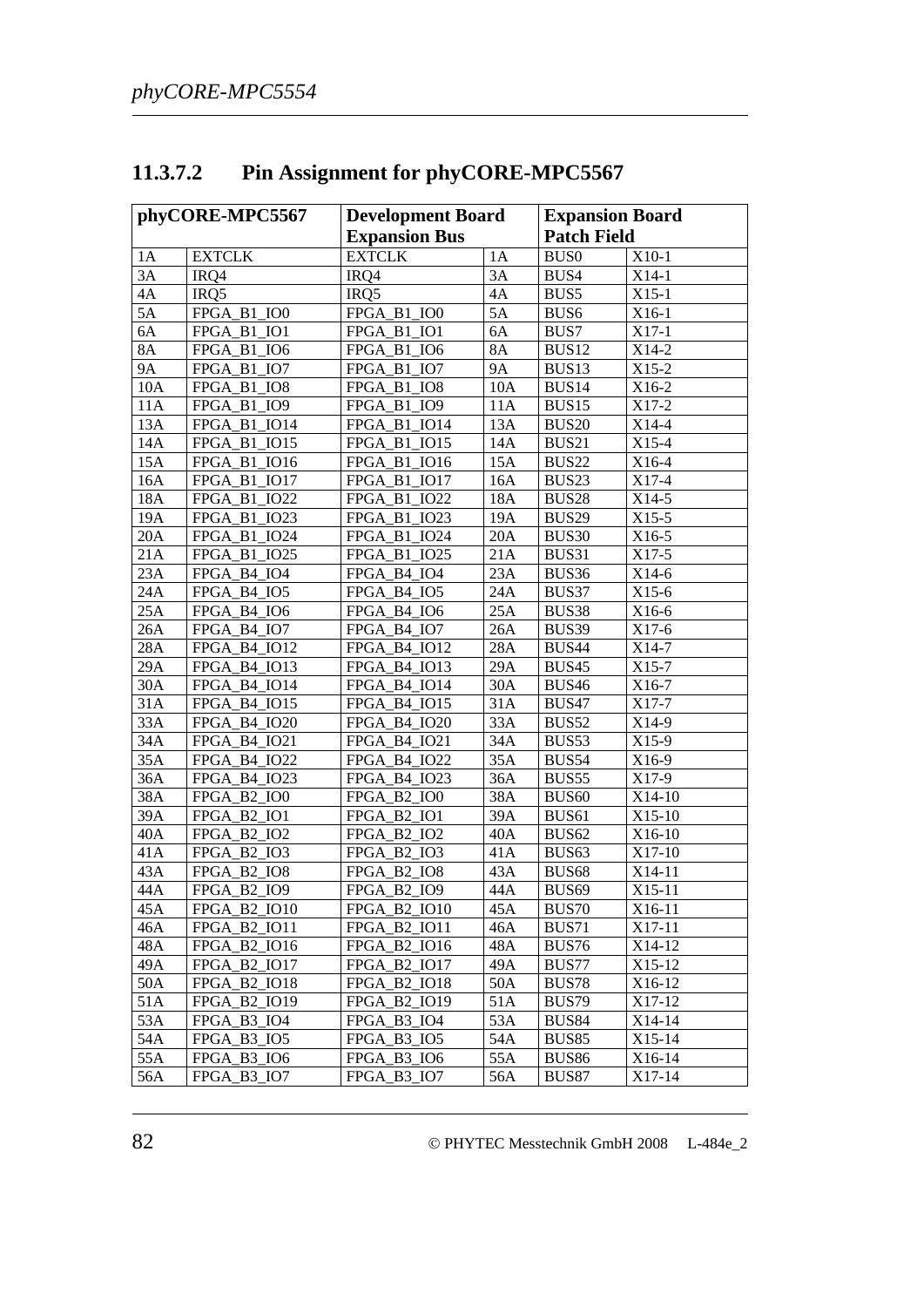| phyCORE-MPC5567 |                            | <b>Development Board</b>                          |            | <b>Expansion Board</b> |          |
|-----------------|----------------------------|---------------------------------------------------|------------|------------------------|----------|
|                 |                            | <b>Expansion Bus</b>                              |            | <b>Patch Field</b>     |          |
| 58A             | FPGA_VDDIO_B2              | FPGA VDDIO B2                                     | 58A        | <b>BUS92</b>           | X14-15   |
| 59A             | FPGA_VDDIO_B3              | FPGA_VDDIO B3                                     | 59A        | BUS93                  | X15-15   |
| 60A             | FEC TXD3                   | ETPUB <sub>30</sub>                               | 60A        | <b>BUS94</b>           | $X16-15$ |
| 61A             | <b>NC</b>                  | <b>TCRCLKB</b>                                    | 61A        | <b>BUS95</b>           | $X17-15$ |
| 63A             | FEC_TXD1                   | ETPUB <sub>28</sub>                               | 63A        | <b>BUS100</b>          | $X14-16$ |
| 64A             | FEC_TX_EN                  | ETPUB <sub>26</sub>                               | 64A        | <b>BUS101</b>          | $X15-16$ |
| 65A             | FEC_TXCLK                  | ETPUB24                                           | 65A        | <b>BUS102</b>          | X16-16   |
| 66A             | <b>NC</b>                  | ETPUB <sub>22</sub>                               | 66A        | <b>BUS103</b>          | X17-16   |
| 68A             | VDD3V3                     | ETPUB <sub>20</sub>                               | 68A        | <b>BUS108</b>          | X14-17   |
| 69A             | <b>NC</b>                  | ETPUB <sub>18</sub>                               | 69A        | <b>BUS109</b>          | X15-17   |
| <b>70A</b>      | <b>NC</b>                  | ETPUB <sub>16</sub>                               | <b>70A</b> | <b>BUS110</b>          | X16-17   |
| 71A             | FEC_RX_DV                  | ETPUB14                                           | 71A        | <b>BUS111</b>          | $X17-17$ |
| 73A             | FEC_MCD                    | ETPUB12                                           | 73A        | <b>BUS116</b>          | X14-19   |
| 74A             | VDD3V3                     | ETPUB <sub>10</sub>                               | 74A        | <b>BUS117</b>          | X15-19   |
| 75A             | FEC_RXD2                   | <b>ETPUB8</b>                                     | <b>75A</b> | <b>BUS118</b>          | X16-19   |
| 76A             | FEC_MDIO                   | ETPUB6                                            | 76A        | <b>BUS119</b>          | X17-19   |
| <b>78A</b>      | <b>NC</b>                  | ETPUB4                                            | <b>78A</b> | <b>BUS124</b>          | X14-20   |
| 79A             | <b>NC</b>                  | ETPUB2                                            | 79A        | <b>BUS125</b>          | X15-20   |
| <b>80A</b>      | <b>NC</b>                  | <b>ETPUB0</b>                                     | <b>80A</b> | <b>BUS126</b>          | X16-20   |
| 81A             | ETPUA30                    | ETPUA30                                           | 81A        | <b>BUS127</b>          | X17-20   |
| 83A             | ETPUA28                    | ETPUA28                                           | 83A        | <b>BUS132</b>          | X14-21   |
| 84A             | ETPUA26                    | ETPUA26                                           | 84A        | <b>BUS133</b>          | X15-21   |
| 85A             | ETPUA24                    | ETPUA24                                           | 85A        | <b>BUS134</b>          | X16-21   |
| 86A             | ETPUA22                    | ETPUA22                                           | 86A        | <b>BUS135</b>          | X17-21   |
| 88A             | ETPUA20                    | ETPUA20                                           | 88A        | <b>BUS140</b>          | X14-22   |
| 89A             | ETPUA18                    | ETPUA18                                           | 89A        | <b>BUS141</b>          | X15-22   |
| 90A             | ETPUA16                    | ETPUA16                                           | 90A        | <b>BUS142</b>          | X16-22   |
| 91A             | ETPUA14                    | ETPUA14                                           | 91A        | <b>BUS143</b>          | X17-22   |
| 93A             | ETPUA12                    | ETPUA12                                           | 93A        | <b>BUS148</b>          | X14-24   |
| 94A             | ETPUA10                    | ETPUA10                                           | 94A        | <b>BUS149</b>          | X15-24   |
| 95A             | ETPUA8                     | ETPUA8                                            | 95A        | <b>BUS150</b>          | X16-24   |
| 96A             | FRB_RX                     | ETPUA6                                            | <b>96A</b> | <b>BUS151</b>          | $X17-24$ |
| <b>98A</b>      | FRB_TX                     | ETPUA4                                            | <b>98A</b> | <b>BUS156</b>          | X14-25   |
| 99A             | ETPUA2                     | ETPUA2                                            | 99A        | <b>BUS157</b>          | X15-25   |
| 100A            | ETPUA0                     | ETPUA0                                            | 100A       | <b>BUS158</b>          | X16-25   |
|                 |                            |                                                   |            |                        |          |
| 1B              | <b>CLKOUT</b>              | <b>CLKOUT</b>                                     | 1B         | BUS1                   | $X11-1$  |
| 2B              | IRQ <sub>2</sub>           | IRQ <sub>2</sub>                                  | 2B         | BUS2                   | $X12-1$  |
| 3B              | IRQ3                       | IRQ3                                              | 3B         | BUS3                   | $X13-1$  |
| 5B              | FPGA B1 IO2                | <b>FPGA B1 IO2</b>                                | 5B         | BUS8                   | X10-2    |
| 6B              | <b>FPGA B1 IO3</b>         | FPGA_B1<br>IO <sub>3</sub>                        | 6B         | BUS9                   | X11-2    |
| 7В              | FPGA B1 IO4                | <b>FPGA</b><br>B <sub>1</sub><br>IO <sub>4</sub>  | 7B         | BUS <sub>10</sub>      | X12-2    |
| 8B              | FPGA B1<br>IO <sub>5</sub> | <b>FPGA</b><br>B <sub>1</sub><br>IO <sub>5</sub>  | 8B         | BUS11                  | X13-2    |
| 10B             | FPGA B1<br><b>IO10</b>     | <b>FPGA</b><br>B <sub>1</sub><br>IO <sub>10</sub> | 10B        | BUS16                  | $X10-4$  |
| 11B             | FPGA B1<br><b>IO11</b>     | <b>FPGA</b><br>B <sub>1</sub><br>IO11             | 11B        | BUS17                  | $X11-4$  |
| 12B             | <b>IO12</b><br>FPGA B1     | <b>FPGA</b><br>B <sub>1</sub><br><b>IO12</b>      | 12B        | BUS18                  | X12-4    |
| 13B             | FPGA B1<br><b>IO13</b>     | FPGA<br>B1<br>IO13                                | 13B        | BUS <sub>19</sub>      | X13-4    |
| 15B             | <b>IO18</b><br>FPGA B1     | <b>FPGA</b><br>B1<br>IO18                         | 15B        | <b>BUS24</b>           | $X10-5$  |
| 16B             | FPGA_B1<br>IO19            | FPGA B1<br><b>IO19</b>                            | 16B        | <b>BUS25</b>           | $X11-5$  |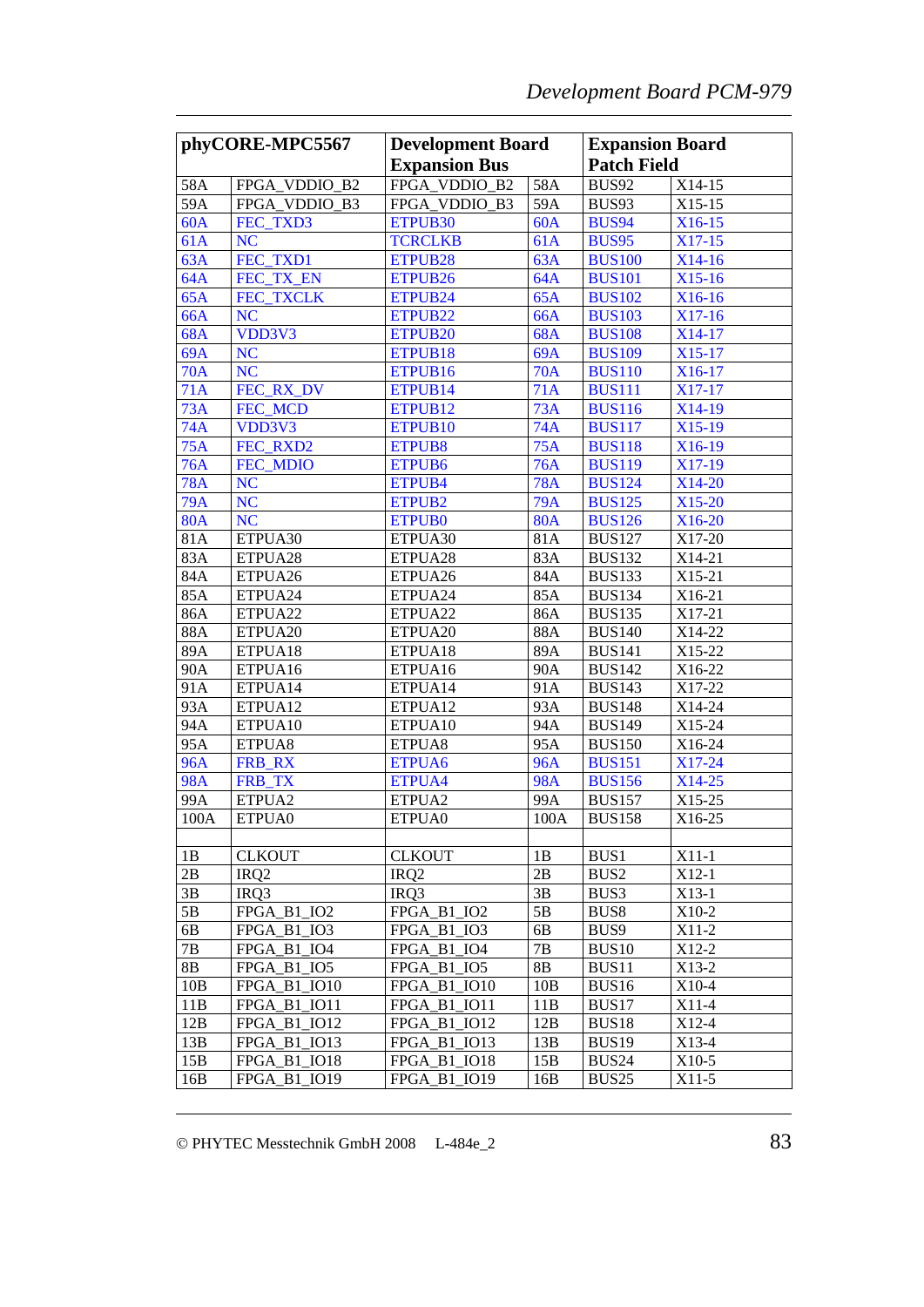| phyCORE-MPC5567 |                     | <b>Development Board</b>            |                 | <b>Expansion Board</b> |          |
|-----------------|---------------------|-------------------------------------|-----------------|------------------------|----------|
|                 |                     | <b>Expansion Bus</b>                |                 | <b>Patch Field</b>     |          |
| 17 <sub>B</sub> | FPGA_B1_IO20        | <b>FPGA B1 IO20</b>                 | 17B             | <b>BUS26</b>           | X12-5    |
| 18B             | <b>FPGA B1 IO21</b> | <b>FPGA B1 IO21</b>                 | 18B             | BUS27                  | X13-5    |
| 20B             | FPGA_B4_IO0         | FPGA B4 IO0                         | 20B             | BUS32                  | X10-6    |
| 21B             | FPGA_B4_IO1         | FPGA_B4_IO1                         | 21B             | BUS33                  | $X11-6$  |
| 22B             | FPGA_B4_IO2         | FPGA_B4_IO2                         | 22B             | BUS34                  | $X12-6$  |
| 23B             | FPGA_B4_IO3         | FPGA_B4_IO3                         | 23B             | BUS35                  | $X13-6$  |
| 25B             | FPGA_B4_IO8         | FPGA_B4_IO8                         | 25B             | <b>BUS40</b>           | X10-7    |
| 26B             | FPGA_B4_IO9         | FPGA_B4_IO9                         | 26B             | <b>BUS41</b>           | X11-7    |
| 27B             | FPGA_B4_IO10        | FPGA_B4_IO10                        | 27B             | <b>BUS42</b>           | X12-7    |
| 28B             | FPGA_B4_IO11        | FPGA_B4_IO11                        | 28B             | BUS43                  | X13-7    |
| 30B             | FPGA_B4_IO16        | FPGA_B4_IO16                        | 30B             | <b>BUS48</b>           | X10-9    |
| 31B             | FPGA_B4_IO17        | FPGA_B4_IO17                        | 31B             | <b>BUS49</b>           | X11-9    |
| 32B             | FPGA_B4_IO18        | FPGA_B4_IO18                        | 32B             | <b>BUS50</b>           | X12-9    |
| 33B             | FPGA_B4_IO19        | FPGA_B4_IO19                        | 33B             | BUS51                  | X13-9    |
| 35B             | FPGA_B4_IO24        | FPGA_B4_IO24                        | 35B             | <b>BUS56</b>           | X10-10   |
| 36B             | FPGA_B4_IO25        | FPGA_B4_IO25                        | 36B             | <b>BUS57</b>           | $X11-10$ |
| 37B             | FPGA_VDDIO_B1       | FPGA_VDDIO_B1                       | 37B             | BUS58                  | X12-10   |
| 38B             | FPGA_VDDIO_B4       | FPGA VDDIO B4                       | 38B             | BUS59                  | X13-10   |
| 40B             | FPGA_B2_IO4         | FPGA B2 IO4                         | 40B             | BUS <sub>64</sub>      | X10-11   |
| 41B             | FPGA_B2_IO5         | FPGA_B2_IO5                         | 41B             | BUS65                  | X11-11   |
| 42B             | FPGA_B2_IO6         | FPGA_B2_IO6                         | 42B             | <b>BUS66</b>           | X12-11   |
| 43B             | FPGA_B2_IO7         | FPGA_B2_IO7                         | 43B             | BUS67                  | X13-11   |
| 45B             | FPGA_B2_IO12        | FPGA_B2_IO12                        | 45B             | <b>BUS72</b>           | X10-12   |
| 46B             | FPGA_B2_IO13        | FPGA_B2_IO13                        | 46B             | BUS73                  | X11-12   |
| 47B             | FPGA_B2_IO14        | FPGA_B2_IO14                        | 47B             | <b>BUS74</b>           | X12-12   |
| 48B             | FPGA_B2_IO15        | FPGA_B2_IO15                        | 48B             | BUS75                  | X13-12   |
| 50 <sub>B</sub> | FPGA_B3_IO0         | FPGA_B3_IO0                         | 50 <sub>B</sub> | <b>BUS80</b>           | X10-14   |
| 51B             | FPGA_B3_IO1         | FPGA_B3_IO1                         | 51B             | <b>BUS81</b>           | $X11-14$ |
| 52B             | FPGA_B3_IO2         | $B3$ <sub>-IO2</sub><br><b>FPGA</b> | 52B             | <b>BUS82</b>           | X12-14   |
| 53B             | FPGA B3 IO3         | $B3$ <sub>-IO3</sub><br><b>FPGA</b> | 53B             | BUS83                  | X13-14   |
| 55B             | FPGA B3 IO8         | $B3$ <sub>IO8</sub><br><b>FPGA</b>  | 55B             | <b>BUS88</b>           | X10-15   |
| 56B             | FPGA_B3_IO9         | FPGA_B3_IO9                         | 56B             | <b>BUS89</b>           | $X11-15$ |
| 57B             | <b>FPGA B3 IO10</b> | <b>FPGA B3 IO10</b>                 | 57B             | <b>BUS90</b>           | X12-15   |
| 58B             | FPGA_B3_IO11        | FPGA_B3_IO11                        | 58B             | <b>BUS91</b>           | X13-15   |
| 60 <b>B</b>     | FEC_TXD0            | ETPUB31                             | 60 <b>B</b>     | <b>BUS96</b>           | X10-16   |
| 61 <sub>B</sub> | VDD3V3              | ETPUB <sub>29</sub>                 | 61 <sub>B</sub> | <b>BUS97</b>           | $X11-16$ |
| 62B             | FEC TX ER           | ETPUB27                             | 62B             | <b>BUS98</b>           | $X12-16$ |
| 63B             | FEC_TXD2            | ETPUB <sub>25</sub>                 | 63B             | <b>BUS99</b>           | $X13-16$ |
| 65B             | FEC_CRS             | ETPUB <sub>23</sub>                 | 65B             | <b>BUS104</b>          | X10-17   |
| 66B             | <b>NC</b>           | ETPUB21                             | 66B             | <b>BUS105</b>          | X11-17   |
| 67B             | NC                  | ETPUB <sub>19</sub>                 | 67B             | <b>BUS106</b>          | X12-17   |
| 68B             | FEC_COL             | ETPUB17                             | 68B             | <b>BUS107</b>          | X13-17   |
| 70B             | FEC_RX_ER           | ETPUB <sub>15</sub>                 | 70B             | <b>BUS112</b>          | X10-19   |
| 71B             | VDD3V3              | ETPUB <sub>13</sub>                 | 71B             | <b>BUS113</b>          | X11-19   |
| 72B             | FEC_RXD3            | ETPUB11                             | 72B             | <b>BUS114</b>          | X12-19   |
| 73B             | FEC_RX_CLK          | ETPUB9                              | 73B             | <b>BUS115</b>          | X13-19   |
| 75B             | FEC_RXD1            | ETPUB7                              | 75B             | <b>BUS120</b>          | X10-20   |
| 76 <b>B</b>     | FEC_RXD0            | ETPUB5                              | 76B             | <b>BUS121</b>          | X11-20   |
| 77B             | <b>NC</b>           | ETPUB3                              | 77B             | <b>BUS122</b>          | X12-20   |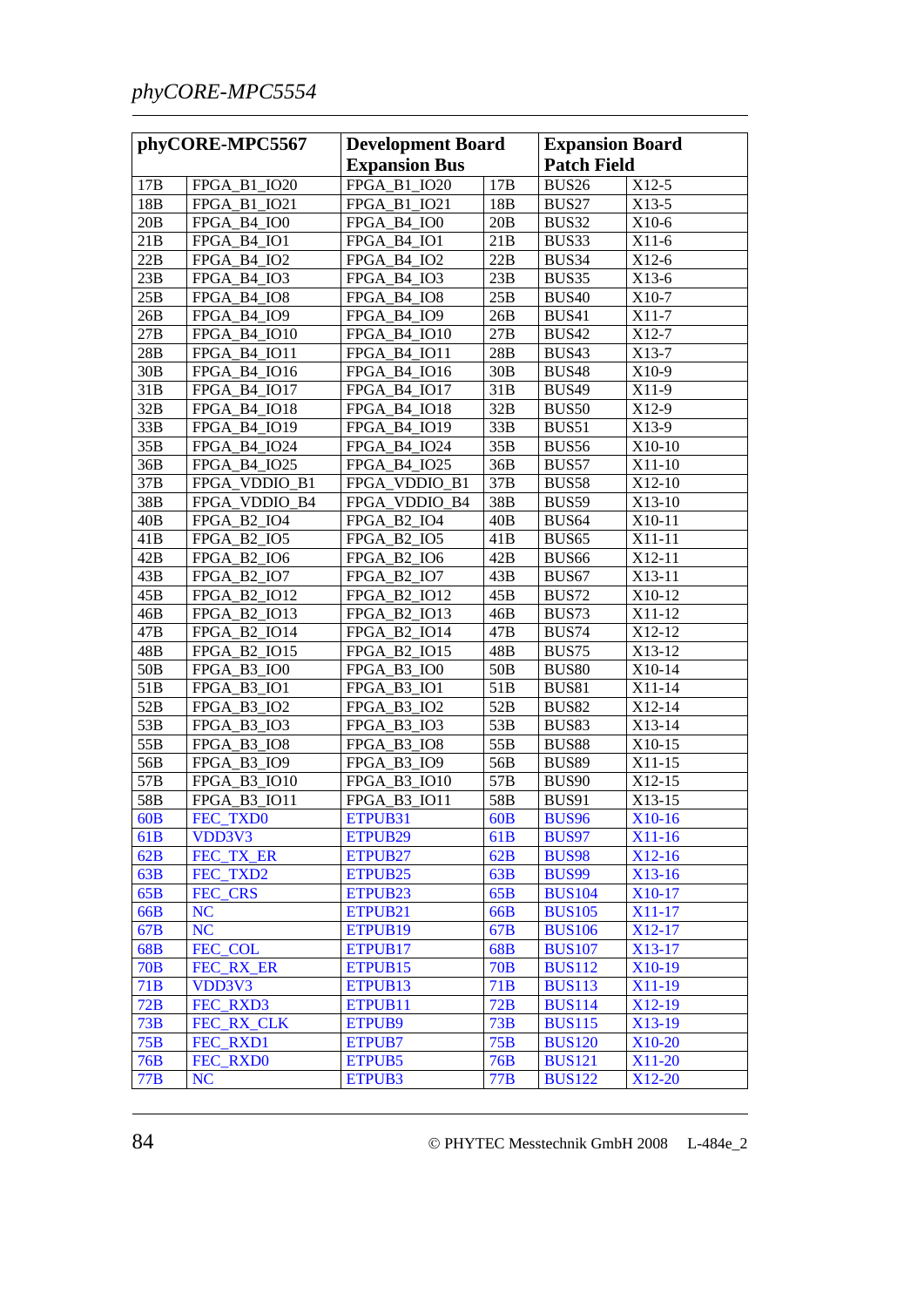| phyCORE-MPC5567 |                 | <b>Development Board</b> |                 | <b>Expansion Board</b> |         |
|-----------------|-----------------|--------------------------|-----------------|------------------------|---------|
|                 |                 | <b>Expansion Bus</b>     |                 | <b>Patch Field</b>     |         |
| 78B             | <b>TCRCLKA</b>  | <b>TCRCLKA</b>           | 78B             | <b>BUS123</b>          | X13-20  |
| <b>80B</b>      | <b>NC</b>       | ETPUB1                   | <b>80B</b>      | <b>BUS128</b>          | X10-21  |
| 81B             | ETPUA31         | ETPUA31                  | 81B             | <b>BUS129</b>          | X11-21  |
| 82B             | ETPUA29         | ETPUA29                  | 82B             | <b>BUS130</b>          | X12-21  |
| 83B             | ETPUA27         | ETPUA27                  | 83B             | <b>BUS131</b>          | X13-21  |
| 85B             | ETPUA25         | ETPUA25                  | 85B             | <b>BUS136</b>          | X10-22  |
| 86B             | ETPUA23         | ETPUA23                  | 86B             | <b>BUS137</b>          | X11-22  |
| 87B             | ETPUA21         | ETPUA21                  | 87B             | <b>BUS138</b>          | X12-22  |
| 88B             | ETPUA19         | ETPUA19                  | 88B             | <b>BUS139</b>          | X13-22  |
| 90 <sub>B</sub> | ETPUA17         | ETPUA17                  | 90 <sub>B</sub> | <b>BUS144</b>          | X10-24  |
| 91B             | ETPUA15         | ETPUA15                  | 91B             | <b>BUS145</b>          | X11-24  |
| 92B             | ETPUA13         | ETPUA13                  | 92B             | <b>BUS146</b>          | X12-24  |
| 93B             | ETPUA11         | ETPUA11                  | 93B             | <b>BUS147</b>          | X13-24  |
| 95B             | ETPUA9          | ETPUA9                   | 95B             | <b>BUS152</b>          | X10-25  |
| 96B             | ETPUA7          | ETPUA7                   | 96B             | <b>BUS153</b>          | X11-25  |
| 97B             | FRB_TX_EN       | ETPUA5                   | 97B             | <b>BUS154</b>          | X12-25  |
| 98B             | ETPUA3          | ETPUA3                   | 98B             | <b>BUS155</b>          | X13-25  |
| 100B            | ETPUA1          | ETPUA1                   | 100B            | <b>BUS159</b>          | X17-25  |
|                 |                 |                          |                 |                        |         |
| $6C$            | <b>VBAT</b>     | <b>VBAT</b>              | 6C              | <b>VBAT</b>            | $X6-1$  |
| 8C              | <b>PWRGOOD</b>  | <b>PWRGOOD</b>           | 8C              | <b>PFO</b>             | $X8-1$  |
| 9C              | /RSTCFG         | /RSTCFG                  | 9C              | <b>BOOT</b>            | $X8-2$  |
| 10C             | /RESET          | /RESET                   | 10C             | <b>RESET</b>           | $X9-1$  |
| 11C             | /RSTOUT         | /RSTOUT                  | 11C             | <b>RESOUT</b>          | $X9-2$  |
| 13C             | EMIOS1          | EMIOS1                   | 13C             | GPIO <sub>2</sub>      | $X$ 5-4 |
| 14C             | EMIOS3          | EMIOS3                   | 14C             | GPIO4                  | $X7-4$  |
| 15C             | EMIOS5          | EMIOS5                   | 15C             | GPIO5                  | $X8-4$  |
| 16C             | EMIOS7          | EMIOS7                   | 16C             | GPIO7                  | $X2-5$  |
| 18C             | FRA_TX          | <b>CANHB</b>             | 18C             | GPIO10                 | $X5-5$  |
| 19C             | <b>RXDB</b>     | <b>RXDB</b>              | 19C             | GPIO12                 | $X7-5$  |
| 20C             | <b>TXDB</b>     | <b>TXDB</b>              | 20C             | GPIO13                 | $X8-5$  |
| 21C             | RXDB RS232      | RXDB_RS232               | 21C             | GPIO15                 | $X2-6$  |
| 23C             | TXDB RS232      | TXDB_RS232               | 23C             | GPIO18                 | $X5-6$  |
| 24C             | <b>CNRXC</b>    | <b>CNRXC</b>             | 24C             | GPIO20                 | $X7-6$  |
| 25C             | <b>CNTXC</b>    | <b>CNTXC</b>             | 25C             | GPIO21                 | X8-6    |
| 26C             | EMIOS9          | EMIOS9                   | 26C             | GPIO23                 | $X2-7$  |
| 28C             | EMIOS11         | EMIOS11                  | 28C             | GPIO26                 | $X5-7$  |
| 29C             | EMIOS13         | EMIOS13                  | 29C             | GPIO28                 | $X7-7$  |
| 30C             | EMIOS15         | EMIOS15                  | 30C             | GPIO29                 | $X8-7$  |
| 31C             | <b>SCL</b>      | <b>SCL</b>               | 31C             | GPIO31                 | $X2-9$  |
| 33C             | <b>LAN_LEDA</b> | <b>LAN_LEDA</b>          | 33C             | GPIO34                 | $X5-9$  |
| 34C             | <b>LAN_LEDB</b> | <b>LAN_LEDB</b>          | 34C             | GPIO36                 | $X7-9$  |
| 35C             | LAN_TPI-        | LAN_TPI-                 | 35C             | GPIO37                 | X8-9    |
| 36C             | LAN_TPO-        | LAN_TPO-                 | 36C             | GPIO39                 | $X2-10$ |
| 38C             | EMIOS17         | EMIOS17                  | 38C             | GPIO42                 | $X5-10$ |
| 39C             | EMIOS19         | EMIOS19                  | 39C             | GPIO44                 | $X7-10$ |
| 40 <sup>C</sup> | EMIOS21         | EMIOS21                  | 40C             | GPIO45                 | X8-10   |
| 41C             | EMIOS23         | EMIOS23                  | 41C             | GPIO47                 | $X2-11$ |
| 43C             | GPIO204         | GPIO204                  | 43C             | GPIO50                 | $X5-11$ |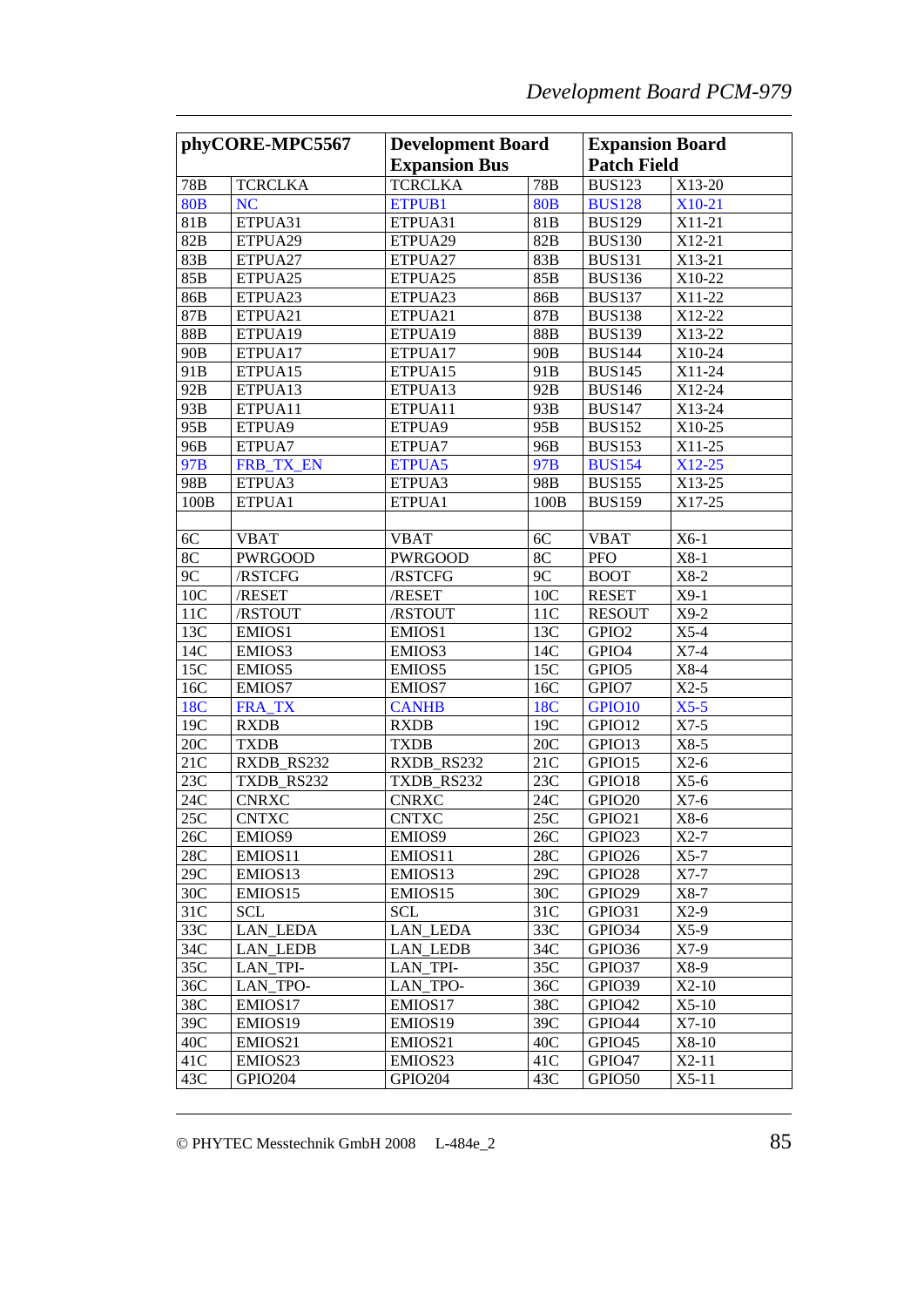## *phyCORE-MPC5554*

| phyCORE-MPC5567 |                  | <b>Development Board</b><br><b>Expansion Bus</b> |            | <b>Expansion Board</b><br><b>Patch Field</b> |         |
|-----------------|------------------|--------------------------------------------------|------------|----------------------------------------------|---------|
| 44C             | <b>GPIO206</b>   | <b>GPIO206</b>                                   | 44C        | GPIO52                                       | $X7-11$ |
| 45C             | <b>SINA</b>      | <b>SINA</b>                                      | 45C        | GPIO53                                       | X8-11   |
| 46C             | <b>SOUTA</b>     | <b>SOUTA</b>                                     | 46C        | GPIO55                                       | $X2-12$ |
| 48C             | PSCA1            | PSCA1                                            | 48C        | GPIO58                                       | $X5-12$ |
| 49C             | PSCA3            | PSCA3                                            | 49C        | GPIO60                                       | $X7-12$ |
| 50C             | PSCA5            | PSCA5                                            | 50C        | GPIO61                                       | X8-12   |
| 51C             | <b>SINB</b>      | <b>SINB</b>                                      | 51C        | GPIO63                                       | $X2-14$ |
| 53C             | <b>SOUTB</b>     | <b>SOUTB</b>                                     | 53C        | GPIO66                                       | $X5-14$ |
| 54C             | PCSB1            | PCSB1                                            | 54C        | GPIO68                                       | $X7-14$ |
| 55C             | PCSB3            | PCSB3                                            | 55C        | GPIO69                                       | X8-14   |
| 56C             | PCSB5            | PCSB5                                            | 56C        | GPIO71                                       | $X2-15$ |
| 58C             | /TEST            | /TEST                                            | 58C        |                                              | $X5-15$ |
| 59C             |                  |                                                  |            | GPIO74                                       | $X7-15$ |
|                 | <b>JCOPM</b>     | <b>JCOPM</b>                                     | 59C        | GPIO76                                       |         |
| 60C             | MPC_TDI          | MPC_TDI                                          | 60C        | GPIO77                                       | X8-15   |
| 61C             | MPC_TCK          | MPC_TCK                                          | 61C        | GPIO79                                       | $X2-16$ |
| 63C             | MPC_TMS          | MPC_TMS                                          | 63C        | GPIO82                                       | $X5-16$ |
| 64C             | /MSEO0           | /MSEO0                                           | 64C        | GPIO84                                       | $X7-16$ |
| 65C             | /MSEO1           | /MSEO1                                           | 65C        | GPIO85                                       | X8-16   |
| 66C             | MD <sub>00</sub> | MDO <sub>0</sub>                                 | 66C        | GPIO87                                       | $X2-17$ |
| 68C             | MDO <sub>2</sub> | MDO <sub>2</sub>                                 | 68C        | GPIO90                                       | $X5-17$ |
| 69C             | MDO4             | MDO4                                             | 69C        | GPIO92                                       | $X7-17$ |
| 70C             | MD <sub>06</sub> | MDO <sub>6</sub>                                 | 70C        | GPIO93                                       | X8-17   |
| 71C             | MDO <sub>8</sub> | MDO <sub>8</sub>                                 | 71C        | GPIO95                                       | $X2-19$ |
| 73C             | DAC0             | DAC0                                             | 73C        | GPIO98                                       | $X5-19$ |
| 74C             | ETRIG1           | ETRIG1                                           | 74C        | GPIO100                                      | $X7-19$ |
| 75C             | ETRIG0           | ETRIG0                                           | 75C        | GPIO101                                      | X8-19   |
| 76C             | AN38             | AN38                                             | 76C        | GPIO103                                      | $X2-20$ |
| 78C             | AN36             | AN36                                             | 78C        | GPIO106                                      | $X5-20$ |
| 79C             | AN34             | AN34                                             | 79C        | GPIO108                                      | $X7-20$ |
| 80C             | AN32             | AN32                                             | <b>80C</b> | GPIO109                                      | X8-20   |
| 81C             | AN30             | AN30                                             | 81C        | GPIO111                                      | $X2-21$ |
| 83C             | AN28             | <b>AN28</b>                                      | 83C        | GPIO114                                      | $X5-21$ |
| 84C             | AN26             | AN26                                             | 84C        | GPIO116                                      | $X7-21$ |
| 85C             | AN24             | AN24                                             | 85C        | GPIO117                                      | X8-21   |
| 86C             | AN <sub>22</sub> | AN <sub>22</sub>                                 | 86C        | GPIO119                                      | $X2-22$ |
| 88C             | AN20             | AN20                                             | 88C        | GPIO122                                      | $X5-22$ |
| 89C             | AN18             | AN18                                             | 89C        | GPIO124                                      | X7-22   |
| 90C             | AN16             | AN16                                             | 90C        | GPIO125                                      | X8-22   |
| 91C             | AN14             | AN14                                             | 91C        | GPIO127                                      | $X2-24$ |
| 93C             | AN12             | AN12                                             | 93C        | GPIO130                                      | $X5-24$ |
| 94C             | AN10             | AN10                                             | 94C        | GPIO132                                      | $X7-24$ |
| 95C             | AN8              | AN <sub>8</sub>                                  | 95C        | GPIO133                                      | $X8-24$ |
| 96C             | AN <sub>6</sub>  | AN <sub>6</sub>                                  | 96C        | GPIO135                                      | $X2-25$ |
| 98C             | AN4              | AN4                                              | 98C        | GPIO138                                      | $X5-25$ |
| 99C             | AN2              | AN2                                              | 99C        | GPIO140                                      | $X7-25$ |
| 100C            | AN <sub>0</sub>  | AN <sub>0</sub>                                  | 100C       | <b>GPIO141</b>                               | X8-25   |
|                 |                  |                                                  |            |                                              |         |
|                 |                  |                                                  |            | *VPD                                         | $X6-2$  |
| 6D              | <b>VPD</b>       | <b>VPD</b>                                       | 6D         |                                              |         |
| 7D              | /WDO             | /WDO                                             | 7D         | PFI                                          | $X7-1$  |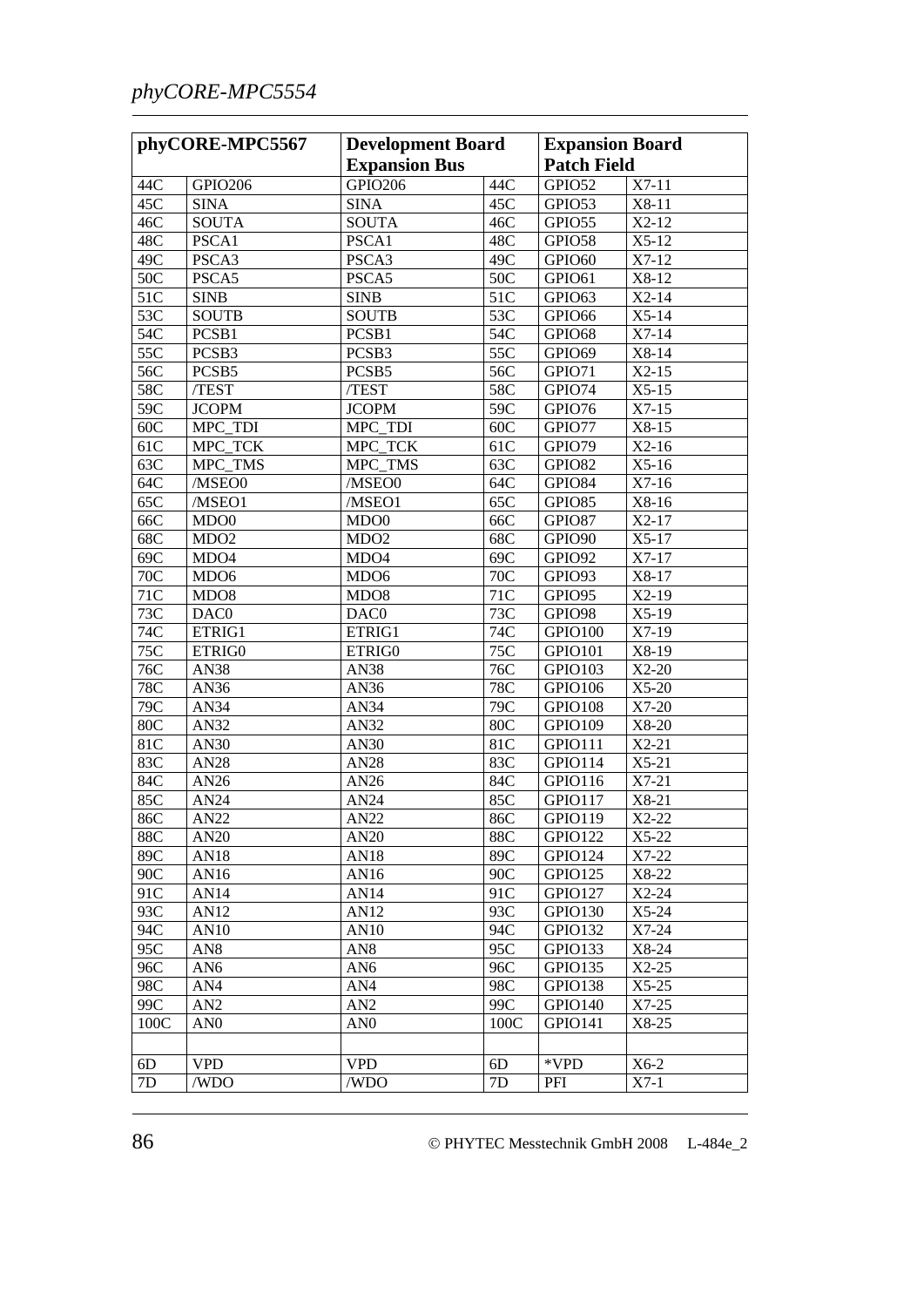| phyCORE-MPC5567 |                   | <b>Development Board</b>  |                 | <b>Expansion Board</b> |                    |
|-----------------|-------------------|---------------------------|-----------------|------------------------|--------------------|
|                 |                   | <b>Expansion Bus</b>      |                 |                        | <b>Patch Field</b> |
| 8D              | WDI               | <b>WDI</b>                | 8D              | <b>WDI</b>             | $X7-2$             |
| 10D             | $X_10D$           | $X_10D$                   | 10D             | <b>RESIN</b>           | $X2-4$             |
| 11D             | <b>EMIOS0</b>     | EMIOS0                    | 11D             | GPIO <sub>0</sub>      | $X3-4$             |
| 12D             | EMIOS2            | EMIOS2                    | 12D             | GPIO1                  | $X4-4$             |
| 13D             | EMIOS4            | EMIOS4                    | 13D             | GPIO3                  | X6-4               |
| 15D             | EMIOS6            | EMIOS6                    | 15D             | GPIO <sub>6</sub>      | $X9-4$             |
| 16D             | <b>RXDA</b>       | <b>RXDA</b>               | 16D             | GPIO <sub>8</sub>      | $X3-5$             |
| 17D             | <b>TXDA</b>       | <b>TXDA</b>               | 17 <sub>D</sub> | GPIO9                  | $X4-5$             |
| 18 <sub>D</sub> | FRA_RX            | <b>CANLB</b>              | 18 <sub>D</sub> | GPIO11                 | $X6-5$             |
| 20D             | <b>CANLA</b>      | <b>CANLA</b>              | 20D             | GPIO14                 | $X9-5$             |
| 21D             | <b>CANHA</b>      | <b>CANHA</b>              | 21D             | GPIO16                 | $X3-6$             |
| 22D             | RXDA_RS232        | RXDA_RS232                | 22D             | GPIO17                 | $X4-6$             |
| 23D             | TXDA_RS232        | TXDA_RS232                | 23D             | GPIO19                 | X6-6               |
| 25D             | EMIOS8            | EMIOS8                    | 25D             | GPIO22                 | $X9-6$             |
| 26D             | EMIOS10           | EMIOS10                   | 26D             | GPIO24                 | $X3-7$             |
| 27D             | EMIOS12           | EMIOS12                   | 27D             | GPIO25                 | $X4-7$             |
| 28D             | EMIOS14           | EMIOS14                   | 28D             | GPIO27                 | $X6-7$             |
| 30D             | EMIOS16           | EMIOS16                   | 30D             | GPIO30                 | $X9-7$             |
| 31D             | EMIOS18           | EMIOS18                   | 31D             | GPIO32                 | $X3-9$             |
| 32D             | <b>SDA</b>        | <b>SDA</b>                | 32D             | GPIO33                 | X4-9               |
| 33D             | /RTC_IRQ          | /RTC_IRQ                  | 33D             | GPIO35                 | X6-9               |
| 35D             | LAN_TPI+          | LAN_TPI+                  | 35D             | GPIO38                 | $X9-9$             |
| 36D             | LAN_TPO+          | LAN_TPO+                  | 36D             | GPIO <sub>40</sub>     | $X3-10$            |
| 37D             | DQ1WIRE           | DQ1WIRE                   | 37D             | GPIO41                 | $X4-10$            |
| 38D             | EMIOS20           | EMIOS20                   | 38D             | GPIO43                 | X6-10              |
| 40 <sub>D</sub> | EMIOS22           | EMIOS22                   | 40D             | GPIO46                 | $X9-10$            |
| 41D             | <b>GPIO203</b>    | GPIO203                   | 41D             | GPIO48                 | $X3-11$            |
| 42D             | <b>GPIO205</b>    | <b>GPIO205</b>            | 42D             | GPIO49                 | $X4-11$            |
| 43D             | <b>GPIO207</b>    | <b>GPIO207</b>            | 43D             | GPIO51                 | X6-11              |
| 45 <sub>D</sub> | <b>SCKA</b>       | <b>SCKA</b>               | 45D             | GPIO54                 | $X9-11$            |
| 46D             | PSCA0             | PSCA0                     | 46D             | GPIO56                 | $X3-12$            |
| 47 <sub>D</sub> | PSCA2             | PSCA <sub>2</sub>         | 47 <sub>D</sub> | GPIO57                 | X4-12              |
| 48D             | PSCA4             | PSCA4                     | 48D             | GPIO59                 | X6-12              |
| 50 <sub>D</sub> | <b>SCKB</b>       | <b>SCKB</b>               | 50 <sub>D</sub> | GPIO62                 | $X9-12$            |
| 51D             | PCS <sub>B0</sub> | PCS <sub>B0</sub>         | 51D             | GPIO64                 | $X3-14$            |
| 52D             | FRA_TX_EN         | PCSB <sub>2</sub>         | 52D             | GPIO65                 | $X4-14$            |
| 53D             | PCSB4             | PCSB4                     | 53D             | GPIO67                 | X6-14              |
| 55D             | FPGA_TMS          | <b>FPGA TMS</b>           | 55D             | GPIO70                 | $X9-14$            |
| 56D             | <b>FPGA TDI</b>   | <b>FPGA</b><br>TDI        | 56 <sub>D</sub> | GPIO72                 | $X3-15$            |
| 57 <sub>D</sub> | FPGA TDO          | <b>FPGA</b><br><b>TDO</b> | 57 <sub>D</sub> | GPIO73                 | $X4-15$            |
| 58D             | FPGA TCK          | FPGA TCK                  | 58D             | GPIO75                 | $X6-15$            |
| 60D             | MPC_TDO           | MPC_TDO                   | 60D             | GPIO78                 | $X9-15$            |
| 61D             | /EVTO             | /EVTO                     | 61 <sub>D</sub> | GPIO80                 | $X3-16$            |
| 62D             | /EVTI             | /EVTI                     | 62D             | GPIO81                 | X4-16              |
| 63D             | /RDY              | /RDY                      | 63D             | GPIO83                 | $X6-16$            |
| 65D             | <b>MCKO</b>       | <b>MCKO</b>               | 65D             | GPIO86                 | $X9-16$            |
| 66D             | MDO1              | MDO1                      | 66D             | GPIO88                 | $X3-17$            |
| 67D             | MDO3              | MDO3                      | 67 <sub>D</sub> | GPIO89                 | X4-17              |
| 68D             | MDO <sub>5</sub>  | MD <sub>O5</sub>          | 68D             | GPIO91                 | $X6-17$            |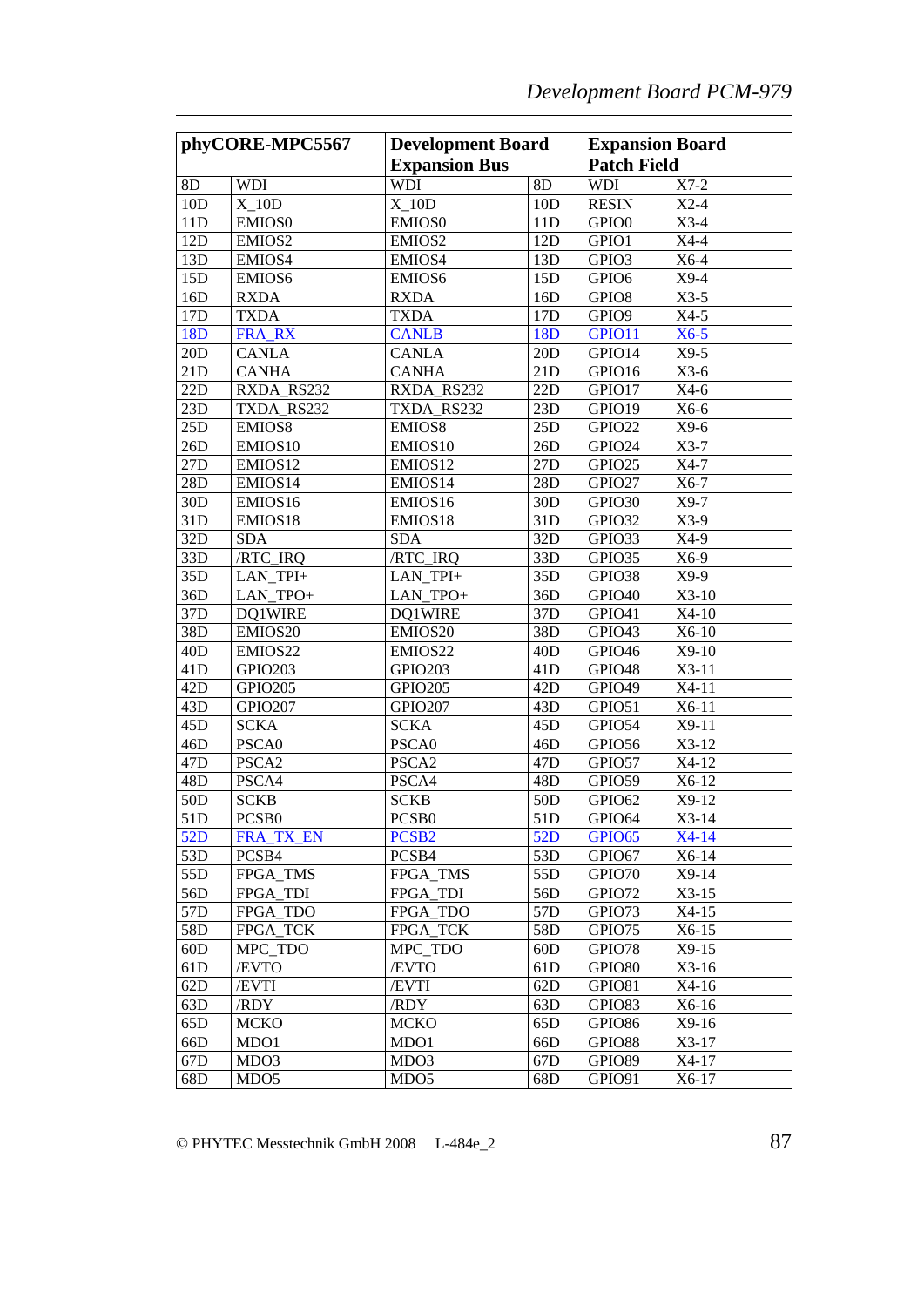## *phyCORE-MPC5554*

| phyCORE-MPC5567 |                  |                  | <b>Development Board</b><br><b>Expansion Bus</b> |                       | <b>Expansion Board</b><br><b>Patch Field</b> |
|-----------------|------------------|------------------|--------------------------------------------------|-----------------------|----------------------------------------------|
| 70D             | MDO7             | MDO7             | 70D                                              | GPIO94                | X9-17                                        |
| 71D             | MDO <sub>9</sub> | MDO <sub>9</sub> | 71D                                              | GPIO <sub>96</sub>    | $X3-19$                                      |
| 72D             | MDO10            | MDO10            | 72D                                              | GPIO97                | X4-19                                        |
| 73D             | MDO11            | MDO11            | 73D                                              | GPIO99                | X6-19                                        |
| 75D             | AN39             | AN39             | 75D                                              | GPIO102               | $X9-19$                                      |
| 76D             | AN37             | AN37             | 76D                                              | GPIO104               | $X3-20$                                      |
| 77D             | AN35             | AN35             | 77 <sub>D</sub>                                  | GPIO105               | $X4-20$                                      |
| 78D             | AN33             | AN33             | 78D                                              | GPIO107               | $X6-20$                                      |
| 80D             | AN31             | AN31             | 80 <sub>D</sub>                                  | GPIO110               | $X9-20$                                      |
| 81D             | AN29             | AN29             | 81D                                              | <b>GPIO112</b>        | $X3-21$                                      |
| 82D             | AN27             | AN27             | 82D                                              | $\overline{GP}$ IO113 | $X4-21$                                      |
| 83D             | AN25             | AN25             | 83D                                              | <b>GPIO115</b>        | $X6-21$                                      |
| 85D             | AN23             | AN23             | 85D                                              | GPIO118               | $X9-21$                                      |
| 86D             | AN21             | AN21             | 86D                                              | <b>GPIO120</b>        | X3-22                                        |
| 87D             | AN19             | AN19             | 87 <sub>D</sub>                                  | <b>GPIO121</b>        | X4-22                                        |
| 88D             | AN17             | AN17             | 88D                                              | <b>GPIO123</b>        | $X6-22$                                      |
| 90D             | AN15             | AN15             | 90 <sub>D</sub>                                  | GPIO126               | $X9-22$                                      |
| 91D             | AN13             | AN13             | 91 <sub>D</sub>                                  | <b>GPIO128</b>        | $X3-24$                                      |
| 92D             | <b>AN11</b>      | AN11             | 92D                                              | <b>GPIO129</b>        | X4-24                                        |
| 93D             | AN <sub>9</sub>  | AN <sub>9</sub>  | 93D                                              | <b>GPIO131</b>        | $X6-24$                                      |
| 95D             | AN7              | AN7              | 95D                                              | GPIO134               | $X9-24$                                      |
| 96D             | AN5              | AN <sub>5</sub>  | 96D                                              | <b>GPIO136</b>        | $X3-25$                                      |
| 97D             | AN3              | AN3              | 97 <sub>D</sub>                                  | <b>GPIO137</b>        | X4-25                                        |
| 98D             | AN1              | AN1              | 98D                                              | <b>GPIO139</b>        | $X6-25$                                      |
| 100D            | <b>VRH</b>       | <b>VRH</b>       | 100D                                             | GPIO142               | $X9-25$                                      |

*Table 19: Signal Pin Assignment for the phyCORE-MPC5567 / Development Board / Expansion Board*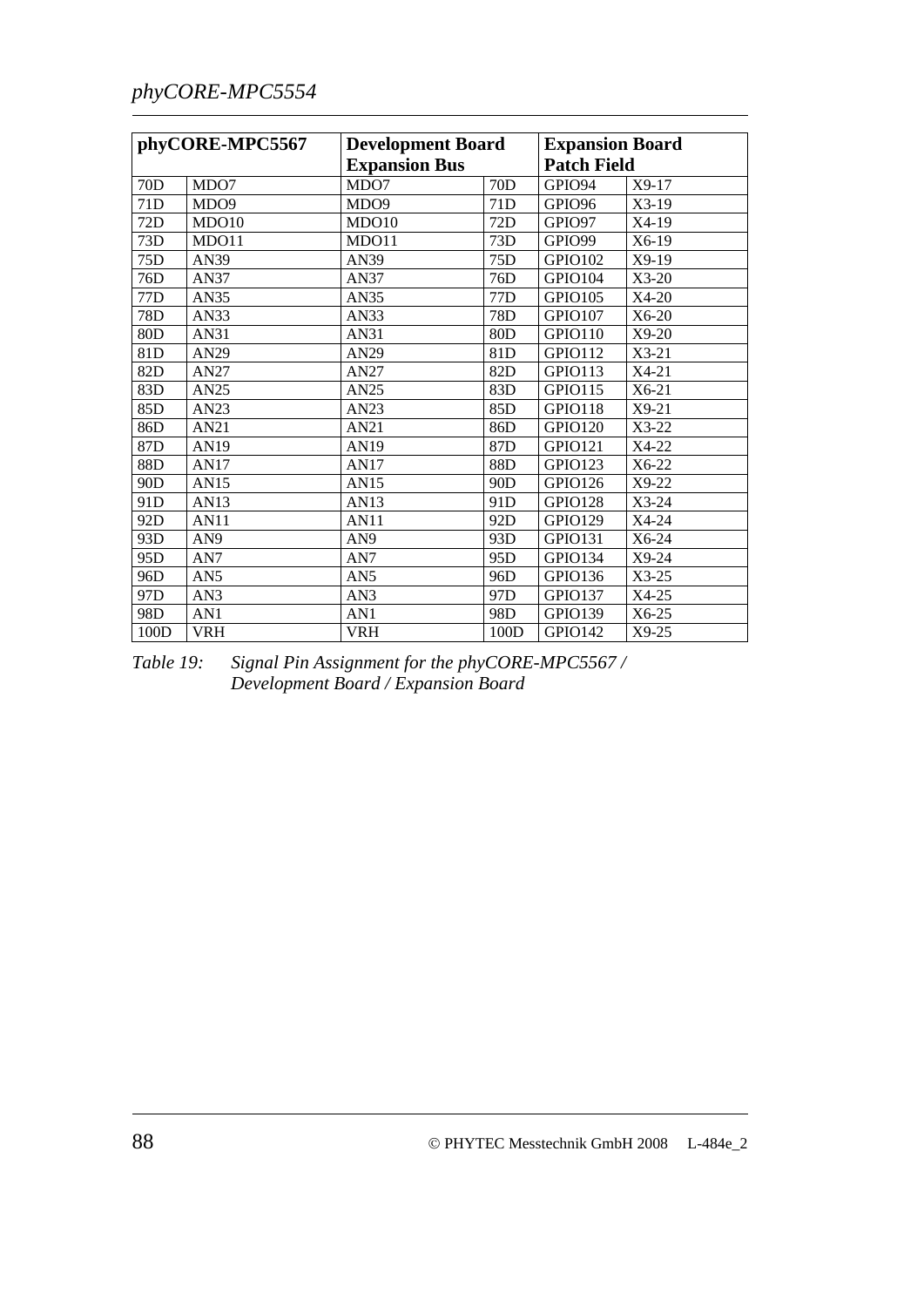| phyCORE MPC5554 |                        | <b>Development Board</b> |                        | <b>Expansion Board</b> |                        |
|-----------------|------------------------|--------------------------|------------------------|------------------------|------------------------|
|                 |                        | <b>Expansion Bus</b>     |                        | <b>Patch Field</b>     |                        |
|                 | 1C, 2C, 1D,            |                          | 1C, 2C, 1D,            |                        | X2-1, X2-2             |
| VDD3V3          | 2D                     | VDD3V3                   | 2D                     | VCC1                   | $X3-1, X3-2$           |
| VDD5V           | 4C, 5C                 | 5V                       | 4C, 5C                 | VCC <sub>2</sub>       | X4-1, X4-2             |
| VDD3V3          | 4D, 5D                 | VDD3V3                   | 4D, 5D                 | VCC3                   | $X5-1, X5-2$           |
| <b>DGND</b>     | 2A, 7A, 12A,           | <b>DGND</b>              | 2A, 7A, 12A,           | <b>GND</b>             | X2-3, X2-8, X2-13,     |
|                 | 17A, 22A,              |                          | 17A, 22A,              |                        | X2-18, X2-23, X3-3,    |
|                 | 27A, 32A,              |                          | 27A, 32A,              |                        | X3-8, X3-13, X3-18,    |
|                 | 37A, 42A,              |                          | 37A, 42A,              |                        | X3-23, X4-3, X4-8,     |
|                 | 47A, 52A,              |                          | 47A, 52A,              |                        | X4-13, X4-18, X4-23,   |
|                 | 57A, 62A,              |                          | 57A, 62A,              |                        | X5-3, X5-8, X5-13,     |
|                 | 67A, 72A,              |                          | 67A, 72A,              |                        | X5-18, X5-23, X6-3,    |
|                 | 77A, 82A,              |                          | 77A, 82A,              |                        | X6-8, X6-13, X6-18,    |
|                 | 87A, 92A,              |                          | 87A, 92A,              |                        | X6-23, X7-3, X7-8,     |
|                 | 97A, 4B, 9B,           |                          | 97A, 4B, 9B,           |                        | X7-13, X7-18, X7-23,   |
|                 | 14B, 19B,              |                          | 14B, 19B,              |                        | X8-3, X8-8, X8-13,     |
|                 | 24B, 29B,              |                          | 24B, 29B,              |                        | X8-18, X8-23, X9-3,    |
|                 | 34B, 39B,              |                          | 34B, 39B,              |                        | X9-8, X9-13, X9-18,    |
|                 | 44B, 49B,              |                          | 44B, 49B,              |                        | X9-23, X10-3, X10-8,   |
|                 | 54B, 59B,              |                          | 54B, 59B,              |                        | X10-13, X10-18,        |
|                 | 64B, 69B,              |                          | 64B, 69B,              |                        | X10-23, X11-3, X11-8,  |
|                 | 74B, 79B,              |                          | 74B, 79B,              |                        | X11-13, X11-18,        |
|                 | 84B, 89B,              |                          | 84B, 89B,              |                        | X11-23, X12-3, X12-8,  |
|                 | 94B, 99B,              |                          | 94B, 99B,              |                        | X12-13, X12-18,        |
|                 | 3C, 7C, 12C,           |                          | 3C, 7C, 12C,           |                        | X12-23, X13-3, X13-8,  |
|                 | 17C, 22C,              |                          | 17C, 22C,              |                        | X13-13, X13-18,        |
|                 | 27C, 32C,              |                          | 27C, 32C,              |                        | X13-23, X14-3, X14-8,  |
|                 | 37C, 42C,              |                          | 37C, 42C,              |                        | X14-13, X14-18,        |
|                 | 47C, 52C,              |                          | 47C, 52C,              |                        | X14-23, X15-3, X15-8,  |
|                 | 57C, 62C,              |                          | 57C, 62C,              |                        | X15-13, X15-18,        |
|                 | 67C, 3D, 9D,           |                          | 67C, 3D, 9D,           |                        | X15-23, X16-3, X16-8,  |
|                 | 14D, 19D,              |                          | 14D, 19D,              |                        | X16-13, X16-18,        |
|                 | 24D, 29D,              |                          | 24D, 29D,              |                        | X16-23, X17-3, X17-8,  |
|                 | 34D, 39D,              |                          | 34D, 39D,              |                        | X17-13, X17-18, X17-23 |
|                 | 44D, 49D,              |                          | 44D, 49D,              |                        |                        |
|                 | 54D, 59D,              |                          | 54D, 59D,              |                        |                        |
|                 | 64D, 69D,<br>72C       |                          | 64D, 69D,              |                        |                        |
|                 |                        |                          | 72C<br>77C, 82C,       |                        |                        |
| AGND            | 77C, 82C,<br>87C, 92C, | <b>AGND</b>              | 87C, 92C,              |                        |                        |
|                 | 97C, 74D,              |                          | 97C, 74D,              |                        |                        |
|                 |                        |                          |                        |                        |                        |
|                 | 79D, 84D,<br>89D, 94D, |                          | 79D, 84D,<br>89D, 94D, |                        |                        |
|                 | 99D                    |                          | 99D                    |                        |                        |
|                 |                        |                          |                        |                        |                        |

*Table 20: Pin Assignment Power Supply for the phyCORE-MPC5567 / Development Board / Expansion Board*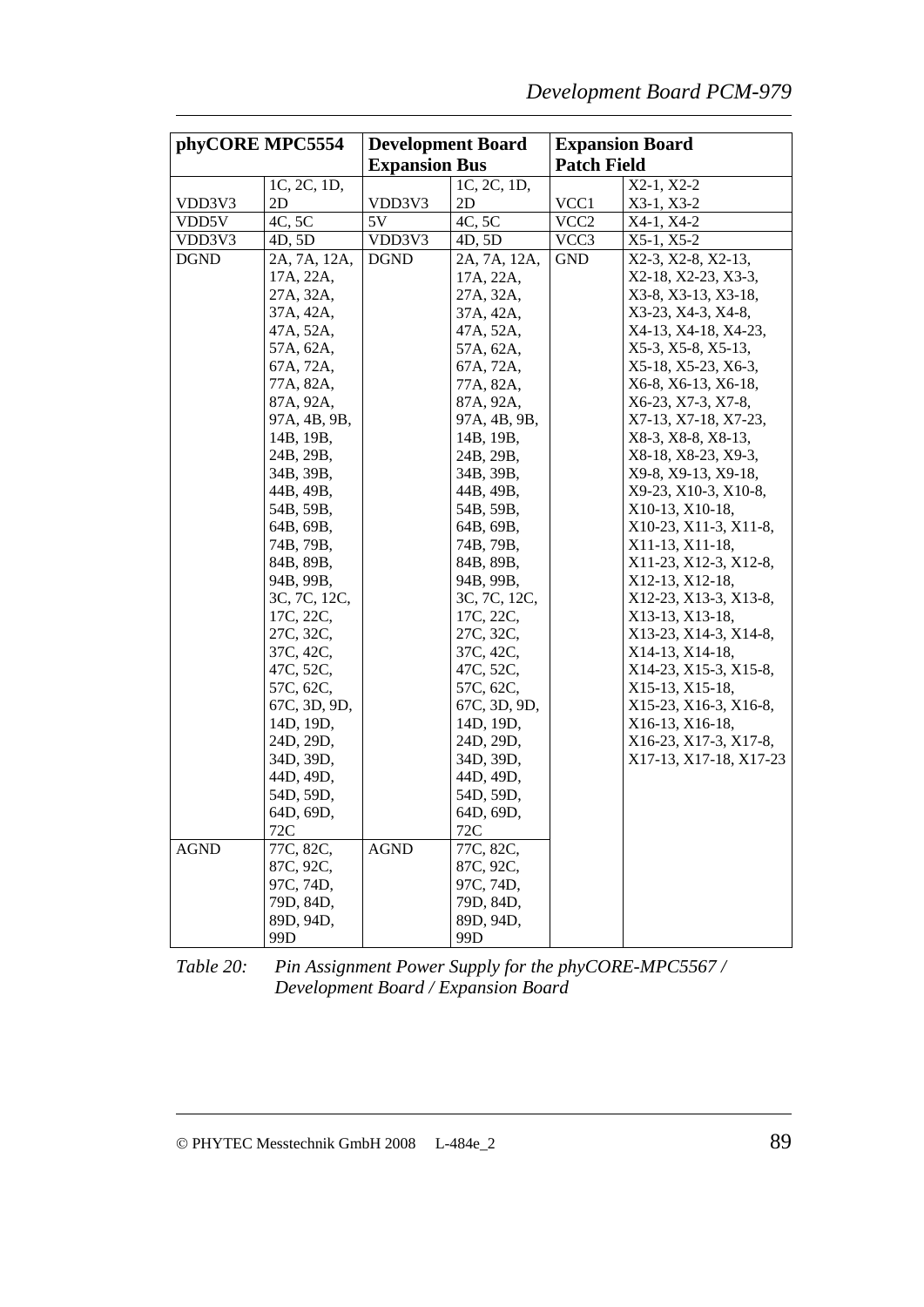#### **11.3.8JTAG/Once/Nexus Debug Interface**

The development board PCM-979 provides two debug connectors.

- **X2 reduced JTAG/OnCE/Nexus port to a 14-pin header connector (2.54 mm pin spacing)**
- **X3 full JTAG/OnCE/Nexus port to a 38-pol Mictor AMP 767054-1**

#### **11.3.9 Reduced JTAG/OnCE/NEXUS Pin Header Connector X2**

The 14-pin header connector at X2 on the Development Board enables connection of a simple external debug interface device (e.g. P&E Wiggler).

| <b>Signal</b> | <b>Pin Number   Pin Number</b> |    | <b>Signal</b> |
|---------------|--------------------------------|----|---------------|
| MPC_TDI       |                                |    | <b>DGND</b>   |
| MPC_TDO       |                                |    | <b>DGND</b>   |
| MPC TCK       |                                |    | <b>DGND</b>   |
| Nc            |                                |    | Nc            |
| /RESET        |                                | 10 | MPC_TMS       |
| VDD3V3        |                                | 12 | <b>DGND</b>   |
| <b>RDY</b>    | 13                             | 14 | <b>JCOMP</b>  |

*Table 21: Pin Assignment of the Reduced JTAG/OnCE/Nexus Pin Header X2*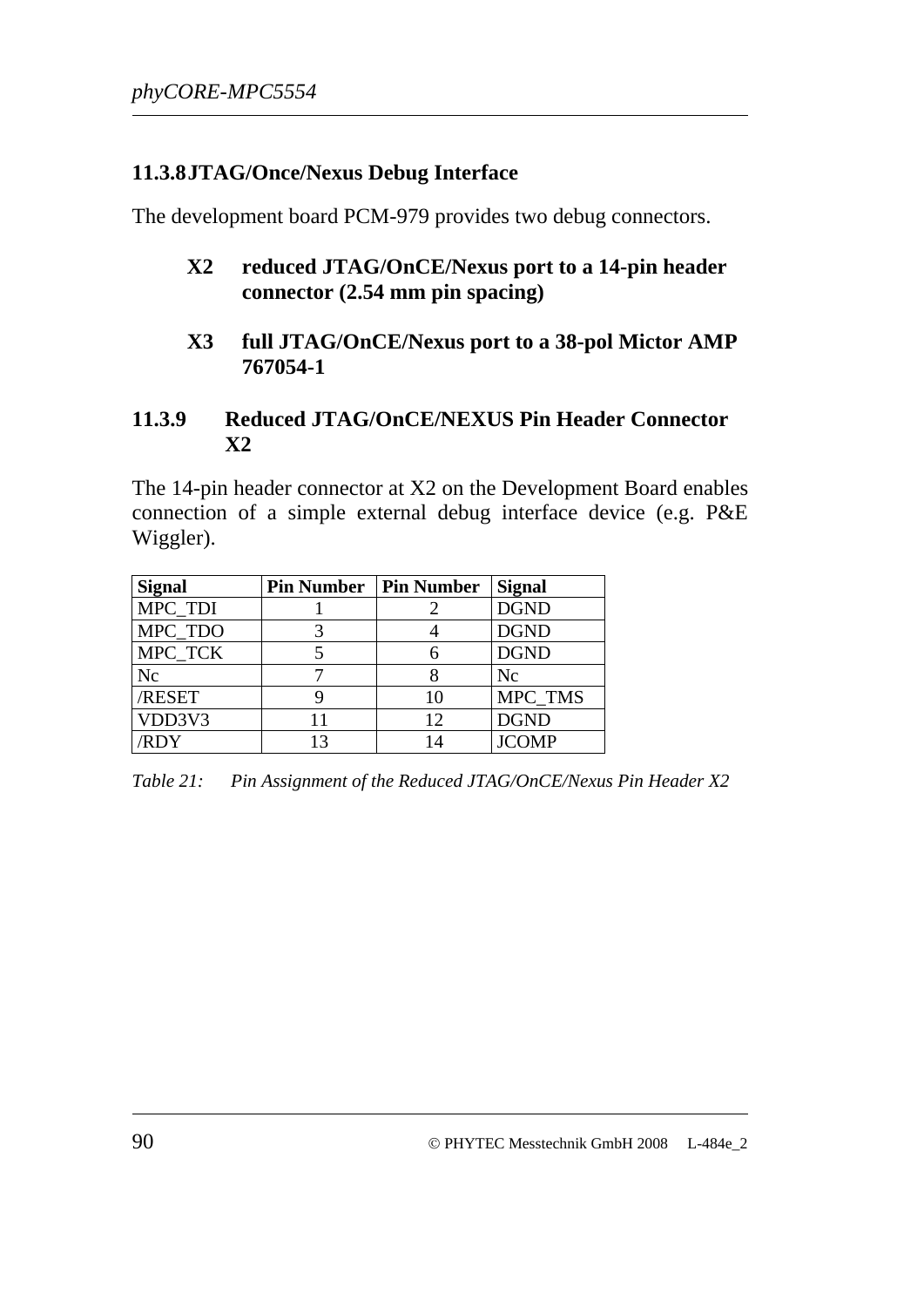### **11.3.10 Full JTAG/OnCE/NEXUS Pin Header Connector X3**

The pin header connector at X3 supports a standard 38-pin NEXUS debug connection (connector type AMP 767054-1) to various emulator probes (e.g. iSystem IC3000)

| <b>Signal</b>    | <b>Pin Number</b> | <b>Pin Number</b> | <b>Signal</b>    |
|------------------|-------------------|-------------------|------------------|
| NC               |                   | 2                 | NC               |
| NC               | 3                 | $\overline{4}$    | NC               |
| MDO <sub>9</sub> | 5                 | 6                 | <b>CLKOUT</b>    |
| Vendor           | 7                 | 8                 | MDO <sub>8</sub> |
| /RESET           | 9                 | 10                | /EVTI            |
| MPC_TDO          | 11                | 12                | VDD3V3           |
| MDO10            | 13                | 14                | /RDY             |
| MPC_TCK          | 15                | 16                | MDO7             |
| MPC_TMS          | 17                | 18                | MDO <sub>6</sub> |
| MPC TDI          | 19                | 20                | MDO <sub>5</sub> |
| <b>JCOMP</b>     | 21                | 22                | MDO4             |
| MDO11            | 23                | 24                | MDO3             |
| vendor           | 25                | 26                | MDO <sub>2</sub> |
| NC               | 27                | 28                | MDO1             |
| NC               | 29                | 30                | MDO <sub>0</sub> |
| NC               | 31                | 32                | /EVTO            |
| N <sub>C</sub>   | 33                | 34                | <b>MCKO</b>      |
| NC               | 35                | 36                | /MSEO1           |
| NC               | 37                | 38                | /MSEO0           |

*Table 22: Pin Assignment of the Full JTAG/OnCE/Nexus Pin Header X3*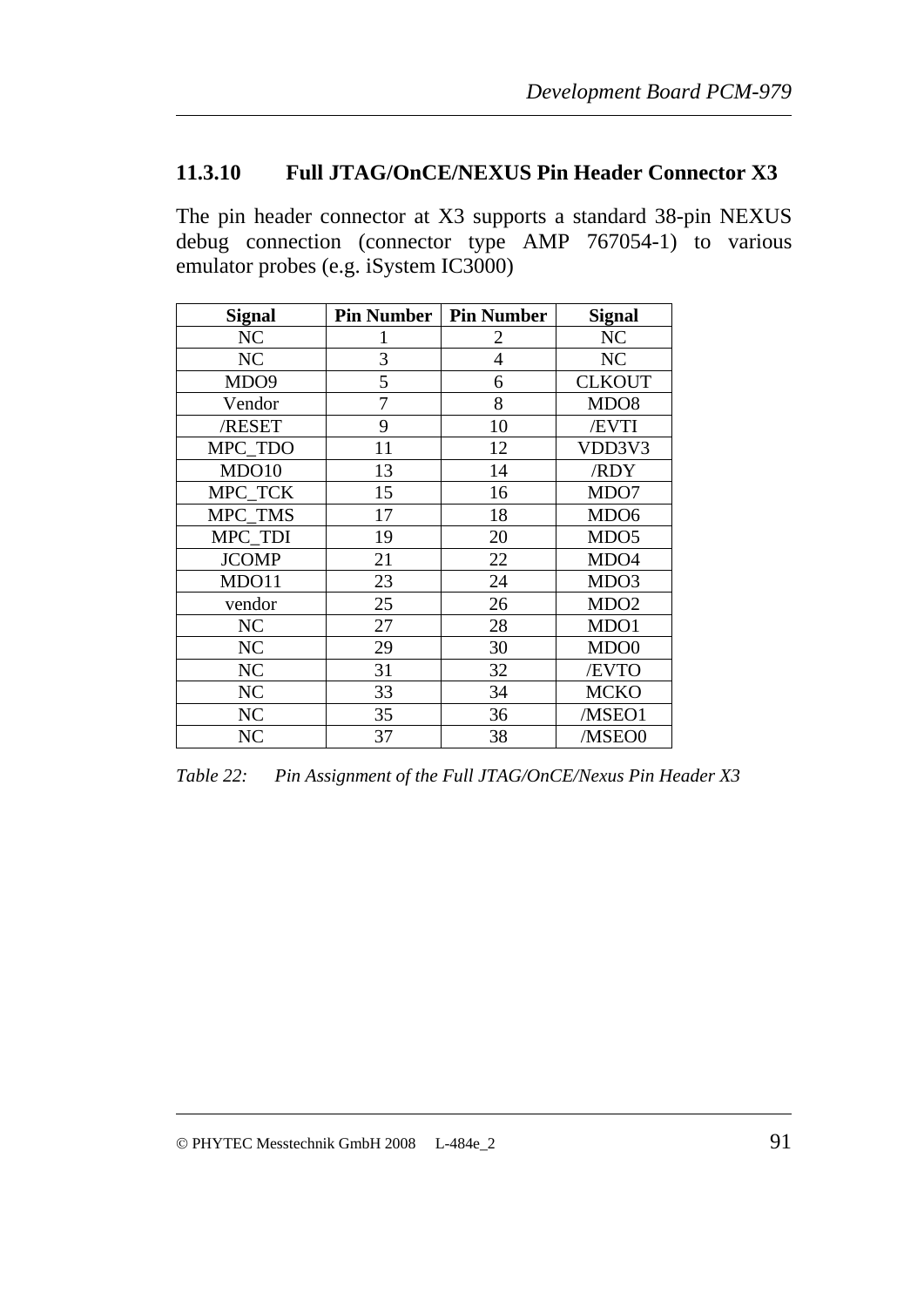

## **11.4 Technical Specification of the Development Board**

*Figure 23 Physical Dimensions of the Development Board PCM-979*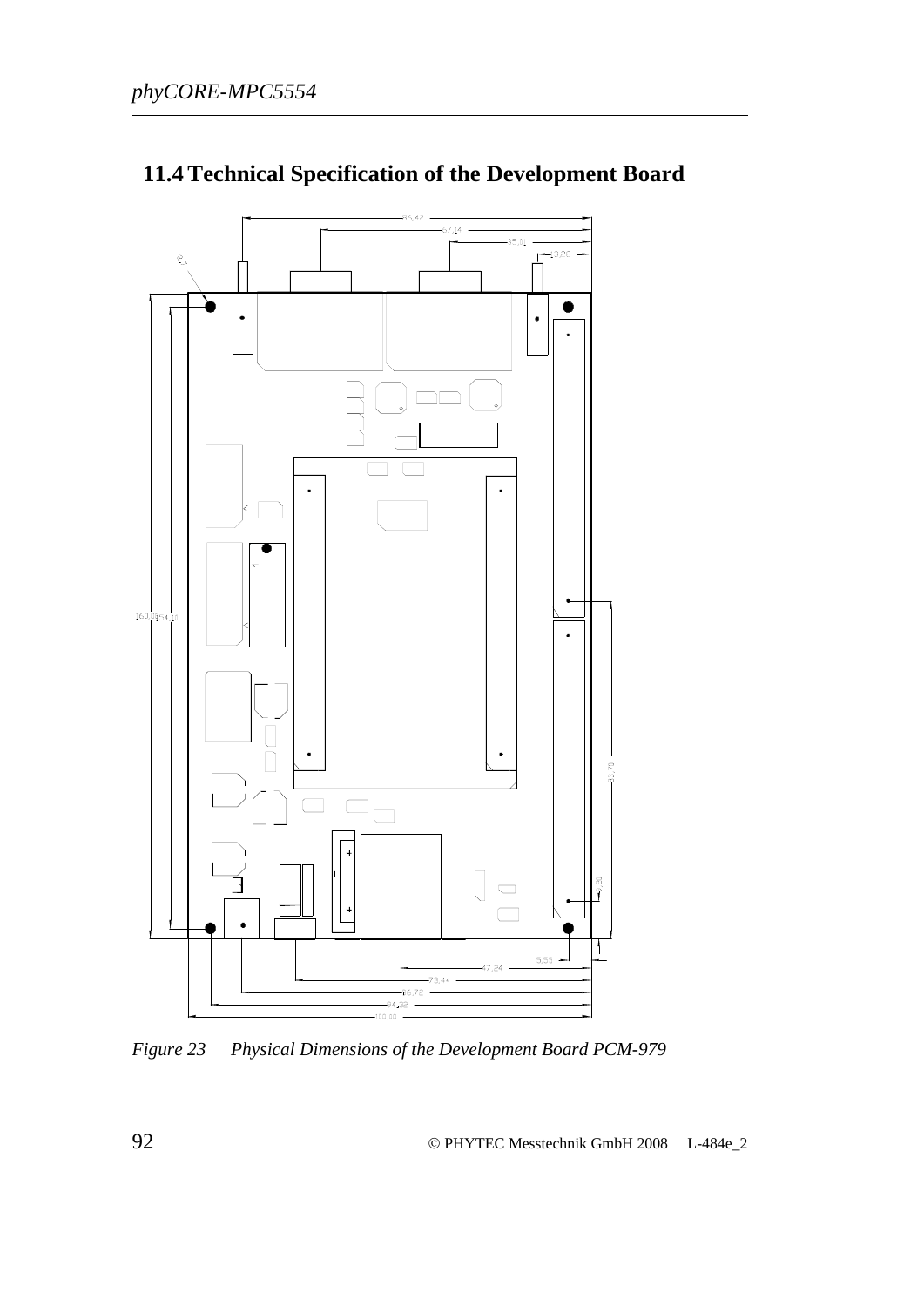## **Technical Data:**

| <b>Parameter</b>       | <b>Requirements</b>   | <b>Characteristics</b>            |
|------------------------|-----------------------|-----------------------------------|
| Dimensions             |                       | 160 mm x 100 mm                   |
| Humidity               |                       | Max. 95 % r.F., not               |
|                        |                       | condensed                         |
|                        |                       |                                   |
| Storage Temp. Range    |                       | $-40^{\circ}$ to $+90^{\circ}$ C  |
| Operating Temp.        |                       |                                   |
| Range:                 |                       | $0^{\circ}$ C to +70 $^{\circ}$ C |
| Operating voltages:    |                       | 5 V ±10 %                         |
| <b>Operating Power</b> | phyCORE-MPC5554       |                                   |
| Consumption:           | 128 MHz core clock    |                                   |
|                        | 8 MByte               |                                   |
| Voltage $+5$ V         | <b>BurstRAM</b>       | Typ. 1000 mA                      |
|                        | 8 MByte Flash         |                                   |
|                        | <b>LAN91C111</b>      |                                   |
|                        | FPGA XP6              |                                   |
|                        |                       |                                   |
|                        | without any installed |                                   |
|                        | I/O line or expansion |                                   |
|                        | board                 |                                   |

*Table 23: Technical Data of the Development Board PCM-979*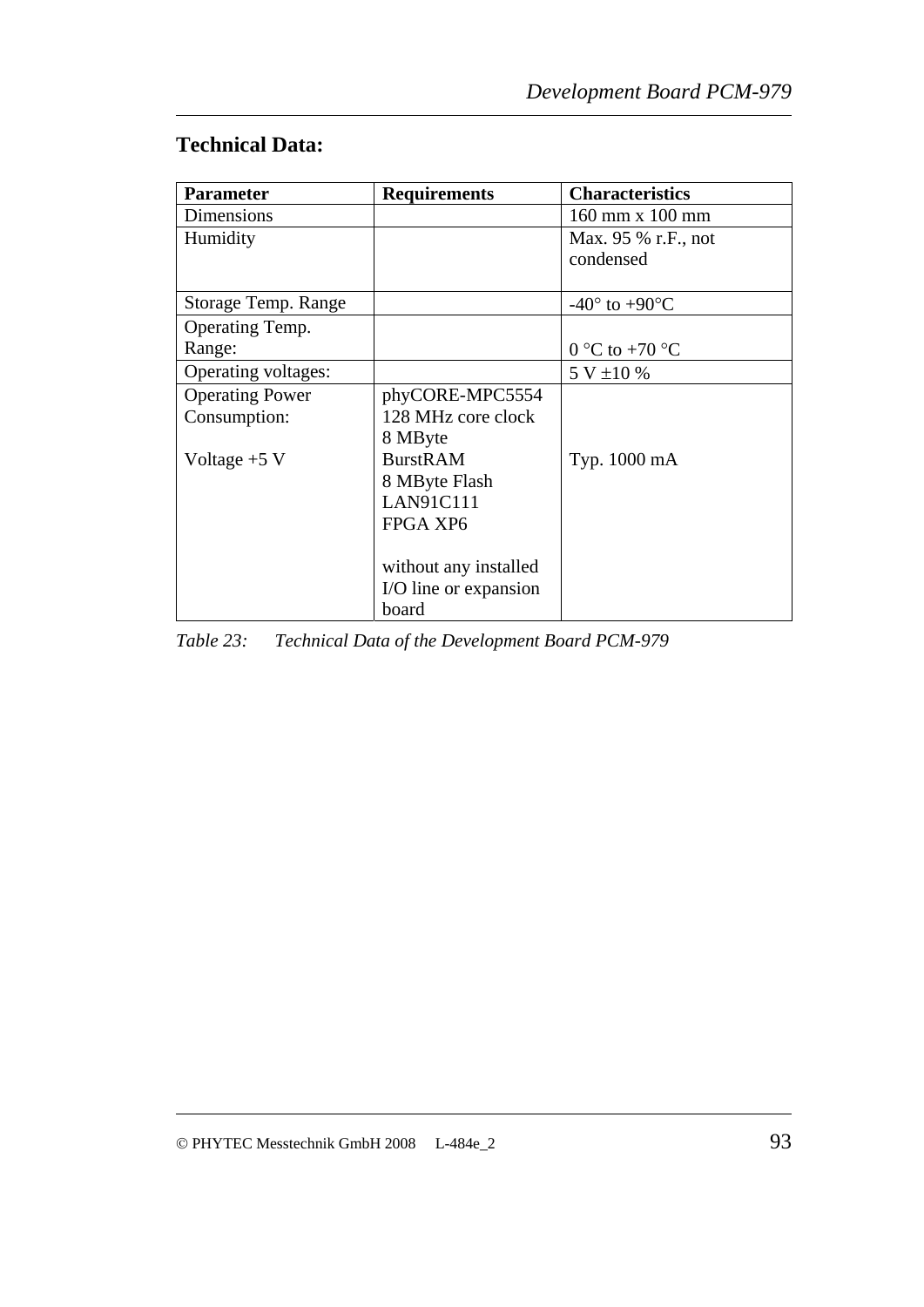### **11.5 Release Notes**

The following section contains information about deviations to the description in this manual. Revisions to previous manuals are also listed.

#### **Caution:**

This manual exclusively describes the board revisions 1241.0 and 1241.1

#### **Revision: PCB# 1241.0**

- PCB footprint of the Expansion Bus has wrong grid. X7 is unpopulated.
- L6 RJ45 connector has wrong PCB footprint. Some mechanical changes were done prior population of the LAN connector.

### **Revision: PCB# 1241.1**

• Ethernet LAN is not working properly while the Expansion Board PCM977 is connected to the Expansion Bus.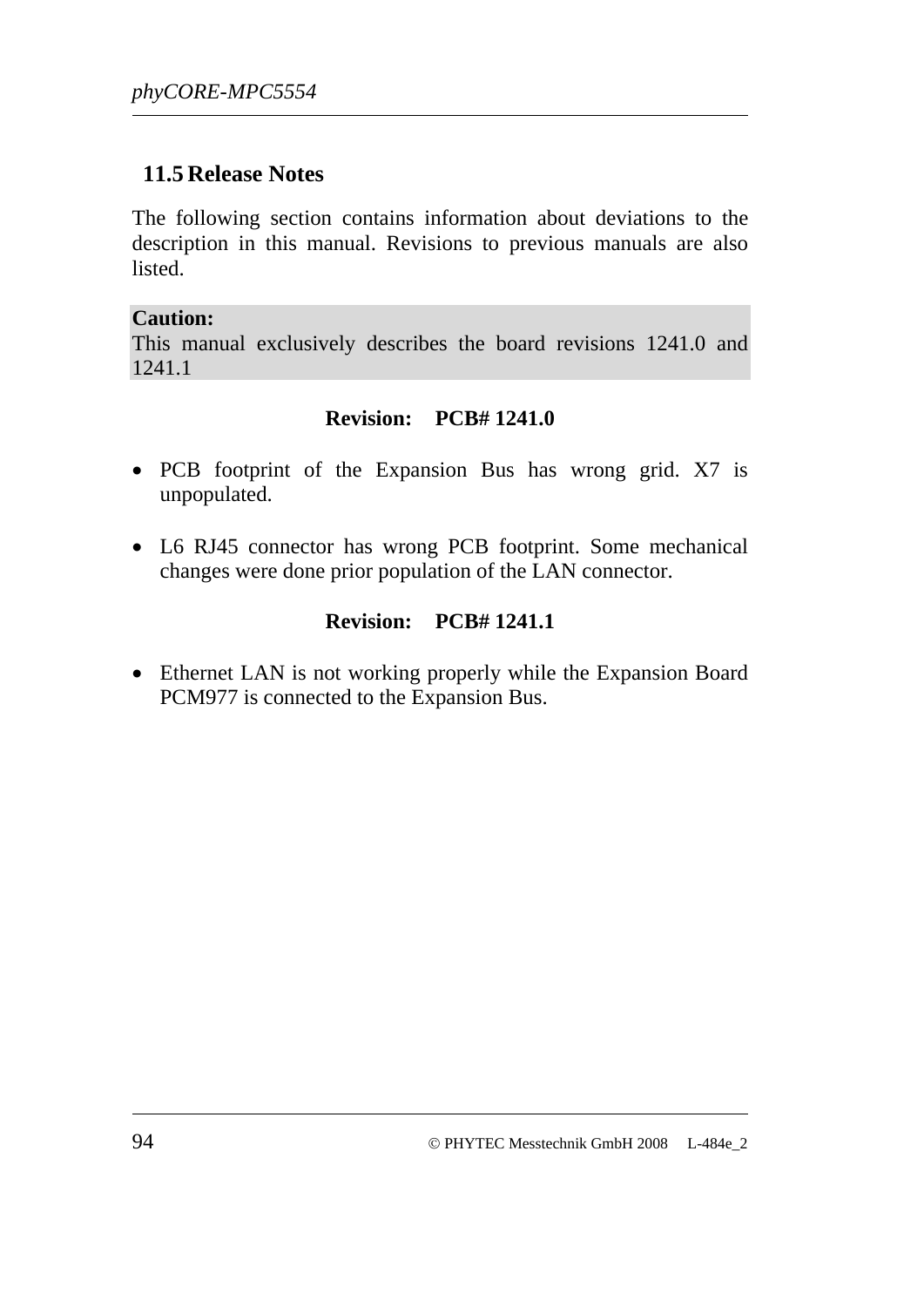## **12 Technical Specifications**

The physical dimensions of the phyCORE-MPC5554 are represented in *[Figure 24](#page-102-0).* 



<span id="page-102-0"></span>*Figure 24: Physical Dimensions (Top View)* 

The holes with diameter 0.7 m and 0.9 mm are the positioning holes for the Molex connectors.

The module edge mounting holes are plated and connected to DGND.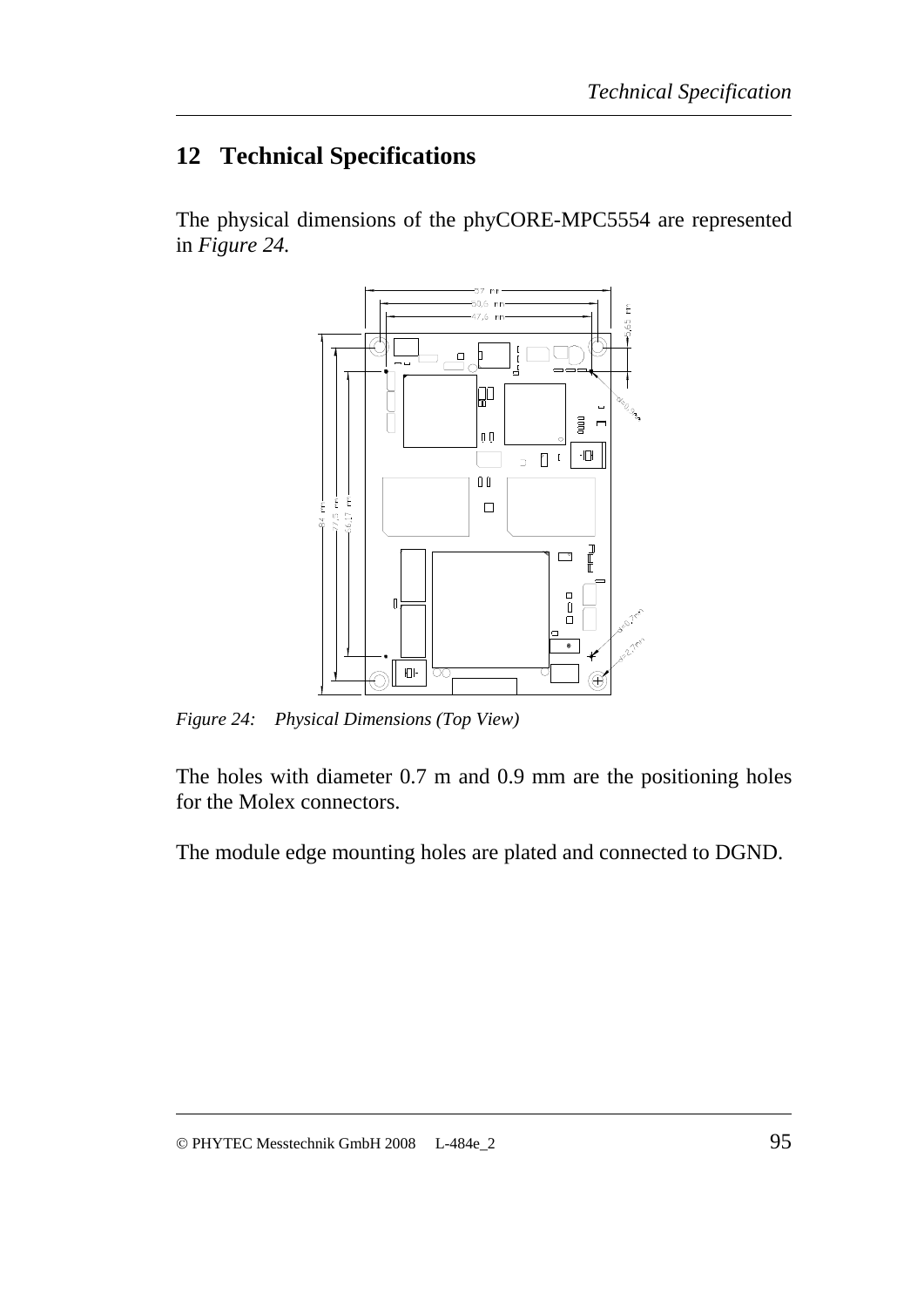The height of all components on the top side of the PCB is ca. 3 mm. The PCB itself is approximately 1.3 mm thick. The Molex connector pins are located on the underside of the PCB, oriented parallel to its two long sides. The maximum height of components on the underside of the PCB is 3 mm.

| <b>Parameter</b>             | <b>Requirements</b>  | <b>Characteristics</b>           |
|------------------------------|----------------------|----------------------------------|
| Dimensions                   |                      | 84 mm x 57 mm                    |
| Weight                       | With maximum         | Approx. 40 grams                 |
|                              | circuitry installed  |                                  |
| Humidity                     |                      | Max. 95 % r.F. not               |
|                              |                      | condensed                        |
| Storage Temp. Range          |                      | $-40^{\circ}$ to $+90^{\circ}$ C |
| <b>Operating Temp. Range</b> |                      | -40 °C to +85 °C                 |
| Operating voltages:          |                      |                                  |
|                              |                      |                                  |
| Voltage 3.3 V                |                      | 3.3 V $\pm$ 5 %                  |
| Voltage 5 V                  |                      | $5 V \pm 5 \%$                   |
| <b>Operating Power</b>       | MPC5554/5567         |                                  |
| Consumption:                 | 128 MHz frequency    |                                  |
|                              | 8 MByte SRAM         |                                  |
| Voltage 3.3 V                | 8 MByte stand. Flash | Typ. 900 mA                      |
| Voltage 5 V                  | Ethernet             | Typ. $60 \text{ mA}$             |
|                              | FPGA XP6             |                                  |

#### **Additional Technical Data:**

*Table 24: Technical Data* 

*These specifications describe the standard configuration of the phyCORE-MPC5554 as of the printing of this manual.*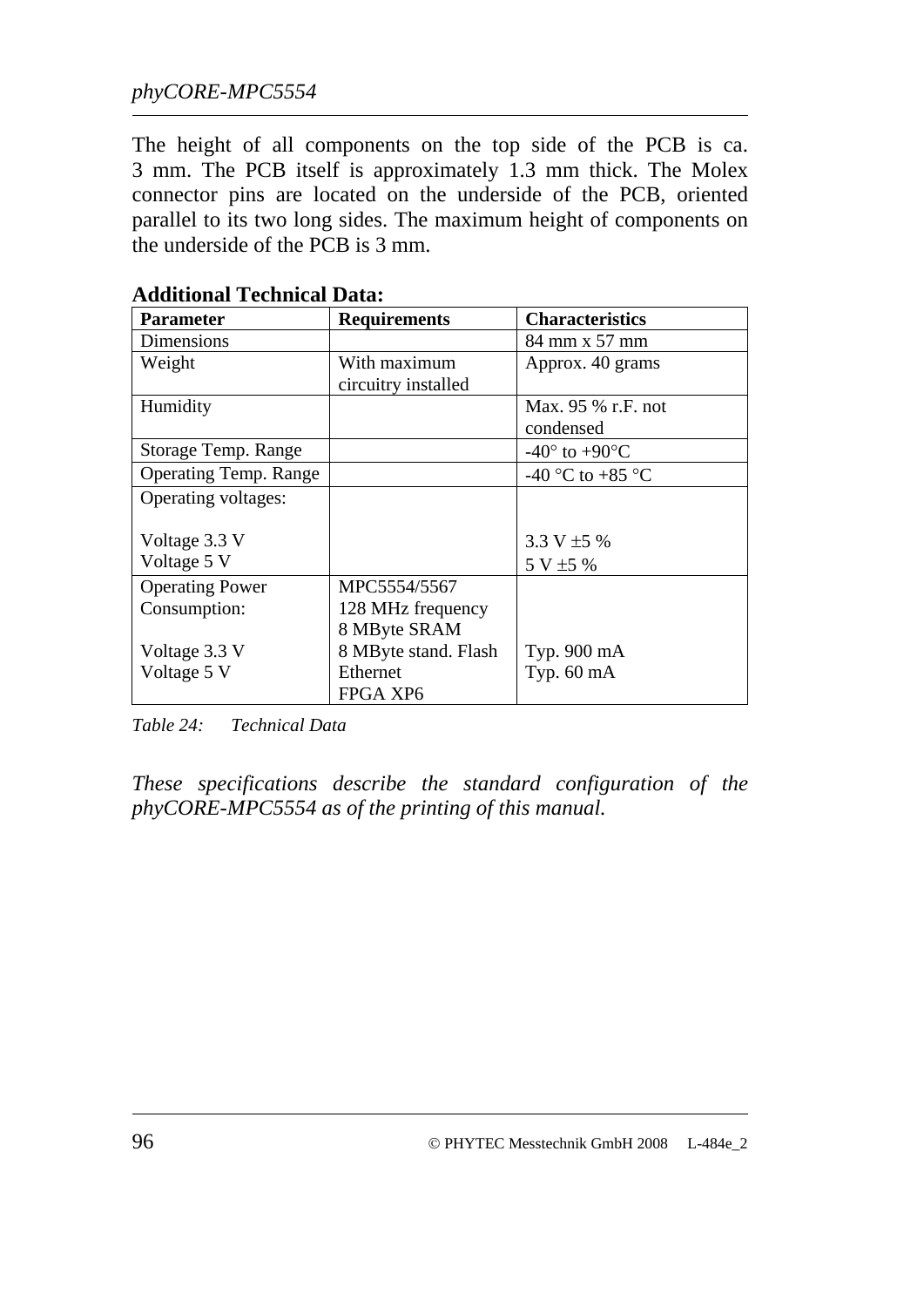#### **Connectors on the phyCORE-MPC5554:**

| Manufacturer                    | Molex                          |
|---------------------------------|--------------------------------|
| Number of pins per contact rows | $200(2$ rows of 100 pins each) |
| Molex part number               | 52760-2009 (receptacle)        |

Two different heights are offered for the receptacle sockets that correspond to the connectors populating the underside of the phyCORE-MPC5554. The given connector height indicates the distance between the two connected PCBs when the module is mounted on the corresponding carrier board. In order to get the exact spacing, the maximum component height (3 mm) on the underside of the phyCORE must be subtracted.

Component height 6 mm

Manufacturer Molex Number of pins per contact row 200 (2 rows of 100 pins each) Molex type number 53467-2009 (header)

Component height 10 mm

| Manufacturer                   | Molex                          |
|--------------------------------|--------------------------------|
| Number of pins per contact row | $200(2$ rows of 100 pins each) |
| Molex type number              | 53553-2009 (header)            |

*Please refer to the corresponding data sheets and mechanical specifications provided by Molex* ([www.molex.com](http://www.molex.com/)).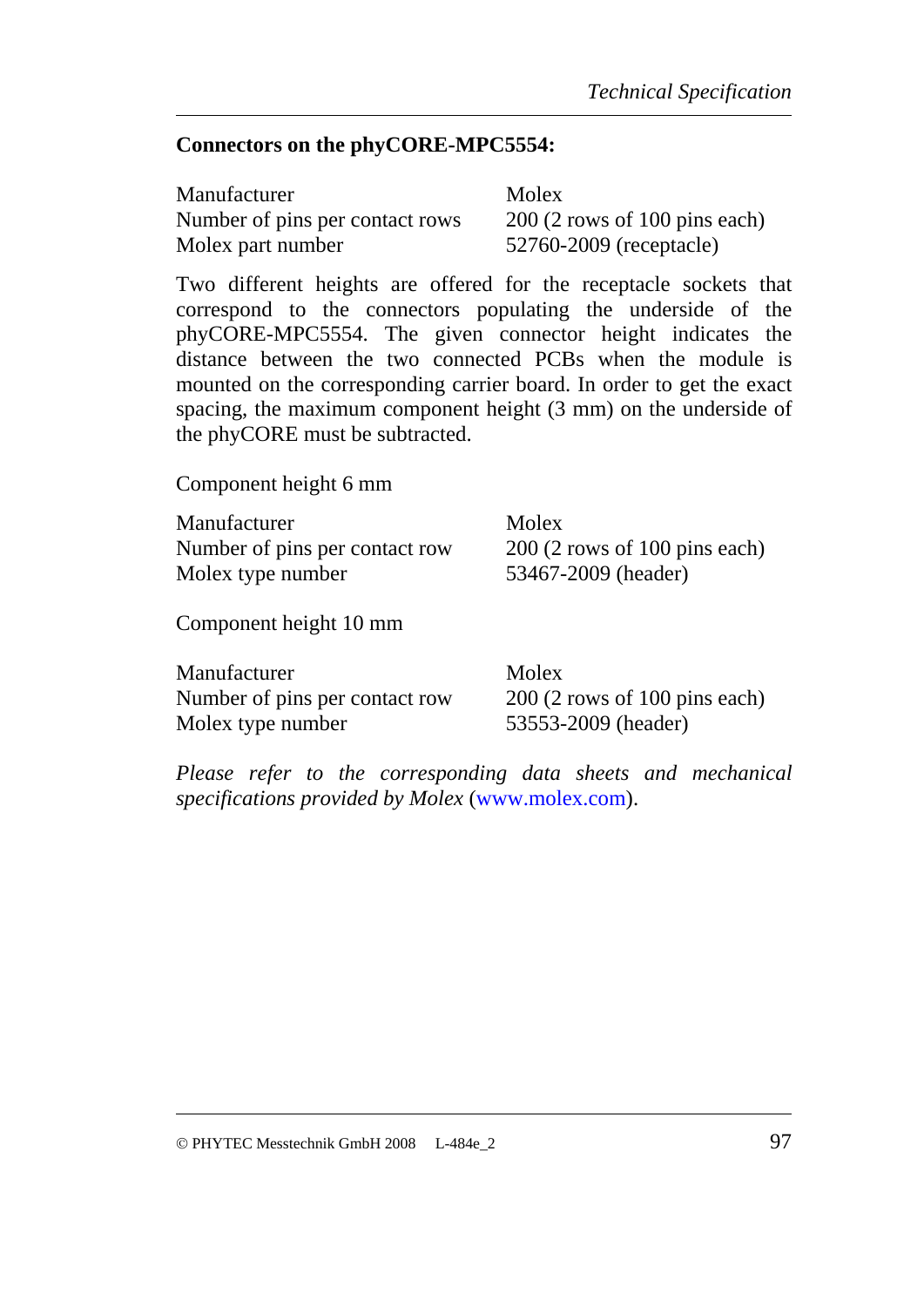## **13Hints for Handling the Module**

Removal of various components, such as the microcontroller and the standard quartz, is not advisable given the compact nature of the module. Should this nonetheless be necessary, please ensure that the board as well as surrounding components and sockets remain undamaged while de-soldering. Overheating the board can cause the solder pads to loosen, rendering the module inoperable. Carefully heat neighboring connections in pairs. After a few alternations, components can be removed with the solder-iron tip. Alternatively, a hot air gun can be used to heat and loosen the bonds.

#### **Integrating the phyCORE-MPC5554 in Application Circuitry**

Successful integration in user target circuitry depends on whether the layout for the GND connections matches those of the phyCORE module. It is recommended that the target application circuitry is equipped with one layer dedicated to carry the GND potential. In any case, be sure to connect all GND pins neighboring signals which are used in the application circuitry. For the supply voltage, there must be contact with at least six of the GND pins neighboring the supply voltage pins.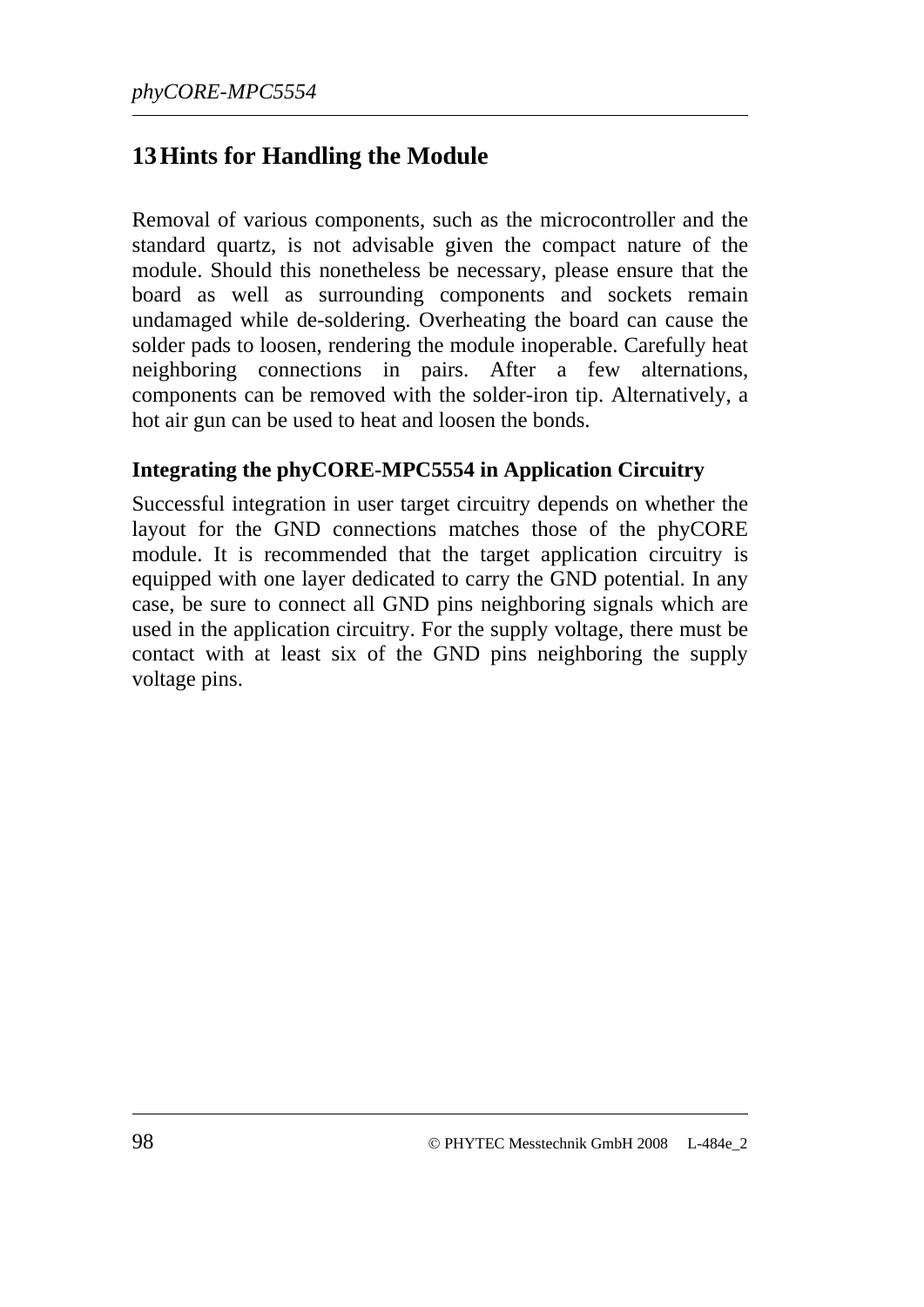## **14 Design Considerations - Check List**

Please note the following points when implementing the phyCORE-MPC5554 into target applications:

> Data line D31 represents the LSB and D0 the MSB. Address line A31 represents the LSB and A8 the MSB. Byte ordering is big Endian.

Due to the conversion of little to big Endian byte ordering, the byte portions of LAN91C111 data bus are swapped to the MPC5554 data bus. Respectively the processor recognizes the LAN91C111 register contents byte-swapped. The network data stream, read from the frame buffer, is supplied in correct Big Endian byte order.

MPC5554 I/O signals (not bus signals) need an input high level of 0.65\*VDDEH. Each VDDEHx is connected on-board to VDD3V3 or VDD5V via jumpers J14-J18. Default for all is VDD3V3. Respectively the I/O's need a input high voltage level of  $0.65*(3.3 V+5 \%) = 2.25 V$ . The 5% are the margin of the acceptable input voltage tolerance.

The internal ADC of the MPC5554 works with VDD5V. Respectively the nominal input operating range is up to 5 V.

Never connect signals to the MPC5554 output drivers carrying a higher potentials (e.g. pull-ups) than the internal supply voltage.

*For more information on the controller's I/O voltage range as well as other controller-related features please refer to the detailed MPC5554 or MPC5567 User's Manual provided by Freescale.*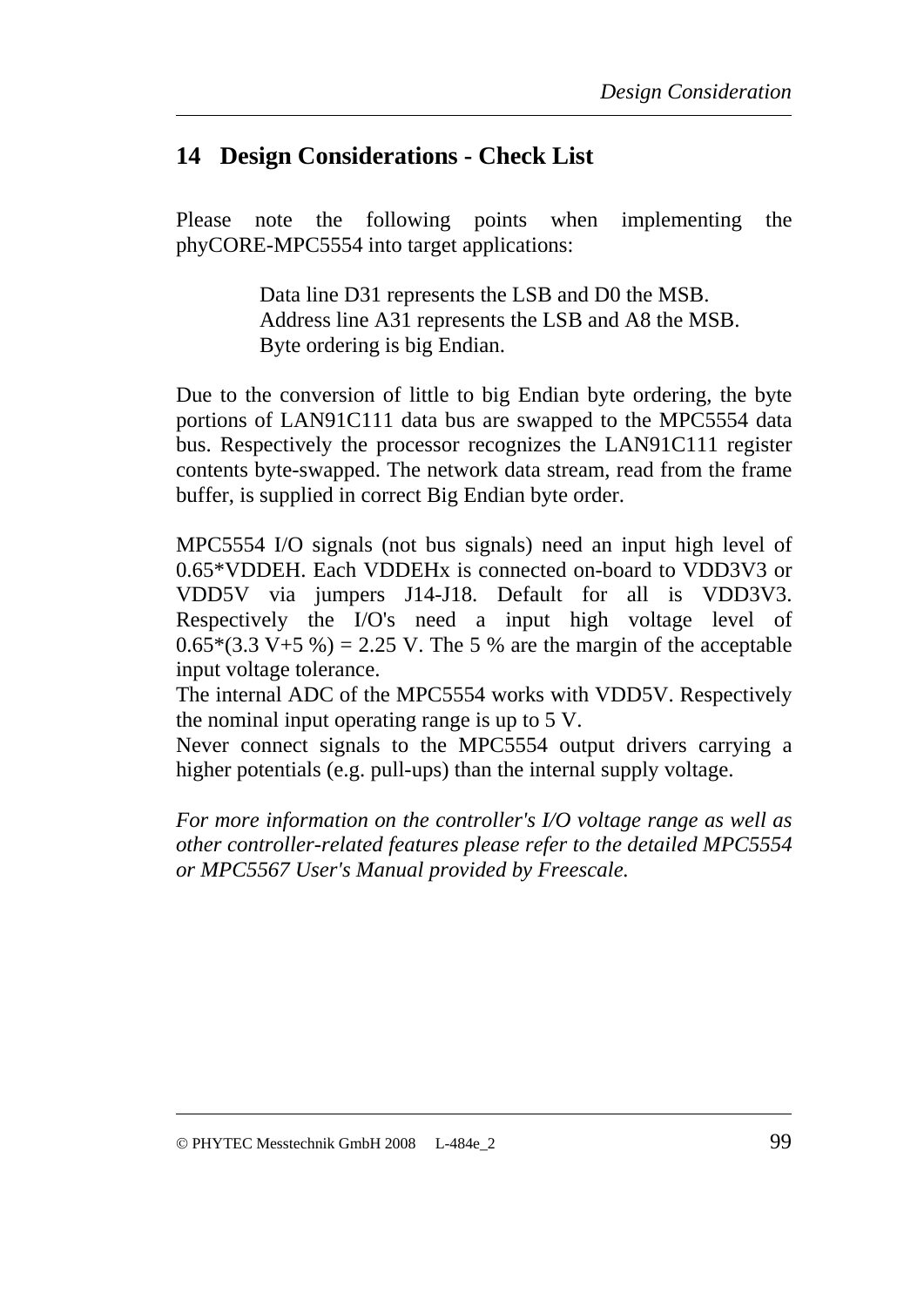# **15 Revision History**

| <b>Date</b> | <b>Version numbers</b> | Changes in this manual                                   |
|-------------|------------------------|----------------------------------------------------------|
| 31-January- | Manual L-484e 0        | First preliminary edition.                               |
| 2006        | <b>PCM-028</b>         |                                                          |
|             | PCB#1239.1             |                                                          |
|             | <b>PCM-979</b>         |                                                          |
|             | PCB#1241.1             |                                                          |
| 26-January  | Manual L-484e 1        | Table 1: Pin assignment 22B and 23B corrected. 2B and 3B |
| 2007        |                        | description corrected. AGND pins inserted for D.         |
|             |                        | Module block diagram Figure 1: 12MHz changed to 8MHz     |
|             |                        | Figure 10, Figure 12 and Figure 13: Description of Dual  |
|             |                        | RS232 and Dual FlexCAN corrected. P2 is Dual RS232 and   |
|             |                        | P1 is Dual FlexCAN.                                      |
| 1-December  | Manual L-484e 2        | Hardware revision 1239.3                                 |
| 2008        |                        | Deviated Pin description for MPC5567 added.              |
|             |                        | Description for J39 to J44 added.                        |
|             |                        | FPGA basic firmware description added                    |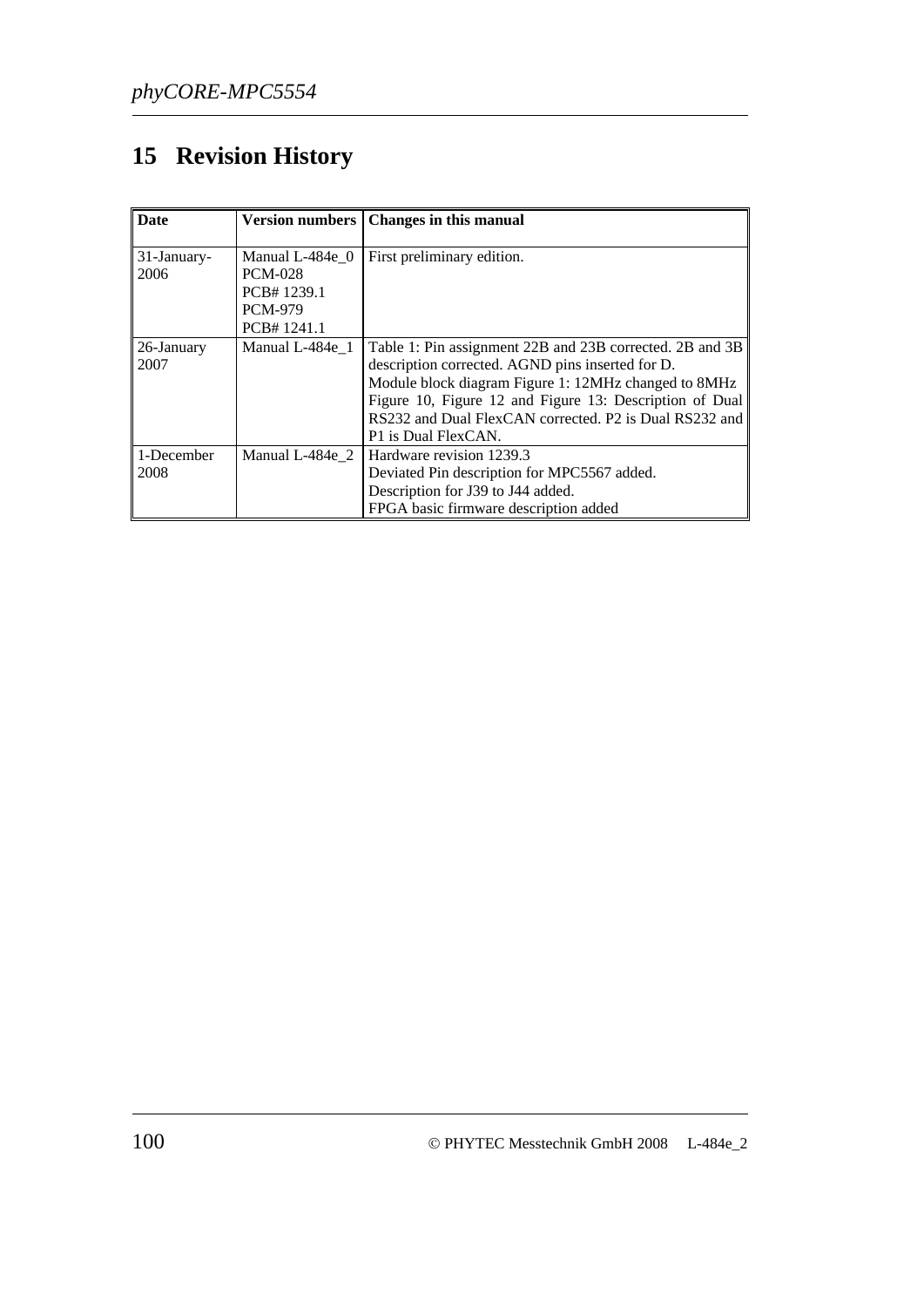# **A Appendices**

## **A.1 Release Notes**

The following section contains information about deviations to the description in this manual. Revisions to previous manuals are also listed.

#### **Caution:**

This manual exclusively describes the board revision 1239.3

## **Revision: PCB# 1239.0**

No known issues.

#### **Revision: PCB# 1239.1**

Comparison to 1239.0:

Data lines to the LAN91C1111 are now swapped due to little to big Endian conversion. Network payload data are transferred in the right order and can be copied direct to the memory. Configuration and status registers must be handled by swapping the data bytes.

## **Revision: PCB# 1239.2 Not existing**

#### **Revision: PCB# 1239.3**

No known issues.

Comparison to 1239.1: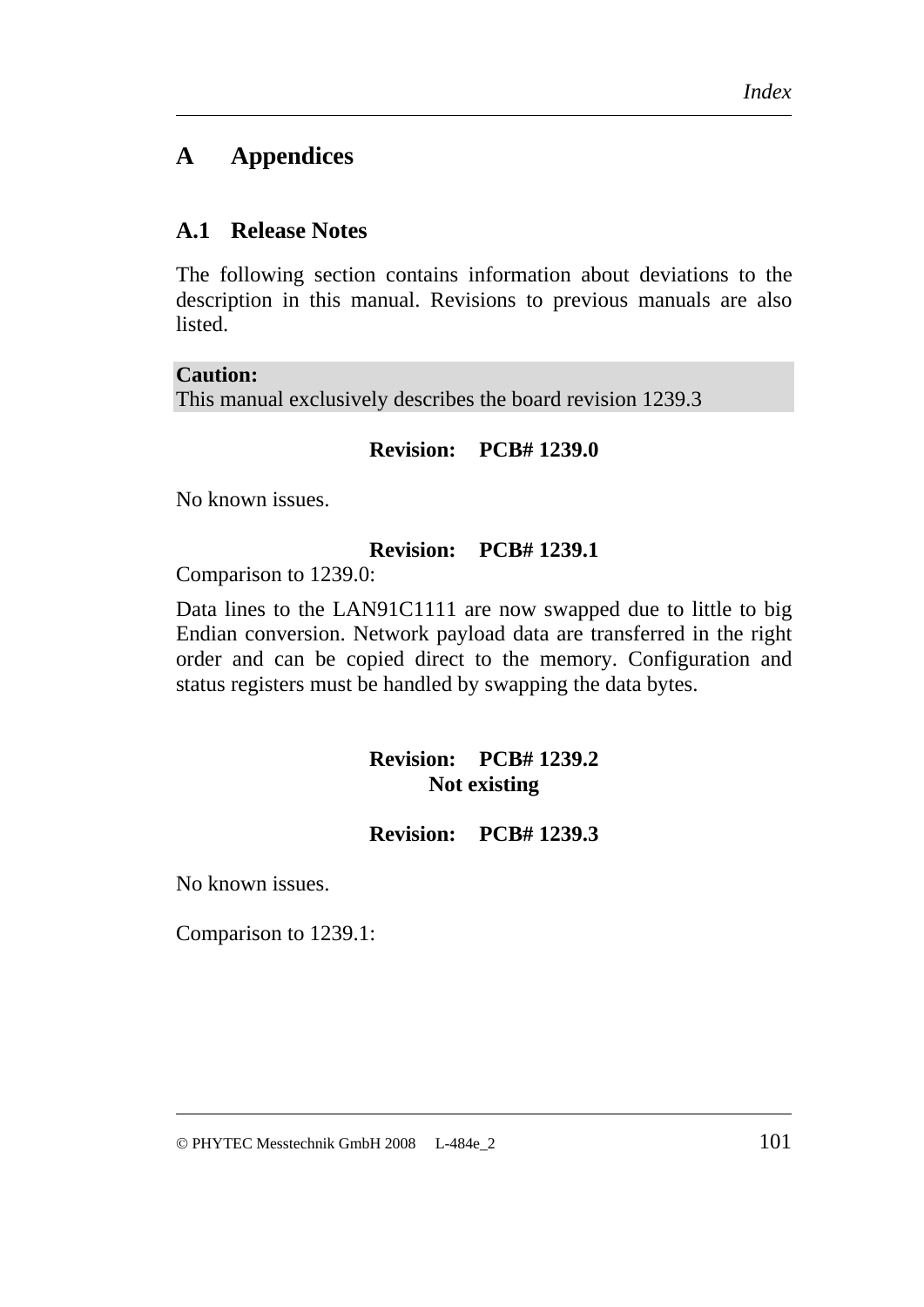The 1239.3 now has only two Sync. Burst memory banks to reduce the bus load of the system. With using higher device capacities, the same system memory amount is supported. To support the MPC5567's 40MHz input clock mode, R122 was added. J41 to J44 conncects the MPC5567 FEC power inputs to the power supply net. The CAN Transceivers can now fed with different power supply via J40 depending on the use alternative Transceiver type.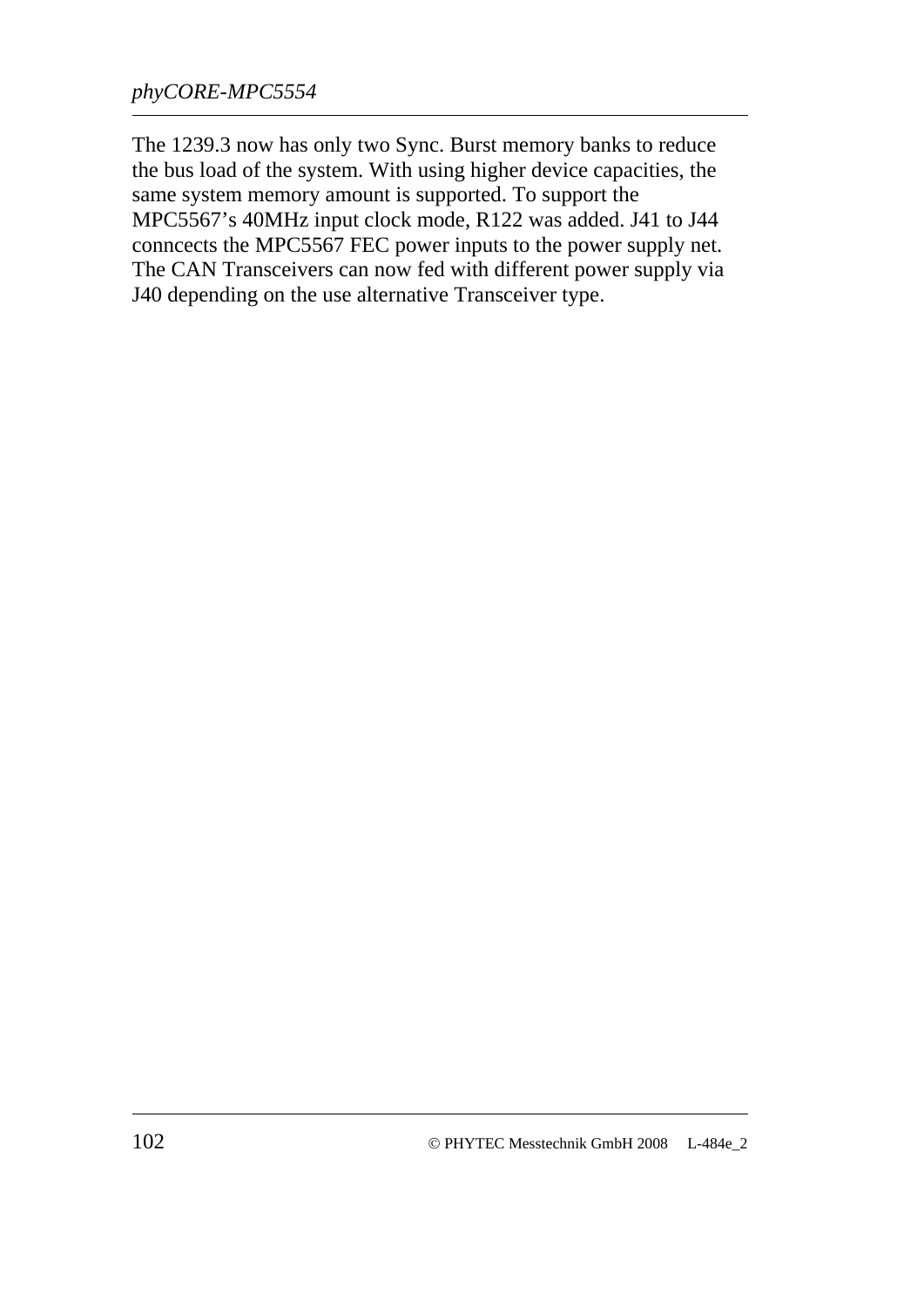# **Index**

|                             |        | <b>CAN Transceiver</b><br><b>CANH</b> | 27, 31, 50<br>51 |
|-----------------------------|--------|---------------------------------------|------------------|
| /CS0                        | 27, 40 | <b>CANL</b>                           | 51               |
| /CS1                        | 42     | Concept of the Development            |                  |
| /CS2                        | 53     | Board                                 | 57               |
| /RESET                      | 35     | <b>CPU</b> Speed                      | $\overline{4}$   |
| /RSTCFG                     | 36     | D                                     |                  |
| $\bm{l}$                    |        | D10                                   | 58               |
| 10/100 Mbit/s Ethernet      | 5, 53  | D <sub>6</sub>                        | 58,72            |
| 10Base-T Interface          | 55     | D <sub>8</sub>                        | 58               |
| $\boldsymbol{\beta}$        |        | D <sub>9</sub>                        | 58               |
|                             |        | Development Board Overview            | 58               |
| 3.3V Supply                 | 9      | <b>DMA</b>                            | $\overline{4}$   |
| 5                           |        | $\bm E$                               |                  |
| 5V Supply                   | 9      | <b>EEPROM</b>                         | 5                |
| $\boldsymbol{A}$            |        | EEPROM, serial                        | 43               |
| <b>ADC</b>                  | 4      | <b>EMC</b>                            | $\mathbf{1}$     |
| Ethernet                    | 53     | eMIOS                                 | $\overline{4}$   |
|                             |        | <b>ESD</b>                            | $\mathbf{1}$     |
| $\boldsymbol{B}$            |        | Ethernet                              | 5                |
| <b>BAM</b>                  | 36     | <b>Ethernet Controller</b>            | 53               |
| BAT1                        | 58     | Ethernet EEPROM U18                   | 55               |
| <b>Block Diagram</b>        | 6      | <b>Expansion Bus</b>                  | 72               |
| <b>Boot Assist Module</b>   | 36     | <b>External Flash</b>                 | 39               |
| <b>Boot Mode Selection</b>  | 36     | $\bm{F}$                              |                  |
| Boot Modes, Serial          | 37     | <b>Features</b>                       | 4                |
| <b>BOOTCFG</b>              | 27     | <b>First CAN Interface</b>            | 68               |
| <b>Burst SRAM</b>           | 39     | <b>First Serial Interface</b>         | 67               |
| $\boldsymbol{C}$            |        | Flash                                 | 5                |
| <b>CAN</b>                  | 4      | <b>FPGA</b>                           | 5,45             |
| <b>Optical Isolation</b>    | 50     | FPGA Firmware                         | 47               |
| <b>Terminating Resistor</b> | 51     | FPGA System Logic Device U21          |                  |
| <b>CAN Bus</b>              | 50     |                                       | 45               |
| <b>CAN</b> Connector        | 58     | <b>FPU</b>                            | 4                |
| <b>CAN</b> Interface        | 50     | FRAM, serial                          | 43               |
|                             |        |                                       |                  |

© PHYTEC Messtechnik GmbH 2008 L-484e\_2 103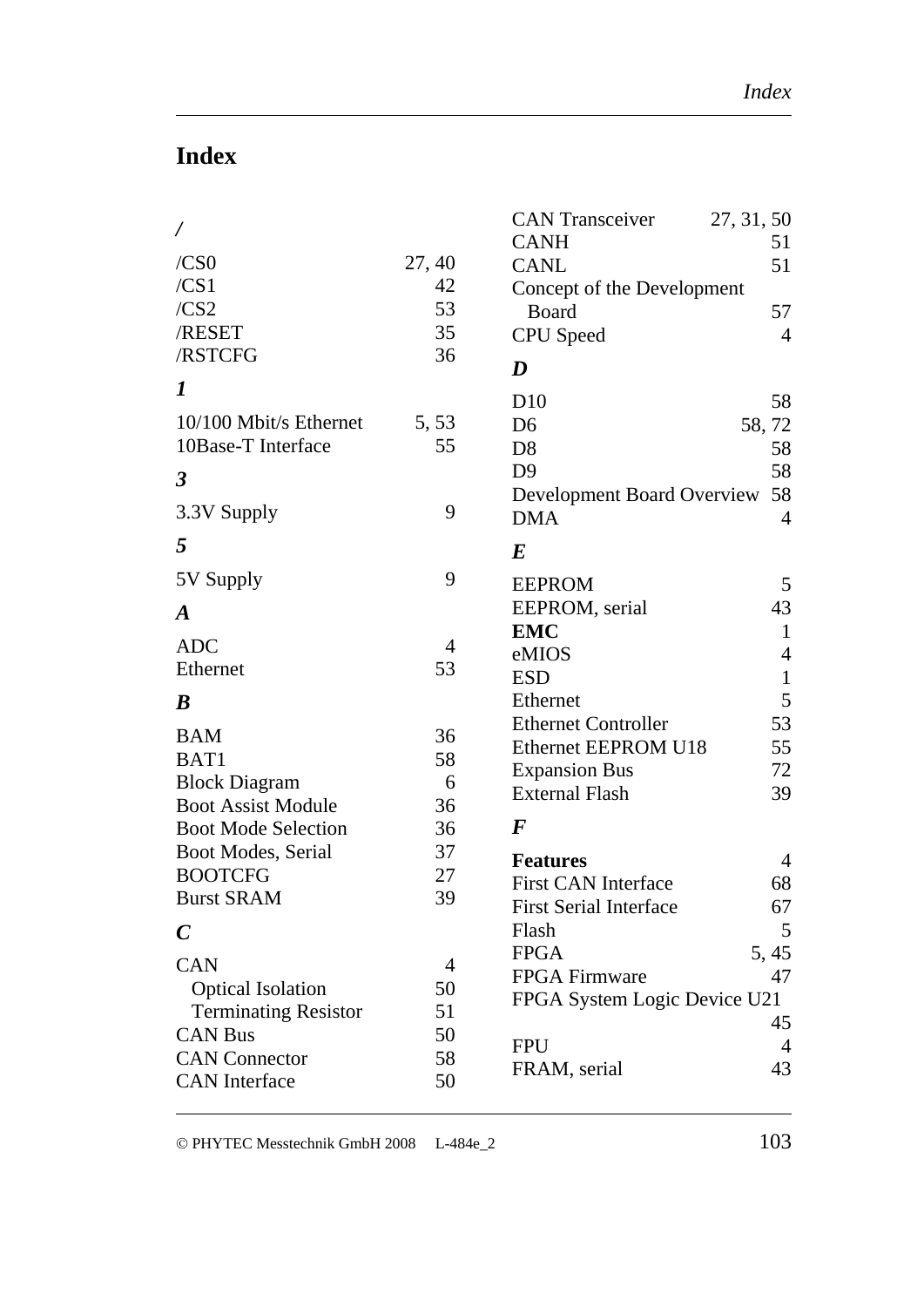# *phyCORE-MPC5554*

| Full JTAG/OnCE/NEXUS             |        | $\boldsymbol{M}$                        |                |
|----------------------------------|--------|-----------------------------------------|----------------|
| Connector X3                     | 91     | <b>MAC Address</b>                      | 55             |
| Functional Components on the     |        | <b>Memory Banks</b>                     | 42             |
| phyCORE Development Board        | 65     | <b>Memory Configuration</b>             | 29             |
|                                  |        | <b>MMU</b>                              | $\overline{4}$ |
| G                                |        | $\boldsymbol{N}$                        |                |
| <b>GND</b> Connection            | 98     | <b>Nexus</b>                            | 51             |
| $\boldsymbol{H}$                 |        | <b>NEXUS</b>                            | 91             |
| Hints for Handling the Module 98 |        | 0                                       |                |
| $\bm{I}$                         |        | OnCE                                    | 51             |
| $I^2C$ Bus                       | 32, 56 | $\boldsymbol{P}$                        |                |
| $I2C$ Bus Frequency              | 44     |                                         |                |
| $I2C$ Interface                  | 43     | P&E Wiggler                             | 90             |
| <b>Internal Flash</b>            | 39     | P <sub>1</sub> A                        | 58             |
| Ethernet                         | 54     | P <sub>1</sub> B<br>P <sub>2</sub> A    | 58             |
| Introduction                     | 3      |                                         | 58             |
| IP Core                          | 5      | P <sub>2</sub> B                        | 58             |
| IRQ <sub>2</sub>                 | 54     | Patch Field                             | 72             |
| iSystem IC3000                   | 91     | <b>PCM-979</b>                          | 57             |
| $\bm{J}$                         |        | phyCORE-connector<br>10, 11             | 72             |
|                                  |        | Pin Assignment                          | 10             |
| J <sub>5</sub>                   | 51     | Pin Description<br>Pinout<br>22, 23     |                |
| J <sub>6</sub>                   | 51     | <b>PLLCFG</b>                           | 27             |
| JP7                              | 72     |                                         | 68             |
| JP8                              | 65     | Plug P1A                                | 70             |
| JP <sub>9</sub>                  | 65     | Plug P1B                                | 34             |
| <b>JTAG</b><br>4, 45, 51         |        | <b>Power Requirements</b>               |                |
| <b>JTAG/OnCE Connector</b>       | 52     | Power Supply                            | 65<br>72       |
| JTAG/OnCE/Nexus Debug            |        | Programmable LED<br><b>PWM</b>          | $\overline{4}$ |
| Interface                        | 51,90  |                                         |                |
| Jumper Configuration, PCM-979    |        | $\boldsymbol{R}$                        |                |
|                                  | 61     | <b>RCHW</b>                             | 36             |
| <b>Jumper Location</b>           | 25     | Real-Time Clock                         | 56             |
| L                                |        | Reduced JTAG/OnCE/NEXUS                 |                |
|                                  |        | Connector X2                            | 90             |
| L <sub>6</sub>                   | 58     | Reset                                   | 35             |
| <b>LAN</b>                       | 55     | <b>Reset Button</b>                     | 61             |
| <b>LAN91C111</b>                 | 5,53   | <b>Reset Configuration Half Word 36</b> |                |
| <b>Lattice Semiconductor</b>     | 45     |                                         |                |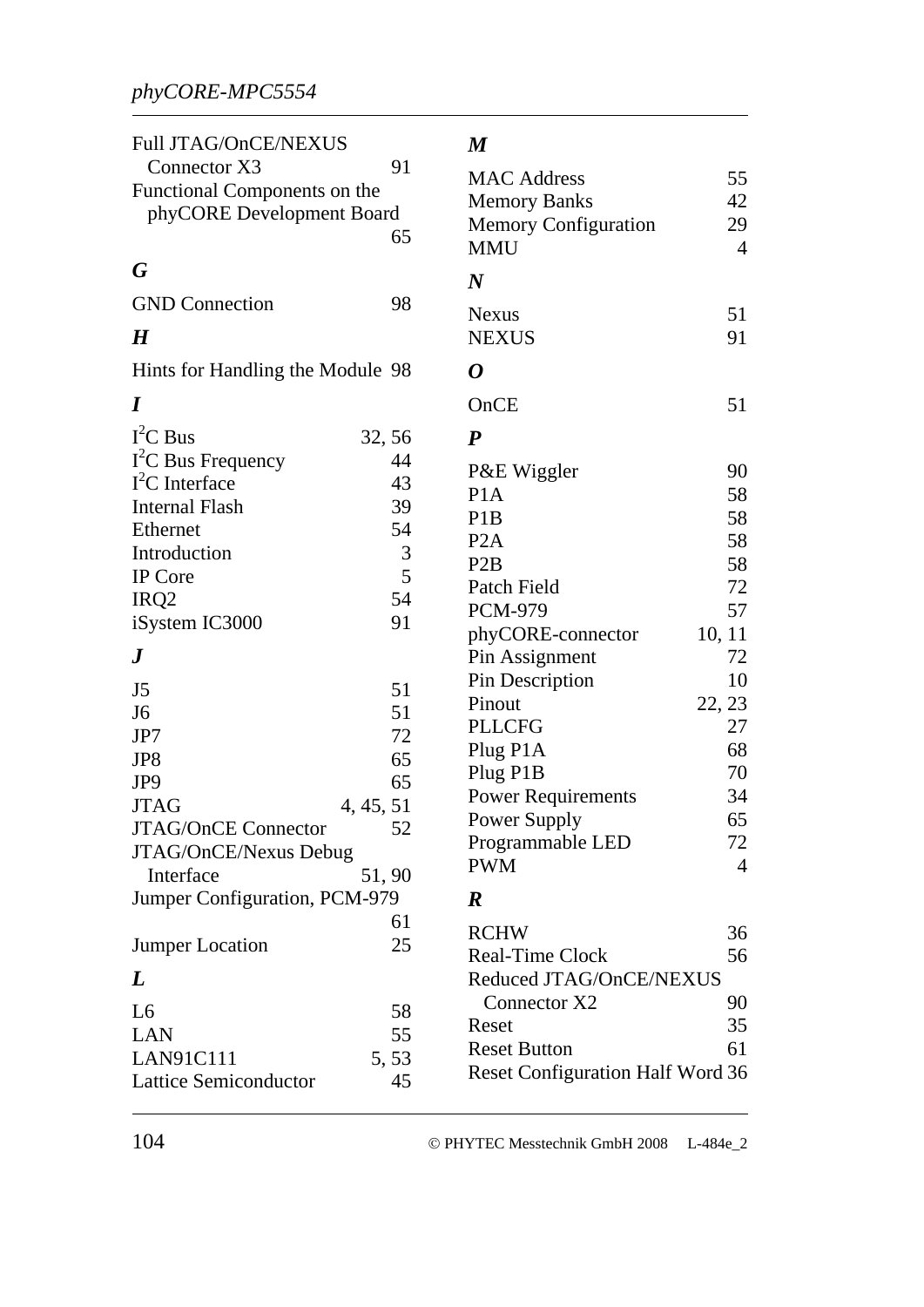| RJ-45 Scket                          | 58             | $\boldsymbol{T}$                              |                |
|--------------------------------------|----------------|-----------------------------------------------|----------------|
| <b>RS-232</b>                        | 5,67           |                                               | 95             |
| <b>TTL Signals</b>                   | 30             | <b>Technical Specifications</b><br><b>TPU</b> | $\overline{4}$ |
| RS-232 Connector                     | 58             |                                               |                |
| RS-232 Interface                     | 49             | $\bm{U}$                                      |                |
| <b>RTC</b>                           | 44,56          | U10                                           | 49             |
| RTC-8564                             | 56             | U11                                           | 50             |
| S                                    |                | U12                                           | 50             |
|                                      |                | U15                                           | 43             |
| S <sub>1</sub><br>S <sub>2</sub>     | 58             | U16                                           | 56             |
|                                      | 58             | U18                                           | 55             |
| <b>Second CAN Interface</b>          | 70             | U21                                           | 45             |
| <b>Second Serial Interface</b>       | 67             | U <sub>5</sub>                                | 42             |
| <b>Serial Boot Mode Baud Rate</b>    | 37             | U <sub>6</sub>                                | 42             |
| Serial Interfaces                    | 49             | U7                                            | 42             |
| <b>Serial Memory</b>                 | 43             | U <sub>8</sub>                                | 42             |
| <b>SMT</b> Connector                 | 10             | <b>UART</b>                                   | $\overline{4}$ |
| SN65HV230                            | 50             | V                                             |                |
| Socket P2A (First RS-232)            | 67             |                                               |                |
| Socket P2B (Second RS-232)           | 67             | <b>VBAT</b>                                   | 34             |
| Solder Jumpers                       | 24             | <b>VHLD</b>                                   | 47             |
| <b>SPI</b>                           | $\overline{4}$ | <b>Voltage Supervisor</b>                     | 35             |
| <b>SRAM</b>                          | 5, 42          | <b>VPD</b>                                    | 34             |
| <b>SRAM, Capacity</b>                | 42             | $\boldsymbol{X}$                              |                |
| SRAM, serial                         | 43             |                                               |                |
| <b>Standard Flash Memory</b>         |                | X1                                            | 58             |
| External                             | 40             | X <sub>2</sub>                                | 58,90          |
| <b>Start-up System Configuration</b> | 36             | X3                                            | 51, 58, 90, 91 |
| <b>Supply Voltage</b>                | 9,34           | X4                                            | 58             |
| <b>Serial Memory</b>                 | 27             | X <sub>5</sub>                                | 58             |
| <b>Synchronous Burst SRAM</b>        | 42             | X <sub>6</sub>                                | 58             |
| <b>System Memory</b>                 | 39             | X7                                            | 58,72          |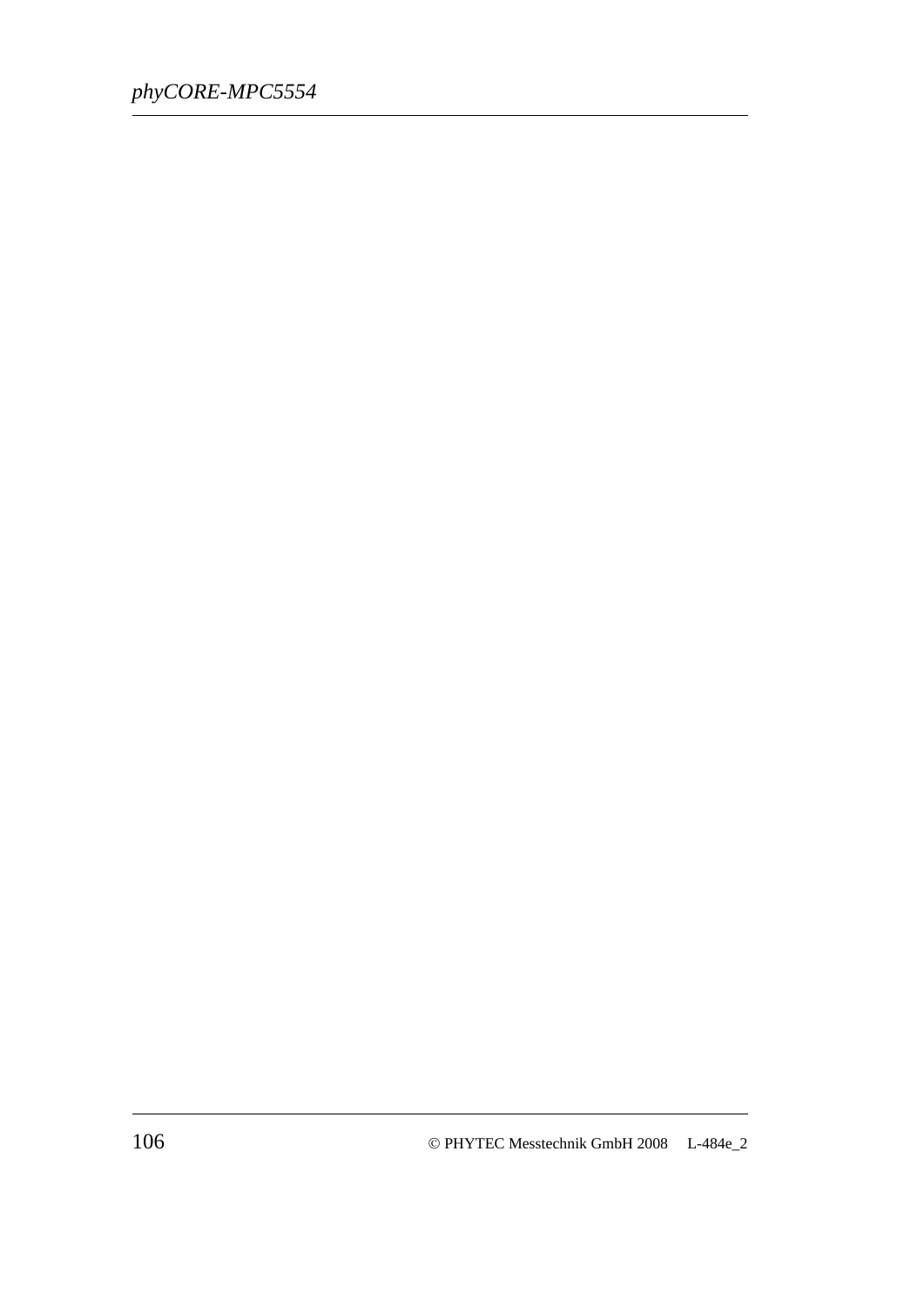| Document:                                | phyCORE-MPC5554<br>Document number: L-484e_2, December 2008          |      |
|------------------------------------------|----------------------------------------------------------------------|------|
|                                          | How would you improve this manual?                                   |      |
|                                          |                                                                      |      |
|                                          |                                                                      |      |
|                                          | Did you find any mistakes in this manual?                            | page |
|                                          |                                                                      |      |
|                                          |                                                                      |      |
| <b>Submitted by:</b><br>Customer number: |                                                                      |      |
| Name:                                    |                                                                      |      |
| Company:                                 |                                                                      |      |
| Address:                                 |                                                                      |      |
| <b>Return to:</b>                        | PHYTEC Technologie Holding AG                                        |      |
|                                          | Postfach 100403<br>D-55135 Mainz, Germany<br>Fax: $+49(6131)9221-26$ |      |